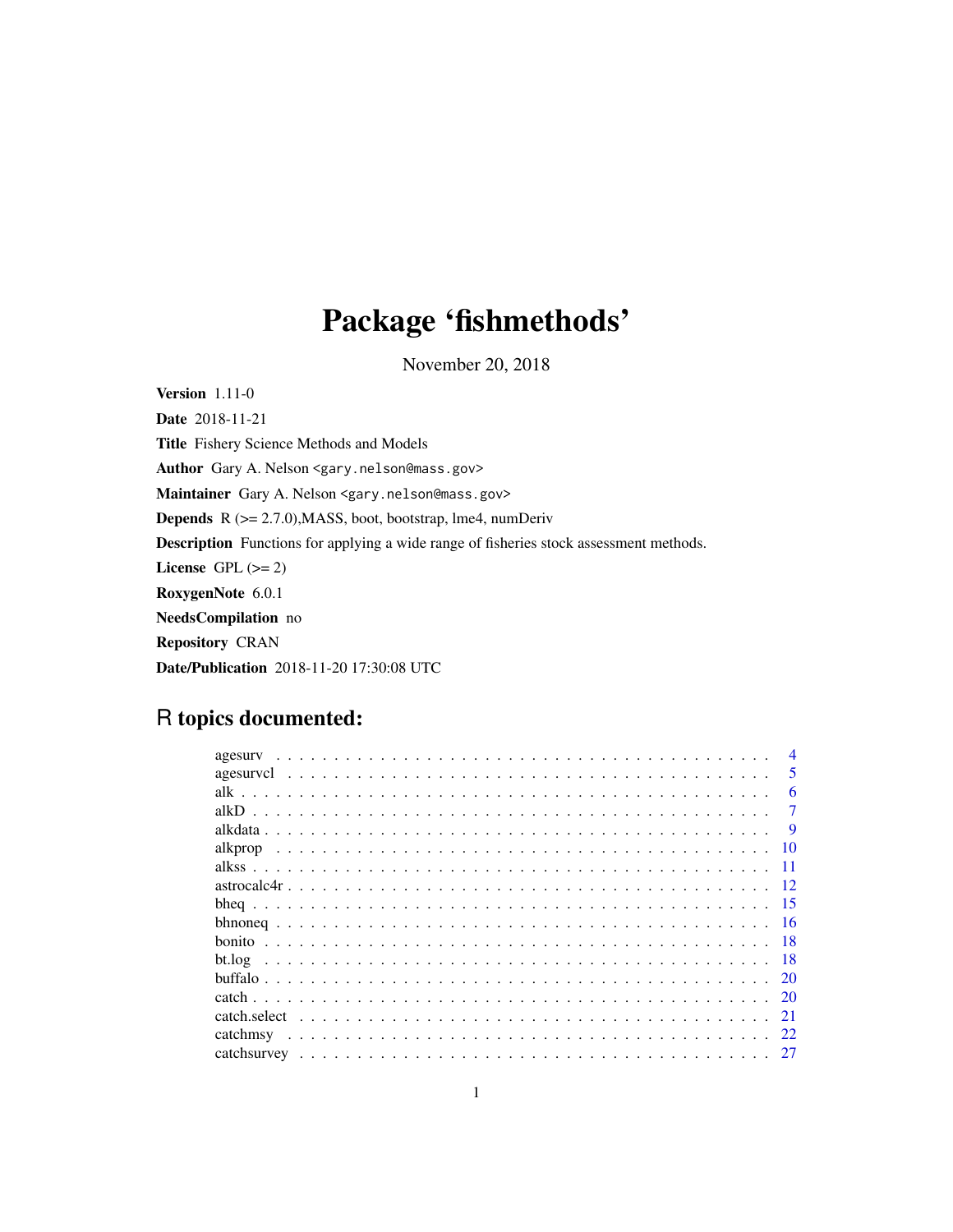|                                                                                                                                                                                                                                                                                                                 | 28   |
|-----------------------------------------------------------------------------------------------------------------------------------------------------------------------------------------------------------------------------------------------------------------------------------------------------------------|------|
|                                                                                                                                                                                                                                                                                                                 | 30   |
|                                                                                                                                                                                                                                                                                                                 | 32   |
|                                                                                                                                                                                                                                                                                                                 | 33   |
|                                                                                                                                                                                                                                                                                                                 | 35   |
|                                                                                                                                                                                                                                                                                                                 | 38   |
|                                                                                                                                                                                                                                                                                                                 | 39   |
|                                                                                                                                                                                                                                                                                                                 | 40   |
|                                                                                                                                                                                                                                                                                                                 | 41   |
|                                                                                                                                                                                                                                                                                                                 | 41   |
|                                                                                                                                                                                                                                                                                                                 | 42   |
|                                                                                                                                                                                                                                                                                                                 | 44   |
|                                                                                                                                                                                                                                                                                                                 | 45   |
|                                                                                                                                                                                                                                                                                                                 | 45   |
|                                                                                                                                                                                                                                                                                                                 | 46   |
|                                                                                                                                                                                                                                                                                                                 | 47   |
|                                                                                                                                                                                                                                                                                                                 | 47   |
|                                                                                                                                                                                                                                                                                                                 | 52   |
|                                                                                                                                                                                                                                                                                                                 | 53   |
|                                                                                                                                                                                                                                                                                                                 |      |
|                                                                                                                                                                                                                                                                                                                 | 55   |
|                                                                                                                                                                                                                                                                                                                 | 57   |
|                                                                                                                                                                                                                                                                                                                 | 58   |
|                                                                                                                                                                                                                                                                                                                 | 60   |
|                                                                                                                                                                                                                                                                                                                 | 61   |
|                                                                                                                                                                                                                                                                                                                 | 65   |
|                                                                                                                                                                                                                                                                                                                 | 67   |
|                                                                                                                                                                                                                                                                                                                 | 68   |
|                                                                                                                                                                                                                                                                                                                 | 69   |
|                                                                                                                                                                                                                                                                                                                 | 69   |
|                                                                                                                                                                                                                                                                                                                 | 71   |
|                                                                                                                                                                                                                                                                                                                 | 75   |
|                                                                                                                                                                                                                                                                                                                 | 78   |
|                                                                                                                                                                                                                                                                                                                 | 79   |
|                                                                                                                                                                                                                                                                                                                 | 82   |
|                                                                                                                                                                                                                                                                                                                 | 84   |
|                                                                                                                                                                                                                                                                                                                 | 85   |
|                                                                                                                                                                                                                                                                                                                 | 87   |
|                                                                                                                                                                                                                                                                                                                 | 88   |
| Hightower                                                                                                                                                                                                                                                                                                       | 89   |
| Hoenig $\ldots$ .<br>$\mathbf{r}$ . The set of the set of the set of the set of the set of the set of the set of the set of the set of the set of the set of the set of the set of the set of the set of the set of the set of the set of the set of t<br>$\cdots$<br>$\cdot$ $\cdot$ $\cdot$<br>$\sim$         | 89   |
| $irm cr \dots$<br>$\sim$ $\sim$                                                                                                                                                                                                                                                                                 | 90   |
| irm h<br>$\sim$ $\sim$ $\sim$<br>$\mathbf{r}$ . The set of the set of the set of the set of the set of the set of the set of the set of the set of the set of the set of the set of the set of the set of the set of the set of the set of the set of the set of t<br>$\sim$ $\sim$ $\sim$ $\sim$ $\sim$ $\sim$ | 94   |
| Jensen $\ldots$ .                                                                                                                                                                                                                                                                                               | 96   |
| Jiang $\ldots$ $\ldots$<br>$\ddots$                                                                                                                                                                                                                                                                             | 97   |
| kappenman                                                                                                                                                                                                                                                                                                       | 98   |
| Kimura                                                                                                                                                                                                                                                                                                          | 98   |
|                                                                                                                                                                                                                                                                                                                 | 99   |
| lifetable                                                                                                                                                                                                                                                                                                       | .100 |
| lingcod                                                                                                                                                                                                                                                                                                         |      |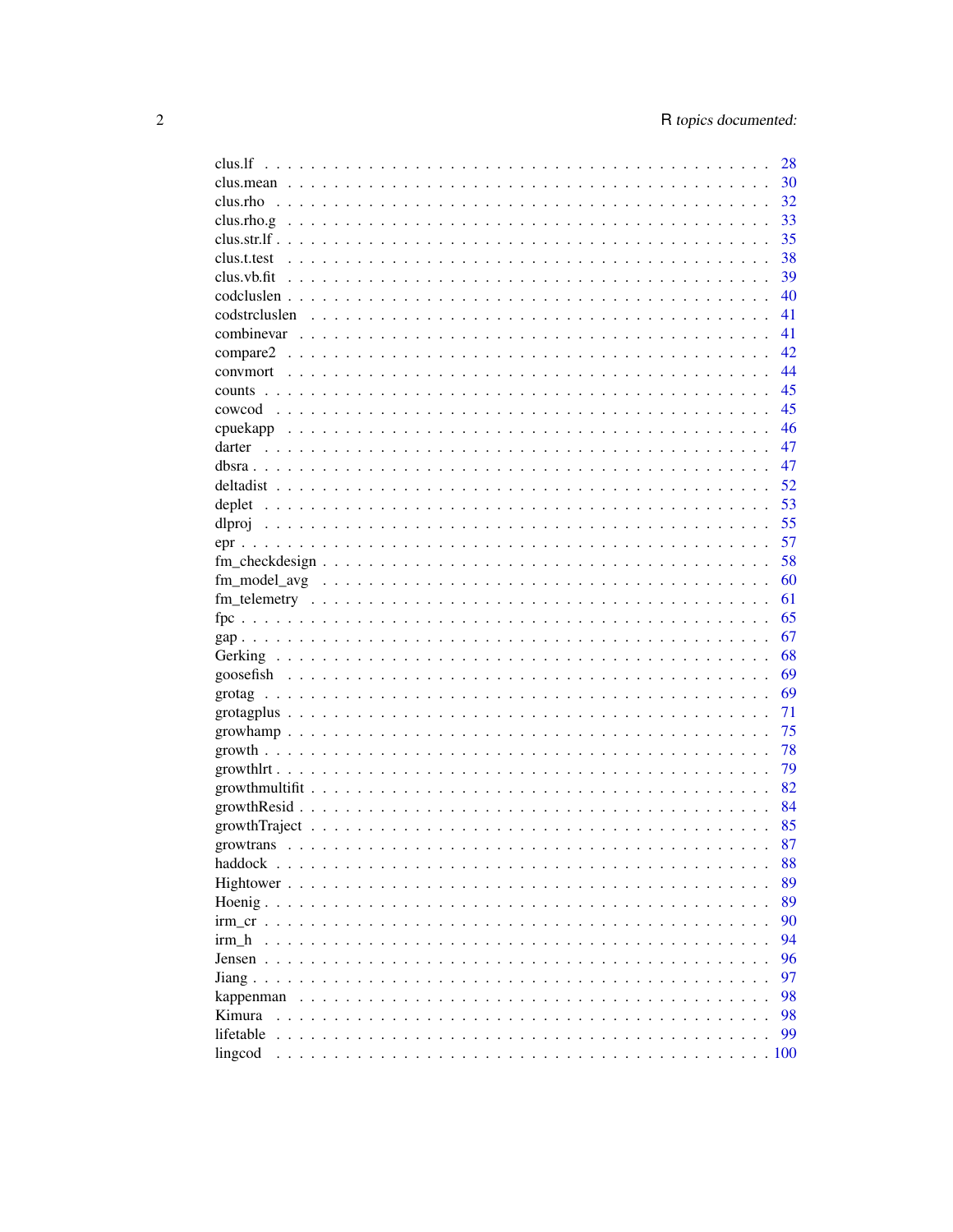| sbpr |
|------|
|      |
|      |
|      |
|      |
| sr   |
|      |
|      |
|      |
|      |
|      |
|      |
|      |
|      |
|      |
|      |
| zt   |
|      |

**Index**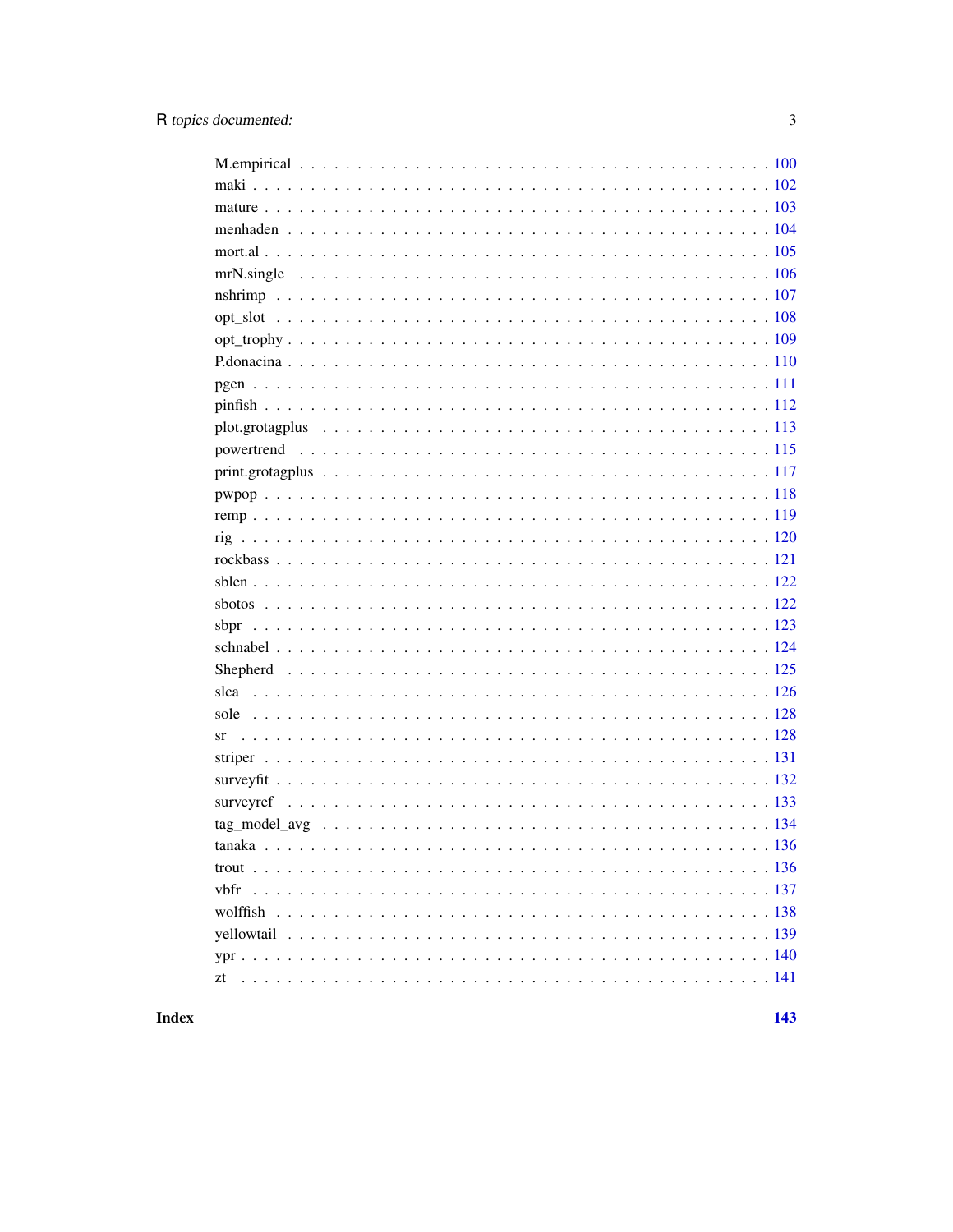<span id="page-3-1"></span><span id="page-3-0"></span>

Calculates annual survival (S) and instantaneous total mortality rates (Z) from age frequency by using linear regression (standard and weighted), Heincke, Chapman-Robson, Poisson GLM and GLMER methods.

#### Usage

```
agesurv(age = NULL, full = NULL, last = NULL,
estimate = c("s", "z"), method = c("lr", "he", "cr", "crcb", "ripois", "wlr", "pois"))
```
### Arguments

| age      | the vector of ages. Each row represents the age of an individual.                                                                                                                                                                                                                                                                                                                                                                                                                               |
|----------|-------------------------------------------------------------------------------------------------------------------------------------------------------------------------------------------------------------------------------------------------------------------------------------------------------------------------------------------------------------------------------------------------------------------------------------------------------------------------------------------------|
| full     | the fully-recruited age                                                                                                                                                                                                                                                                                                                                                                                                                                                                         |
| last     | the maximum age to include in the calculation. If not specified, the oldest age is<br>used.                                                                                                                                                                                                                                                                                                                                                                                                     |
| estimate | argument to select estimate type: "s" for annual survival, "z" for instantaneous<br>total mortality. Default is both.                                                                                                                                                                                                                                                                                                                                                                           |
| method   | argument to select the estimation method: "lr" for standard linear regression,<br>"he" for Heincke, "cr" for Chapman-Robson, "crcb" for Chapman-Robson Z es-<br>timate with bias-correction (Seber p. 418) and over-dispersion correction (Smith)<br>et al., 2012), "ripois" for Millar (2015) random-intercept Poisson mixed model<br>estimator, "wlr" for Maceine-Bettoli weighted regression, "pois" for Poisson<br>generalized linear model with overdispersion correction. Default is all. |

### Details

The individual age data are tabulated and subsetted based on the full and last arguments. Most calculations follow descriptions in Seber(1982), pages 414-418. If only two ages are present, a warning message is generated and the catch curve method is not calculated. Plus groups are not allowed.

#### Value

| results | list element containing table of parameters and standard errors.     |
|---------|----------------------------------------------------------------------|
| data    | list element containing the age frequency data used in the analysis. |

### Author(s)

Gary A. Nelson, Massachusetts Division of Marine Fisheries <gary.nelson@mass.gov>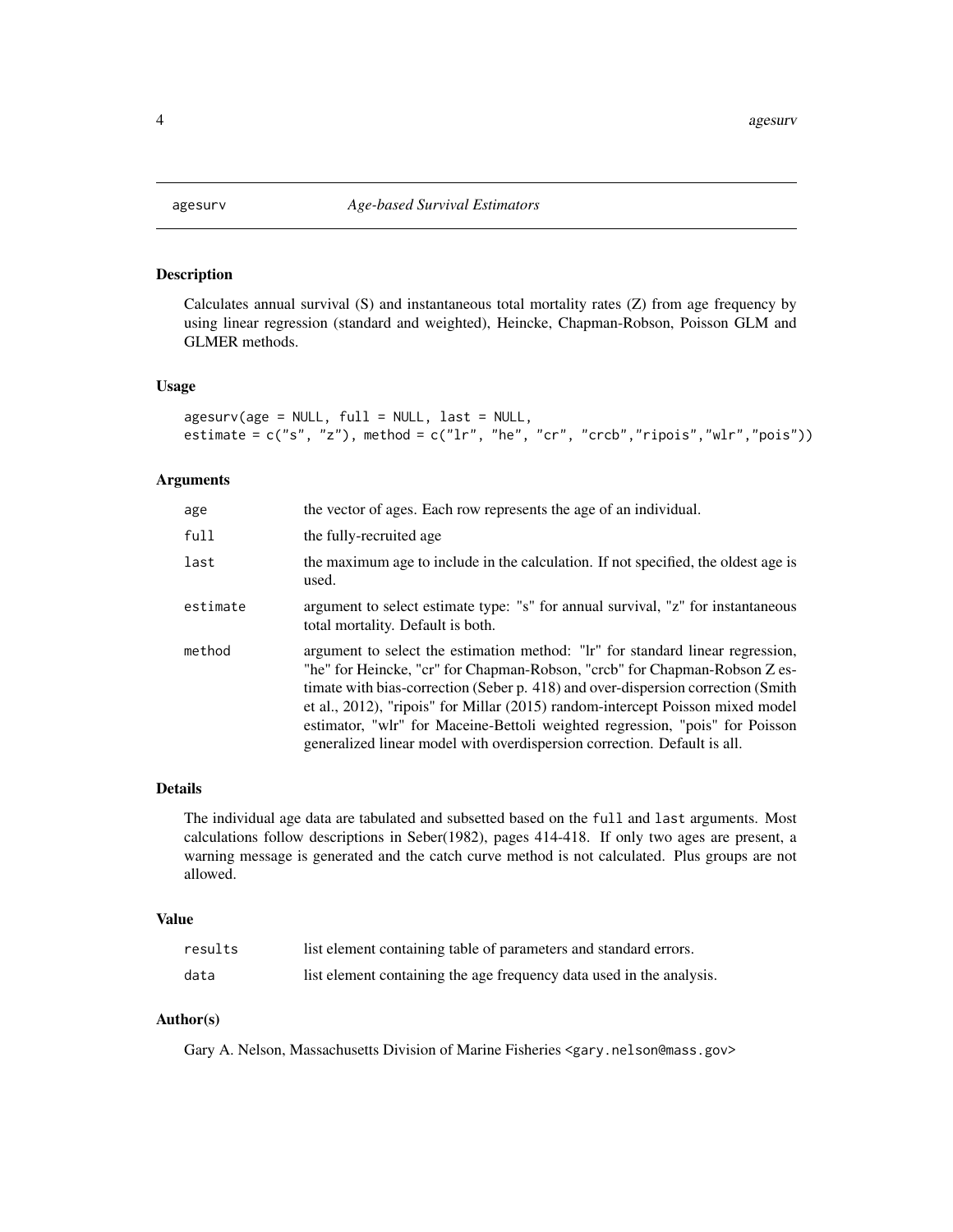#### <span id="page-4-0"></span>agesurvcl<sup>5</sup> and the set of the set of the set of the set of the set of the set of the set of the set of the set of the set of the set of the set of the set of the set of the set of the set of the set of the set of the set

### References

Seber, G. A. F. 1982. The Estimation of Animal Abundance and Related Parameters, Second Edition. The Blackburn Press, Caldwell, New Jersey. 654 pages.

Maceina, M. J. and P. W. Bettoli. 1998. Variation in largemouth bass recruitment in four mainstream impoundments of the Tennessee River. N. Am. J. Fish. Manage. 18: 990-1003.

Millar, R. B. 2015. A better estimator of mortality rate from age-frequency data. Can. J. Fish. Aquat. Sci. 72: 364-375.

Quinn, T. J. and R. B. Deriso. 1999. Quantitative Fish Dynamics. Oxford University Press, New York, New York. 542 pages.

Smith, M. W. and 5 others. 2012. Recommendations for catch-curve analysis. N. Am. J. Fish. Manage. 32: 956-967.

### Examples

```
data(rockbass)
agesurv(age=rockbass$age,full=6)
```
agesurvcl *Age-Based Survival and Mortality Estimators for Cluster Sampling*

### Description

Calculates the survival and mortality estimators of Jensen (1996) where net hauls are treated as samples

### Usage

 $agesurvcl(age = NULL, group = NULL, full = NULL, last = NULL)$ 

### Arguments

| age   | the vector of ages. Each row represents the age of an individual.                                                          |
|-------|----------------------------------------------------------------------------------------------------------------------------|
| group | the vector containing variable used to identify the sampling unit (e.g., haul).<br>Identifier can be numeric or character. |
| full  | the fully-recruited age.                                                                                                   |
| last  | the maximum age to include in the calculation. If not specified, the oldest age is<br>used.                                |

### Details

The individual age data are tabulated and subsetted based on full and last. The calculations follow Jensen(1996). If only two ages are present, a warning message is generated.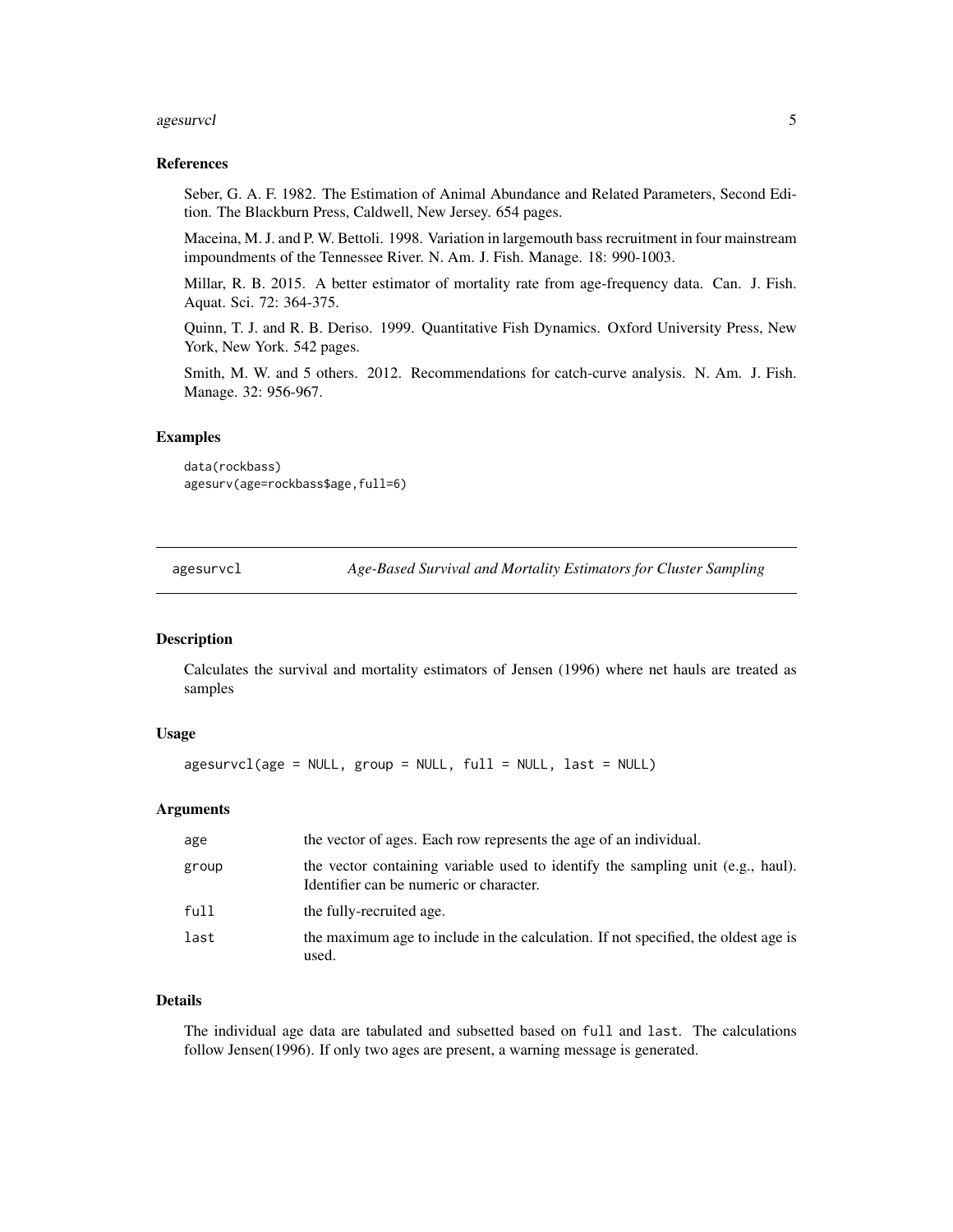### <span id="page-5-0"></span>Value

Matrix containing estimates of annual mortality (a), annual survival (S), and instantaneous total mortality (Z) and associated standard errors.

### Author(s)

Gary A. Nelson, Massachusetts Division of Marine Fisheries <gary.nelson@mass.gov>

### References

Jensen, A. L. 1996. *Ratio estimation of mortality using catch curves*. Fisheries Research 27: 61-67.

### See Also

[agesurv](#page-3-1)

### Examples

data(Jensen) agesurvcl(age=Jensen\$age,group=Jensen\$group,full=0)

alk *Create An Age-Length Key*

### Description

Creates an age-length key in numbers or proportions-at-age per size.

#### Usage

```
alk(age=NULL,size=NULL,binsize=NULL,type=1)
```
### Arguments

| age     | a vector of individual age data.                                                                                                                                                                                                 |
|---------|----------------------------------------------------------------------------------------------------------------------------------------------------------------------------------------------------------------------------------|
| size    | a vector of individual size data.                                                                                                                                                                                                |
| binsize | size of the length class (e.g., 5-cm, 10, cm, etc.) used to group size data. The<br>formula used to create bins is $trunc(size/binsize) * binsize + binsize/2$ . If<br>use of the raw length classes is desired, then binsize=0. |
| type    | If type=1, numbers-at-age per size are produced. This format is used in func-<br>tions alkprop, alkss, and alkD. If type=2, proportions-at-age per size are pro-<br>duced.                                                       |

### Details

Create age-length keys with either numbers-at-age per size class. Records with missing size values are deleted prior to calculation. Missing ages are allowed.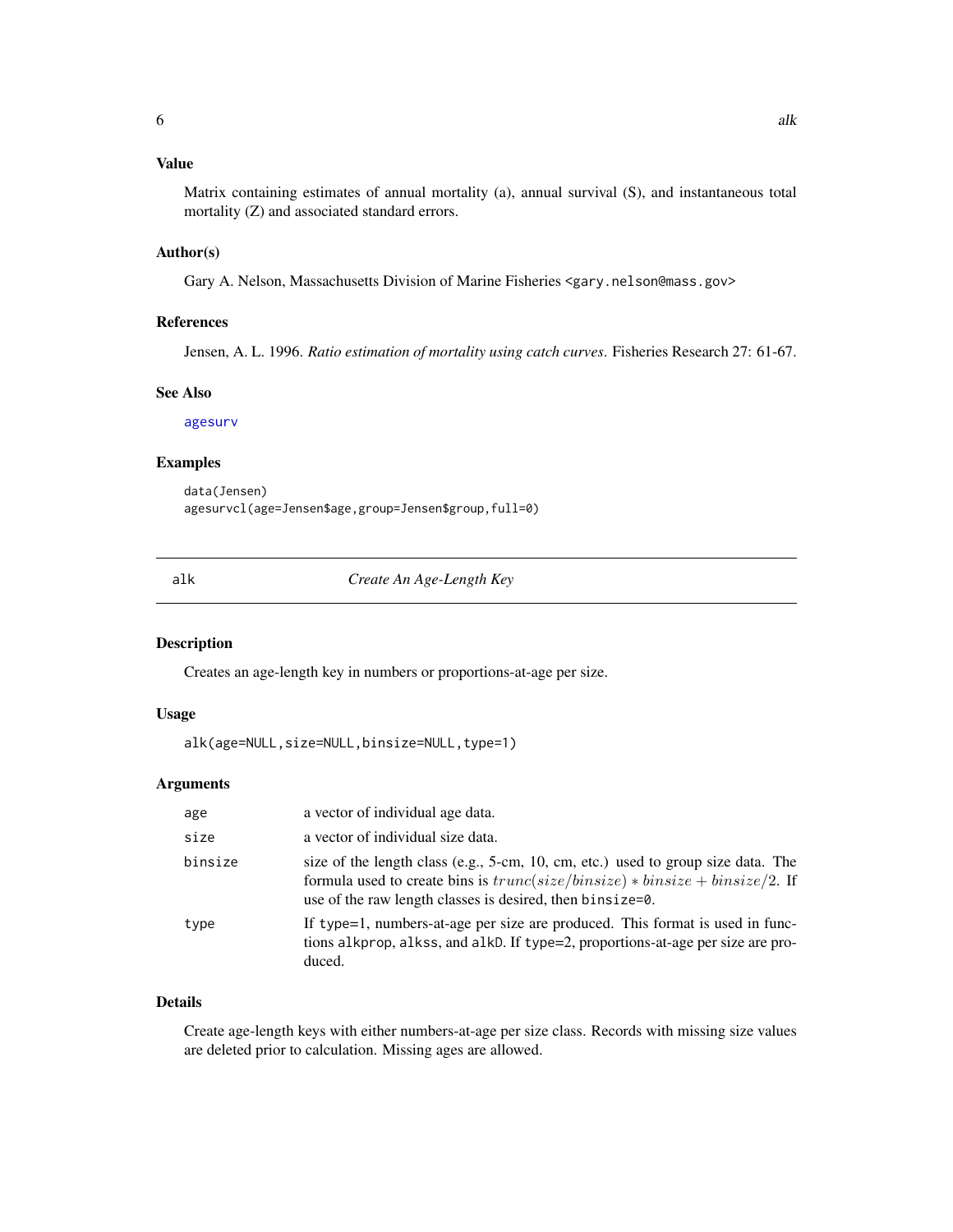### <span id="page-6-0"></span>alkD  $\sigma$  7 and 2008  $\sigma$  7 and 2008  $\sigma$  7 and 2008  $\sigma$  7 and 2008  $\sigma$  7 and 2008  $\sigma$  7 and 2008  $\sigma$  7 and 2008  $\sigma$  7 and 2008  $\sigma$  7 and 2008  $\sigma$  7 and 2008  $\sigma$  7 and 2008  $\sigma$  7 and 2008  $\sigma$  7 and 2008  $\sigma$  7 a

### Value

A table of size, total numbers at size, and numbers (or proportions)-at-age per size class.

### Author(s)

Gary A. Nelson, Massachusetts Division of Marine Fisheries <gary.nelson@mass.gov>

### References

Quinn, T. J. and R. B. Deriso. 1999. Quantitative Fish Dynamics. Oxford University Press, New York, New York. 542 pages

### See Also

[alkD](#page-6-1) [alkss](#page-10-1) [alkprop](#page-9-1)

#### Examples

```
## Not run:
data(pinfish)
with(pinfish,alk(age=round(age,0),size=sl,binsize=10))
```
## End(Not run)

<span id="page-6-1"></span>alkD *Sample Size Determination for Age Subsampling Using the D statistic*

### Description

Calculates the D statistic (sqrt of accumulated variance among ages; Lai 1987) for a range of age sample sizes using data from an age-length key. Assumes a two-stage random sampling design with proportional or fixed allocation.

### Usage

```
alkD(x, 1ss = NULL, mins = NULL, maxss = NULL, sampint = NULL,allocate = 1)
```
#### Arguments

x a data frame containing an age-length key (similar to Table 8.3 on page 307 of Quinn and Deriso (1999)). The first column must contain the length intervals as numeric labels (no ranges), the second column must contain the number of samples within each length interval (Ll in  $Q & D$ ), and the third and remaining columns must contain the number of samples for each age class within each length interval (one column for each age class). Column labels are not necessary but are helpful. Columns l and Al in Table 8.3 should not be included. Empty cells must contain zeros.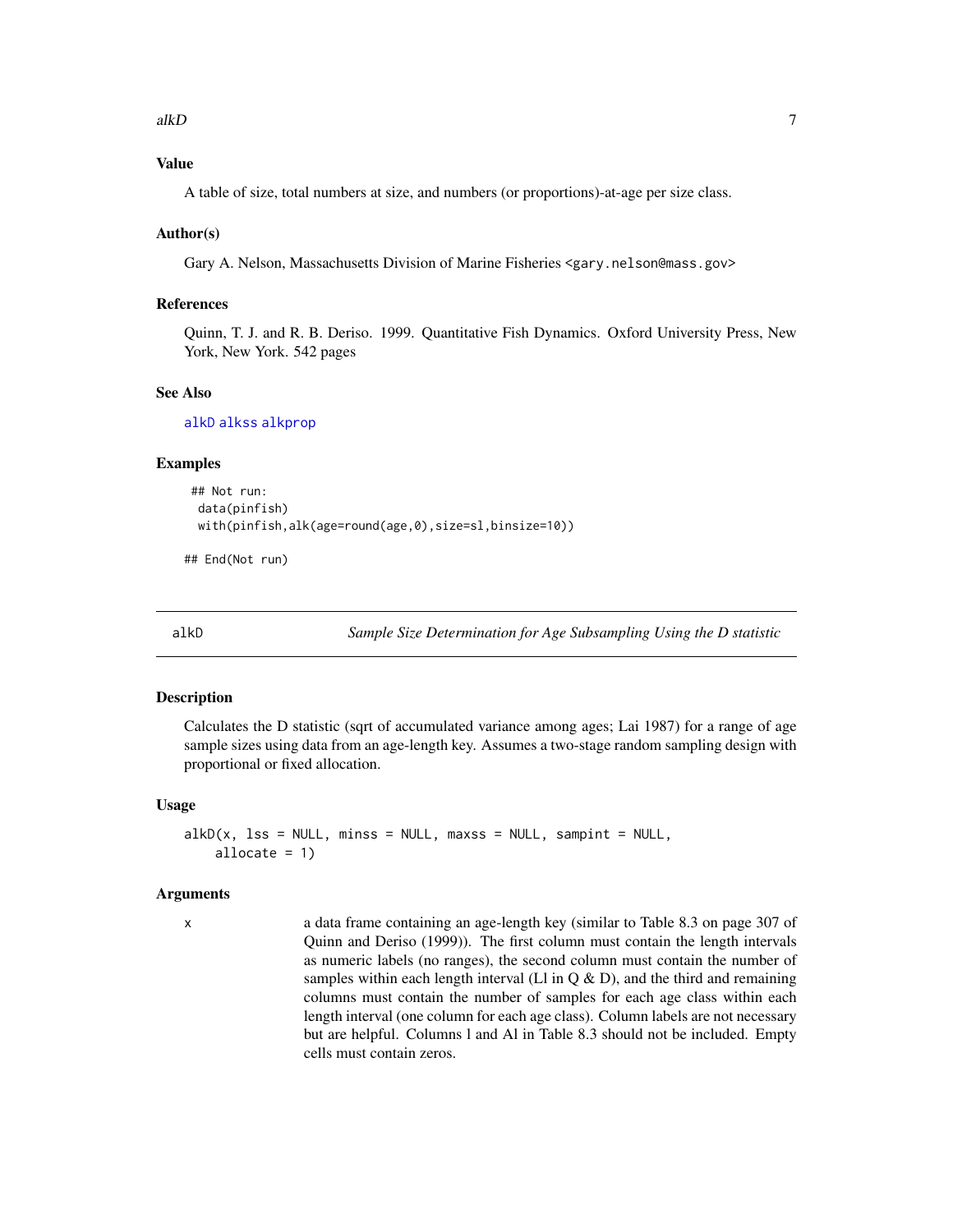| lss      | the sample size for length frequency                                                                          |
|----------|---------------------------------------------------------------------------------------------------------------|
| minss    | the minimum age sample size                                                                                   |
| maxss    | the maximum age sample size. Value can not be larger than the sample size for<br>the length frequency $(1ss)$ |
| sampint  | the sample size interval                                                                                      |
| allocate | the type of allocation: 1=proportional, 2=fixed.                                                              |

### Details

Following Quinn and Deriso (1999:pages 308-309), the function calculates the D statistic (sqrt of accumulated variance among ages; Lai 1987) for a range of age sample sizes defined by minss, maxss, and sampint at a given length sample size lss. The size of an age sample at a desired level of D can be obtained by the comparison. See reference to Table 8.8, p. 314 in Quinn and Deriso.

### Value

| label | list element containing the summary of input criteria                      |
|-------|----------------------------------------------------------------------------|
| comp2 | list element containing the D statistic for each age sample size given lss |

### Author(s)

Gary A. Nelson, Massachusetts Division of Marine Fisheries <gary.nelson@mass.gov>

### References

Quinn, T. J. and R. B. Deriso. 1999. Quantitative Fish Dynamics. Oxford University Press, New York, New York. 542 pages

Lai, H.L. 1987. Optimum allocation for estimating age composition using age-length keys. U.S. Fish. Bull. 85:179-185

### See Also

### [alkss](#page-10-1) [alkprop](#page-9-1)

### Examples

```
data(alkdata)
alkD(alkdata,lss=1000,minss=25,maxss=1000,sampint=20,allocate=1)
```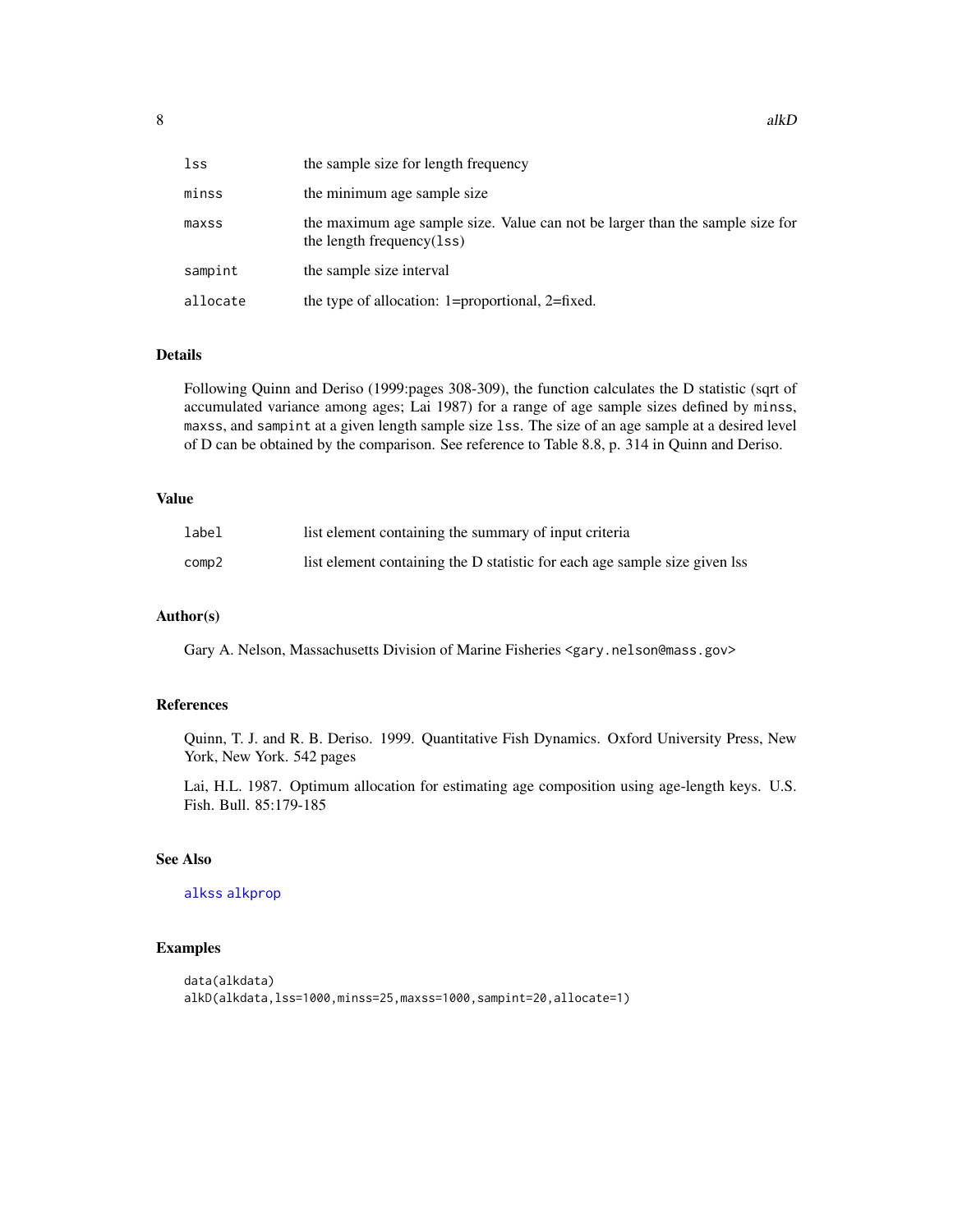<span id="page-8-0"></span>

The alkdata data frame has 39 rows and 16 columns. The age-length key for Gulf of Hauraki snapper shown in Table 8.3 of Quinn and Deriso (1999)

### Usage

alkdata

### Format

This data frame contains the following columns:

len length interval

nl number measured in length interval

A3 number of fish aged in each age class 3 within each length interval

A4 number of fish aged in each age class 4 within each length interval

A5 number of fish aged in each age class 5 within each length interval

A6 number of fish aged in each age class 6 within each length interval

A7 number of fish aged in each age class 7 within each length interval

A8 number of fish aged in each age class 8 within each length interval

A9 number of fish aged in each age class 9 within each length interval

A10 number of fish aged in each age class 10 within each length interval

A11 number of fish aged in each age class 11 within each length interval

A12 number of fish aged in each age class 12 within each length interval

A13 number of fish aged in each age class 13 within each length interval

A14 number of fish aged in each age class 14 within each length interval

A15 number of fish aged in each age class 15 within each length interval

A16 number of fish aged in each age class 16 within each length interval

### Source

Quinn, T. J. and R. B. Deriso. 1999. *Quantitative Fish Dynamics*. Oxford University Press, New York, NY. 542 p.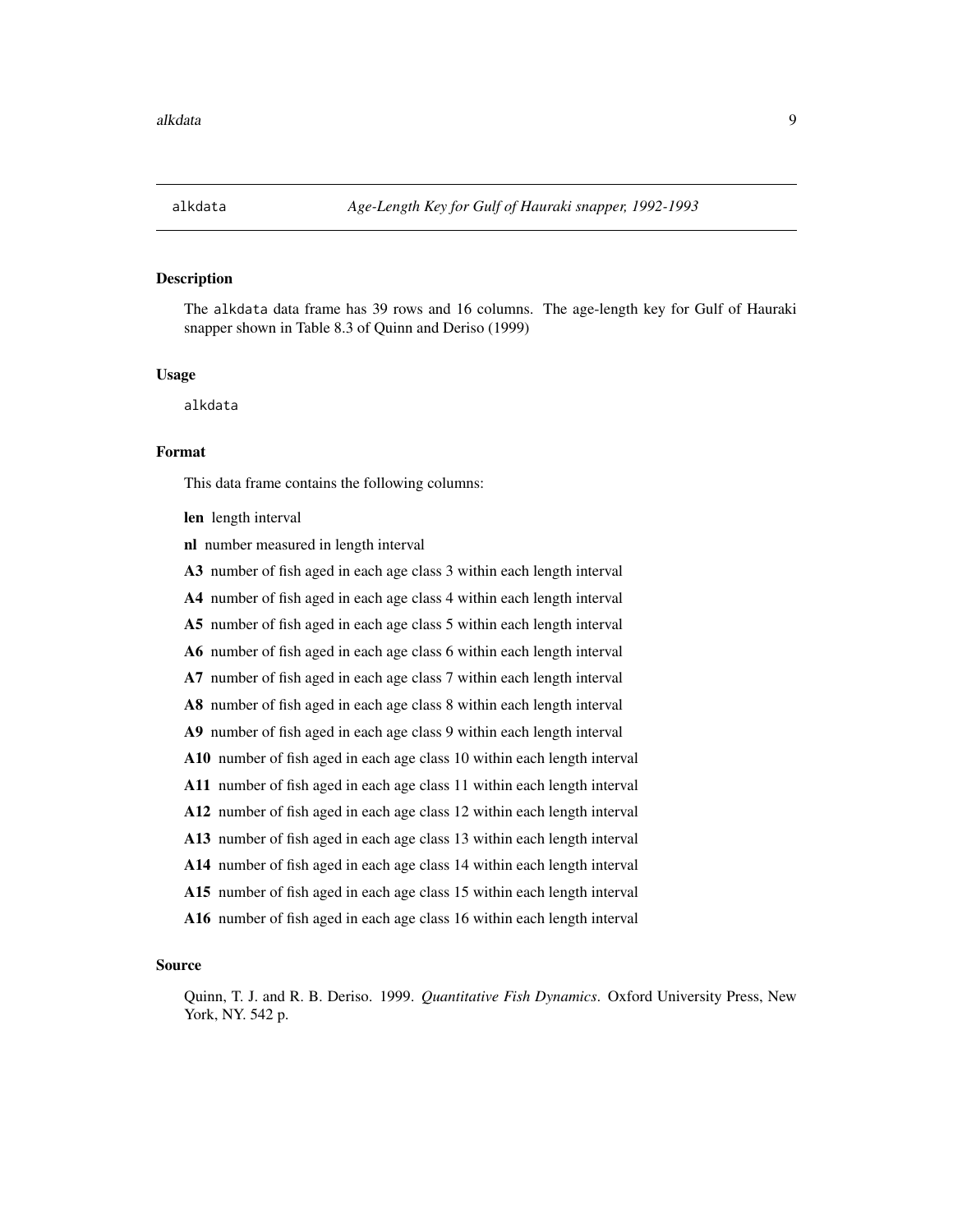<span id="page-9-1"></span><span id="page-9-0"></span>

Calculates proportions-at-age and standard errors from an age-length key assuming a two-stage random sampling design.

#### Usage

alkprop(x)

### Arguments

x a data frame containing an age-length key (similar to Table 8.3 on page 307 of Quinn and Deriso (1999)). The first column must contain the length intervals as single numeric labels (no ranges), the second column must contain the number of samples within each length interval (Ll in  $Q & D$ ), and the third and remaining columns must contain the number of samples for each age class within each length interval (one column for each age class). Column labels are not necessary but are helpful. Columns l and Al in Table 8.3 should not be included. Empty cells must contain zeros.

### Details

If individual fish from catches are sampled randomly for lengths and then are further subsampled for age structures, Quinn and Deriso (1999: pages 304-305) showed that the proportions of fish in each age class and corresponding standard errors can be calculated assuming a two-stage random sampling design. See reference to Table 8.4, page 308 in Quinn and Deriso.

#### Value

results list element containing a table of proportions, standard errors, and coefficients of variation for each age class.

### Author(s)

Gary A. Nelson, Massachusetts Division of Marine Fisheries <gary.nelson@mass.gov>

#### References

Quinn, T. J. and R. B. Deriso. 1999. Quantitative Fish Dynamics. Oxford University Press, New York, New York. 542 pages

### See Also

[alkD](#page-6-1) [alkss](#page-10-1)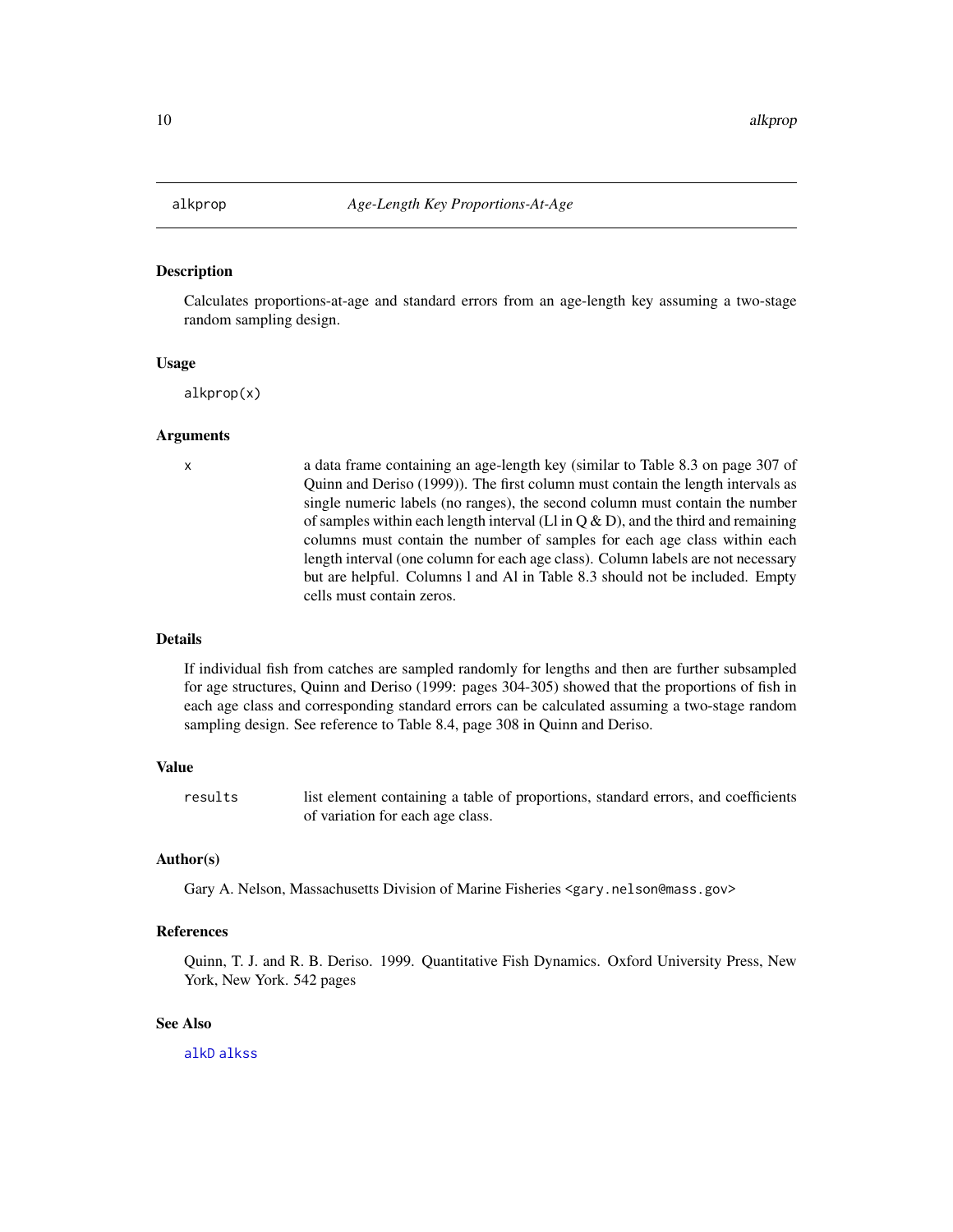#### <span id="page-10-0"></span>alkss and the set of the set of the set of the set of the set of the set of the set of the set of the set of the set of the set of the set of the set of the set of the set of the set of the set of the set of the set of the

### Examples

data(alkdata) alkprop(alkdata)

<span id="page-10-1"></span>alkss *Sample Size Determination for Age Subsampling*

### Description

Calculates sample sizes for age subsampling assuming a two-stage random sampling design with proportional or fixed allocation.

### Usage

 $alkss(x, 1ss = NULL, cv = NULL, allocate = 1)$ 

### Arguments

| X         | a data frame containing an age-length key (similar to Table 8.3 on page 307 of                                                                                                                                                                                                                                                                                                                                                                 |
|-----------|------------------------------------------------------------------------------------------------------------------------------------------------------------------------------------------------------------------------------------------------------------------------------------------------------------------------------------------------------------------------------------------------------------------------------------------------|
|           | Quinn and Deriso (1999)). The first column must contain the length intervals                                                                                                                                                                                                                                                                                                                                                                   |
|           | as numeric labels (no ranges), the second column must contain the number of<br>samples within each length interval (L1 in $Q & D$ ), and the third and remaining<br>columns must contain the number of samples for each age class within each<br>length interval (one column for each age class). Column labels are not necessary<br>but are helpful. Columns 1 and Al in Table 8.3 should not be included. Empty<br>cells must contain zeros. |
| lss       | the sample size for length frequency                                                                                                                                                                                                                                                                                                                                                                                                           |
| <b>CV</b> | the desired coefficient of variation                                                                                                                                                                                                                                                                                                                                                                                                           |
| allocate  | the type of allocation: 1=proportional, 2=fixed.                                                                                                                                                                                                                                                                                                                                                                                               |

#### Details

If individual fish from catches are sampled randomly for lengths and then are further subsampled for age structures, Quinn and Deriso (1999: pages 306-309) showed that sample sizes for age structures can be determined for proportional (the number of fish aged is selected proportional to the length frequencies) and fixed (a constant number are aged per length class) allocation assuming a twostage random sampling design. Sample sizes are determined based on the length frequency sample size, a specified coefficient of variation, and proportional or fixed allocation. The number of age classes is calculated internally. See reference to Table 8.6, p. 312 in Quinn and Deriso.

### Value

| label | list element containing the summary of input criteria           |
|-------|-----------------------------------------------------------------|
| n     | list element containing the sample size estimates for each age. |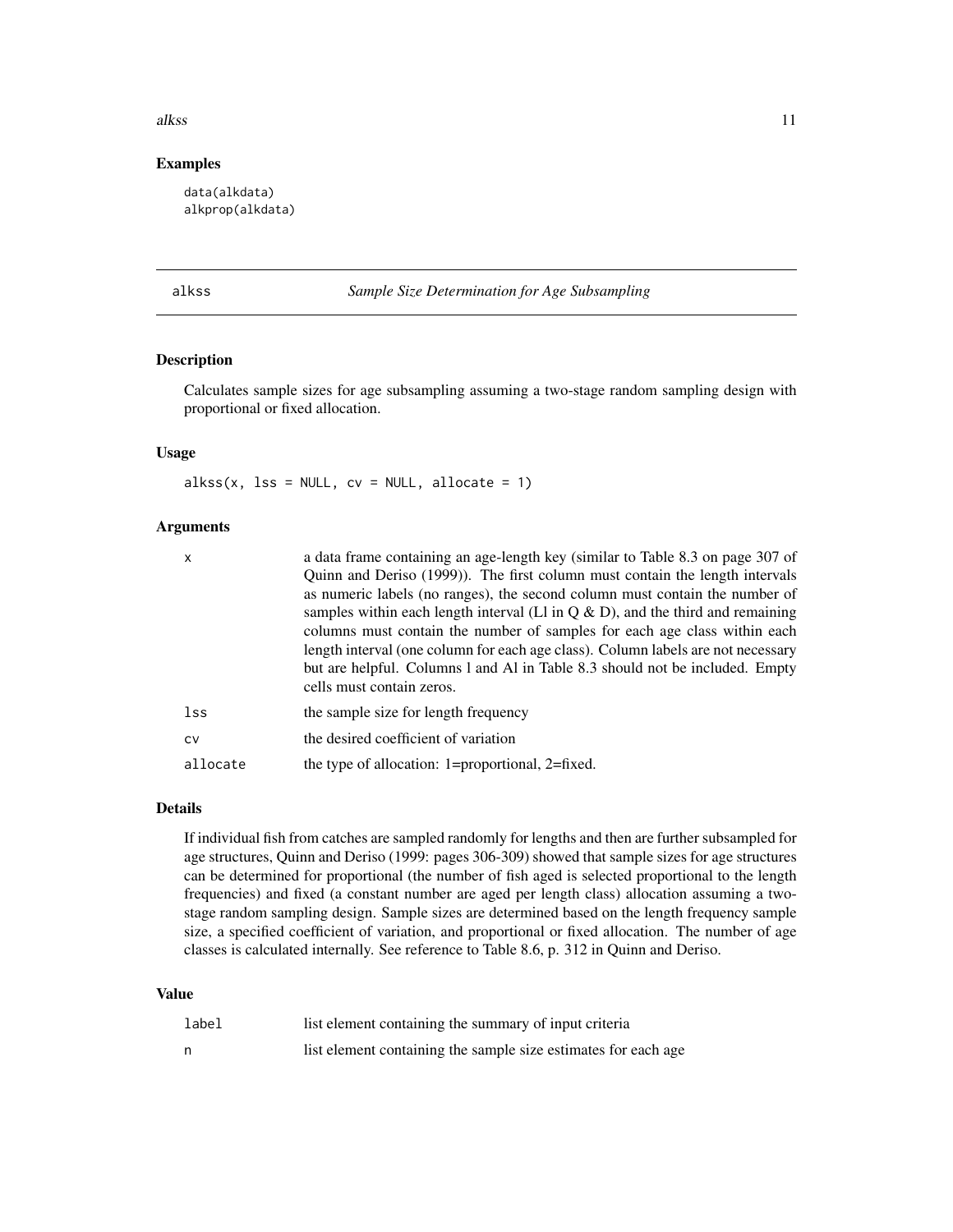### <span id="page-11-0"></span>Author(s)

Gary A. Nelson, Massachusetts Division of Marine Fisheries <gary.nelson@mass.gov>

### References

Quinn, T. J. and R. B. Deriso. 1999. Quantitative Fish Dynamics. Oxford University Press, New York, New York. 542 pages

#### See Also

[alkD](#page-6-1) [alkprop](#page-9-1)

#### Examples

```
data(alkdata)
alkss(alkdata,lss=1000,cv=0.25,allocate=1)
```
astrocalc4r *Solar zenith angles for biological research*

#### Description

This function calculates the solar zenith, azimuth and declination angles, time at sunrise, local noon and sunset, day length, and PAR (photosynthetically available radiation, 400-700 nm) under clear skies and average atmospheric conditions (marine or continental) anywhere on the surface of the earth based on date, time, and location.

#### Usage

```
astrocalc4r(day, month, year, hour, timezone, lat, lon, withinput = FALSE,
seaorland = "maritime", acknowledgment = FALSE)
```
#### Arguments

| day   | day of month in the local time zone (integers). Value is required. Multiple<br>observations should be enclosed with the c() function.                                            |
|-------|----------------------------------------------------------------------------------------------------------------------------------------------------------------------------------|
| month | month of year in the local time zone (integers). Value is required. Multiple<br>observations should be enclosed with the c() function.                                           |
| year  | year in the local time zone (integers). Value is required. Multiple observations<br>should be enclosed with the $c()$ function.                                                  |
| hour  | local time for each observation (decimal hours, e.g. 11:30 PM is 23.5, real<br>numbers). Value is required. Multiple observations should be enclosed with the<br>$c()$ function. |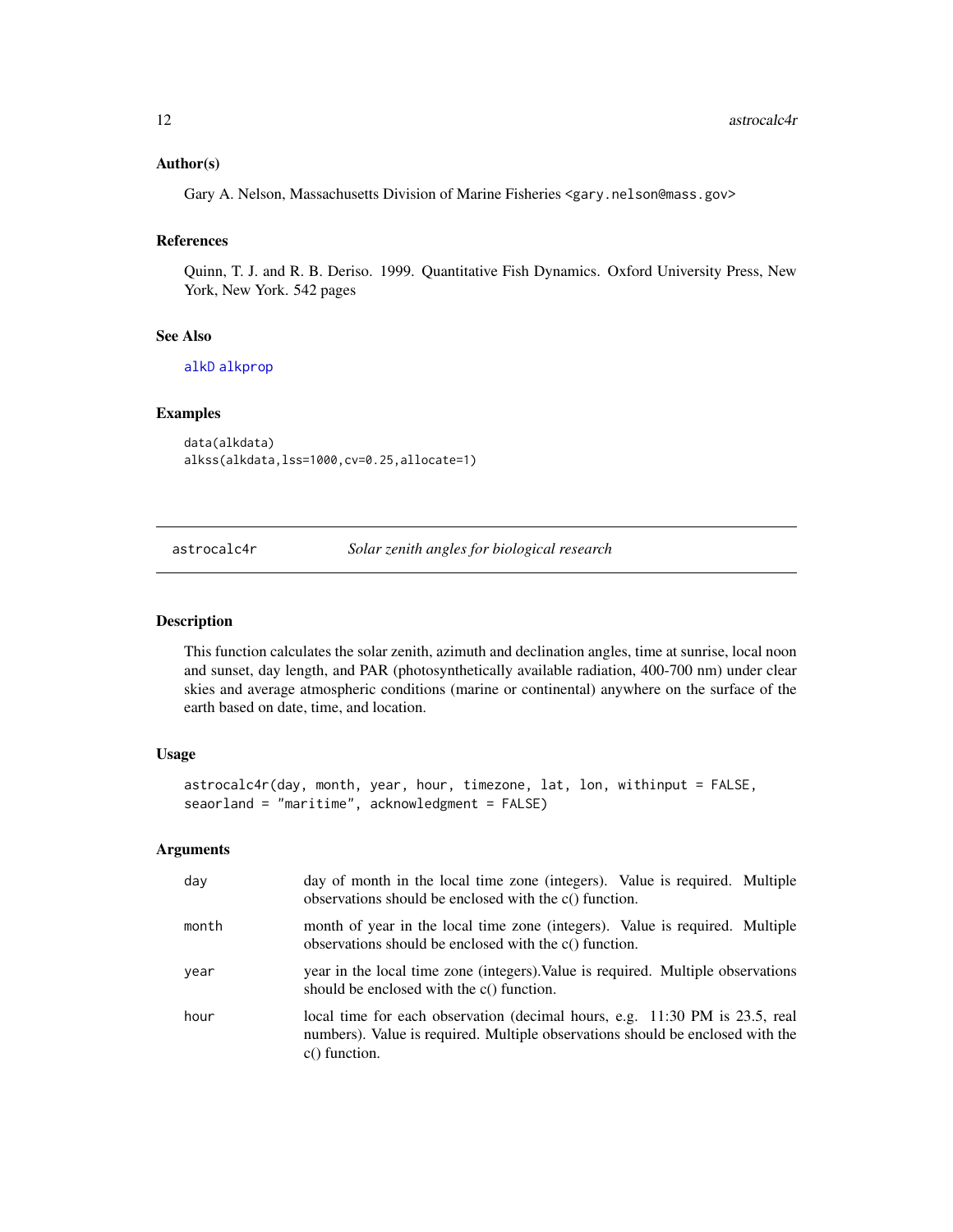#### astrocalc4r 13

| timezone  | local time zone in +/- hours relative to GMT to link local time and GMT. For<br>example, the difference between Eastern Standard Time and GMT is -5 hours.<br>Value is required. Multiple observations should be enclosed with the c() func-<br>tion. timezone should include any necessary adjustments for daylight savings<br>time. |
|-----------|---------------------------------------------------------------------------------------------------------------------------------------------------------------------------------------------------------------------------------------------------------------------------------------------------------------------------------------|
| lat       | Latitude in decimal degrees (0o to 90 o in the northern hemisphere and -90 o to<br>0 o degrees in the southern hemisphere, real numbers). For example, 42o 30'<br>N is 42.5 o and 42o 30' S is -42.5o. Value is required. Multiple observations<br>should be enclosed with the c() function.                                          |
| lon       | Longitude in decimal degrees $(-0 \text{ o to } 180 \text{ o in the western hemisphere and } 0 \text{ o}$<br>to 180 o in the eastern hemisphere, real numbers). For example, 110o 15' W is<br>$-110.25$ o and 110o 15' E is 110.25o. Value is required. Multiple observations<br>should be enclosed with the c() function.            |
| withinput | logical:TRUE to return results in a dataframe with the input data; otherwise<br>FALSE returns a dataframe with just results. Default is FALSE.                                                                                                                                                                                        |
| seaorland | text: "maritime" for typical maritime conditions or "continental" for typical con-<br>tinental conditions. Users must select one option or the other based on proximity<br>to the ocean or other factors.                                                                                                                             |
|           | acknowledgment logical: use TRUE to output acknowledgement. Default is FALSE.                                                                                                                                                                                                                                                         |

### Details

Astronomical definitions are based on definitions in Meeus (2009) and Seidelmann (2006). The solar zenith angle is measured between a line drawn "straight up" from the center of the earth through the observer and a line drawn from the observer to the center of the solar disk. The zenith angle reaches its lowest daily value at local noon when the sun is highest. It reaches its maximum value at night after the sun drops below the horizon. The zenith angle and all of the solar variables calculated by astrocalc4r depend on latitude, longitude, date and time of day. For example, solar zenith angles measured at the same time of day and two different locations would differ due to differences in location. Zenith angles at the same location and two different dates or times of day also differ.

Local noon is the time of day when the sun reaches its maximum elevation and minimum solar zenith angle at the observers location. This angle occurs when the leading edge of the sun first appears above, or the trailing edge disappears below the horizon (0.83o accounts for the radius of the sun when seen from the earth and for refraction by the atmosphere). Day length is the time in hours between sunrise and sunset. Solar declination and azimuth angles describe the exact position of the sun in the sky relative to an observer based on an equatorial coordinate system (Meeus 2009). Solar declination is the angular displacement of the sun above the equatorial plane. The equation of time accounts for the relative position of the observer within the time zone and is provided because it is complicated to calculate. PAR isirradiance in lux  $(lx,$  approximately W m-2) at the surface of the earth under clear skies calculated based on the solar zenith angle and assumptions about marine or terrestrial atmospheric properties. astrocalc4r calculates PAR for wavelengths between 400-700 nm. Calculations for other wavelengths can be carried out by modifying the code to use parameters from Frouin et al. (1989). Following Frouin et al. (1989), PAR is assumed to be zero at solar zenith angles >= 90o although some sunlight may be visible in the sky when the solar zenith angle is < 108o. Angles in astrocalc4r output are in degrees although radians are used internally for calculations. Time data and results are in decimal hours (e.g.  $11:30 \text{ pm} = 23.5 \text{ h}$ ) local time but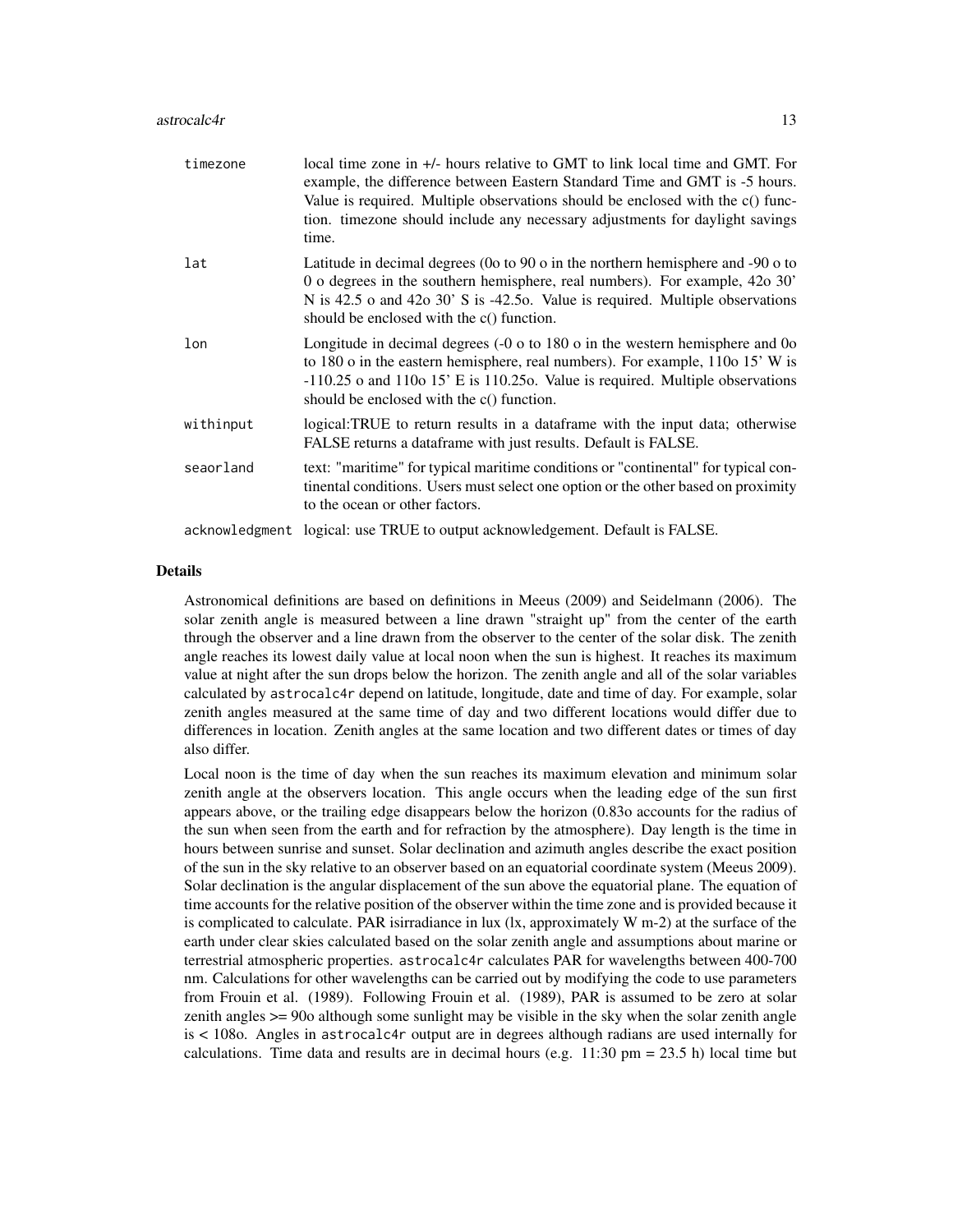internal calculations are in Greenwich Mean Time (GMT). The user must specify the local time zone in terms of +/- hours relative to GMT to link local time and GMT. For example, the difference between Eastern Standard Time and GMT is -5 hours. The user must ensure that any adjustments for daylight savings time are included in the timezone value. For example, timezone=-6 for Eastern daylight time.

#### Value

Time of solar noon, sunrise and sunset, angles of azimuth and zenith, eqtime, declination of sun, daylight length (hours) and PAR.

### Author(s)

Larry Jacobson, Alan Seaver, and Jiashen Tang NOAA National Marine Fisheries Service Northeast Fisheries Science Center, 166 Water St., Woods Hole, MA 02543

<Larry.Jacobson@noaa.gov>

### **References**

Frouin, R., Lingner, D., Gautier, C., Baker, K. and Smith, R. 1989. A simple analytical formula to compute total and photosynthetically available solar irradiance at the ocean surface under clear skies. J. Geophys. Res. 94: 9731-9742.

L. D. Jacobson, L. C. Hendrickson, and J. Tang. 2015. Solar zenith angles for biological research and an expected catch model for diel vertical migration patterns that affect stock size estimates for longfin inshore squid (Doryteuthis pealeii). Canadian Journal of Fisheries and Aquatic Sciences 72: 1329-1338.

Meeus, J. 2009. Astronomical Algorithms, 2nd Edition. Willmann-Bell, Inc., Richmond, VA. Seidelmann, P.K. 2006. Explanatory Supplement to the Astronomical Almanac. University Science Books, Sausalito, CA.

Seidelmann, P.K. 2006. Explanatory Supplement to the Astronomical Almanac. University Science Books, Sausalito, CA. This function is an R implementation of:

Jacobson L, Seaver A, Tang J. 2011. AstroCalc4R: software to calculate solar zenith angle; time at sunrise, local noon and sunset; and photosynthetically available radiation based on date, time and location. US Dept Commer, Northeast Fish Sci Cent Ref Doc. 11-14; 10 p. Available from: National Marine Fisheries Service, 166 Water Street, Woods Hole, MA 02543-1026, or online at <http://www.nefsc.noaa.gov/nefsc/publications/>. Note that the documentation may be easiest to obtain at <http://www.nefsc.noaa.gov/publications/crd/crd1114/index.html>

#### Examples

astrocalc4r(day=12,month=9,year=2000,hour=12,timezone=-5,lat=40.9,lon=-110)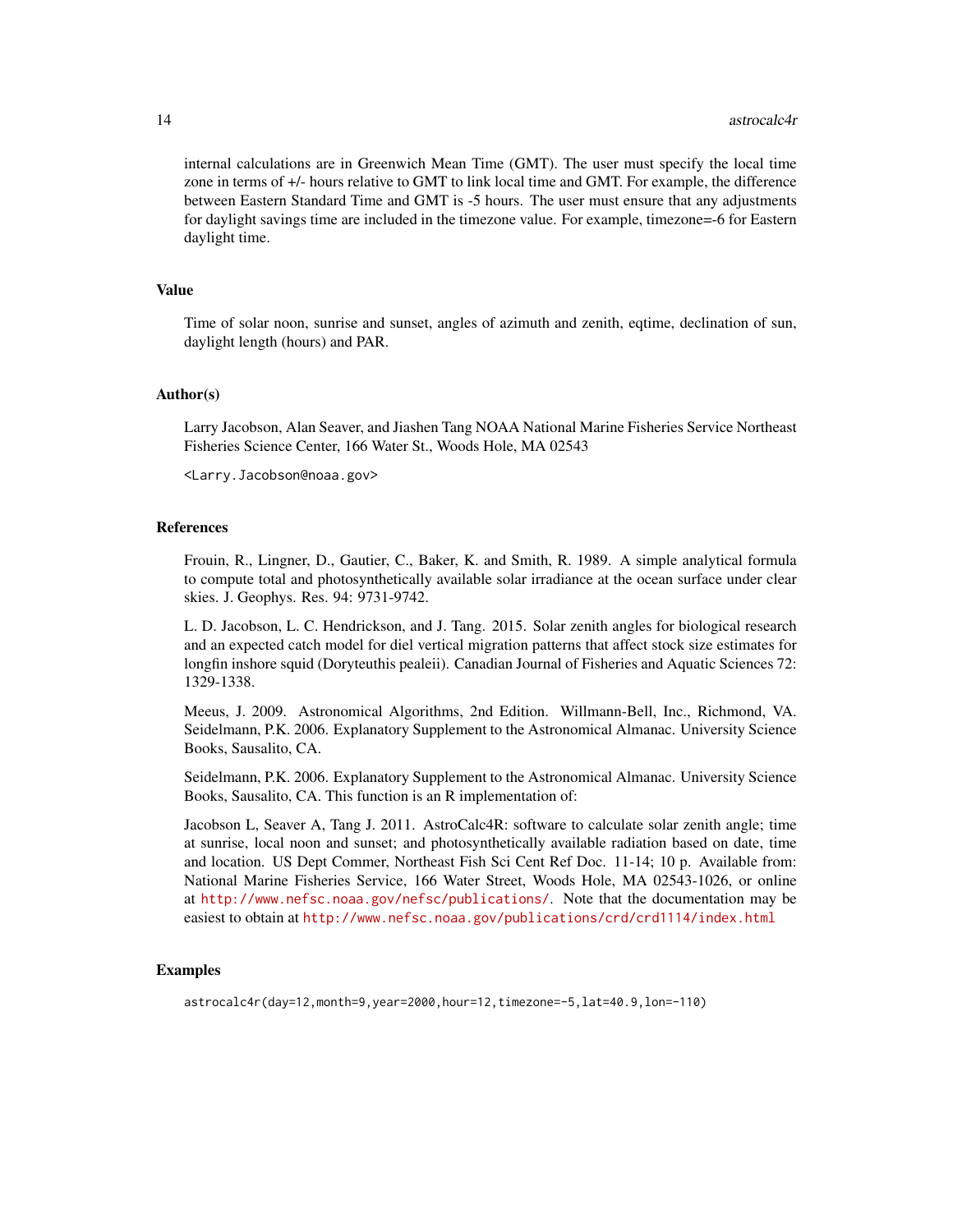<span id="page-14-1"></span><span id="page-14-0"></span>bheq *Length-based Beverton-Holt Equilibrium Total Instantaneous Mortality Estimator*

### Description

Calculate the equilibrium Beverton-Holt estimator of instantaneous total mortality (Z) from length data with bootstrapped standard errors or the same using the Ehrhardt and Ault(1992) bias-correction

### Usage

bheq(len, type =  $c(1,2)$ , K = NULL, Linf = NULL, Lc = NULL, La = NULL, nboot = 100)

### Arguments

| len   | the vector of length data. Each row represents one record per individual fish.                                                                 |
|-------|------------------------------------------------------------------------------------------------------------------------------------------------|
| type  | numeric indicate which estimation method to use. $1 =$ Beverton-Holt, $2 =$<br>Beverton-Holt with bias correction. Default is both, $c(1,2)$ . |
| K     | the growth coefficient from a von Bertalanffy growth model.                                                                                    |
| Linf  | the L-infinity coefficient from a von Bertalanffy growth model.                                                                                |
| Lc    | the length at first capture.                                                                                                                   |
| La    | the largest length of the largest size class.                                                                                                  |
| nboot | the number of bootstrap runs. Default=100.                                                                                                     |

### Details

The standard Beverton-Holt equilibrium estimator of instantaneous total mortality (Z) from length data (page 365 in Quinn and Deriso (1999)) is calculated. The mean length for lengths >=Lc is calculated automatically. Missing data are removed prior to calculation. Estimates of standard error are made by bootstrapping length data >=Lc using package boot.

#### Value

Dataframe of length 1 containing mean length>=Lc, sample size>=Lc, Z estimate and standard error.

### Author(s)

Gary A. Nelson, Massachusetts Division of Marine Fisheries <gary.nelson@mass.gov>

### References

Ehrhardt, N. M. and J. S. Ault. 1992. Analysis of two length-based mortality models applied to bounded catch length frequencies. Trans. Am. Fish. Soc. 121:115-122.

Quinn, T. J. and R. B. Deriso. 1999. Quantitative Fish Dynamics. Oxford University Press, New York, New York. 542 pages.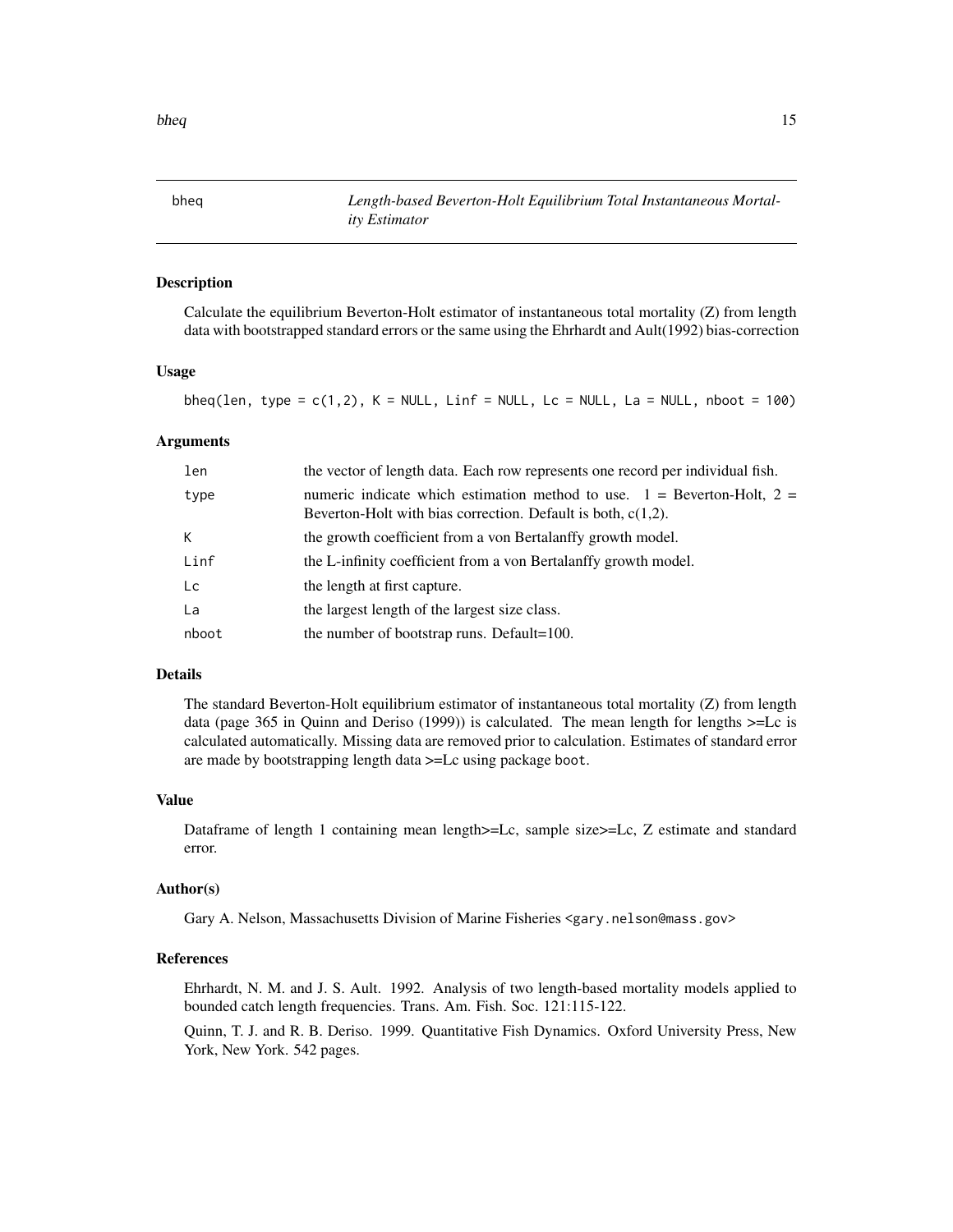#### 16 bhnoneq

### See Also

[bhnoneq](#page-15-1)

## Examples

```
data(pinfish)
bheq(pinfish$sl,type=1,K=0.33,Linf=219.9,Lc=120,nboot=200)
```
<span id="page-15-1"></span>bhnoneq *Length-based Beverton-Holt Nonequilibrium Z Estimator*

## Description

A nonequilibrium Beverton-Holt estimator of instantaneous total mortality (Z) from length data.

### Usage

```
bhnoneq(year=NULL,mlen=NULL, ss=NULL, K = NULL, Linf = NULL,
Lc = NULL, nbreaks = NULL, styrs = NULL, stZ = NULL,
graph = TRUE)
```
### Arguments

| year    | the vector of year values associated with mean length data. The number of year<br>values must correspond to the number of length records. Include year value even<br>if mean length and numbers (see below) are missing.                                                                            |
|---------|-----------------------------------------------------------------------------------------------------------------------------------------------------------------------------------------------------------------------------------------------------------------------------------------------------|
| mlen    | the vector of mean lengths for lengths $>=$ Lc. One record for each year.                                                                                                                                                                                                                           |
| SS      | the vector of numbers of observations associated with the mean length.                                                                                                                                                                                                                              |
| K       | the growth coefficient from a von Bertalanffy growth model.                                                                                                                                                                                                                                         |
| Linf    | the L-infinity coefficient from a von Bertalanffy growth model.                                                                                                                                                                                                                                     |
| Lc      | the length at first capture.                                                                                                                                                                                                                                                                        |
| nbreaks | the number of times (breaks) mortality is thought to change over the time series.<br>Can be 0 or greater.                                                                                                                                                                                           |
| styrs   | the starting guess(es) of the year(s) during which mortality is thought to change.<br>The number of starting guesses must match the number of mortality breaks,<br>should be separated by commas within the concatentation function and should<br>be within the range of years present in the data. |
| stZ     | the starting guesses of Z values enclosed within the concatentation function.<br>There should be <i>nbreaks</i> +1 values provided.                                                                                                                                                                 |
| graph   | logical indicating whether the observed vs predicted and residual plots should<br>be drawn. Default=TRUE.                                                                                                                                                                                           |

<span id="page-15-0"></span>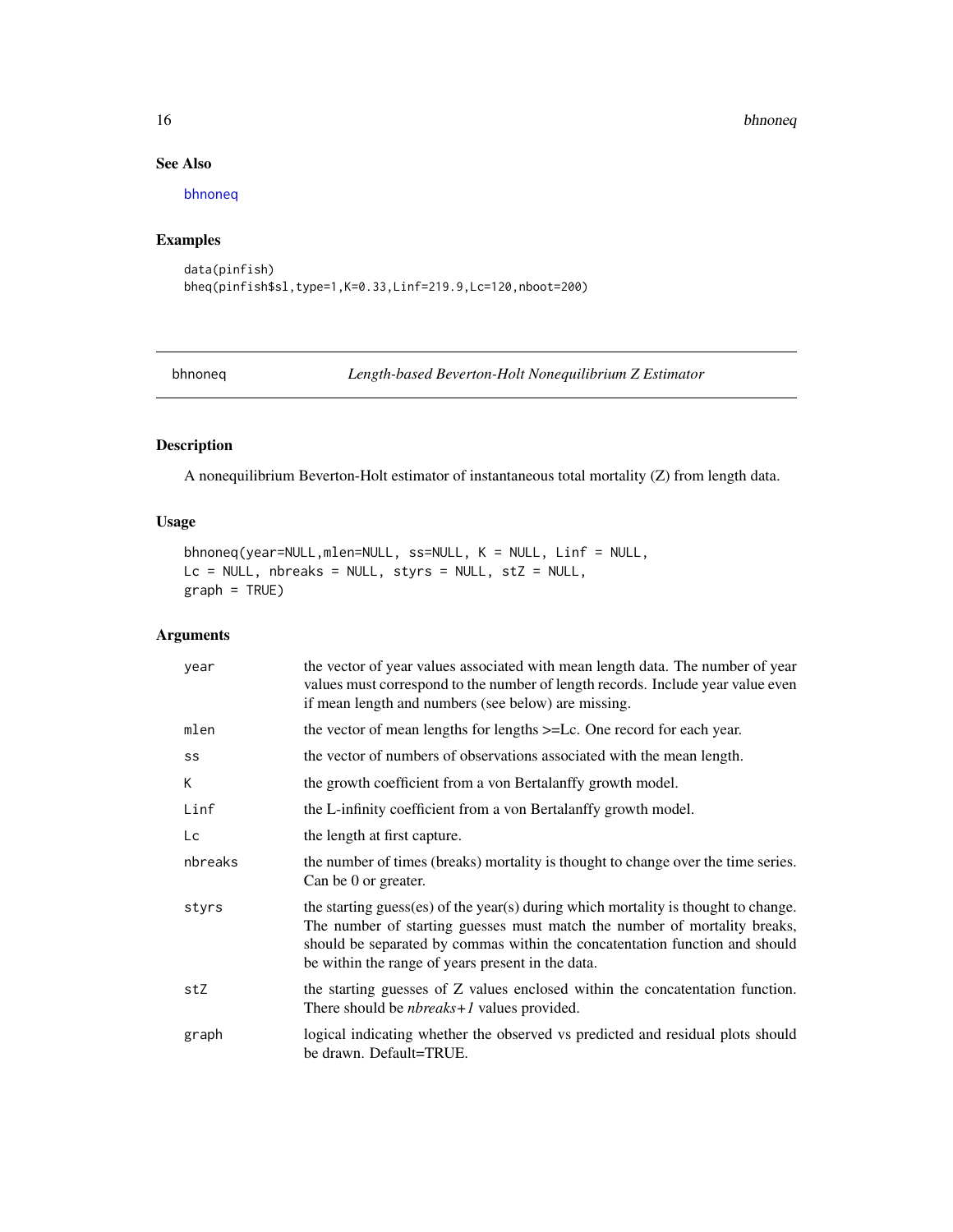#### bhnoneq and the state of the state of the state of the state of the state of the state of the state of the state of the state of the state of the state of the state of the state of the state of the state of the state of th

#### Details

The mean lengths for each year for lengths>=Lc. Following Gedamke and Hoening(2006), the model estimates nbreaks+1  $Z$  values, the year(s) in which the changes in mortality began, the standard deviation of lengths>=Lc, and standard errors of all parameters. An AIC value is produced for model comparison. The estimated parameters for the number of nbreaks is equal to 2\*nbreaks+2. Problematic parameter estimates may have extremely large t-values or extremely small standard error. Quang C. Huynh of Virginia Institute of Marine Science revised the function to make estimation more stable. Specifically, the derivative method BFGS is used in optim which allows more reliable convergence to the global minimum from a given set of starting values, a function is included to estimate Z assuming equilibrium, sigma is estimated analytically and convergence results . Use 0 nbreaks to get Z equilibrium.

#### Value

| summary     | list element containing table of parameters with estimates, standard errors, and<br>t-values.   |
|-------------|-------------------------------------------------------------------------------------------------|
| convergence | list element specifying if convergence was reached.                                             |
| hessian     | list element specifying if hessian is positive definite                                         |
| results     | list element containing, observed value, predicted values, and residuals from the<br>model fit. |

### **Note**

Todd Gedamke provided the predicted mean length code in C++.

### Author(s)

Gary A. Nelson, Massachusetts Division of Marine Fisheries <gary.nelson@mass.gov>

Quang C. Huynh of Virginia Institute of Marine Science

### References

Gedamke, T. and J. M. Hoenig. 2006. Estimating mortality from mean length data in nonequilibrium situations, with application to the assessment of goosefish. Trans. Am. Fish. Soc. 135:476- 487

#### See Also

### [bheq](#page-14-1)

### Examples

```
data(goosefish)
bhnoneq(year=goosefish$year,mlen=goosefish$mlen, ss=goosefish$ss,
K=0.108,Linf=126,Lc=30,nbreaks=1,styrs=c(1982),stZ=c(0.1,0.3))
```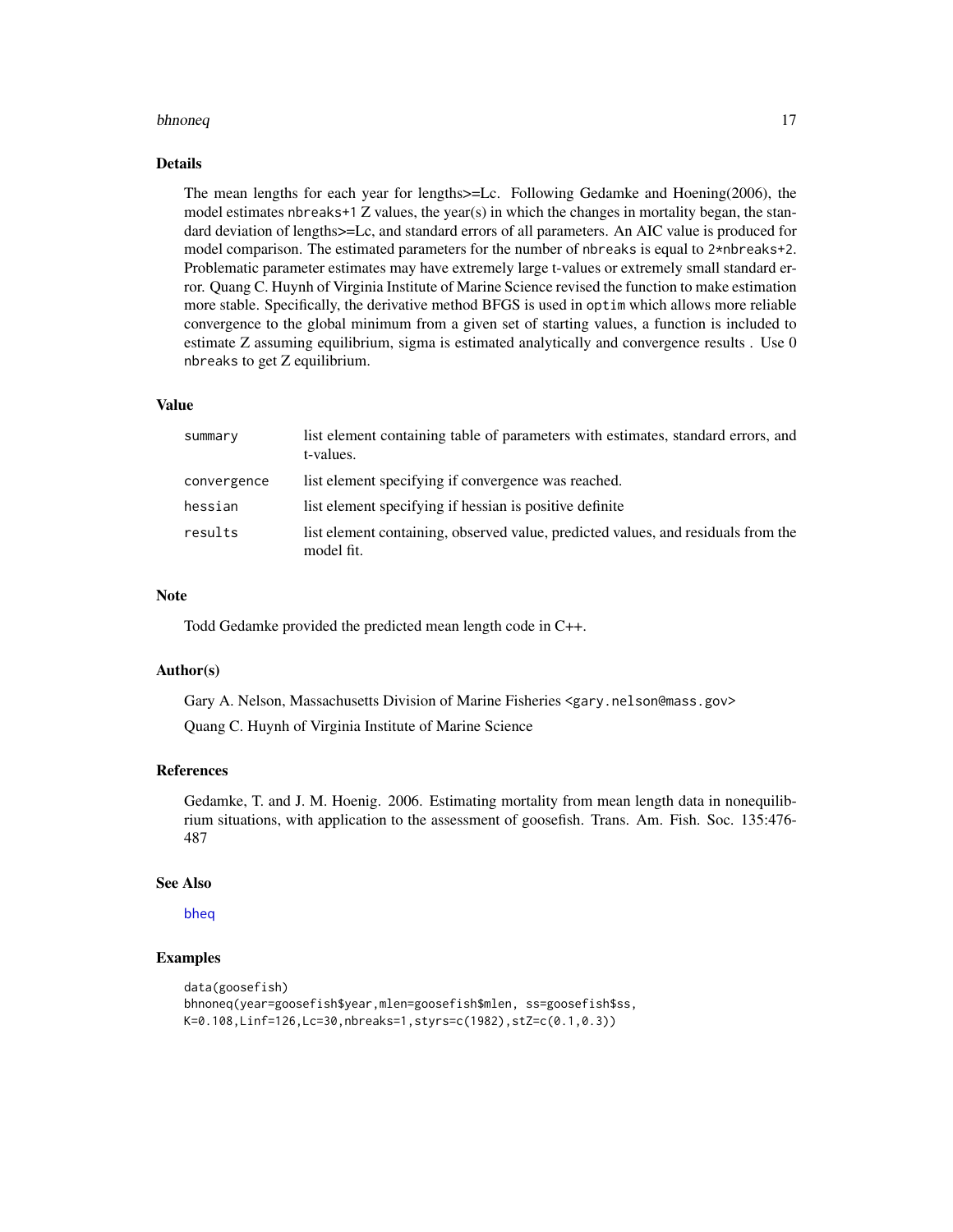<span id="page-17-0"></span>Growth increment data derived from tagging experiments on Pacific bonito (Sarda chiliensis) used to illustrate Francis's maximum likelihood method estimation of growth and growth variability (1988).

#### Usage

bonito

### Format

A data frame with 138 observations on the following 4 variables.

T1 a numeric vector describing the release date

T2 a numeric vector describing the recovery date

L1 a numeric vector describing the length at release in cenitmeters

L2 a numeric vector describing the length at recapture in centimeters

#### Details

Note that Francis (1988) has discarded several records from the original dataset collected by Campbell et al. (1975).

### Source

- 1 Francis, R.I.C.C., 1988. Maximum likelihood estimation of growth and growth variability from tagging data. New Zealand Journal of Marine and Freshwater Research, 22, p.42–51.
- 2 Campbell, G. & Collins, R., 1975. The age and growth of the Pacific bonito, Sarda chiliensis, in the eastern north Pacific. Calif. Dept. Fish Game, 61(4), p.181-200.

|  |  | ıσ |
|--|--|----|
|  |  |    |

Back-transformation of log-transformed mean and variance

#### Description

Converts a log-mean and log-variance to the original scale and calculates confidence intervals

### Usage

```
bt.log(meanlog = NULL, sdlog = NULL, n = NULL, alpha = 0.05)
```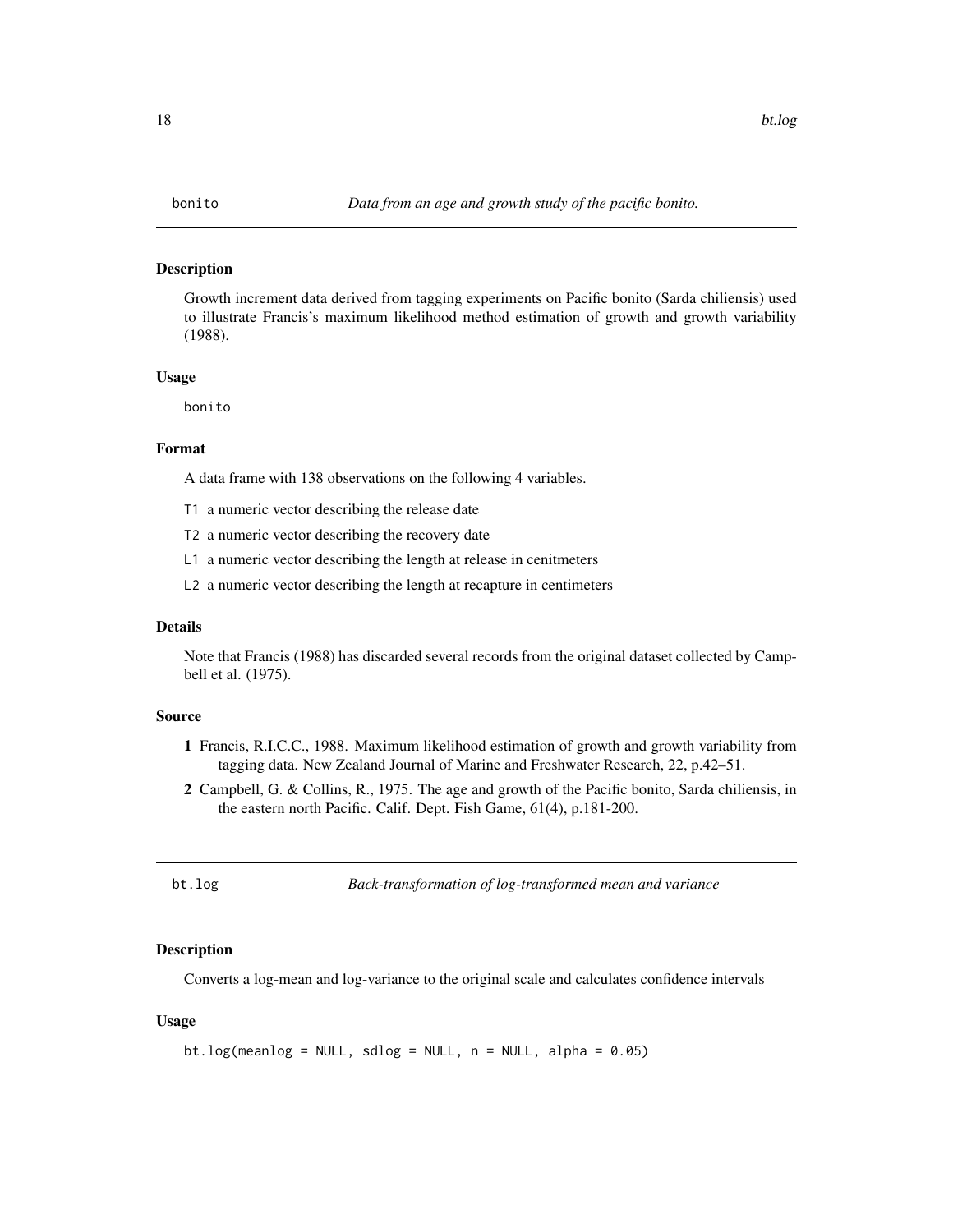#### bt.log and the state of the state of the state of the state of the state of the state of the state of the state of the state of the state of the state of the state of the state of the state of the state of the state of the

### Arguments

| meanlog | sample mean of natural log-transformed values               |
|---------|-------------------------------------------------------------|
| sdlog   | sample standard deviation of natural log-transformed values |
| n.      | sample size                                                 |
| alpha   | alpha-level used to estimate confidence intervals           |

### Details

There are two methods of calcuating the bias-corrected mean on the original scale. The bt.mean is calculated following equation 14 (the infinite series estimation) in Finney (1941). approx.bt.mean is calculated using the commonly known approximation from Finney (1941):

*mean=exp(meanlog+sdlog^2/2)*. The variance is *var=exp(2\*meanlog)\*(Gn(2\*sdlog^2)-Gn((n-2)/(n-1)\*sdlog^2)* and standard deviation is *sqrt(var)* where Gn is the infinite series function (equation 10). The variance and standard deviation of the back-transformed mean are *var.mean=var/n; sd.mean=sqrt(var.mean)*. The median is calculated as *exp(meanlog)*. Confidence intervals for the back-transformed mean are from the Cox method (Zhou and Gao, 1997) modified by substituting the z distribution with the t distribution as recommended by Olsson (2005):

 $LCI=exp(meanlog+sdlog^2/2-t(df,1-alpha/2)*sqrt((sdlog^2/m)+(sdlog^4/(2*(n-1))))$  and  $UCI=exp(meanlog+s dlog^2/2+t(df,1-alpha/2)*sqrt((sdlog^2/2/n)+(sdlog^4/(2*(n-1))))$ where *df=n-1*.

### Value

A vector containing bt.mean, approx.bt.mean,var, sd, var.mean,sd.mean, median, LCI (lower confidence interval), and UCI (upper confidence interval).

#### Author(s)

Gary A. Nelson, Massachusetts Division of Marine Fisheries <gary.nelson@mass.gov>

### References

Finney, D. J. 1941. On the distribution of a variate whose logarithm is normally distributed. Journal of the Royal Statistical Society Supplement 7: 155-161.

Zhou, X-H., and Gao, S. 1997. Confidence intervals for the log-normal mean. Statistics in Medicine 16:783-790.

Olsson, F. 2005. Confidence intervals for the mean of a log-normal distribution. Journal of Statistics Education 13(1). www.amstat.org/publications/jse/v13n1/olsson.html

#### Examples

```
## The example below shows accuracy of the back-transformation
y<-rlnorm(100,meanlog=0.7,sdlog=0.2)
known<-unlist(list(known.mean=mean(y),var=var(y),sd=sd(y),
 var.mean=var(y)/length(y),sd.mean=sqrt(var(y)/length(y))))
est<-bt.log(meanlog=mean(log(y)),sdlog=sd(log(y)),n=length(y))[c(1,3,4,5,6)]
known;est
```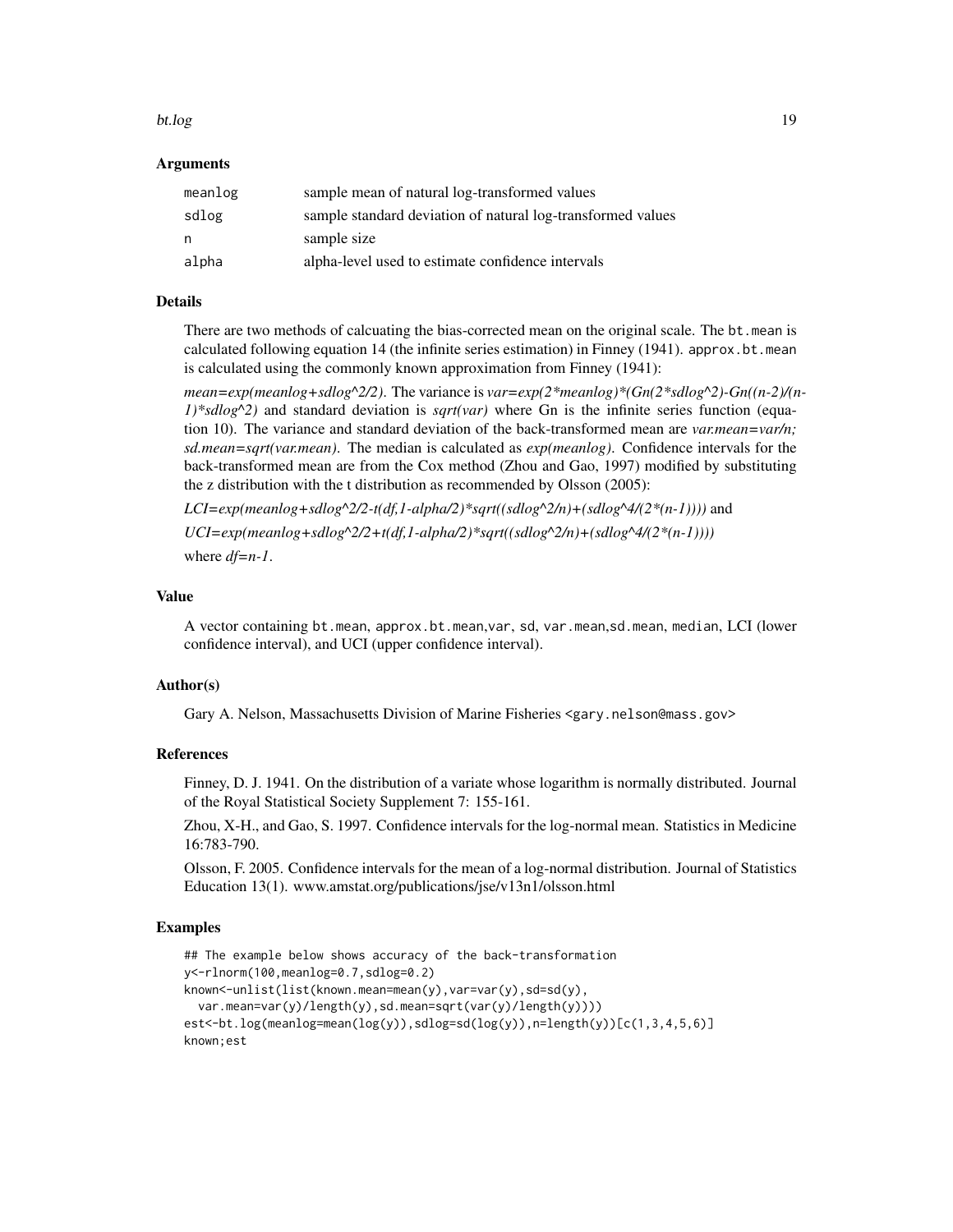<span id="page-19-0"></span>The buffalo data frame has 20 rows and 3 columns. Cohort size and deaths for African buffalo from Sinclair (1977) as reported by Krebs (1989) in Table 12.1, page 415.

### Usage

buffalo

### Format

This data frame contains the following columns:

age age interval

nx number alive at start of each age interval

 $dx$  number dying between age interval X and  $X+1$ 

### Source

Krebs, C. J. 1989. *Ecological Methodologies*. Harper and Row, New York, NY. 654 p.

| catch | Number of cod captured in 10 standardized bottom trawl hauls from |
|-------|-------------------------------------------------------------------|
|       | Massachusetts, 1985                                               |

### Description

The catch data frame has 10 rows and 1 column.

### Usage

catch

### Format

This data frame contains the following columns:

value catch data

### Source

Massachusetts Division of Marine Fisheries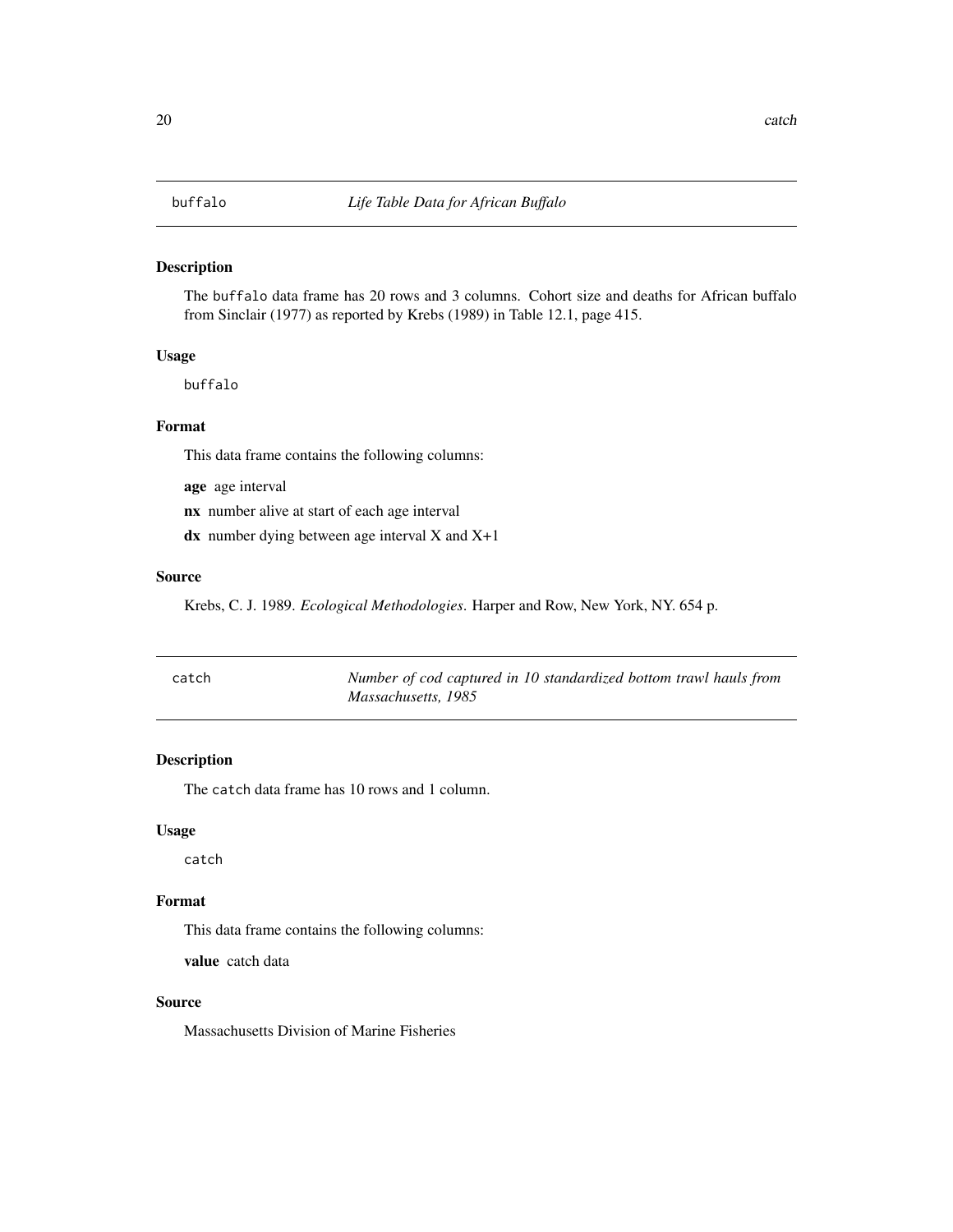<span id="page-20-0"></span>

Estimates selectivity-at-length from catch lengths and von Bertalanffy growth parameters.

### Usage

```
catch.select(len = NULL, lenmin = NULL, binsize = NULL,
peakplus = 1, Linf = NULL, K = NULL, to = NULL, subobs = FALSE)
```
### Arguments

| len      | vector of lengths. One row per individual.                                                                                                                                                                                                                                                        |
|----------|---------------------------------------------------------------------------------------------------------------------------------------------------------------------------------------------------------------------------------------------------------------------------------------------------|
| lenmin   | the starting length from which to construct length intervals.                                                                                                                                                                                                                                     |
| binsize  | the length interval width. Must be $>0$ . This is used to create the lower length of<br>intervals starting from lenmin to the maximum observed in len.                                                                                                                                            |
| peakplus | numeric. Allows user to specify the number of length intervals following the<br>length interval at the peak log(catch/deltat) to use as the start length interval in<br>the catch curve analysis. Default $= 1$ based on standard catch curve analysis<br>recommendations of Smith et al. (2012). |
| Linf     | numeric. The L-infinity value from a von Bertalanffy growth equation. This is<br>a required value.                                                                                                                                                                                                |
| K        | numeric. The growth coefficient from a von Bertalanffy growth equation. This<br>is a required value.                                                                                                                                                                                              |
| t0       | numeric. The t-subzero value from a von Bertalanffy growth equation. This is a<br>required value.                                                                                                                                                                                                 |
| subobs   | logical. If the "observed" selectivity for those under-represented length intervals<br>not used in the catch curve analysis is equal to 1, the inverse logit (used in fit<br>of selectivity ogive) can not be calculated. If subobs is set to TRUE, 1 will be<br>substituted with 0.9999          |
|          |                                                                                                                                                                                                                                                                                                   |

### Details

This function applies the method of Pauly (1984) for calculating the selectivity-at-length from catch lengths and parameters from a von Bertalanffy growth curve. See Sparre and Venema(1998) for a detailed example of the application.

Length intervals are constructed based on the lenmin and binsize specified, and the maximum length observed in the data vector. Catch-at-length is tabularized using the lower and upper intervals and the data vector of lengths. The inclusion of a length in an interval is determined by lower interval>=length<upper interval. The age corresponding to the interval midpoint (t) is determined using the von Bertalanffy equation applied to the lower and upper bounds of each interval, summing the ages and dividing by 2. deltat is calculated for each interval using the equation: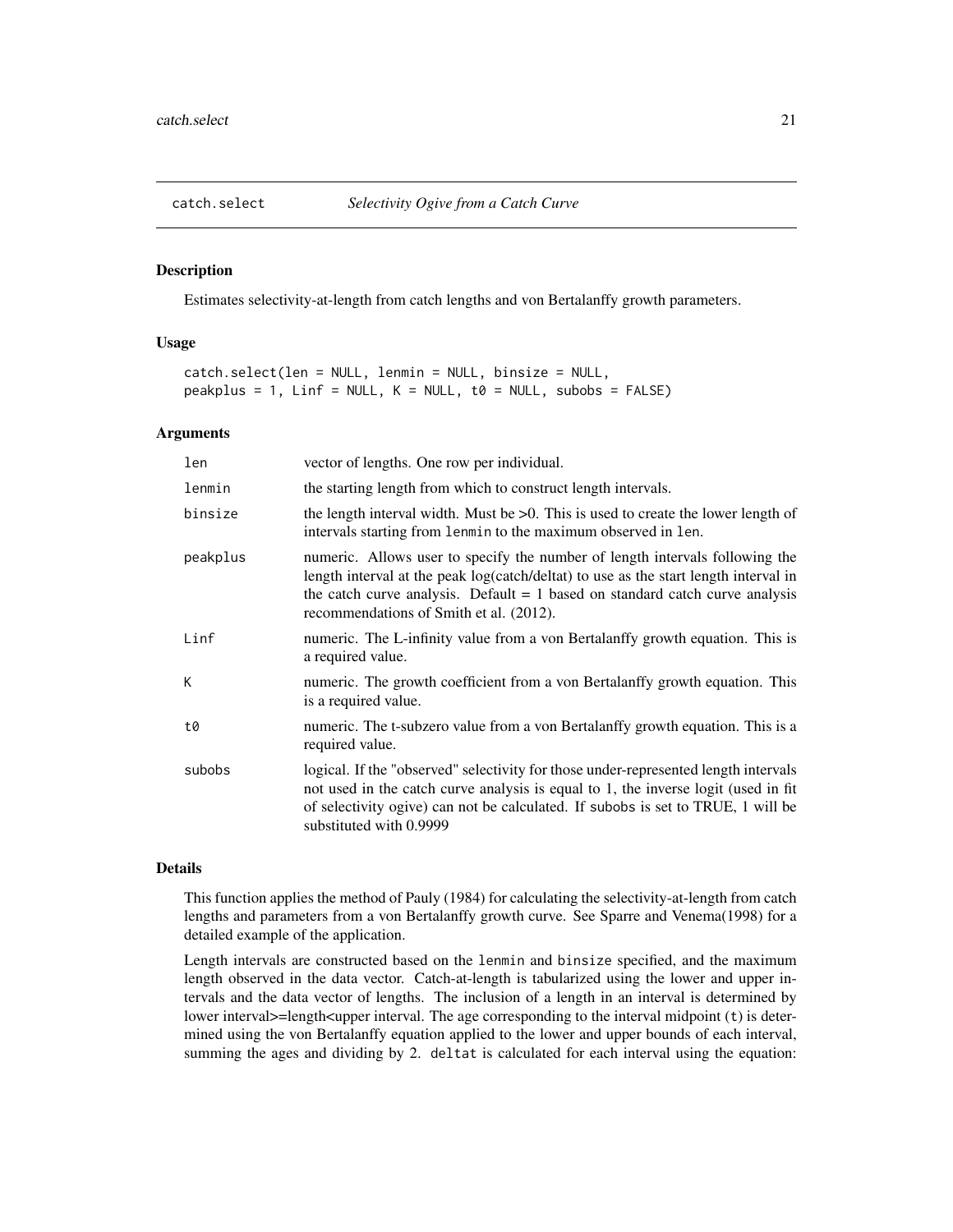$(1/k)^*$ log((Linf-L1)/(Linf-L2)) where L1 and L2 are the lower and upper bounds of the length interval. log(catch/deltat) is the dependent variable and t is the predictor used in linear regression to estimate Z. Using the parameters from the catch curve analysis, "observed" selectivities (stobs) for the length intervals not included in the catch curve analysis are calculated using the equation: stobs=catch/(deltat\*exp(a- $Z^*(t)$ ) where a and Z are the intercept and slope from the linear regression. The stobs values are transformed using an inverse logit (log(1/stobs-1)) and are regressed against t to obtain parameter estimates for the selectivity ogive. The estimated selectivity ogive (stest) is then calculated as  $stest=1/(1+exp(T1-T2*t))$  where T1 and T2 are the intercept and slope from the log(1/stobs-1) versus t regression.

### Value

list containing a dataframe with the lower and upper length intervals, the mid-point length interval, age corresponding to the interval mid-point, catch of the length interval, log(catch/deltat), the predicted log(catch/deltat) from the catch curve model fit (only for the peakplus interval and greater), the observed selectivities and the estimated selectivity, and two dataframes containing the parameters and their standard errors from the linear regressions for catch curve analysis and the selectivity ogive.

### Author(s)

Gary A. Nelson, Massachusetts Division of Marine Fisheries <gary.nelson@mass.gov>

#### References

Pauly, D. 1984. Length-converted catch curves. A powerful tool for fisheries research in the tropics (Part III). ICLARM Fishbyte 2(1): 17-19.

Smith, M. W. and 5 others. 2012. Recommendations for catch-curve analysis. N. Am. J. Fish. Manage. 32: 956-967.

Sparre, P. and S. C. Venema. 1998. Introduction to tropical fish stock assessment. Part 1. Manual. FAO Fisheries Technical Paper, No. 206.1, Rev. 2. Rome. 407 p. Available on the world-wide web.

### Examples

```
data(sblen)
catch.select(len=sblen$len_inches,binsize=2,lenmin=10,peakplus=1,Linf=47.5,K=0.15,
t0=-0.3
```
catchmsy *Estimating MSY from catch and resilience*

### Description

This function estimates MSY following Martell and Froese(2012).

<span id="page-21-0"></span>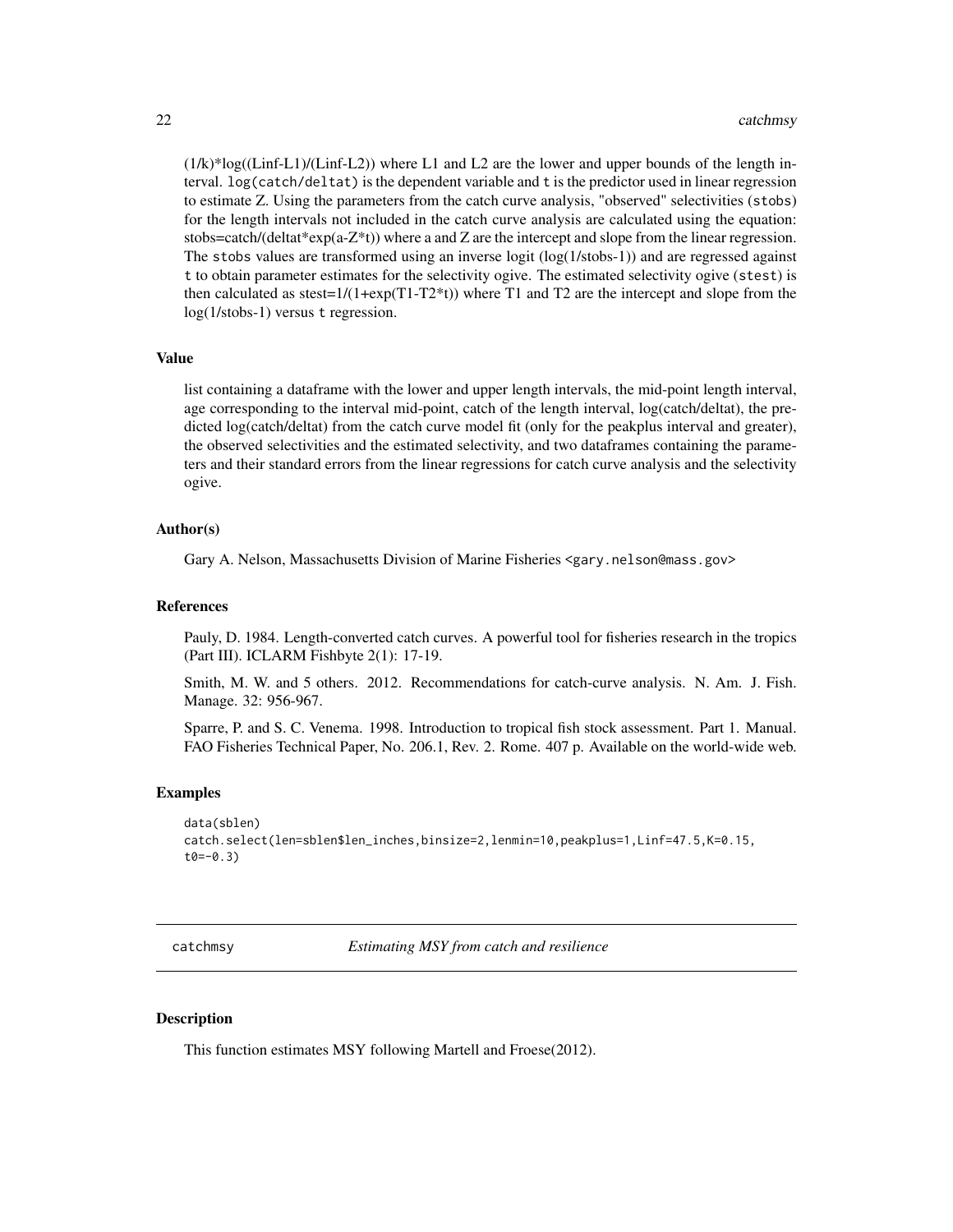#### catchmsy 23

### Usage

```
catchmsy(year = NULL, catch = NULL, catchCV = NULL,
catargs = list(dist = "none", low = 0, up = Inf, unit = "MT"),
l0 = list(low = 0, up = 1, step = 0), lt = list(low = 0, up = 1,refyr = NULL,
sigv = 0, k = list(dist = "unif", low = 0, up = 1, mean = 0, sd = 0),
r = list(dist = "unif", low = 0, up = 1, mean = 0, sd = 0),M = list(dist = "unif", low = 0.2, up = 0.2, mean = 0, sd = 0),nsims = 10000, catchout = 0, grout = 1,
graphs = c(1, 2, 3, 4, 5, 6, 7, 8, 9, 10, 11),
grargs = list(lwd = 1, pch = 16, cex = 1, nclasses = 20, mains = " ",
cex.main = 1,
cex. axis = 1, cex. lab = 1,
pstats = list(ol = 1, mly = 1, mlwd = 1.5, lly = 3, llwd = 1, ulty = 3,ulwd = 1,
grti f = list(zoom = 4, width = 11, height = 13, pointsize = 10)
```
### Arguments

| year    | vector containing the time series of numeric year labels.                                                                                                                                                                                                                                                                                                                                                                                                                                                                                                                                                                                                                                                                                                                                                                                                                            |
|---------|--------------------------------------------------------------------------------------------------------------------------------------------------------------------------------------------------------------------------------------------------------------------------------------------------------------------------------------------------------------------------------------------------------------------------------------------------------------------------------------------------------------------------------------------------------------------------------------------------------------------------------------------------------------------------------------------------------------------------------------------------------------------------------------------------------------------------------------------------------------------------------------|
| catch   | vector containing the time series of catch data (in weight). Missing values are<br>not allowed.                                                                                                                                                                                                                                                                                                                                                                                                                                                                                                                                                                                                                                                                                                                                                                                      |
| catchCV | vector containing the time series of coefficients of variation associated with<br>catch if resampling of catch is desired; otherwise, catchCV = NULL.                                                                                                                                                                                                                                                                                                                                                                                                                                                                                                                                                                                                                                                                                                                                |
| catargs | list arguments associated with resampling of catch. dist is the specification<br>of the resampling distribution to use ("none" = no resampling, "unif"=uniform,<br>"norm" = normal, and "lnorm" = log-normal). If "lnorm" is selected, catch is<br>log transformed and standard deviation on the log scale is calculated from the<br>specified CVs using the relationship sdlog=sqrt( $log(CV^2+1)$ ). low and up are<br>the lower and upper limit of distribution (if truncation is desired). unit is the<br>weight unit of catch (used in graph labels; default="MT"). If "unif", the catch<br>must be incorporated in low and up arguments. For instance, if the lower limit<br>to sample is the value of catch, specify low=catch. If some maximum above<br>catch will be the upper limit, specify up=50*catch. The limits for each year will<br>be applied to catch internally. |
| 10      | list arguments for the relative biomass in year 1. low and up are the lower and<br>upper bounds of the starting value of relative biomass (in relation to k) in year 1.<br>step is the step increment to examine. If step=0, then 10 is randomly selected<br>from a uniform distribution using the lower and upper starting values. If step>0,<br>then step increments are used (in this case, the number of simulations (nsims)<br>are used for each increment).                                                                                                                                                                                                                                                                                                                                                                                                                    |
| 1t      | list arguments for the depletion level in the selected reference year (refyr). low<br>and up are the lower and upper bounds of depletion level in refyr. refyr can<br>range from the first year to the year after the last year of catch $(t+1)$ .                                                                                                                                                                                                                                                                                                                                                                                                                                                                                                                                                                                                                                   |
| sigv    | standard deviation of the log-normal random process error. $signv = 0$ for no<br>process error.                                                                                                                                                                                                                                                                                                                                                                                                                                                                                                                                                                                                                                                                                                                                                                                      |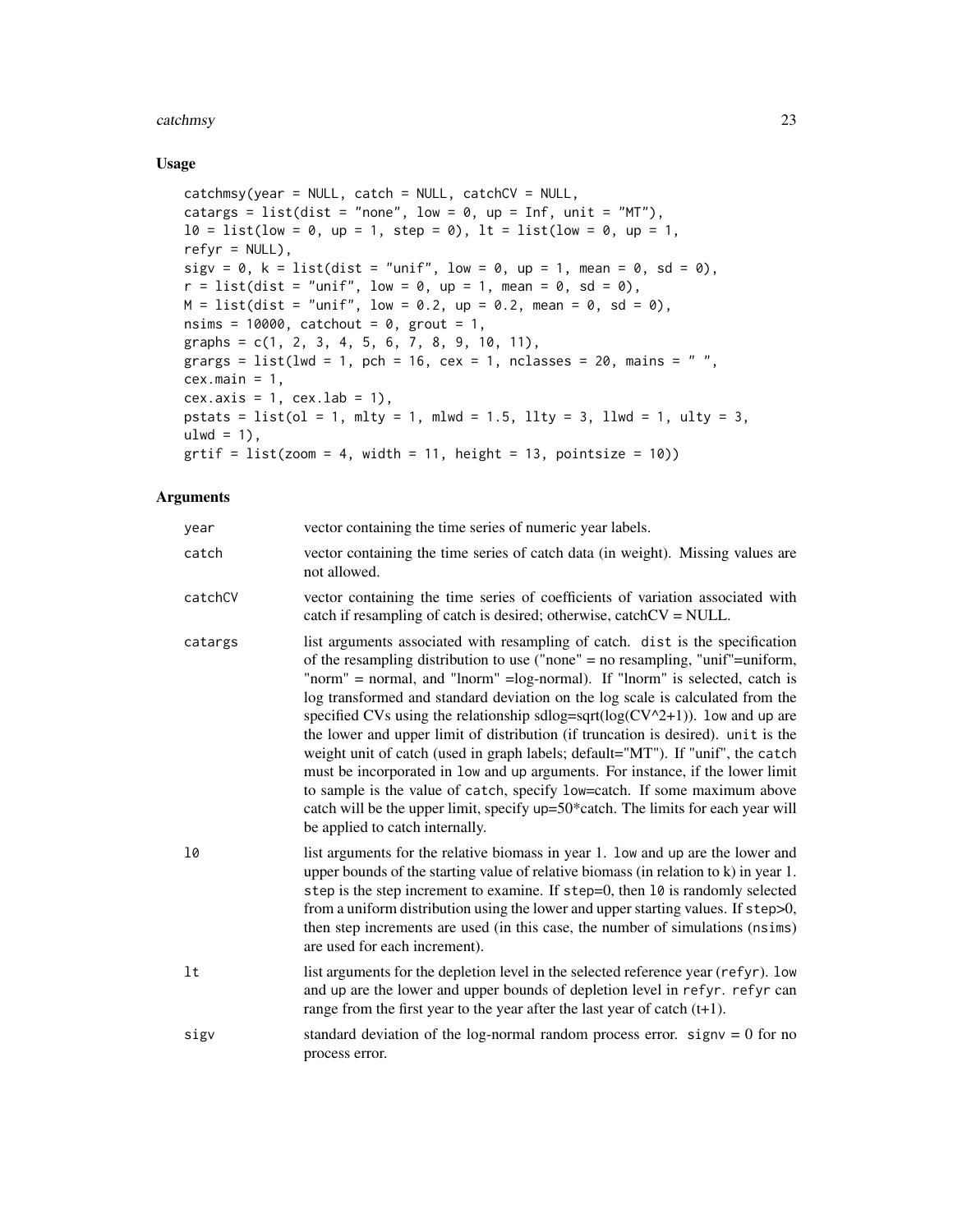| k        | list arguments for the carrying capacity. dist is the statistical distribution name<br>from which to sample k. low and up are the lower and upper bounds of k in<br>the selected distribution. mean and sd are the mean and standard deviation for<br>selected distributions. The following are valid distributions: "none", "unif" -<br>uniform, "norm" - normal, "lnorm" - log-normal, "gamma" - gamma, and "beta"<br>- beta distributions. "unif" requires non-missing values for low and up. "norm",<br>"lnorm", "gamma" and "beta", require non-missing values for low, up, mean and<br>sd. If "lnorm" is used, mean and sd must be on the natural log scale (keep low<br>and up on the original scale). If $dist = "none",$ the mean is used as a fixed value.                                                                                     |
|----------|----------------------------------------------------------------------------------------------------------------------------------------------------------------------------------------------------------------------------------------------------------------------------------------------------------------------------------------------------------------------------------------------------------------------------------------------------------------------------------------------------------------------------------------------------------------------------------------------------------------------------------------------------------------------------------------------------------------------------------------------------------------------------------------------------------------------------------------------------------|
| r        | list arguments for the intrinsic growth rate. dist is the statistical distribution<br>name from which to sample r. low and up are the lower and upper bounds of r<br>in the selected distribution. mean and sd are the mean and standard deviation for<br>selected distributions. Valid distributions are the same as in $k$ . If $dist = "none",$<br>the mean is used as a fixed value.                                                                                                                                                                                                                                                                                                                                                                                                                                                                 |
| M        | list arguments for natural mortality. dist is the statistical distribution name<br>from which to sample M. low and up are the lower and upper bounds of M in<br>the selected distribution. mean and sd are the mean and standard deviation for<br>selected distributions. Valid distributions are the same as in k. M is used to<br>determine exploitation rate (Umsy) at MSY. If $dist = "none",$ the mean is used<br>as a fixed value.                                                                                                                                                                                                                                                                                                                                                                                                                 |
| nsims    | number of Monte Carlos samples.                                                                                                                                                                                                                                                                                                                                                                                                                                                                                                                                                                                                                                                                                                                                                                                                                          |
| catchout | If resampling catch, save catch trajectories from each Monte Carlos simulation<br>$-0 = No$ (default), $1 = Yes$ .                                                                                                                                                                                                                                                                                                                                                                                                                                                                                                                                                                                                                                                                                                                                       |
| grout    | numeric argument specifying whether graphs should be printed to console only<br>$(1)$ or to both the console and TIF graph files $(2)$ . Use setwd before running<br>function to direct .tif files to a specific directory. Each name of each file is<br>automatically determined.                                                                                                                                                                                                                                                                                                                                                                                                                                                                                                                                                                       |
| graphs   | vector specifying which graphs should be produced. $1 =$ line plot of observed<br>catch versus year, $2 = point plot$ of plausible k versus r values, $3 = histogram$<br>of plausible r values, $4 =$ histogram of plausible k values, $5 =$ histogram of M<br>values, $6 =$ histogram of MSY from plausible values of $10, k, r$ , and Bmsy/k, $7 =$<br>histogram of Bmsy from plausible values of $10, k, r$ , and Bmsy/k, $8 =$ histogram of<br>Fmsy from plausible values of $10, k, r$ , and Bmsy/k, $9 =$ histogram of Umsy val-<br>ues from Fmsy and M, $10 =$ histogram of overfishing limit (OFL) in last year+1<br>values from Umsys, and $11 =$ line plots of accepted and rejected biomass trajec-<br>tores with median and 2.5th and 97.5th percentiles (in red). Any combinations<br>of graphs can be selected within c(). Default is all. |
| grargs   | list control arguments for plotting functions. 1wd is the line width for graph $= 1$<br>and 11, pch and cex are the symbol character and character expansion value used<br>in graph $= 2$ , nclasses is the nclass argument for the histogram plots (graphs<br>3-11), mains and cex.main are the titles and character expansion values for<br>the graphs, cex. axis is the character expansion value(s) for the $x$ and $y$ -axis<br>tick labels and cex. lab is the character expansion value(s) for the x and y-<br>axis labels. Single values of nclasses, mains, cex. main, cex. axis, cex. lab<br>are applied to all graphs. To change arguments for specific graphs, enclose<br>arguments within $c()$ in order of the number specified in graphs.                                                                                                 |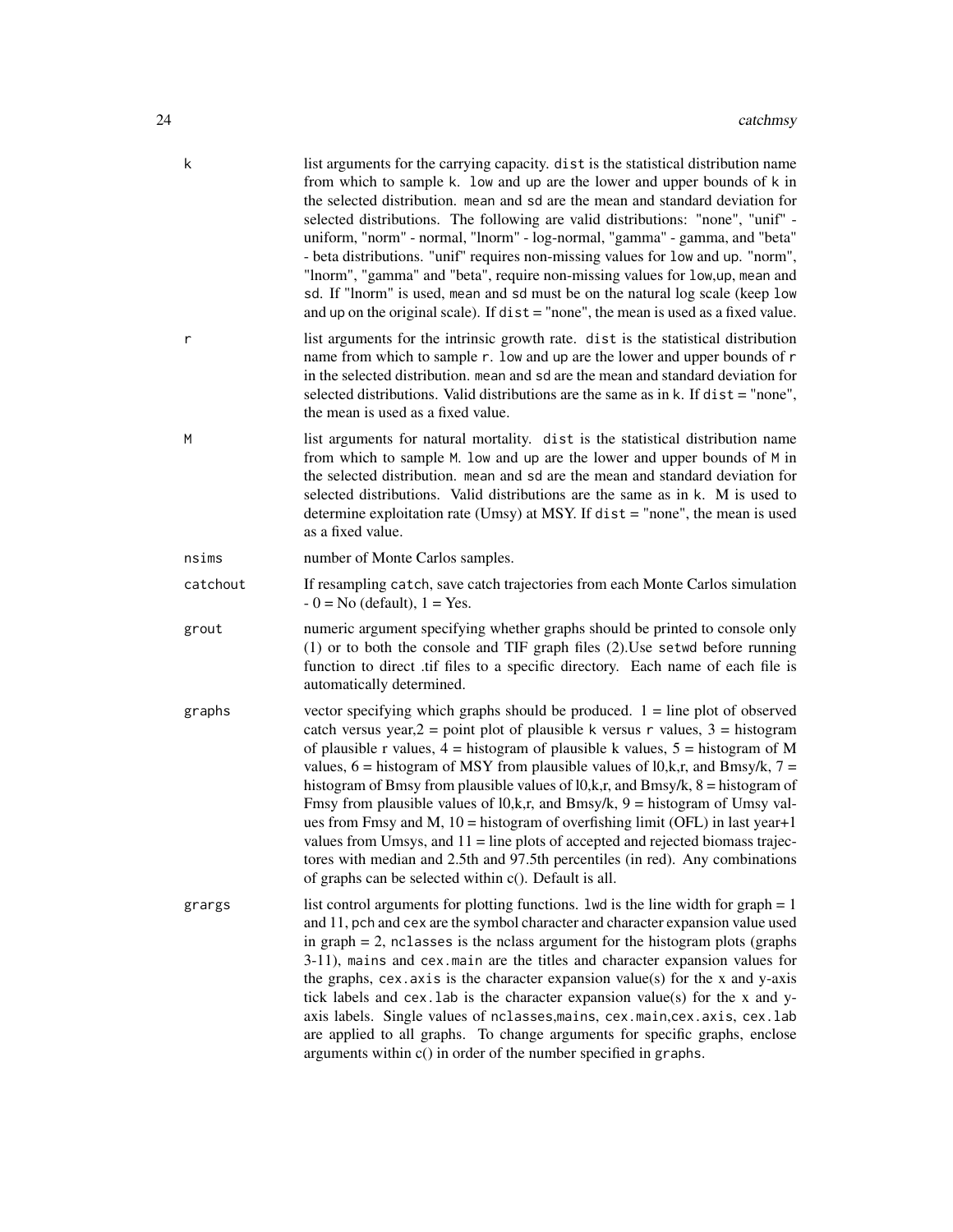#### catchmsy 25

| pstats | list control arguments for plotting the mean and 95 and management quantities<br>on respective graphs. $o1 = 0$ , do not overlay values on plots, $1 =$ overlay values                         |
|--------|------------------------------------------------------------------------------------------------------------------------------------------------------------------------------------------------|
|        | on plots, mlty and mlwd are the line type and line width of the mean value; llty<br>and 1 lwd are the line type and line wdith of the 2.5 ulwd are the line type and<br>line width of the 97.5 |
| grtif  | list arguments for the .TIF graph files. See tiff help file in R.                                                                                                                              |

### Details

The method of Martell and Froese (2012) is used to produce estimates of MSY where only catch and information on resilience is known.

The Schaefer production model is

 $B[t+1] < -B[t]+r*B[t] * (1-B[t]/k) - catch[t]$ 

where B is biomass in year t, r is the instrince rate of increase, k is the carrying capacity and catch is the catch in year t. Biomass is the first year is calculated by  $B[1]=k*10$ . For sigv>0, the production equation is multiplied by exp(rnorm(1,0,sigv)) if process error is desired. The maximum sustainable yield (MSY) is calculated as

 $MSY=r*k/4$ 

Biomass at MSY is calculated as

Bmsy=k/2

Fishing mortality at MSY is calculated as

Fmsy=r/2

Exploitation rate at MSY is calculated as

Umsy=(Fmsy/(Fmsy+M))\*(1-exp(-Fmsy-M))

The overfishing limit in last year+1 is calculated as

OFL=B[last year +1]\*Umsy

length(year)+1 biomass estimates are made for each run.

If using the R Gui (not Rstudio), run

graphics.off() windows(width=10, height=12,record=TRUE) .SavedPlots <- NULL

before running the catchmsy function to recall plots.

### Value

| Initial    | data frame containing the initial values for each explored parameter.                                                                                      |
|------------|------------------------------------------------------------------------------------------------------------------------------------------------------------|
| Parameters | data frame containing the mean, median, 2.5th and 97.5 plausible (likelihood=1)<br>parameters.                                                             |
| Estimates  | dataframe containing the mean, median, 2.5th and 97.5 of the management<br>quantities (i.e., MSY, Bmsy, etc.) for the plausible parameters (likelihood=1)  |
| Values     | data frame containing the values of $10$ , k, r, Bmsy/k, M and associated manage-<br>ment quantities for all (likelihood=0 and likelihood=1) random draws. |
| end1yr     | value of the last year of catch data $+1$ for use in function dlproj.                                                                                      |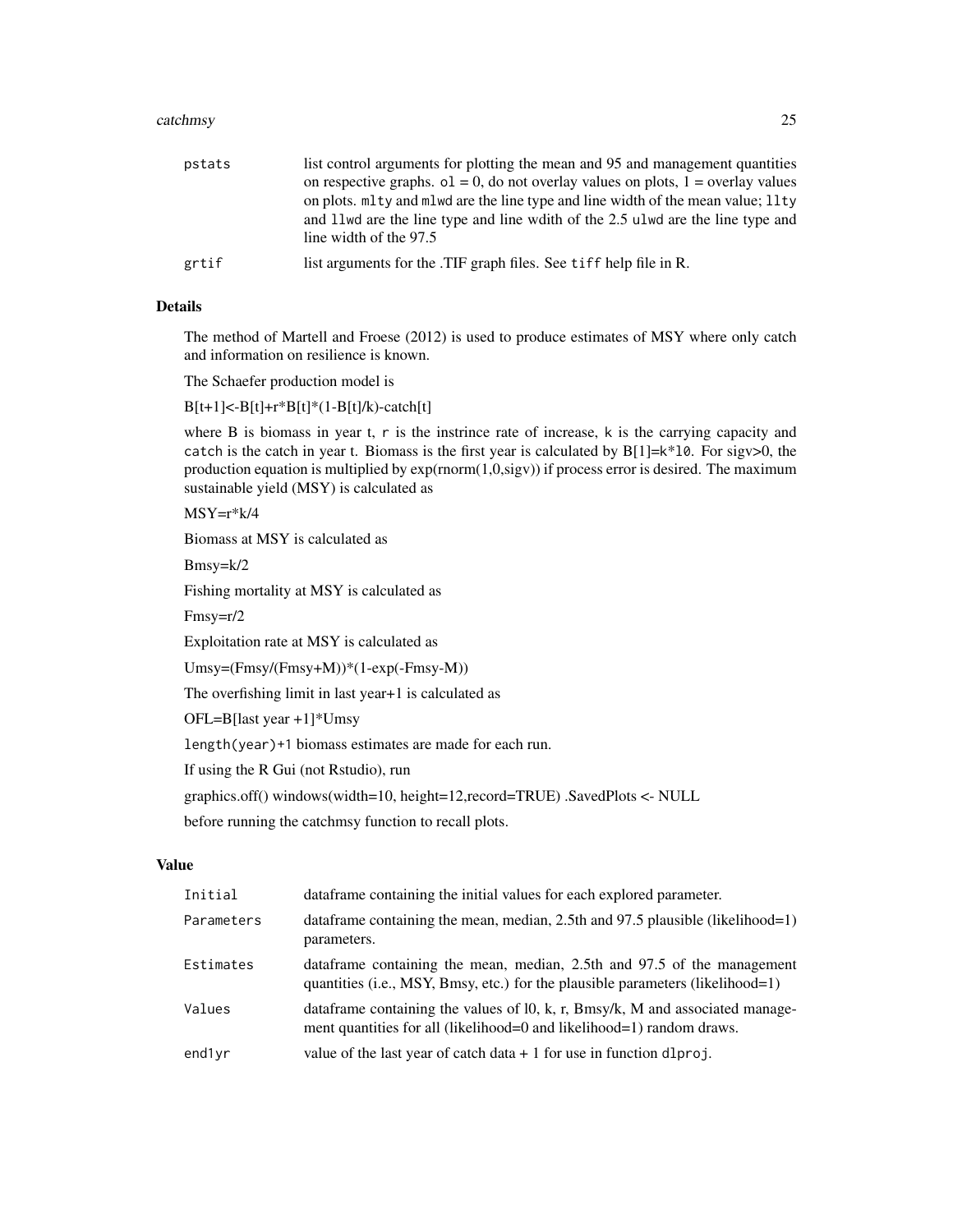type designates the output object as a catchmsy object for use in function dlproj.

The biomass estimates from each simulation are not stored in memory but are automatically saved to a .csv file named "Biotraj-cmsy.csv". Yearly values for each simulation are stored across columns. The first column holds the likelihood values for each simulation  $(1=$  accepted,  $0=$  rejected). The number of rows equals the number of simulations (nsims). This file is loaded to plot graph 11 and it must be present in the default or setwd() directory.

When catchout=1, catch values randomly selected are saved to a .csv file named "Catchtrajcmsy.csv". Yearly values for each simulation are stored across columns. The first column holds the likelihood values  $(1=$  accepted,  $0=$  rejected). The number of rows equals the number of simulations (nsims).

Use setwd() before running the function to change the directory where .csv files are stored.

#### **Note**

The random distribution function was adapted from Nadarajah, S and S. Kotz. 2006. R programs for computing truncated distributions. Journal of Statistical Software 16, code snippet 2.

### Author(s)

Gary A. Nelson, Massachusetts Division of Marine Fisheries <gary.nelson@mass.gov>

### References

Martell, S. and R. Froese. 2012. A simple method for estimating MSY from catch and resilience. Fish and Fisheries 14:504-514.

#### See Also

[dbsra](#page-46-1) [dlproj](#page-54-1)

### Examples

```
## Not run:
data(lingcod)
outpt<-catchmsy(year=lingcod$year,
   catch=lingcod$catch,catchCV=NULL,
  catargs=list(dist="none",low=0,up=Inf,unit="MT"),
  l0=list(low=0.8,up=0.8,step=0),
  lt=list(low=0.01,up=0.25,refyr=2002),sigv=0,
  k=list(dist="unif",low=4333,up=433300,mean=0,sd=0),
  r=list(dist="unif",low=0.015,up=0.1,mean=0,sd=0),
 M=list(dist="unif",low=0.18,up=0.18,mean=0.00,sd=0.00),
 nsims=30000)
```
## End(Not run)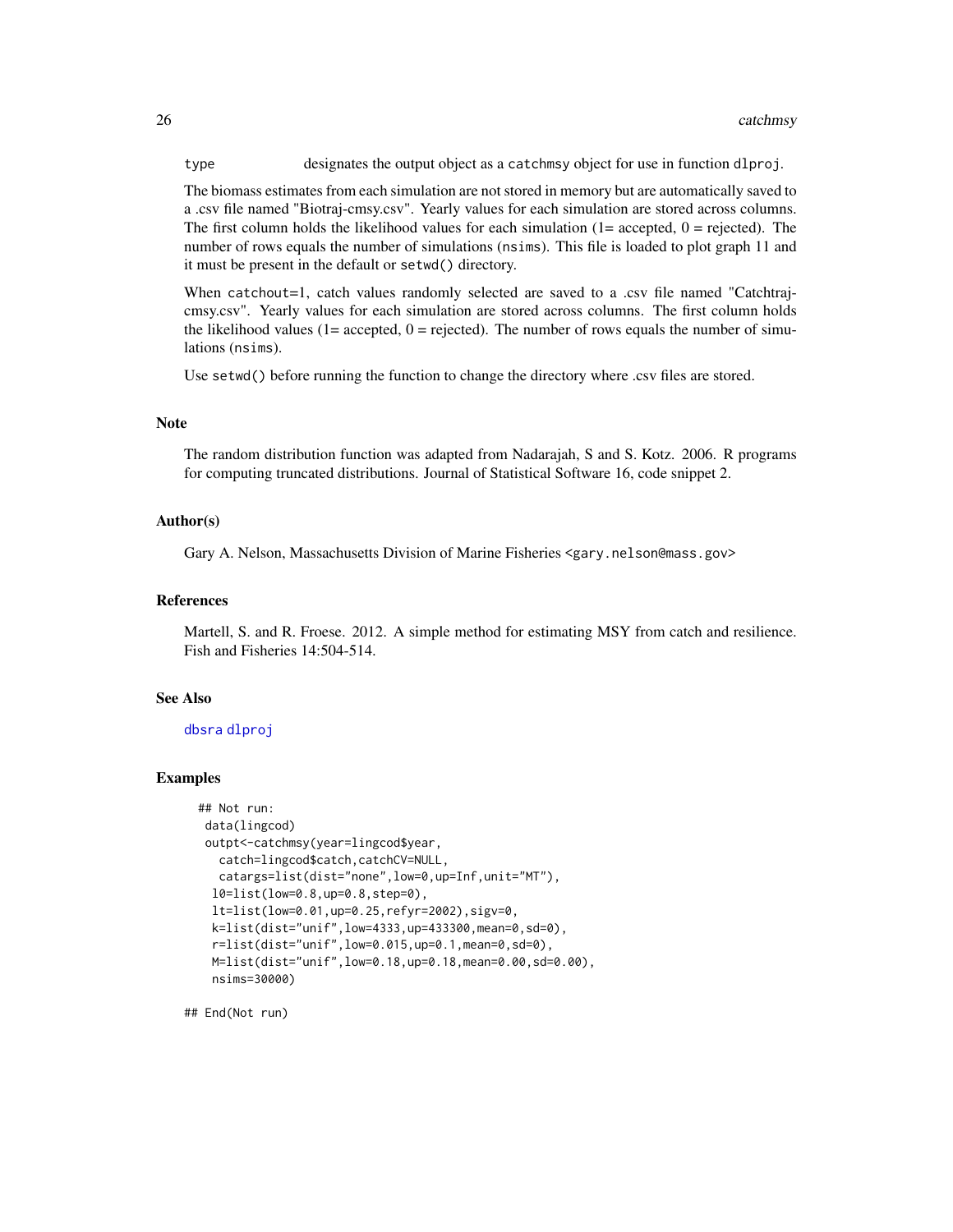<span id="page-26-0"></span>

This function applies the catch-survey analysis method of Collie and Kruse (1998) for estimating abundance from catch and survey indices of relative abundance

### Usage

| catchsurvey(year = NULL, catch = NULL, recr = NULL, post = NULL, M = NULL,        |  |  |
|-----------------------------------------------------------------------------------|--|--|
| $T = NULL$ , phi = NULL, $w = 1$ , initial = c(NA,NA,NA),uprn = NA, graph = TRUE) |  |  |

### Arguments

| year         | vector containing the time series of numeric year labels.                                                                                                          |
|--------------|--------------------------------------------------------------------------------------------------------------------------------------------------------------------|
| catch        | vector containing the time series of catch (landings) data.                                                                                                        |
| recr         | vector containing the time series of survey indices for recruit individuals.                                                                                       |
| post         | vector containing the time series of survey indices for post-recruit individuals.                                                                                  |
| M            | instantaneous natural mortality rate. Assumed constant throughout time series                                                                                      |
| $\mathsf{T}$ | proportion of year between survey and fishery.                                                                                                                     |
| phi          | relative recruit catchability.                                                                                                                                     |
| W            | recruit sum of squares weight.                                                                                                                                     |
| initial      | initial recruit estimate, initial postrecruit estimate in year 1, and initial catchabil-<br>ity estimate.                                                          |
| uprn         | the upper bound for the recruit and postrecruit estimates.                                                                                                         |
| graph        | logical indicating whether observed versus predicted recruit and post-recruit in-<br>dices, total abundance and fishing mortality should be plotted. Default=TRUE. |

### Details

Details of the model are given in Collie and Kruse (1998).

### Value

List containing the estimate of catchability, predicted recruit index by year (rest), estimate of recruit abundance (R), predicted post-recruit index by year (nest), post-recruit abundance (N), total abundance (TA: R+N), total instantaneous mortality (Z), and fishing mortality (Fmort)

### Author(s)

Gary A. Nelson, Massachusetts Division of Marine Fisheries <gary.nelson@mass.gov>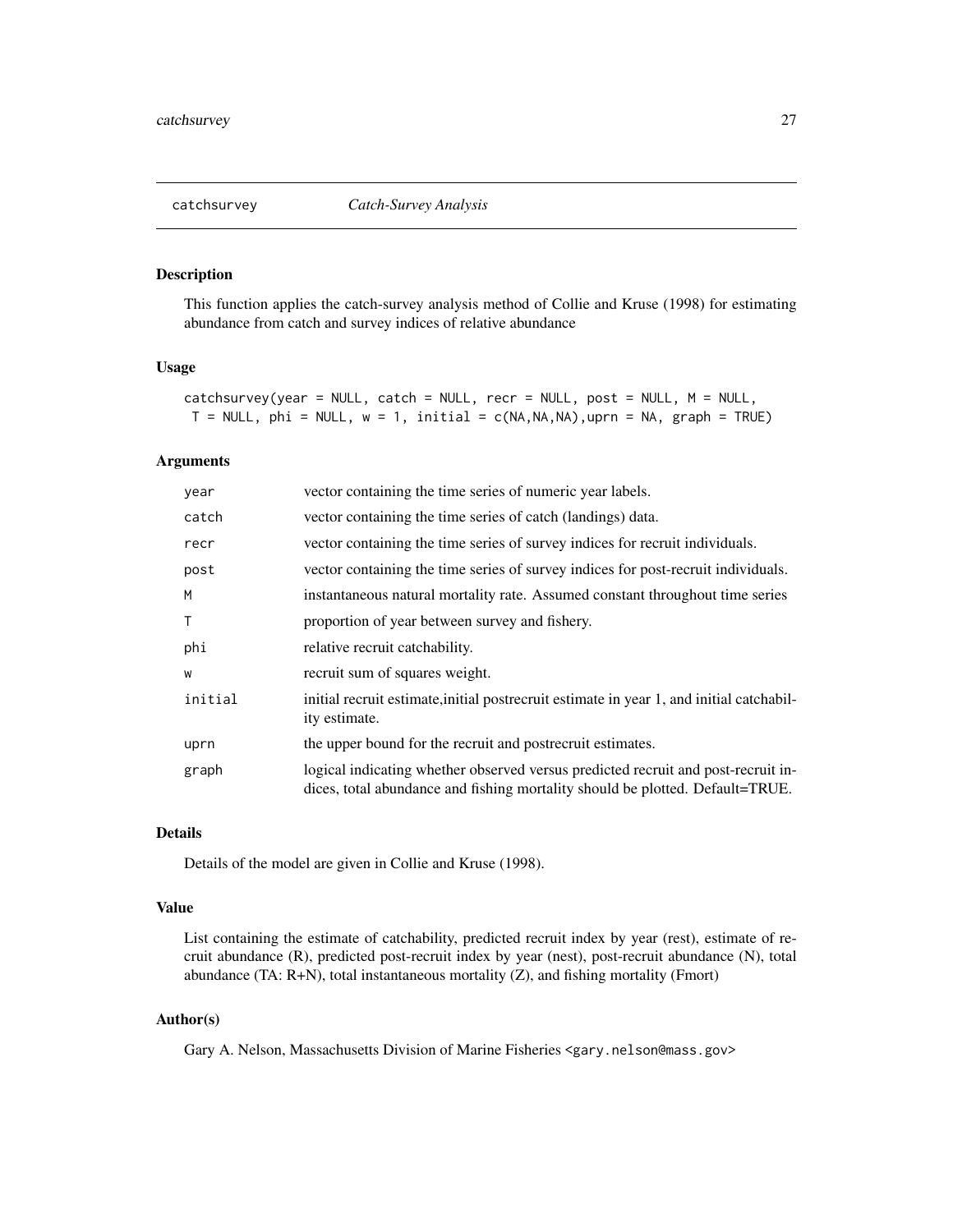### References

Collie JS and GH Kruse 1998. Estimating king crab (Paralithodes camtschaticus) abundance from commercial catch and research survey data. In: Jamieson GS, Campbell A, eds. Proceedings of the North Pacific Symposium on Invertebrate Stock Assessment and Management. Can Spec Publ Fish Aquat Sci. 125; p 73-83.

See also Collie JS and MP Sissenwine. 1983. Estimating population size from relative abundance data measured with error. Can J Fish Aquat Sci. 40:1871-1879.

### Examples

```
## Example takes a bit of time to run
 ## Not run:
  data(nshrimp)
  catchsurvey(year=nshrimp$year,catch=nshrimp$C,recr=nshrimp$r,post=nshrimp$n,M=0.25,
  T=0.5,phi=0.9,w=1,initial=c(500,500,0.7),uprn=10000)
## End(Not run)
```
<span id="page-27-1"></span>

| LUS |  |
|-----|--|
|     |  |

Statistical Comparison of Length Frequencies from Simple Random *Cluster Sampling*

### Description

Statistical comparison of length frequencies is performed using the two-sample Kolmogorov & Smirnov test. Randomization procedures are used to derive the null probability distribution.

#### Usage

```
clus.lf(group = NULL, haul = NULL, len = NULL, number= NULL,
binsize = NULL, resamples = 100)
```
#### Arguments

| group     | vector containing the identifier used for group membership of length data. This<br>variable is used to determine the number of groups and comparisons. Identifier<br>can be numeric or character.                                                                                   |
|-----------|-------------------------------------------------------------------------------------------------------------------------------------------------------------------------------------------------------------------------------------------------------------------------------------|
| haul      | vector containing the variable used to identify the sampling unit (e.g., haul) of<br>length data. Identifier can be numeric or character.                                                                                                                                           |
| len       | vector containing the length class data. There should be one record for each<br>length class by group and haul.                                                                                                                                                                     |
| number    | vector containing the numbers of fish in each length class.                                                                                                                                                                                                                         |
| binsize   | size of the length class (e.g., 5-cm, 10, cm, etc.) used to construct the cumula-<br>tive length frequency from raw length data. The formula used to create bins is<br>$trunc(len/binsize) * binsize + binsize/2$ . If use of the raw length classes is<br>desired, then binsize=0. |
| resamples | number of randomizations. Default $= 100$ .                                                                                                                                                                                                                                         |

<span id="page-27-0"></span>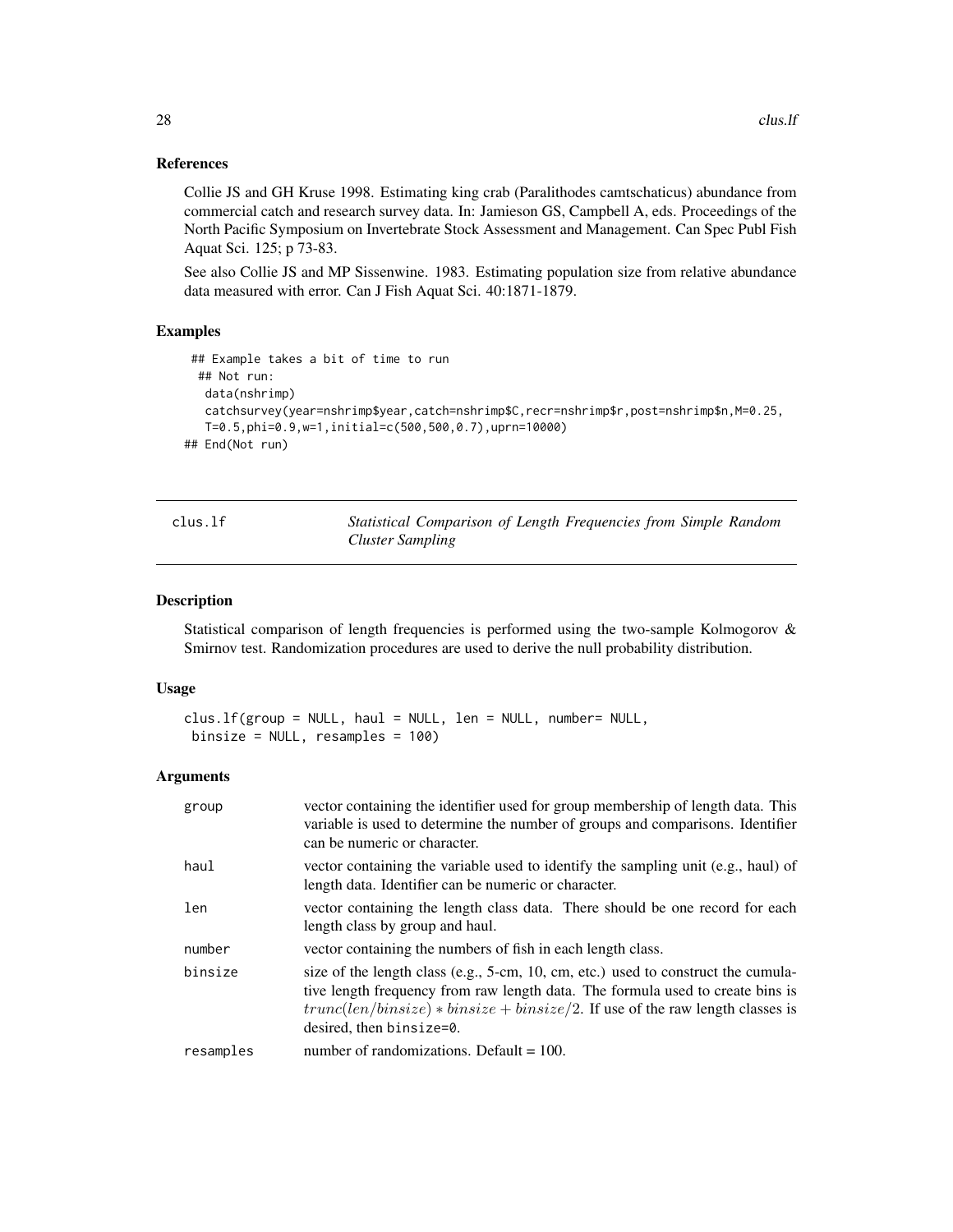#### $\frac{1}{2}$  clus. If  $\frac{29}{2}$

### Details

Length frequency distributions of fishes are commonly tested for differences among groups (e.g., regions, sexes, etc.) using a two-sample Kolmogov-Smirnov test (K-S). Like most statistical tests, the K-S test requires that observations are collected at random and are independent of each other to satisfy assumptions. These basic assumptions are violated when gears (e.g., trawls, haul seines, gillnets, etc.) are used to sample fish because individuals are collected in clusters . In this case, the "haul", not the individual fish, is the primary sampling unit and statistical comparisons must take this into account.

To test for difference between length frequency distributions from simple random cluster sampling, a randomization test that uses "hauls" as the primary sampling unit can be used to generate the null probability distribution. In a randomization test, an observed test statistic is compared to an empirical probability density distribution of a test statistic under the null hypothesis of no difference. The observed test statistic used here is the Kolmogorov-Smirnov statistic (Ds) under a two-tailed test:

$$
Ds = max|S1(X) - S2(X)|
$$

where  $S1(X)$  and  $S2(X)$  are the observed cumulative length frequency distributions of group 1 and group 2 in the paired comparisons.  $S1(X)$  and  $S2(X)$  are calculated such that  $S(X)=K/n$  where K is the number of scores equal to or less than X and n is the total number of length observations (Seigel, 1956).

To generate the empirical probability density function (pdf), haul data are randomly assigned without replacement to the two groups with samples sizes equal to the original number of hauls in each group under comparison. The K-S statistic is calculated from the cumulative length frequency distributions of the two groups of randomized data. The randomization procedure is repeated resamples times to obtain the pdf of D. To estimate the significance of Ds, the proportion of all randomized D values that were greater than or equal to Ds is calculated.

It is assumed all fish caught are measured. If subsampling occurs, the number at length (measured) must be expanded to the total caught.

Data vectors described in arguments should be aggregated so that each record contains the number of fish in each length class by group and haul identifier. For example,

| group | tow            | length | number |
|-------|----------------|--------|--------|
| North | 1              | 10     | 2      |
| North | 1              | 12     | 5      |
| North | 2              | 11     | 3      |
| North | 1              | 10     | 17     |
| North | $\mathfrak{D}$ | 14     | 21     |
|       |                |        |        |
|       |                |        |        |
| South | 1              | 12     | 34     |
| South |                | 14     | 3      |

Value

results list element containing the Ds statistics from the observed data comparisons and significance probabilities.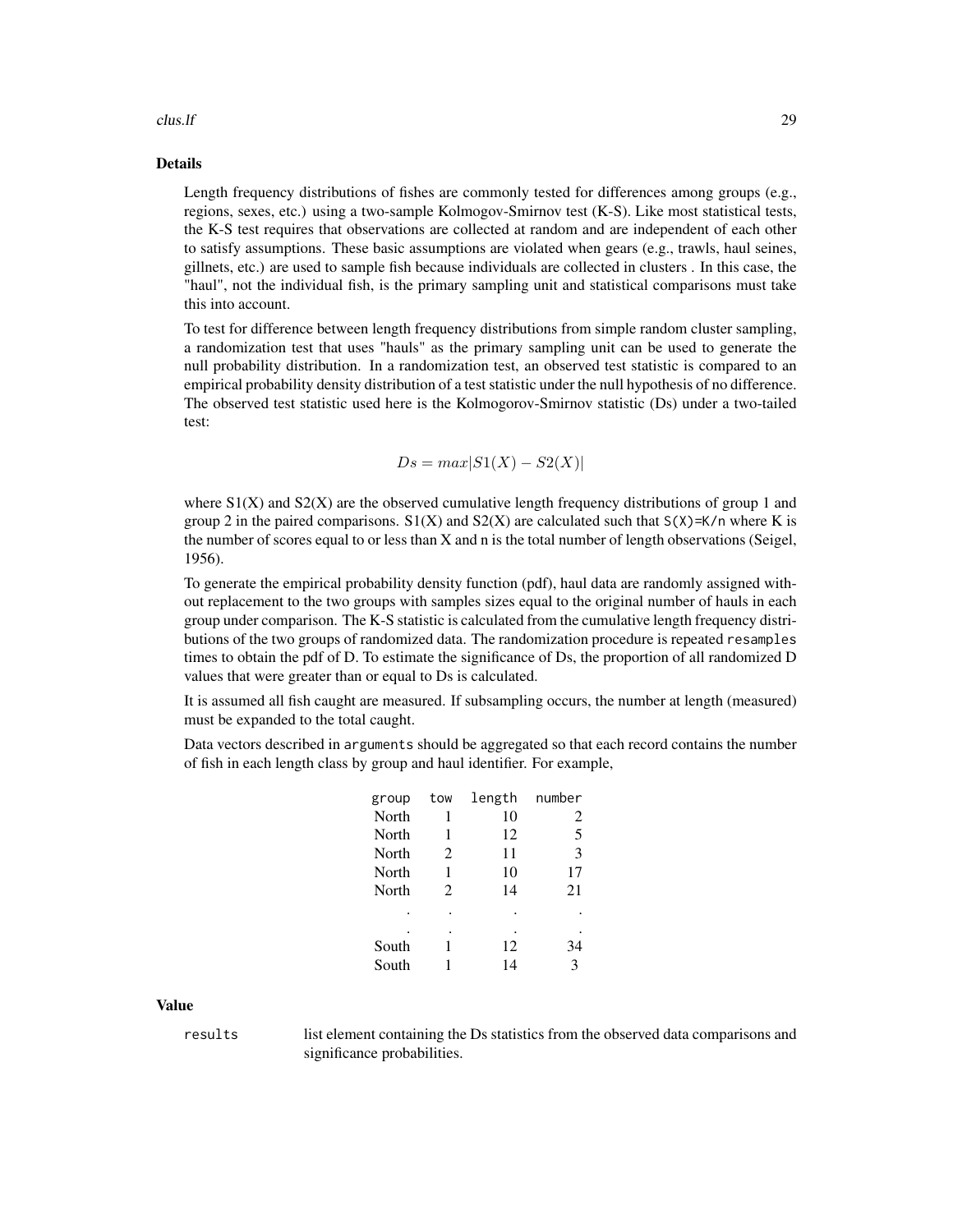<span id="page-29-0"></span>

| obs_prop | list element containing the observed cumulative proportions for each group.      |
|----------|----------------------------------------------------------------------------------|
| Drandom  | list element containing the D statistics from randomization for each comparison. |

#### Author(s)

Gary A. Nelson, Massachusetts Division of Marine Fisheries <gary.nelson@mass.gov>

### References

Manly, B. F. J. 1997. Randomization, Bootstrap and Monte Carlos Methods in Biology. Chapman and Hall, New York, NY, 399 pp.

Seigel, S. 1956. Nonparametric Statistics for Behavioral Sciences. McGraw-Hill, New York, NY. 312 p.

### See Also

[clus.str.lf](#page-34-1)

### Examples

```
data(codcluslen)
clus.lf(group=codcluslen$region,haul=c(paste("ST-",codcluslen$tow,sep="")),
len=codcluslen$length, number=codcluslen$number,
binsize=5,resamples=100)
```
<span id="page-29-1"></span>

|  | clus.mean |  |
|--|-----------|--|

Estimation of Population Attributes and Effective Sample Size for *Fishes Collected Via Cluster Sampling*

### Description

Calculates mean attribute, variance, effective sample size, and degrees of freedom for samples collected by simple random cluster sampling.

### Usage

```
clus.mean(popchar = NULL, cluster = NULL, clustotal = NULL, rho = NULL,
nboot = 1000)
```
#### **Arguments**

| popchar   | vector of population characteristic measurements (e.g., length, weight, etc.).<br>One row represents the measurement for an individual. |  |  |
|-----------|-----------------------------------------------------------------------------------------------------------------------------------------|--|--|
| cluster   | vector of numeric or character codes identifying individual clusters (or hauls).                                                        |  |  |
| clustotal | vector of total number of fish caught per cluster.                                                                                      |  |  |
| rho       | intracluster correlation coefficient for data. If NULL, degrees of freedom are<br>not calculated.                                       |  |  |
| nboot     | number of bootstrap samples for calculation of bootstrap variance. Default =<br>1000                                                    |  |  |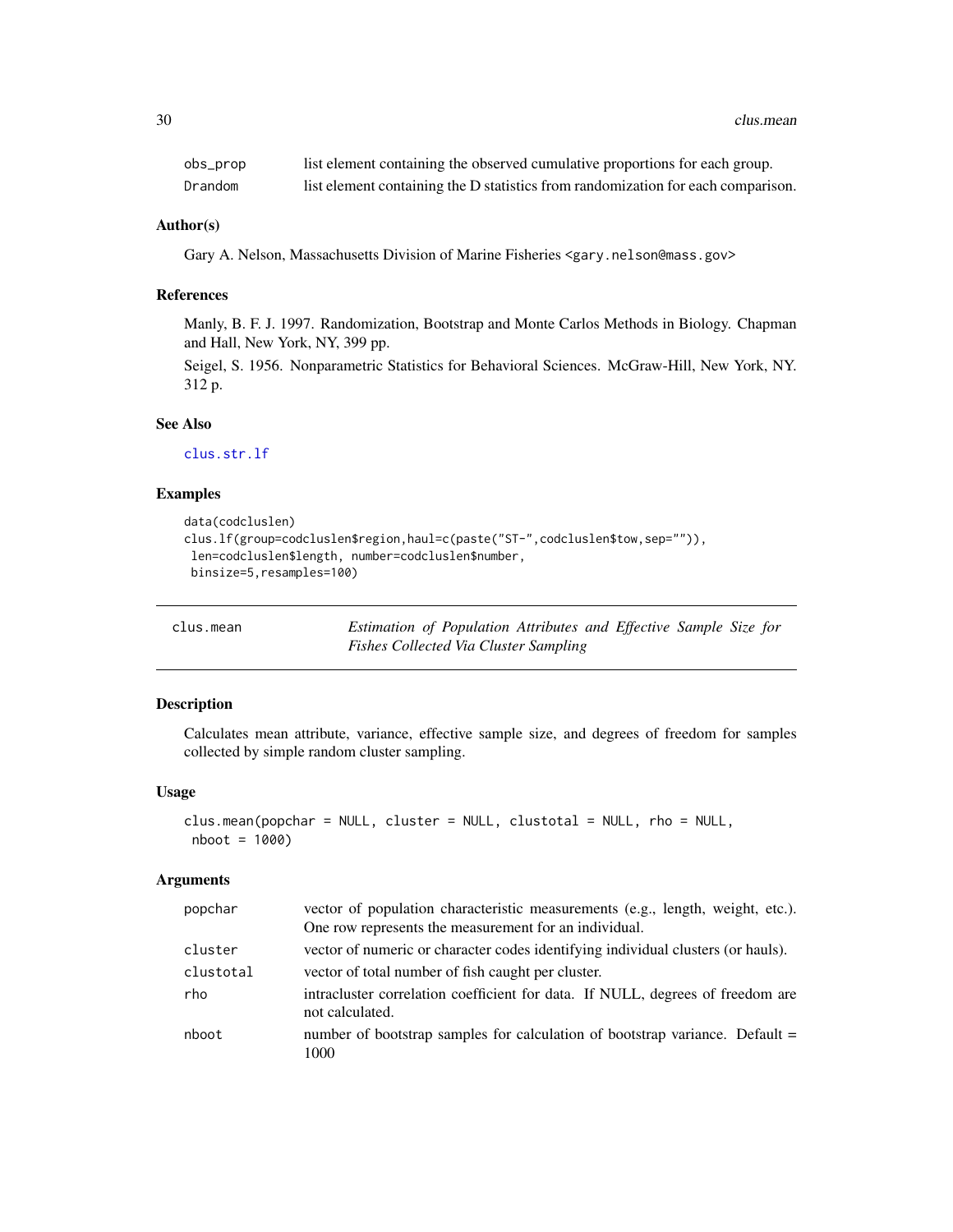#### clus.mean 31

#### Details

In fisheries, gears (e.g., trawls, haul seines, gillnets, etc.) are used to collect fishes. Often, estimates of mean population attributes (e.g., mean length) are desired. The samples of individual fish are not random samples, but cluster samples because the "haul" is the primary sampling unit. Correct estimation of mean attributes requires the use of cluster sampling formulae. Estimation of the general mean attribute and usual variance approximation follows Pennington et al. (2002). Variance of the mean is also estimated using the jackknife and bootstrap methods (Pennington and Volstad, 1994; Pennington et al., 2002). In addition, the effective sample size (the number of fish that would need to be sampled randomly to obtained the same precision as the mean estimate from cluster sampling) is also calculated for the three variance estimates. The total number of fish caught in a cluster (clustotal) allows correct computation for one- and two-stage sampling of individuals from each cluster (haul). In addition, if rho is specified, degrees of freedom are calculated by using Hedges (2007) for unequal cluster sizes (p. 166-167).

### Value

Matrix table of total number of clusters (n), total number of samples (M), total number of samples measured (m), the mean attribute (R), usual variance approximation (varU), jackknife variance (varJ), bootstrap variance (varB), variance of population attribute  $(s2x)$ , usual variance effective sample size (meffU), jackknife variance effective sample size, (meffJ), bootstrap variance effective sample size (meffB) and degrees of freedom (df) if applicable.

#### Author(s)

Gary A. Nelson, Massachusetts Division of Marine Fisheries <gary.nelson@mass.gov>

### References

Hedges,L.V. 2007. Correcting a significance test for clustering. Journal of Educational and Behavioral Statistics. 32: 151-179.

Pennington, M. and J. J. Volstad. 1994. Assessing the effect of intra-haul correlation and variable density on estimates of population characteristics from marine surveys. Biometrics 50: 725-732.

Pennington, M. , L. Burmeister, and V. Hjellvik. 2002. Assessing the precision of frequency distributions estimated from trawl-survey samples. Fish. Bull. 100:74-80.

#### Examples

```
data(codcluslen)
temp<-codcluslen[codcluslen$region=="NorthCape" & codcluslen$number>0,]
temp$station<-c(paste(temp$region,"-",temp$tow,sep=""))
total<-aggregate(temp$number,list(temp$station),sum)
names(total)<-c("station","total")
temp<-merge(temp,total,by.x="station",by.y="station")
newdata<-data.frame(NULL)
for(i in 1:as.numeric(length(temp[,1]))){
 for(j in 1:temp$number[i]){
   newdata<-rbind(newdata,temp[i,])
 }
}
```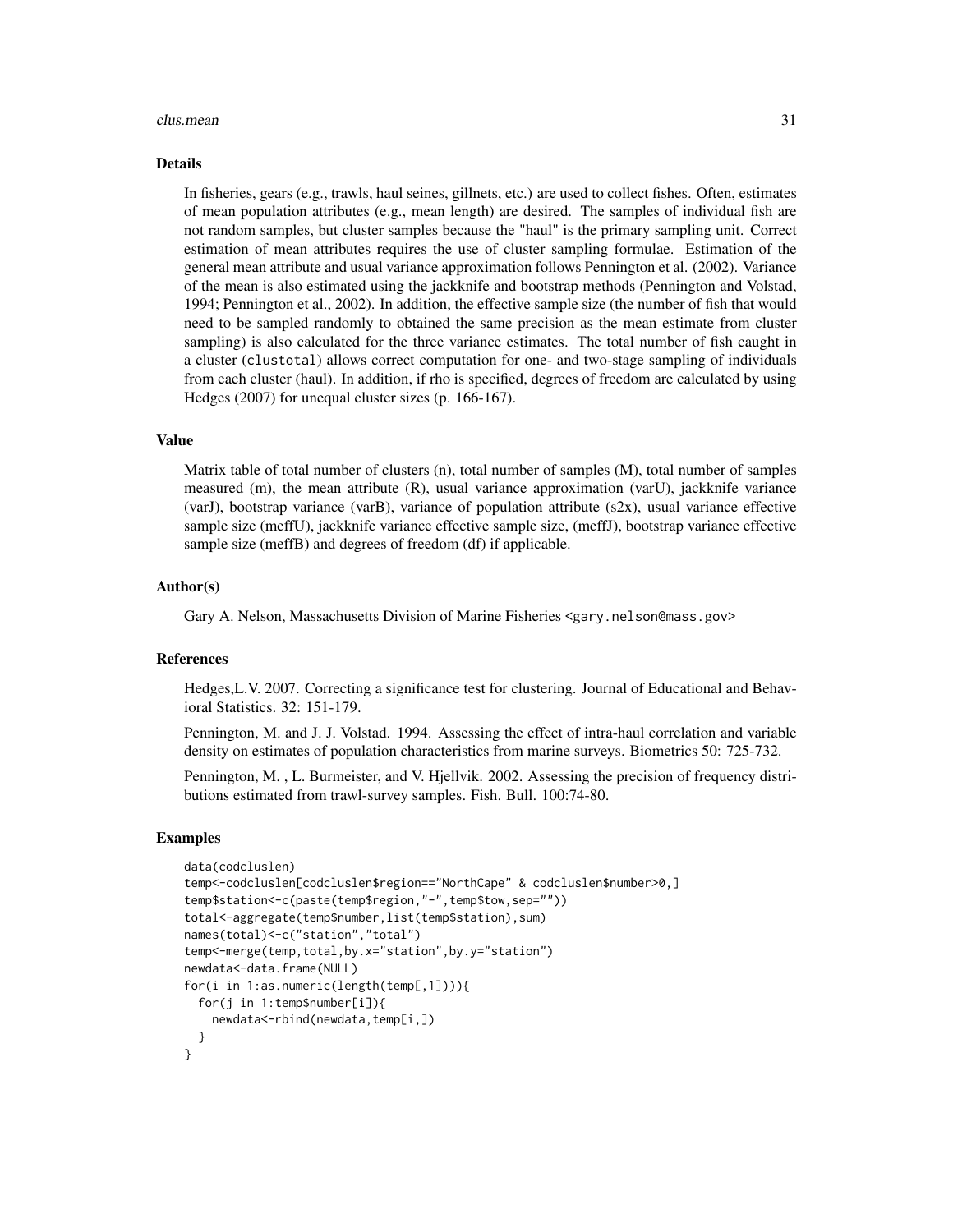<span id="page-31-0"></span>32 clus.rho

### clus.mean(popchar=newdata\$length,cluster=newdata\$station, clustotal=newdata\$total)

#### clus.rho *Intracluster Correlation Coefficients for Clustered Data*

### **Description**

Calculates the intracluster correlation coefficients according to Lohr (1999) and Donner (1986) for a single group

### Usage

```
clus.rho(popchar=NULL, cluster = NULL, type = c(1,2,3), est = 0, nboot = 500)
```
### **Arguments**

| popchar | vector containing containing the population characteristic (e.g., length, weight,<br>etc.). One line per individual.                                         |
|---------|--------------------------------------------------------------------------------------------------------------------------------------------------------------|
| cluster | vector containing the variable used to identify the cluster. Identifier can be nu-<br>meric or character.                                                    |
| type    | method of intracluster correlation calculation. $1 =$ Equation 5.8 of Lohr (1999),<br>2 = Equation 5.10 in Lohr (1999) and 3 = ANOVA. Default = $c(1,2,3)$ . |
| est     | estimate variance and percentiles of intracluster correlation coefficients via boos-<br>trapping. $0 = No$ estimation (Default), $1 = Estimate$ .            |
| nboot   | number of boostrap replicates for estimation of variance. $n$ hoot = 500 (Default).                                                                          |

### Details

The intracluster correlation coefficient (rho) provides a measure of similarity within clusters. *type*  $= 1$  is defined to be the Pearson correlation coefficient for NM(M-1)pairs (yij,yik) for i between 1 and N and  $\in$  i $\lt$ k (see Lohr (1999: p. 139). The average cluster size is used as the equal cluster size quantity in Equation 5.8 of Lohr (1999). If the clusters are perfectly homogeneous (total variation is all between-cluster variability), then ICC=1.

*type* = 2 is the adjusted r-square, an alternative quantity following Equation 5.10 in Lohr (1999). It is the relative amount of variability in the population explained by the cluster means, adjusted for the number of degrees of freedom. If the clusters are homogeneous, then the cluster means are highly variable relative to variation within clusters, and the r-square will be high.

*type* = 3 is calculated using one-way random effects models (Donner, 1986). The formula is

#### $rho = (BMS-WMS)/(BMS+(m-1)*WMS)$

where BMS is the mean square between clusters, WMS is the mean square within clusters and m is the adjusted mean cluster size for clusters with unequal sample size. All clusters with zero elementary units should be deleted before calculation. *type* = 3 can be used with binary data (Ridout et al. 1999)

If *est*=1, the boostrap mean (value), variance of the mean and 0.025 and 0.975 percentiles are outputted.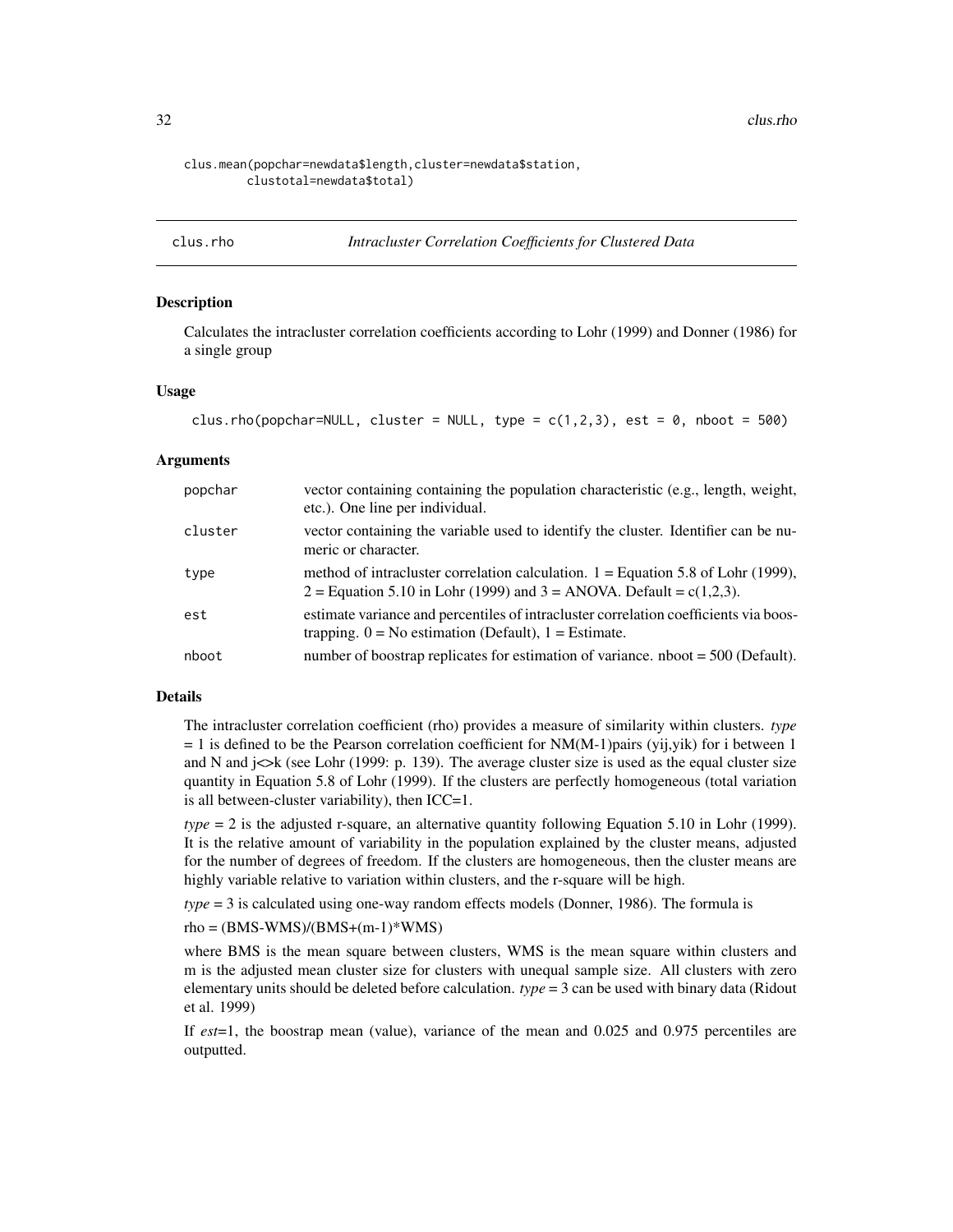#### <span id="page-32-0"></span> $\frac{1}{33}$

### Value

rho values, associated statistics, and bootstrap replicates

### Author(s)

Gary A. Nelson, Massachusetts Division of Marine Fisheries <gary.nelson@mass.gov>

### References

Donner, A. 1986. A review of inference procedures for the intraclass correlation coefficient in the one-way random effects model. International Statistical Review. 54: 67-82.

Lohr, S. L. Sampling: design and analysis. Duxbury Press,New York, NY. 494 p.

Ridout, M. S., C. G. B. Demetrio, and D. Firth. 1999. Estimating intraclass correlation for binary data. Biometrics 55: 137-148.

### See Also

[clus.lf](#page-27-1) [clus.str.lf](#page-34-1) [clus.mean](#page-29-1)

### Examples

```
data(codcluslen)
tem<-codcluslen[codcluslen[,1]=="NorthCape" & codcluslen[,3]>0,]
outs<-data.frame(tow=NA,len=NA)
cnt<-0
for(i in 1:as.numeric(length(tem$number))){
   for(j in 1:tem$number[i]){
   cnt<-cnt+1
    outs[cnt,1]<-tem$tow[i]
    outs[cnt,2]<-tem$length[i]
 }
}
clus.rho(popchar=outs$len,cluster=outs$tow)
```
clus.rho.g *Calculate A Common Intracluster Correlation Coefficient Among Groups*

### Description

Calculates a common intracluster correlation coefficients according to Donner (1986: 77-79) for two or more groups with unequal cluster sizes, and tests for homogeneity of residual error among groups and a common coefficient among groups.

### Usage

```
clus.rho.g(popchar=NULL, cluster = NULL, group = NULL)
```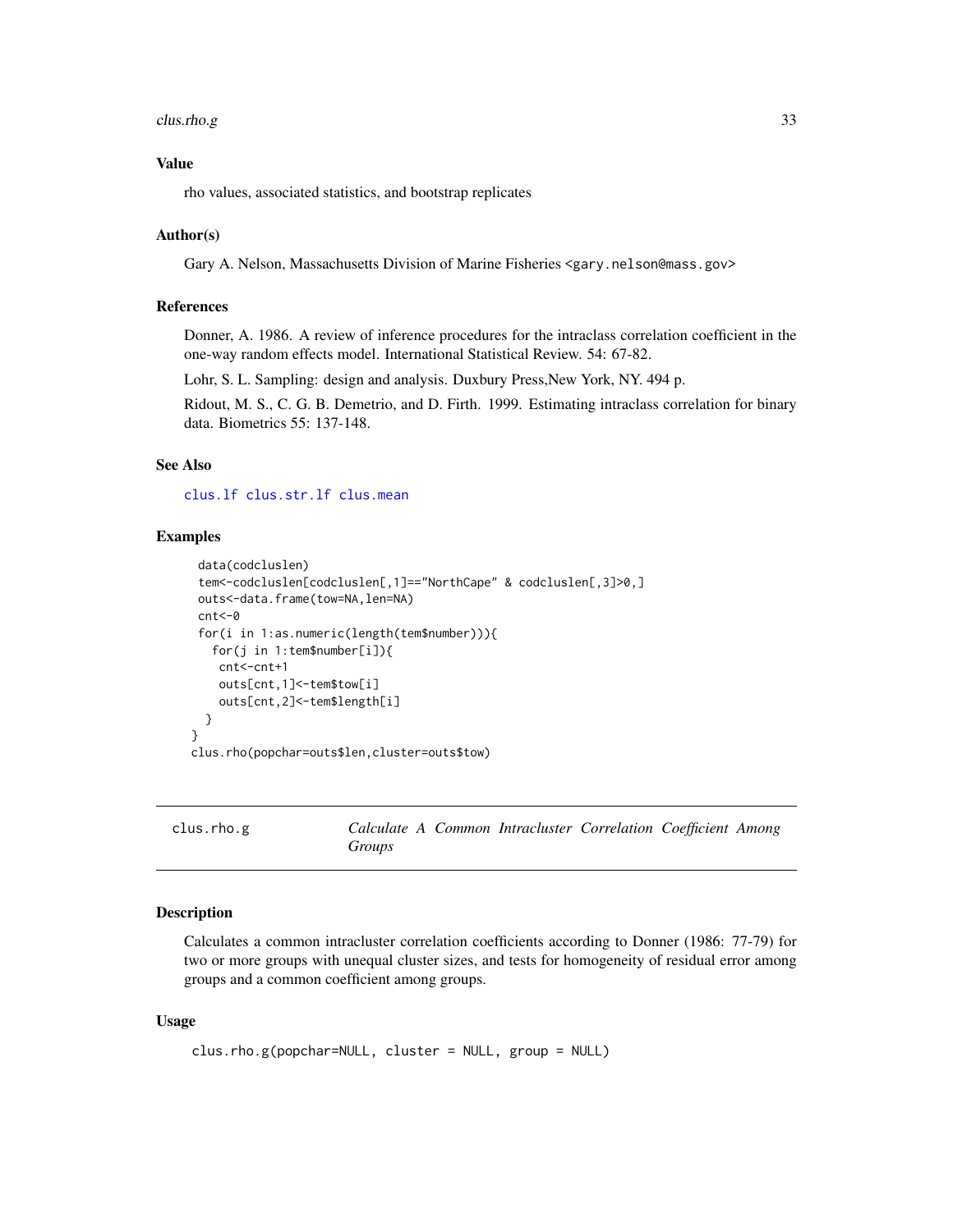### Arguments

| popchar | vector containing containing the population characteristic (e.g., length, weight,<br>etc.). One line per individual.                                                              |
|---------|-----------------------------------------------------------------------------------------------------------------------------------------------------------------------------------|
| cluster | vector containing the variable used to identify the cluster. Identifier can be nu-<br>meric or character.                                                                         |
| group   | vector containing the identifier used for group membership of length data. This<br>variable is used to determine the number of groups. Identifier can be numeric or<br>character. |

### Details

The intracluster correlation coefficient (rho) provides a measure of similarity within clusters. rho is calculated using a one-way nested random effects model (Donner, 1986: 77-79). The formula is

 $rho = (BMS-WMS)/(BMS+(m-1)*WMS)$ 

where BMS is the mean square among clusters within groups, WMS is the mean square within clusters and m is the adjusted mean cluster size for clusters with unequal sample sizes. All clusters with zero elementary units should be deleted before calculation. In addition, approximate 95 are generated and a significance test is performed.

Bartlett's test is used to determine if mean square errors are constant among groups. If Bartlett's test is not significant, the test for a common correlation coefficient among groups is valid.

### Value

rho value and associate statistics

### Author(s)

Gary A. Nelson, Massachusetts Division of Marine Fisheries <gary.nelson@mass.gov>

### References

Donner, A. 1986. A review of inference procedures for the intraclass correlation coefficient in the one-way random effects model. International Statistical Review. 54: 67-82.

### See Also

[clus.str.lf](#page-34-1) [clus.lf](#page-27-1) [clus.mean](#page-29-1)

### Examples

```
data(codcluslen)
 temp<-codcluslen[codcluslen$number>0,]
 temp$station<-c(paste(temp$region,"-",temp$tow,sep=""))
 total<-aggregate(temp$number,list(temp$station),sum)
 names(total)<-c("station","total")
 temp<-merge(temp,total,by.x="station",by.y="station")
 newdata<-data.frame(NULL)
 for(i in 1:as.numeric(length(temp[,1]))){
```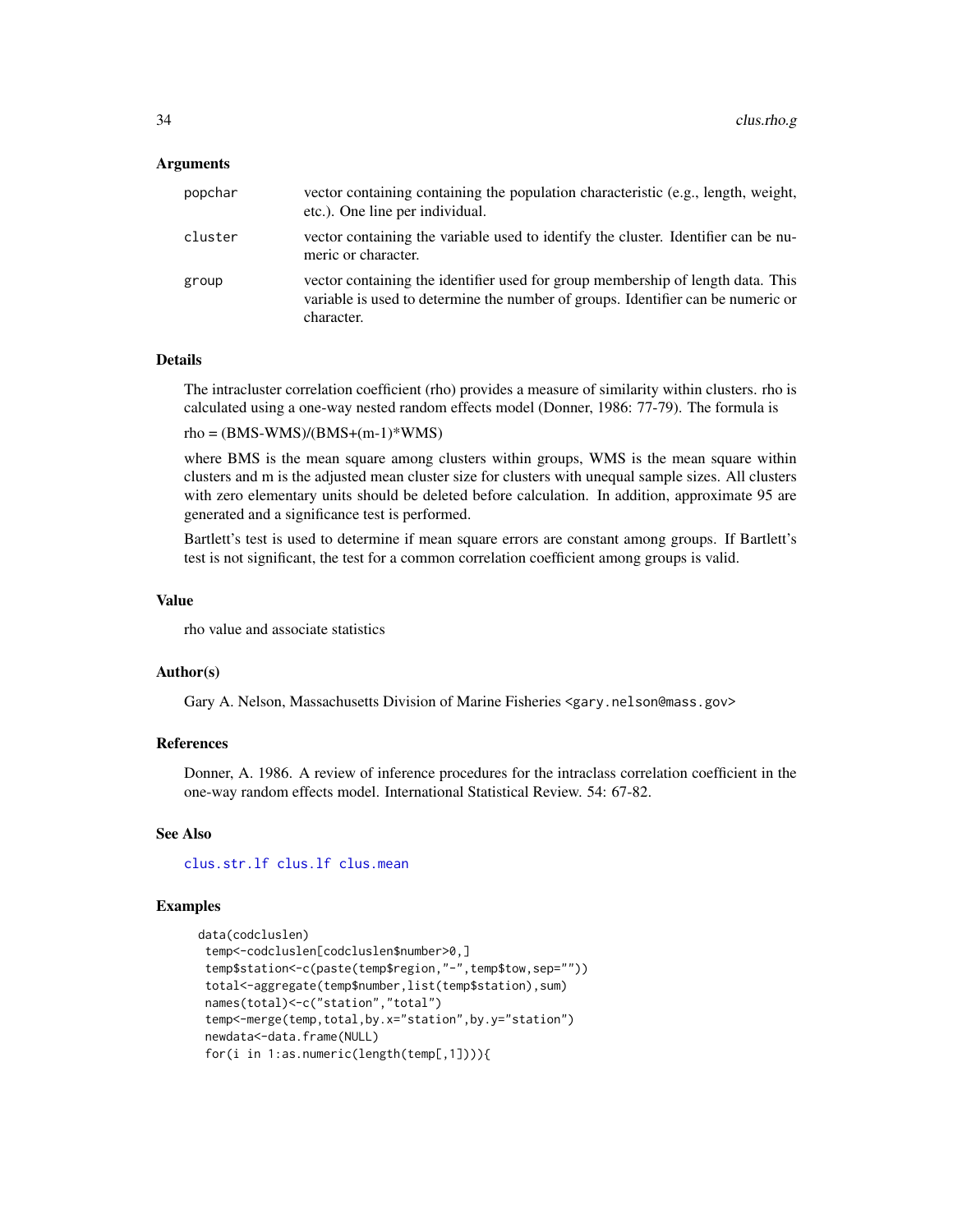#### <span id="page-34-0"></span> $\frac{1}{35}$  clus.str.lf  $\frac{35}{35}$

```
for(j in 1:temp$number[i]){
   newdata<-rbind(newdata,temp[i,])
   }
 }
 newdata<-newdata[,-c(5)]
clus.rho.g(popchar=newdata$length,cluster=newdata$station,group=newdata$region)
```
<span id="page-34-1"></span>clus.str.lf *Statistical Comparison of Length Frequencies from Stratified Random Cluster Sampling*

### Description

Statistical comparison of length frequencies is performed using the two-sample Kolmogorov & Smirnov test. Randomization procedures are used to derive the null probability distribution.

### Usage

```
clus.str.lf(group = NULL, strata = NULL, weights = NULL,
haul = NULL, len = NULL, number = NULL, binsize = NULL,
resamples = 100)
```
### Arguments

| group     | vector containing the identifier used for group membership of length data. This<br>variable is used to determine the number of groups and comparisons. Identifier<br>can be numeric or character.                                                                                   |
|-----------|-------------------------------------------------------------------------------------------------------------------------------------------------------------------------------------------------------------------------------------------------------------------------------------|
| strata    | vector containing the numeric identifier used for strata membership of length<br>data. There must be a unique identifier for each stratum regardless of group<br>membership.                                                                                                        |
| weights   | vector containing the strata weights (e.g., area, size, etc.) used to calculate the<br>stratified mean length for a group.                                                                                                                                                          |
| haul      | vector containing the variable used to identify the sampling unit (e.g., haul) of<br>length data. Identifier can be numeric or character.                                                                                                                                           |
| len       | vector containing the length class. Each length class record must have associated<br>group, strata, weights, and haul identifiers.                                                                                                                                                  |
| number    | vector containing the number of fish in each length class.                                                                                                                                                                                                                          |
| binsize   | size of the length class (e.g., 5-cm, 10, cm, etc.) used to construct the cumula-<br>tive length frequency from raw length data. The formula used to create bins is<br>$trunc(len/binsize) * binsize + binsize/2$ . If use of the raw length classes is<br>desired, then binsize=0. |
| resamples | number of randomizations. Default $= 100$ .                                                                                                                                                                                                                                         |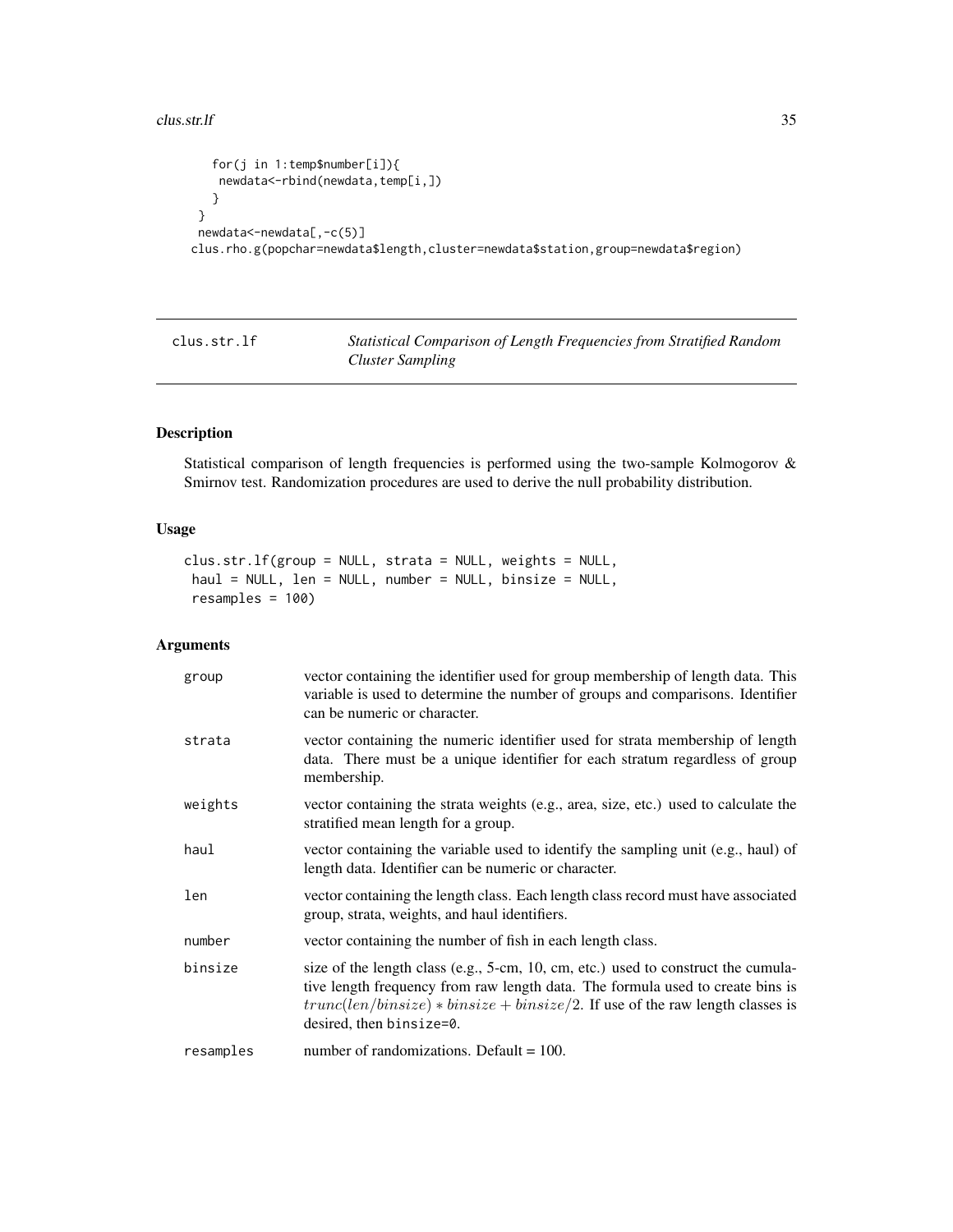### Details

Length frequency distributions of fishes are commonly tested for differences among groups (e.g., regions, sexes, etc.) using a two-sample Kolmogov-Smirnov test (K-S). Like most statistical tests, the K-S test requires that observations are collected at random and are independent of each other to satisfy assumptions. These basic assumptions are violated when gears (e.g., trawls, haul seines, gillnets, etc.) are used to sample fish because individuals are collected in clusters . In this case, the "haul", not the individual fish, is the primary sampling unit and statistical comparisons must take this into account.

To test for difference between length frequency distributions from stratified random cluster sampling, a randomization test that uses "hauls" as the primary sampling unit can be used to generate the null probability distribution. In a randomization test, an observed test statistic is compared to an empirical probability density distribution of a test statistic under the null hypothesis of no difference. The observed test statistic used here is the Kolmogorov-Smirnov statistic (Ds) under a two-tailed test:

$$
Ds = max|S1(X) - S2(X)|
$$

where  $S1(X)$  and  $S2(X)$  are the observed cumulative proportions at length for group 1 and group 2 in the paired comparisons.

Proportion of fish of length class j in strata-set (group variable) used to derive Ds is calculated as

$$
p_j = \frac{\sum A_k \bar{X}_{jk}}{\sum A_k \bar{X}_k}
$$

where  $A_k$  is the weight of stratum k,  $\bar{X}_{jk}$  is the mean number per haul of length class j in stratum k, and  $\bar{X}_k$  is the mean number per haul in stratum k. The numerator and denominator are summed over all k. Before calculation of cumulative proportions, the length class distributions for each group are corrected for missing lengths and are constructed so that the range and intervals of each distribution match.

It is assumed all fish caught are measured. If subsampling occurs, the numbers at length (measured) must be expanded to the total caught.

To generate the empirical probability density function (pdf), length data of hauls from all strata are pooled and then hauls are randomly assigned without replacement to each stratum with haul sizes equal to the original number of stratum hauls. Cumulative proportions are then calculated as described above. The K-S statistic is calculated from the cumulative length frequency distributions of the two groups of randomized data. The randomization procedure is repeated resamples times to obtain the pdf of D. To estimate the significance of Ds, the proportion of all randomized D values that were greater than or equal to Ds is calculated (Manly, 1997).

Data vectors described in arguments should be aggregated so that each record contains the number of fish in each length class by group, strata, weights, and haul identifier. For example,

| group | stratum | weights | tow | length | number |
|-------|---------|---------|-----|--------|--------|
| North | 10      | 88      |     | 10     | 2      |
| North | 10      | 88      |     | 12     | 5      |
| North | 10      | 88      |     | 11     | 3      |
| North | 11      | 103     |     | 10     | 17     |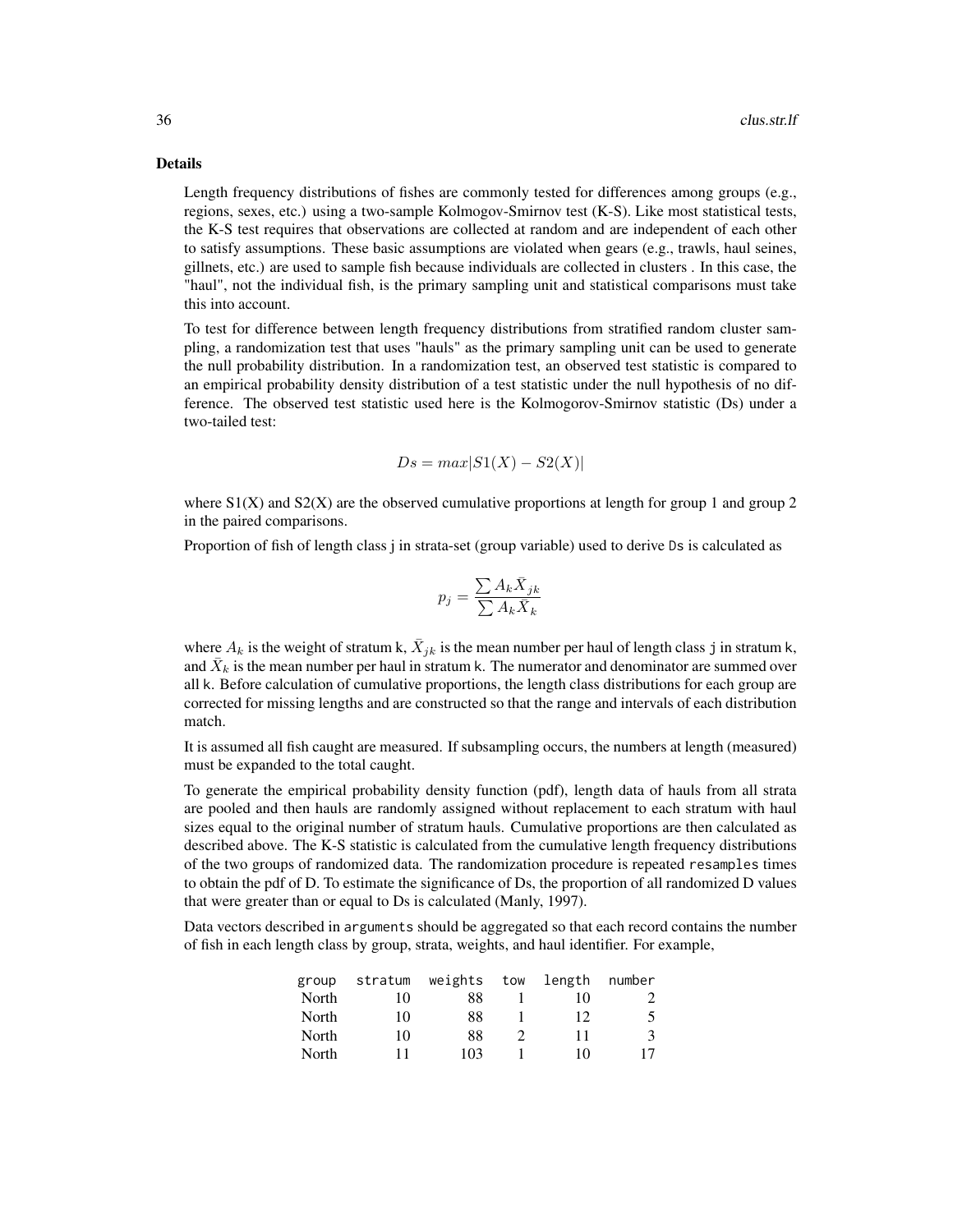#### $\frac{1}{37}$  clus.str.lf  $\frac{37}{37}$

| North |    | 103 |   | 14 |           |
|-------|----|-----|---|----|-----------|
| ٠     | ٠  | ٠   | ٠ | ٠  | $\bullet$ |
| ٠     | ٠  | ٠   | ٠ | ٠  | ٠         |
| South | 31 | 43  |   | 12 | 34        |
| South | 31 | 43  |   | 14 |           |

To correctly calculate the stratified mean number per haul, zero tows must be included in the dataset. To designate records for zero tows, fill the length class and number at length with zeros. The first line in the following table shows the appropriate coding for zero tows:

| group | stratum | weights | tow                         | length | number |
|-------|---------|---------|-----------------------------|--------|--------|
| North | 10      | 88      |                             | 0      | 0      |
| North | 10      | 88      | $\mathcal{D}_{\mathcal{A}}$ | 11     | 3      |
| North | 11      | 103     |                             | 10     | 17     |
| North | 11      | 103     |                             | 14     | 21     |
|       | ٠       | ٠       |                             |        |        |
|       |         |         |                             |        |        |
| South | 31      | 43      |                             | 12     | 34     |
| South | 31      | 43      |                             | 14     | 3      |
|       |         |         |                             |        |        |

# Value

| results  | list element containing the Ds statistics from the observed data comparisons and<br>significance probabilities. |
|----------|-----------------------------------------------------------------------------------------------------------------|
| obs_prop | list element containing the cumulative proportions from each group.                                             |
| Drandom  | list element containing the D statistics from randomization for each comparison.                                |

## Author(s)

Gary A. Nelson, Massachusetts Division of Marine Fisheries <gary.nelson@mass.gov>

# References

Manly, B. F. J. 1997. Randomization, Bootstrap and Monte Carlos Methods in Biology. Chapman and Hall, New York, NY, 399 pp.

Seigel, S. 1956. Nonparametric Statistics for Behavioral Sciences. McGraw-Hill, New York, NY. 312 p.

#### See Also

[clus.lf](#page-27-0)

# Examples

```
data(codstrcluslen)
clus.str.lf(
group=codstrcluslen$region,strata=codstrcluslen$stratum,
weights=codstrcluslen$weights,haul=codstrcluslen$tow,
len=codstrcluslen$length,number=codstrcluslen$number,
```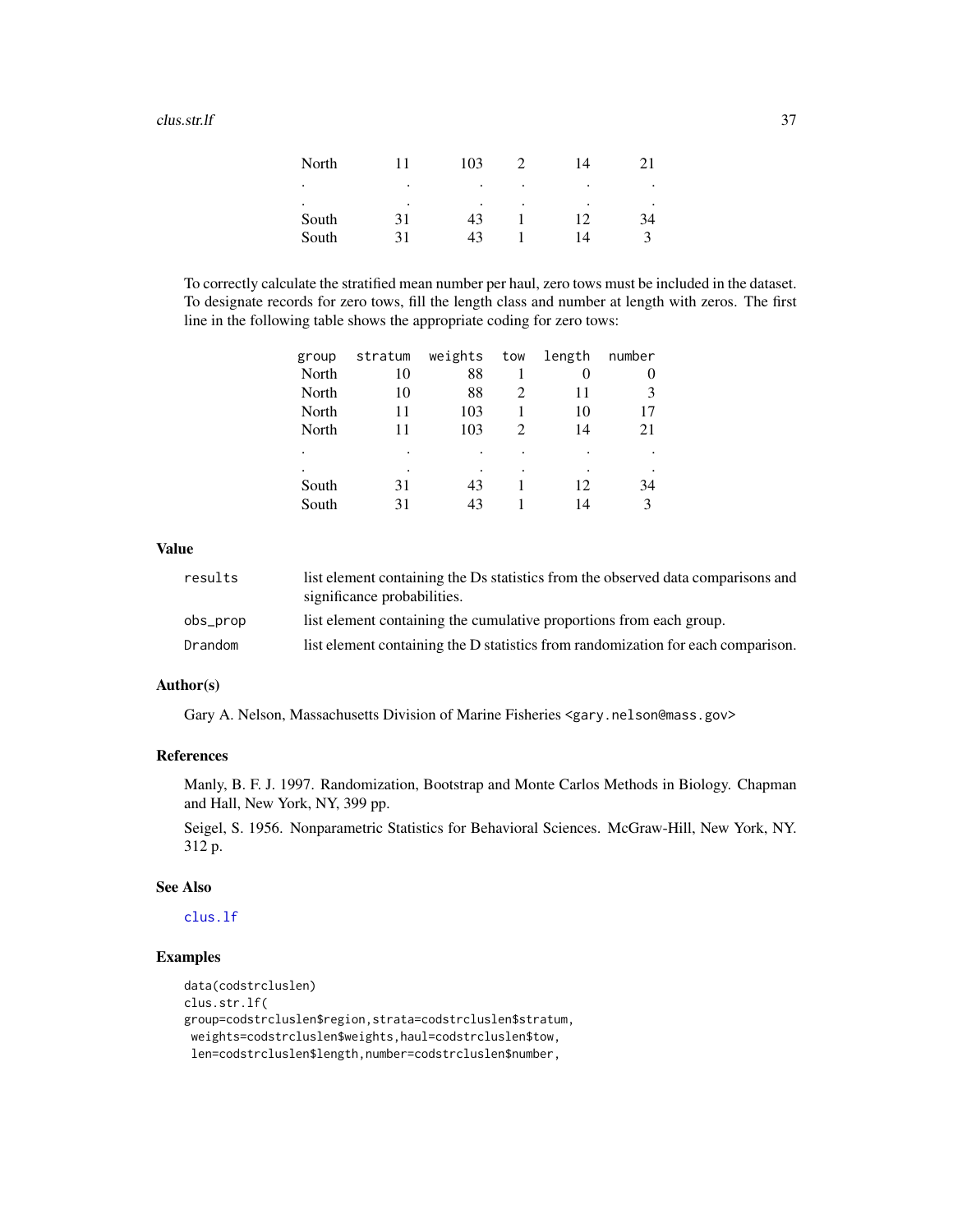```
binsize=5,resamples=100)
```
Calculates Hedges (2007) t-statistic adjustment and degrees of freedom for a t-test assuming unequal variances and clustered data with clusters of unequal size.

#### Usage

clus.t.test(popchar = NULL, cluster = NULL, group = NULL,  $rho = NULL$ , alpha = 0.05, alternative =  $c("two.sided"))$ 

#### Arguments

| popchar     | vector of population characteristic measurements (e.g., length, weight, etc.).<br>One row represents the measurement for an individual. |
|-------------|-----------------------------------------------------------------------------------------------------------------------------------------|
| cluster     | vector of numeric or character codes identifying individual clusters (or hauls).                                                        |
| group       | vector of group membership identifiers.                                                                                                 |
| rho         | common intra-cluster correlation for groups.                                                                                            |
| alpha       | alpha level used to calculate t critical value. Default=0.05                                                                            |
| alternative | a character string specifying the alternative hypothesis, must be one of "two sided"<br>(default), "greater" or "less".                 |

#### Details

A two-sample t-test with unequal variances (Sokal and Rohlf, 1995) is performed on clustered data. The t-statistic and degrees of freedom are corrected for clustering according to Hedges (2007).

## Value

List with null hypothesis of test and matrix table with mean of each group, rho, ntilda (Equation 14 of Hedges 2007), nu (Equation 15), degrees of freedom (Equation 16), uncorrected t-statistic, cu (Equation 18), the t-statistic adjusted for clustering, critical t value for degrees of freedom and alpha, and probability of significance.

#### Author(s)

Gary A. Nelson, Massachusetts Division of Marine Fisheries <gary.nelson@mass.gov>

# References

Sokal,R.R.and F.J.Rohlf. 1995. Biometry, 3rd Edition. W.H. Freeman and Company, New York, NY. 887 p.

Hedges,L.V. 2007. Correcting a significance test for clustering. Journal of Educational and Behavioral Statistics. 32: 151-179.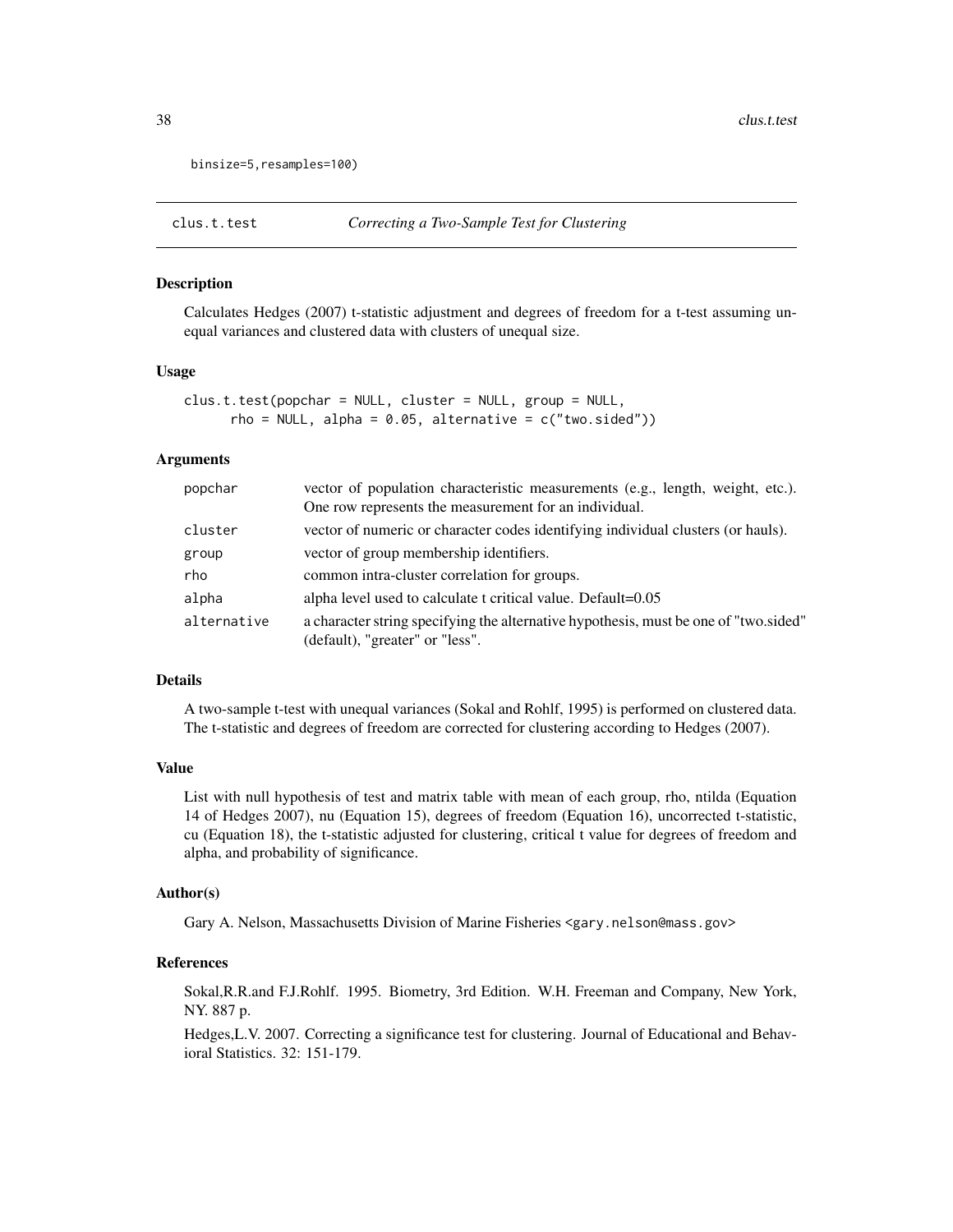#### $\frac{1}{39}$  clus.vb.fit

## Examples

```
data(codcluslen)
  temp<-codcluslen[codcluslen$number>0,]
  temp$station<-c(paste(temp$region,"-",temp$tow,sep=""))
  total<-aggregate(temp$number,list(temp$station),sum)
  names(total)<-c("station","total")
  temp<-merge(temp,total,by.x="station",by.y="station")
  newdata<-data.frame(NULL)
  for(i in 1:as.numeric(length(temp[,1]))){
   for(j in 1:temp$number[i]){
   newdata<-rbind(newdata,temp[i,])
   }
 }
newdata<-newdata[,-c(5)]
clus.t.test(popchar=newdata$length,cluster=newdata$station,
           group=newdata$region,rho=0.72,
           alpha=0.05,alternative="two.sided")
```
clus.vb.fit *Fit a Von Bertalanffy growth equation to clustered data via bootstrapping*

# Description

Fits the von Bertalanffy growth equation to clustered length and age by using nonlinear least-squares and by bootstrapping clusters

#### Usage

```
clus.vb.fit(len=NULL,age=NULL,cluster=NULL,nboot=1000,
                    control=list(maxiter=10000,
                    minFactor=1/1024,tol=1e-5))
```
## Arguments

| len     | vector of lengths of individual fish    |
|---------|-----------------------------------------|
| age     | vector of ages of individual fish       |
| cluster | haul or cluster membership identifier   |
| nboot   | number of bootstrap samples             |
| control | see control under function <i>nls</i> . |

#### Details

A standard von Bertalanffy growth curve is fitted to length-at-age data of each *nboot* sample of clusters using nonlinear least-squares (function *nls*). The estimated parameters and their associated standard deviations are calculated as the mean and variance of the estimates from all bootstrap fits. The average parameter correlation matrix from all bootstrap fits is provided as well.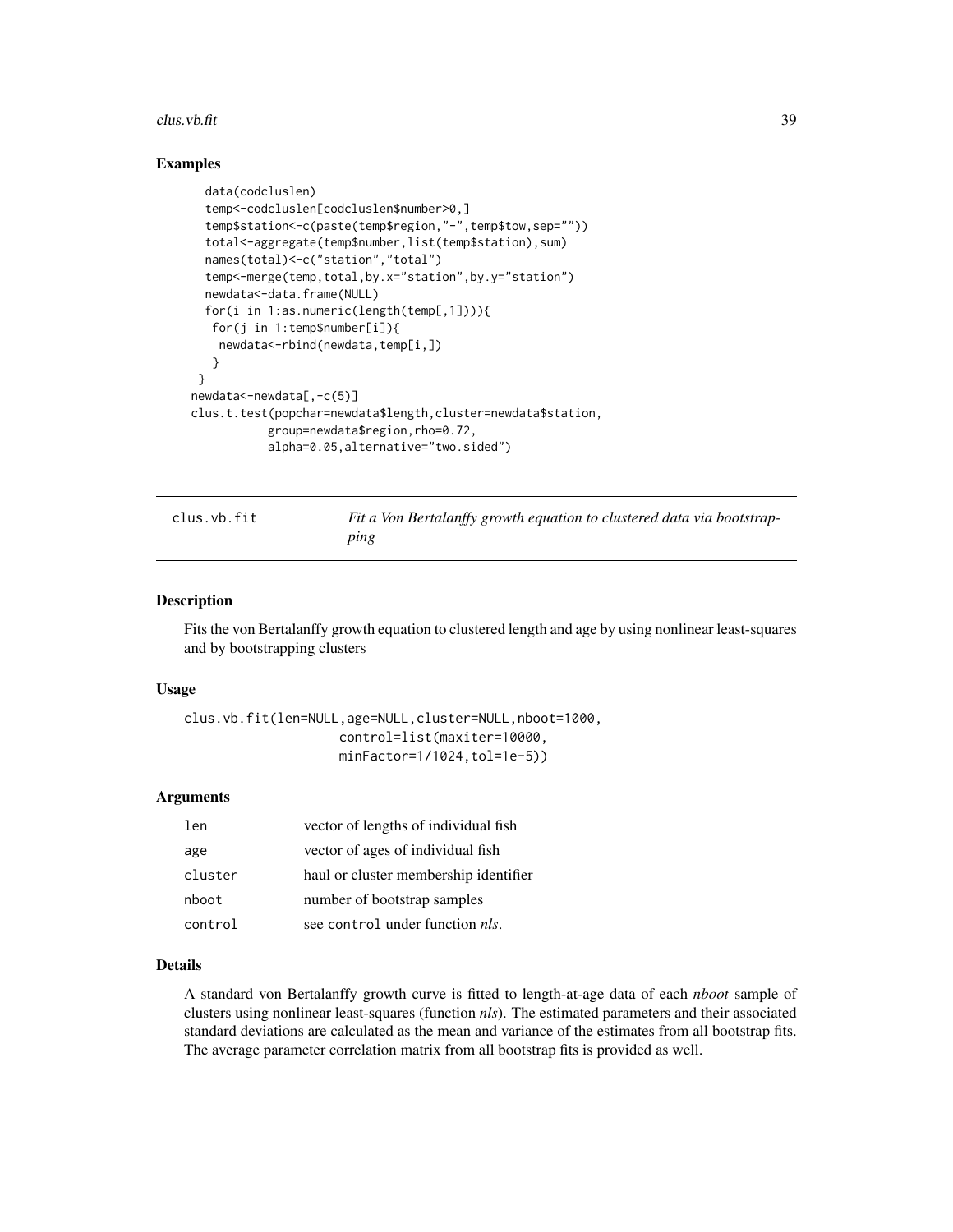## Value

List containing a summary of successful model fits and parameter estimates, standard deviation and 95 percent confidence intervals, and the average correlation matrix.

# Author(s)

Gary A. Nelson, Massachusetts Division of Marine Fisheries <gary.nelson@mass.gov>

# Examples

```
## Not run:
data(pinfish)
with(pinfish,clus.vb.fit(len=sl,age=age,cluster=field_no,nboot=100))
```
## End(Not run)

| codcluslen | Lengths of Atlantic cod caught during Massachusetts Division of Ma- |
|------------|---------------------------------------------------------------------|
|            | rine Fisheries bottom trawl survey, spring 1985.                    |

## Description

The codcluslen data frame has 334 rows and 4 columns.

#### Usage

codcluslen

## Format

This data frame contains the following columns:

region NorthCape = North of Cape Cod; SouthCape =South of Cape Cod

tow Tow number

length Length class (total length, cm)

number Number in length class

# Source

Massachusetts Division of Marine Fisheries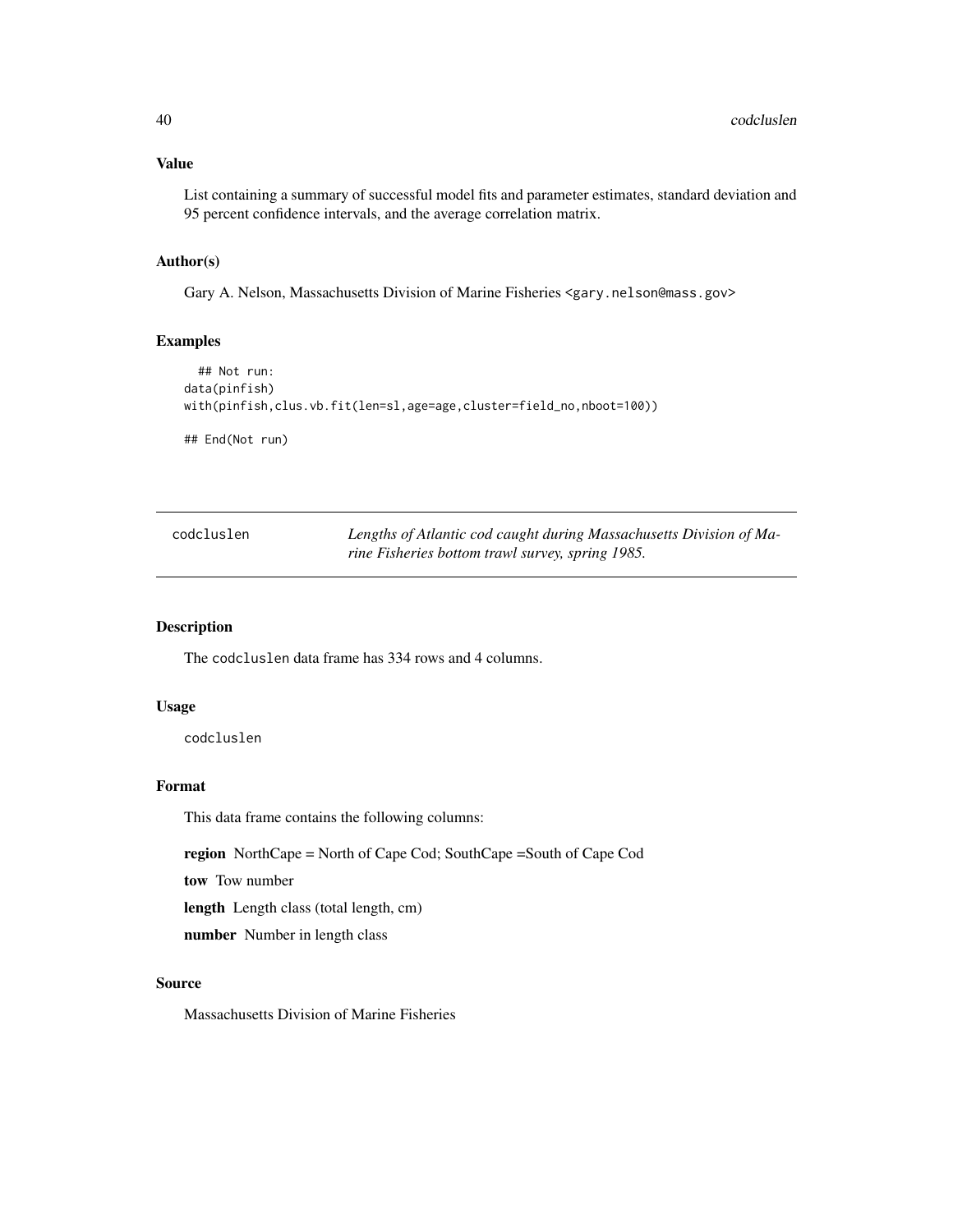The codstrcluslen data frame has 334 rows and 6 columns.

# Usage

codstrcluslen

#### Format

This data frame contains the following columns:

region NorthCape = North of Cape Cod; SouthCape = South of Cape Cod

stratum Stratum number

tow Tow number

weights Stratum area (square nautical-miles)

length Length class (total length cm)

number Number in length class

## Source

Massachusetts Division of Marine Fisheries, 30 Emerson Avenue, Gloucester, MA 01930

combinevar *Combining Mean and Variances from Multiple Samples*

# Description

This function takes multiple mean and sample variance estimates and combines them.

#### Usage

combinevar(xbar = NULL, s\_squared = NULL, n = NULL)

| xbar      | vector of means                  |
|-----------|----------------------------------|
| s_squared | vector of sample variances       |
| n         | vector of number of observations |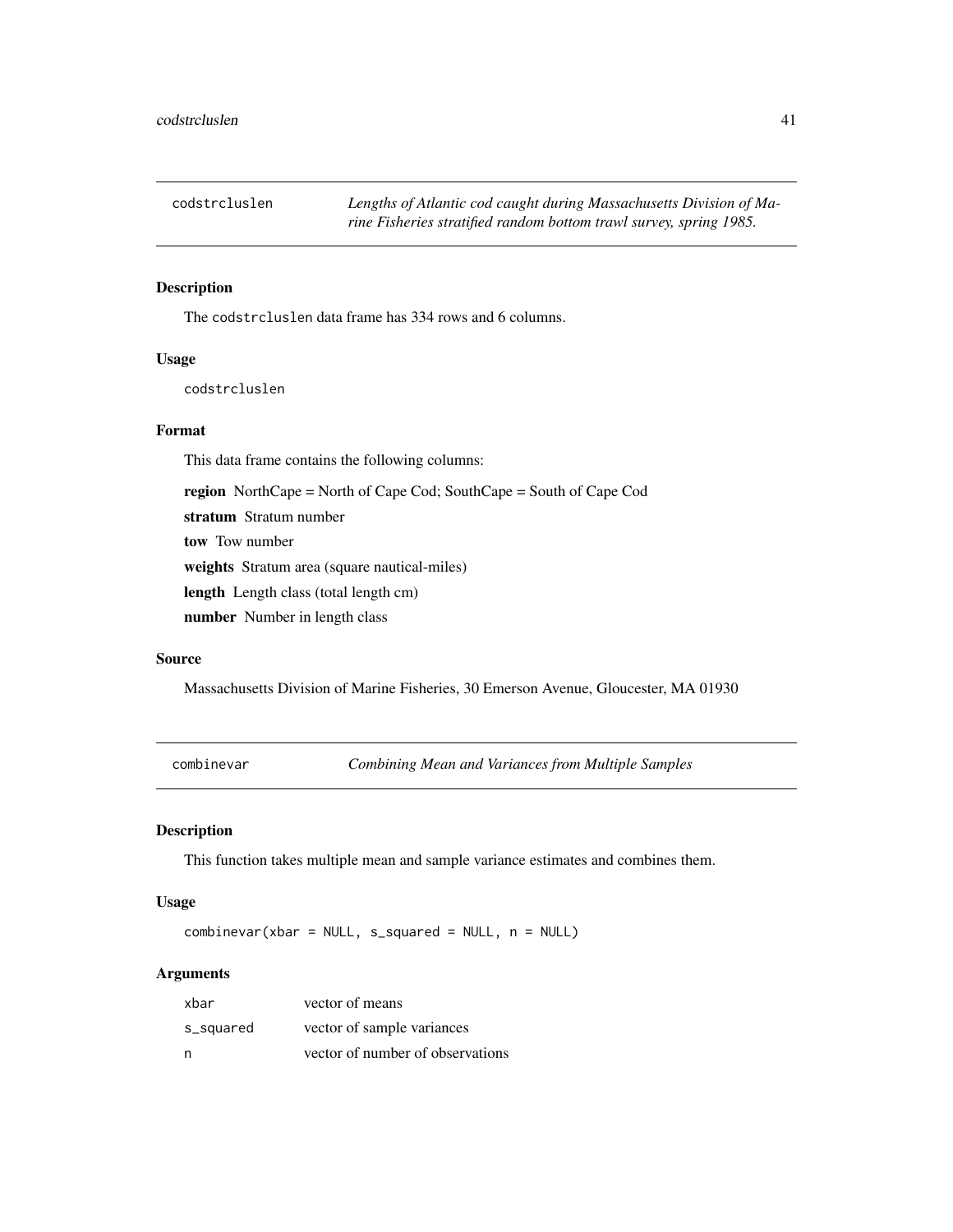If a Monte Carlo simulation is run over 1000 loops and then again over another 1000 loops, one may wish to update the mean and variance from the first 1000 loops with the second set of simulation results.

## Value

Vector containing the combined mean and sample variance.

## Author(s)

John M. Hoenig, Virginia Institute of Marine Science <hoenig@vims.edu>

#### Examples

```
xbar <-c(5,5)s < -c(2, 4)n < -c(10,10)combinevar(xbar,s,n)
```
compare2 *Comparisons of two age readers or two aging methods*

# Description

Function compares graphically the readings of two age readers and calculates 2 chi-square statistics for tests of symmetry.

# Usage

```
compare2(readings, usecols = c(1,2), twovsone = TRUE, plot.summary = TRUE,
barplot = TRUE, chi = TRUE, pool.criterion = 1, cont.cor = TRUE,
correct = "Yates", first.name = "Reader A",second.name = "Reader B")
```

| readings     | data frame or matrix containing the readings by Reader 1 and those by Reader 2.                                                 |
|--------------|---------------------------------------------------------------------------------------------------------------------------------|
| usecols      | columns of the dataframe or matrix corresponding to the readings of Reader 1<br>and those of Reader 2. Default= $c(1,2)$ .      |
| twoysone     | logical for whether first type of graph is produced.                                                                            |
| plot.summary | logical for whether summary table is put on first graph.                                                                        |
| barplot      | logical for whether barplot of frequency of disagreements is drawn.                                                             |
| chi          | logical for whether 2 chi-square tests are performed.                                                                           |
|              | $pool.criterion$ used to collapse pairs where the expected number of observations is $\lt$ pooling<br>criterion (default is 1). |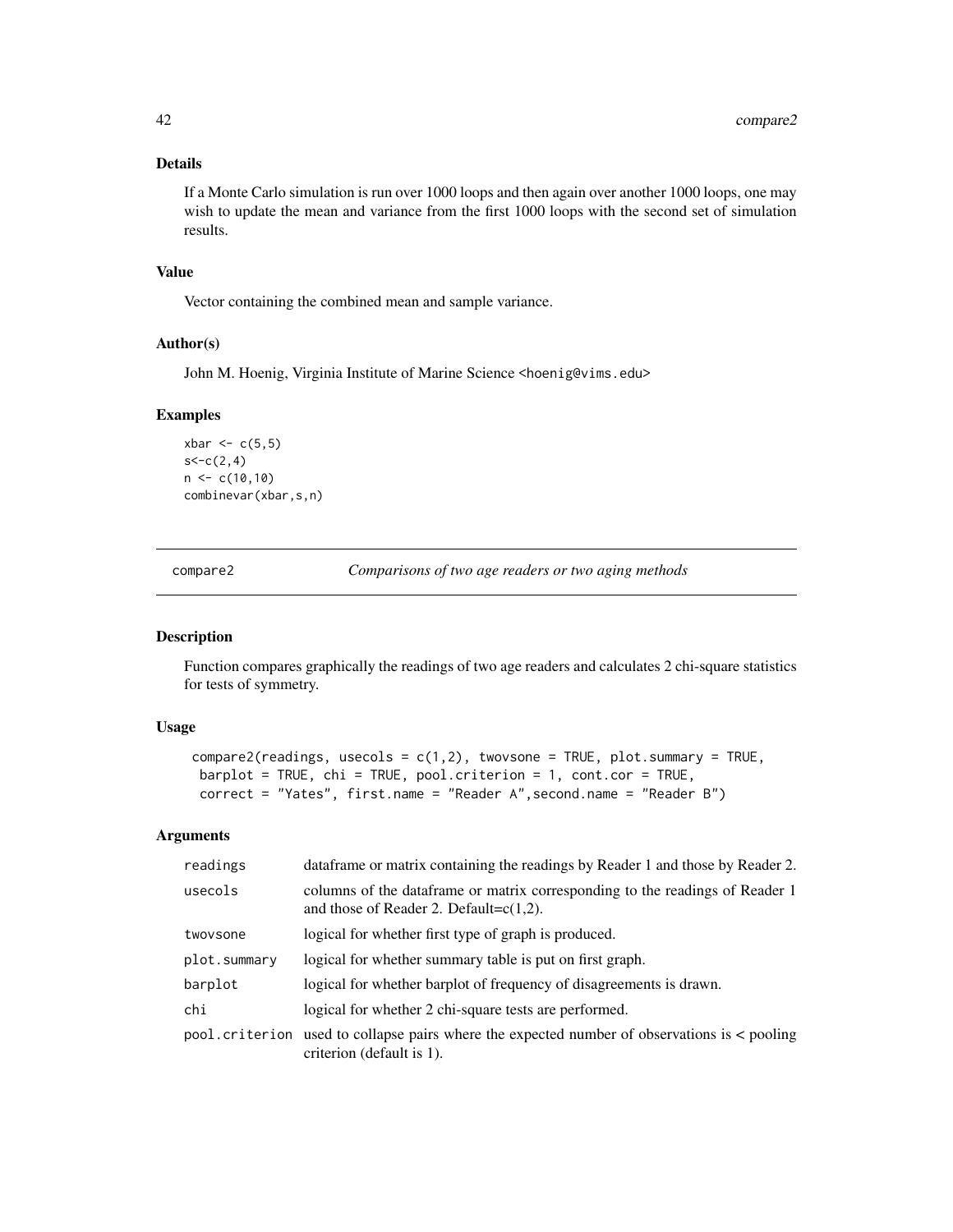#### compare2 43

| cont.cor    | logical for whether a continuity correction should be used in 1st chisquare test.                                  |
|-------------|--------------------------------------------------------------------------------------------------------------------|
| correct     | character for whether "Yates" or "Edwards" continuity correction should be done<br>$(if cont.cor=TRUE)$ .          |
| first.name  | character string describing the first reader or the first aging method. The default<br>is to specify "Reader A".   |
| second.name | character string describing the second reader or the second aging method. The<br>default is to specify "Reader B". |

#### Details

This function can plot the number of readings of age j by reader 2 versus the number of readings of age i by reader 1 (if twovsone=TRUE). Optionally, it will add the number of readings above, on, and below the 45 degree line (if plot.summary=TRUE). The function can make a histogram of the differences in readings (if barplot=TRUE). Finally, the program can calculate 2 chi-square test statistics for tests of the null hypothesis that the two readers are interchangeable vs the alternative that there are systematic differences between readers (if chi=TRUE). The tests are tests of symmetry (Evans and Hoenig, 1998). If cont.cor=T, then correction for continuity is applied to the McNemarlike chi-square test statistic; the default is to apply the Yates correction but if correct="Edwards" is specified then the correction for continuity is 1.0 instead of 0.5.

# Value

Separate lists with tables of various statistics associated with the method.

#### Author(s)

John Hoenig, Virginia Institute of Marine Science, 18 December 2012. <hoenig@vims.edu>

## References

Evans, G.T. and J.M. Hoenig. 1998. Viewing and Testing Symmetry in Contingency Tables, with Application to Fish Ages. Biometrics 54:620-629.).

#### Examples

```
data(sbotos)
compare2(readings=sbotos,usecols=c(1,2),twovsone=TRUE,plot.summary=TRUE,
barplot=FALSE,chi=TRUE,pool.criterion=1,cont.cor=TRUE,correct="Yates",
first.name="Reader A",second.name="Reader B")
```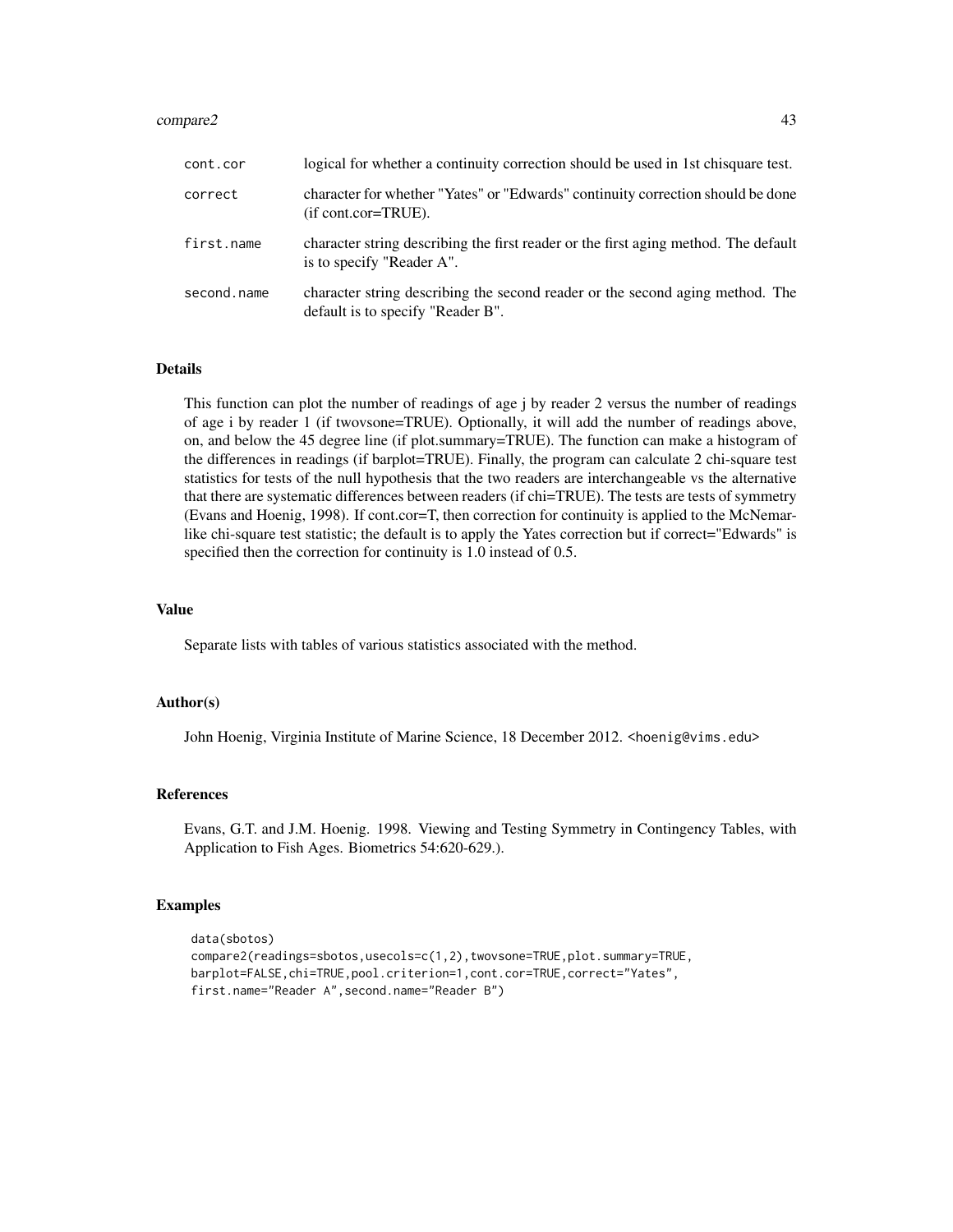Convert instantaneous fishing mortality rate (F) to annual exploitation rate (mu) and vice versa for Type I and II fisheries.

## Usage

 $convmort(value = NULL, from to = 1, type = 2, M = NULL)$ 

## Arguments

| value  | mortality rate                                                              |
|--------|-----------------------------------------------------------------------------|
| fromto | conversion direction: 1=from F to mu; 2 = from mu to F. Default is 1.       |
| type   | type of fishery following Ricker (1975): 1=Type I; 2=Type II. Default is 2. |
| M      | natural mortality rate (for Type II fishery)                                |

# Details

Equations 1.6 and 1.11 of Ricker (1975) are used.

#### Value

A vector of the same length as value containing the converted values.

## Author(s)

Gary A. Nelson, Massachusetts Division of Marine Fisheries <gary.nelson@mass.gov>

#### References

Ricker, W. E. 1975. Computation and interpretation of biological statistics of fish populations. Bull. Fish. Res. Board. Can. 191: 382 p.

## Examples

convmort(0.3,fromto=1,type=2,M=0.15)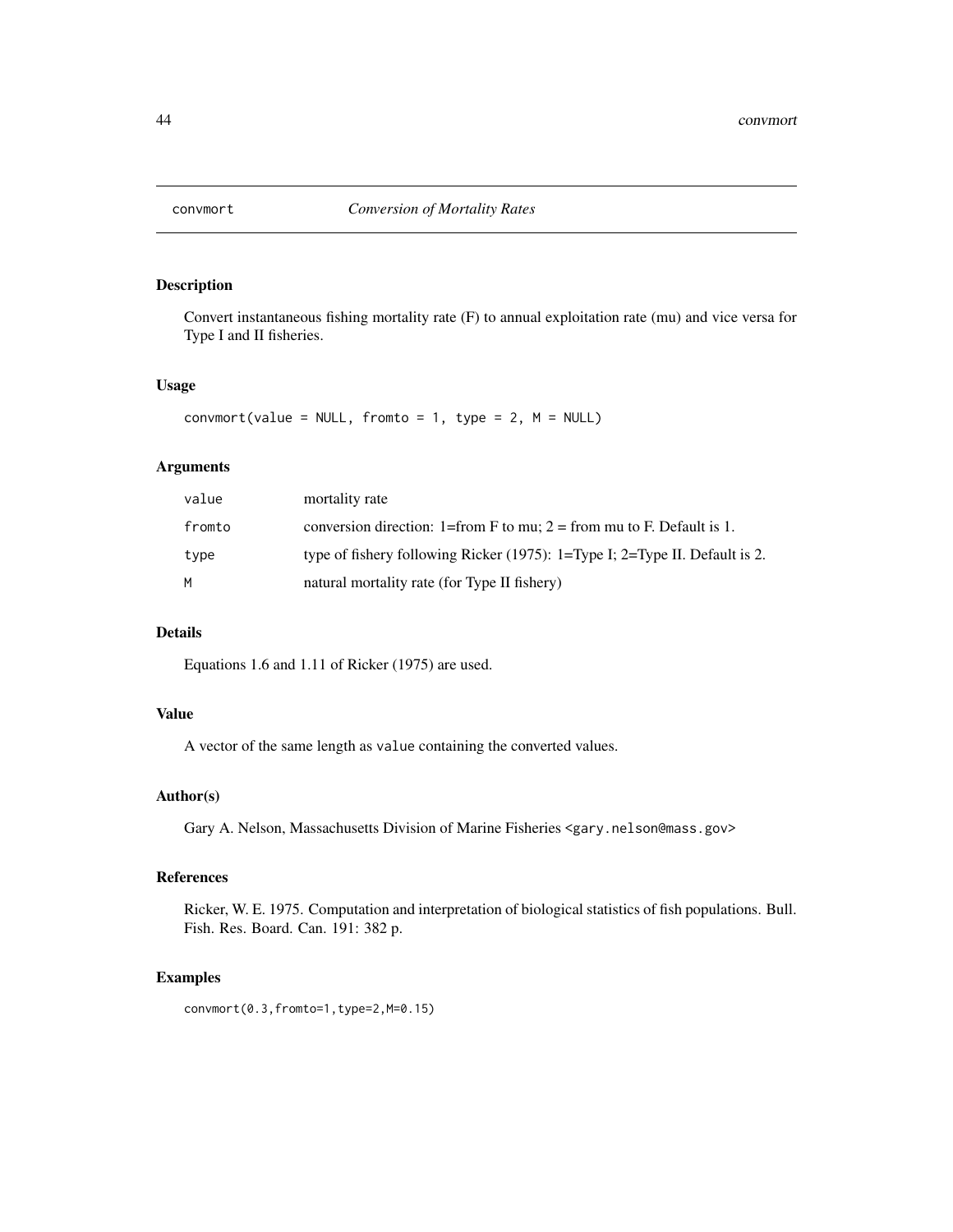The counts data frame has 31 rows and 2 columns. Run size data of alewife (*Alosa pseudoharengus*) in Herring River, MA from 1980-2010

#### Usage

counts

## Format

This data frame contains the following columns:

year vector of run year

number vector of run counts in number of fish

## Source

Massachusetts Division of Marine Fisheries, 30 Emerson Avenue, Gloucester, MA

cowcod *Catch data (metric tons) for cowcod Sebastes levis 1900 to 2008*

## Description

Cowcod catch data from literature sources in Martell and Froese (2012).

#### Usage

cowcod

# Format

A data frame with 109 observations on the following 2 variables.

year a numeric vector describing the year of catch

catch a numeric vector describing the annual catch in metric tons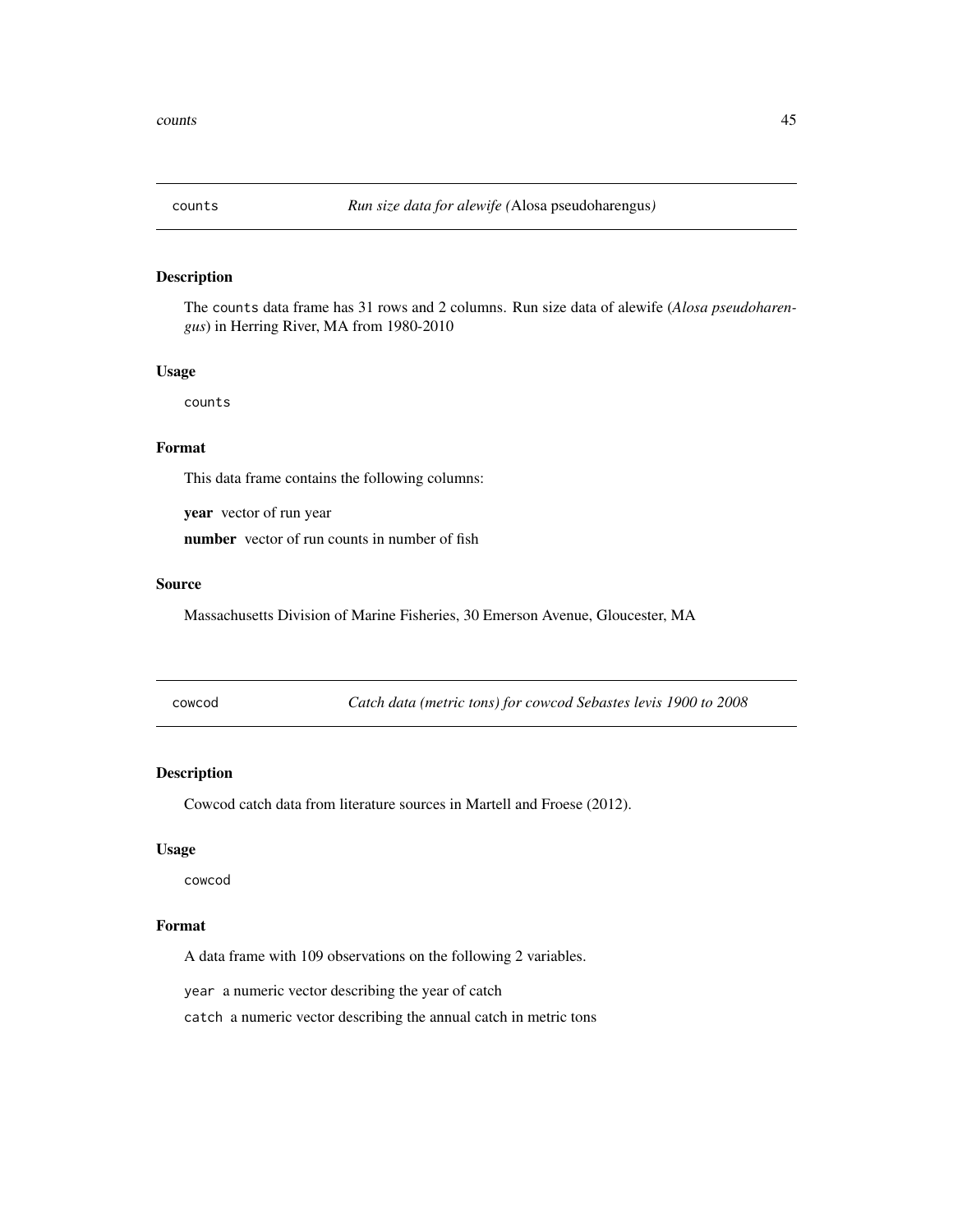Calculates the mean cpue after replacing unusually large catches with expected values using the method of Kappenman (1999)

# Usage

 $c$ puekapp(x = NULL, nlarge = NULL, absdif = 0.001)

# Arguments

| X      | vector of non-zero trawl catch data.             |
|--------|--------------------------------------------------|
| nlarge | the number of values considered unusually large. |
| absdif | convergence tolerance                            |

## Details

Use function gap to choose the number of unusually large values.

#### Value

| kappmean     | list element containing new arithmetic mean.                                                 |
|--------------|----------------------------------------------------------------------------------------------|
| expectations | list element containing the original observation(s) and expected order statis-<br>$tic(s)$ . |

## Author(s)

Gary A. Nelson, Massachusetts Division of Marine Fisheries <gary.nelson@mass.gov>

# References

Kappenman, R. F. 1999. Trawl survey based abundance estimation using data sets with unusually large catches. ICES Journal of Marine Science. 56: 28-35.

# See Also

[gap](#page-66-0)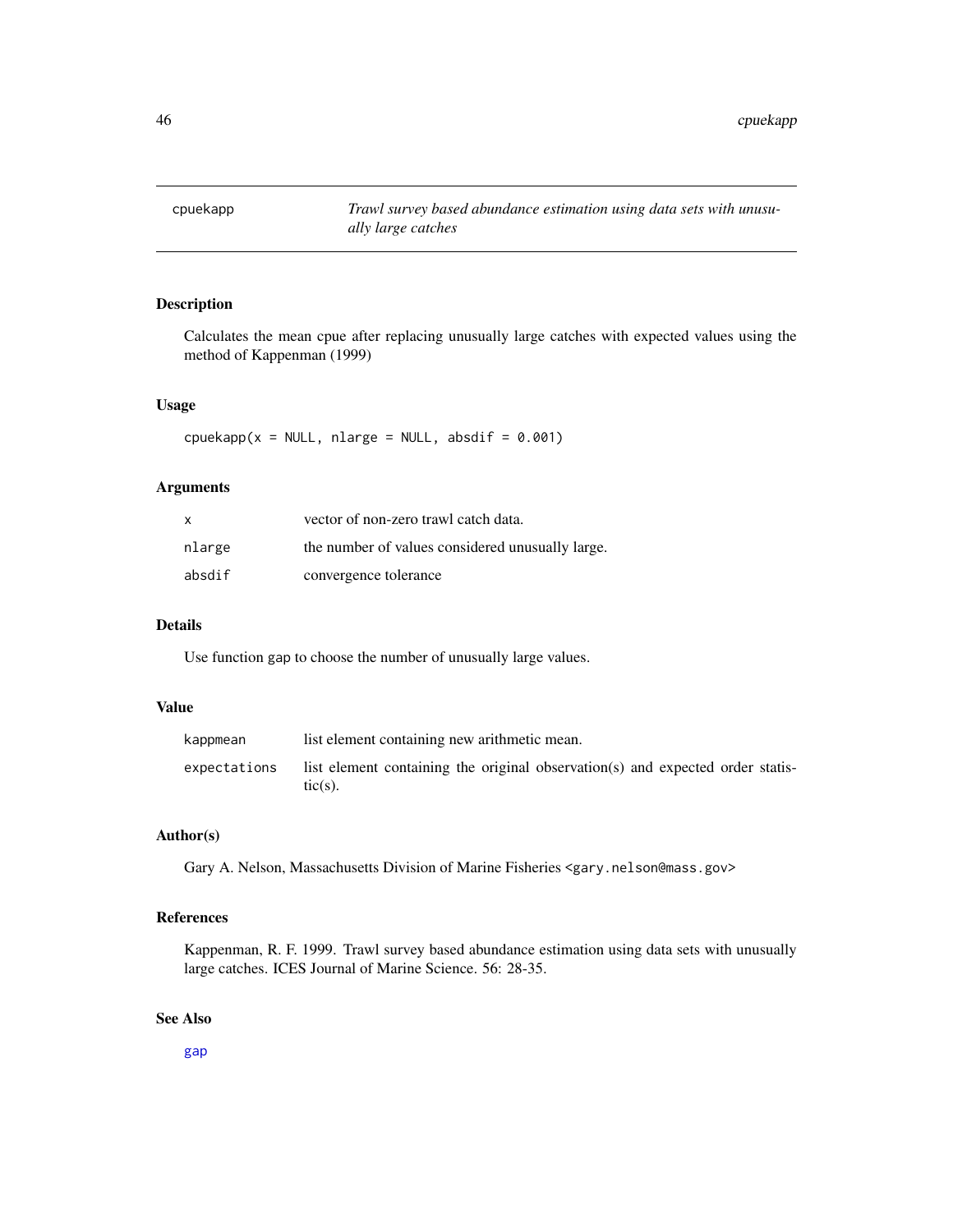#### darter and the control of the control of the control of the control of the control of the control of the control of the control of the control of the control of the control of the control of the control of the control of t

# Examples

```
## Not run:
 ## Data from Table 1 in Kappenman (1999)
 data(kappenman)
 cpuekapp(kappenman$cpue,1)
## End(Not run)
```
darter *Catch Removal Data For Fantail Darter*

# Description

The darter data frame has 7 rows and 2 columns. Sequence of catch data for the faintail darter from removal experiments by Mahon as reported by White et al.(1982). This dataset is often use to test new depletion estimators because the actual abundance is known (N=1151).

## Usage

darter

## Format

This data frame contains the following columns:

catch catch data

effort constant effort data

## Source

White, G. C., D. R. Anderson, K. P. Burnham, and D. L. Otis. 1982. *Capture-recapture and Removal Methods for Sampling Closed Populations*. Los Alamos National Laboratory LA-8787- NERP. 235 p.

<span id="page-46-0"></span>dbsra *Depletion-Based Stock Reduction Analysis*

# Description

This function estimates MSY from catch following Dick and MAcCall (2011).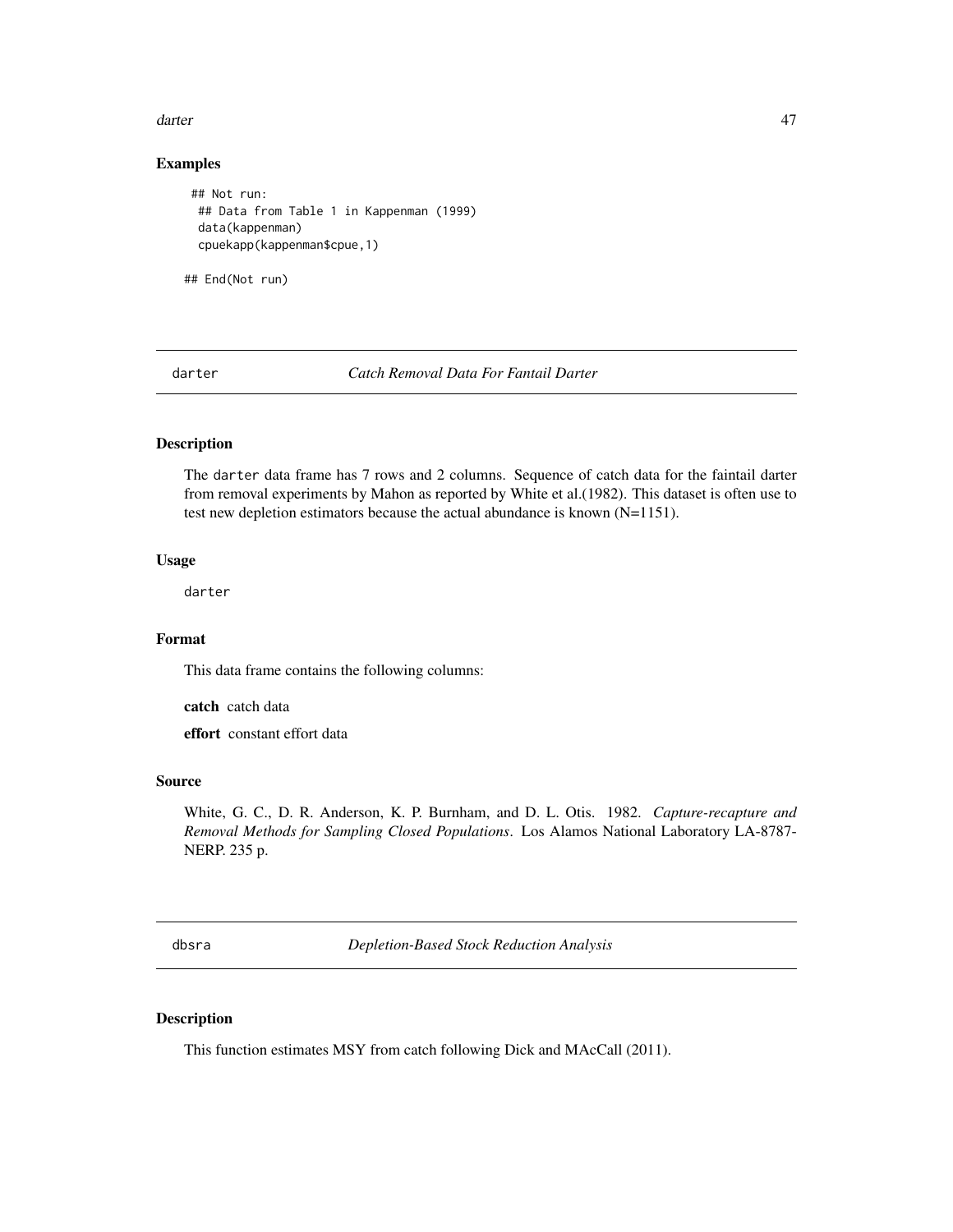## Usage

```
dbsra(year = NULL, catch = NULL, catchCV = NULL,catargs = list(dist = "none", low = 0, up = Inf, unit = "MT"),
agemat = NULL, maxn=25, k = list(low = 0, up = NULL, tol = 0.01, permax = 1000),
b1k = list(dist = "unif", low = 0, up = 1, mean = 0, sd = 0),btk = list(dist = "unif", low = 0, up = 1, mean = 0, sd = 0, refyr = NULL),
fmsym = list(dist = "unif", low = 0, up = 1, mean = 0, sd = 0),
bmsyk = list(dist = "unif", low = \theta, up = 1, mean = \theta, sd = \theta),
M = list(dist = "unif", low = 0, up = 1, mean = 0, sd = 0), nsims = 10000,catchout = 0, grout = 1,
graphs = c(1, 2, 3, 4, 5, 6, 7, 8, 9, 10, 11, 12, 13, 14, 15),
grargs = list(lwd = 1, cex = 1, nclasses = 20, mains = " ", cex.main = 1,
cex. axis = 1,cex.lab = 1), pstats = list(ol = 1, mlty = 1, mlwd = 1.5, llty = 3, llwd = 1,
ulty = 3, ulwd = 1),
grti f = list(zoom = 4, width = 11, height = 13, pointsize = 10)
```

| year    | vector containing the time series of numeric year labels.                                                                                                                                                                                                                                                                                                                                                                                                                                                                                                                                                                                                                                                                                                                                                                                                                             |
|---------|---------------------------------------------------------------------------------------------------------------------------------------------------------------------------------------------------------------------------------------------------------------------------------------------------------------------------------------------------------------------------------------------------------------------------------------------------------------------------------------------------------------------------------------------------------------------------------------------------------------------------------------------------------------------------------------------------------------------------------------------------------------------------------------------------------------------------------------------------------------------------------------|
| catch   | vector containing the time series of catch data (in weight). Missing values are<br>not allowed.                                                                                                                                                                                                                                                                                                                                                                                                                                                                                                                                                                                                                                                                                                                                                                                       |
| catchCV | vector containing the time series of coefficients of variation associated with<br>catch if resampling of catch is desired; otherwise, catch $CV = NULL$ .                                                                                                                                                                                                                                                                                                                                                                                                                                                                                                                                                                                                                                                                                                                             |
| catargs | list arguments associated with resampling of catch. dist is the specification<br>of the resampling distribution to use ("none" = no resampling, "unif"=uniform,<br>"norm" = normal, and "lnorm" = log-normal). If "lnorm" is selected, catch is<br>log transformed and standard deviation on the log scale is calculated from the<br>specificed CVs using the relationship sdlog=sqrt( $log(CV^2+1)$ ). low and up are<br>the lower and upper limit of distribution (if truncation is desired). unit is the<br>weight unit of catch (used in graph labels; default="MT"). If "unif", the catch<br>must be incorporated in low and up arguments. For instance, if the lower limit<br>to sample is the value of catch, specify low=catch. If some maximum above<br>catch will be the upper limit, specify up=50*catch. The limits for each year will<br>be applied to catch internally. |
| agemat  | median age at entry to the reproductive biomass.                                                                                                                                                                                                                                                                                                                                                                                                                                                                                                                                                                                                                                                                                                                                                                                                                                      |
| maxn    | the maximum limit of the Pella-Tomlinson shape parameter that should not be<br>exceeded in the rule for accepting a run.                                                                                                                                                                                                                                                                                                                                                                                                                                                                                                                                                                                                                                                                                                                                                              |
| k       | list arguments for estimation of k (carrying capacity). low and up are the lower<br>and upper bounds of the minimization routine and tol is the tolerance level<br>for minimization. A simple equation $((btk)-(b[refyr]/k))^2$ is used as the<br>objective function. R function optimize is used to find k. btk is described<br>below. permax is the absolute percent difference between the maximum biomass<br>estimate and k that should not be exceeded in the rule for accepting a run (see<br>details).                                                                                                                                                                                                                                                                                                                                                                         |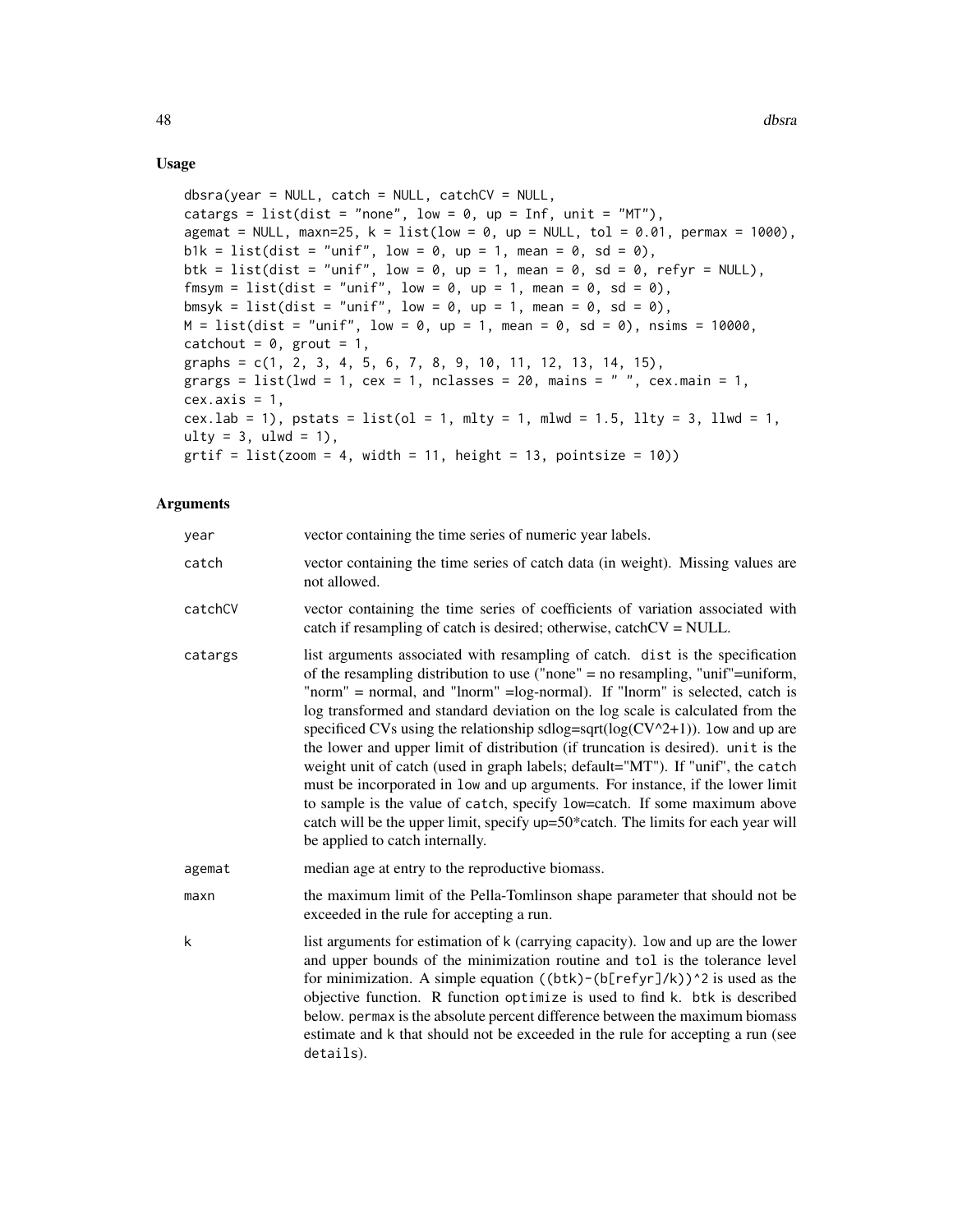| b <sub>1</sub> k | list arguments for B1/K, the relative depletive level in the first year. dist is<br>the statistical distribution name from which to sample b1k. low and up are the<br>lower and upper bounds of b1k in the selected distribution. mean and sd are<br>the mean and standard deviation for selected distributions. The following are<br>valid distributions: "none", "unif" - uniform, "norm" - normal, "lnorm" - log-<br>normal, "gamma" - gamma, and "beta" - beta distributions. "unif" requires non-<br>missing values for low and up. "norm", "lnorm", "gamma" and "beta" require<br>non-missing values for low, up, mean and sd. If "lnorm" is used, mean and sd<br>must be on the natural log scale (keep low and up on the original scale). If dist=<br>"none", the mean is used as a fixed constant.                                                                                                                                                 |
|------------------|-------------------------------------------------------------------------------------------------------------------------------------------------------------------------------------------------------------------------------------------------------------------------------------------------------------------------------------------------------------------------------------------------------------------------------------------------------------------------------------------------------------------------------------------------------------------------------------------------------------------------------------------------------------------------------------------------------------------------------------------------------------------------------------------------------------------------------------------------------------------------------------------------------------------------------------------------------------|
| btk              | list arguments for Bt/K, the relative depletive level in a specific reference year<br>(refyr). dist is the statistical distribution name from which to sample btk.<br>low and up are the lower and upper bounds of btk in the selected distribution.<br>mean and sd are the mean and standard deviation for selected distributions. The<br>following are valid distributions: "none", "unif" - uniform, "norm" - normal,<br>"lnorm" - log-normal, "gamma" - gamma, and "beta" - beta distributions. "unif"<br>requires non-missing values for low and up. "norm", "lnorm", "gamma" and<br>"beta" require non-missing values for low, up, mean and sd. If "lnorm" is used,<br>mean and sd must be on the natural log scale (keep low and up on the original<br>scale). If dist= "none", the mean is used as a fixed constant. refyr is the<br>selected terminal year and can range from the first year to the year after the last<br>year of catch $(t+1)$ . |
| fmsym            | list arguments for Fmsy/M. dist is the statistical distribution name from which<br>to sample Fmsy/M. Low and up are the lower and upper bounds of Fmsy/M in the<br>selected distribution. mean and sd are the mean and standard deviation for se-<br>lected distributions. Valid distributions are the same as in btk. If dist="none",<br>the mean is used as a fixed constant.                                                                                                                                                                                                                                                                                                                                                                                                                                                                                                                                                                             |
| bmsyk            | list arguments for Bmsy/k. dist is the statistical distribution name from which<br>to sample Bmsy/k. low and up are the lower and upper bounds of Bmsy/k in the<br>selected distribution. mean and sd are the mean and standard deviation for se-<br>lected distributions. Valid distributions are the same as in btk. If dist="none",<br>the mean is used as a fixed constant.                                                                                                                                                                                                                                                                                                                                                                                                                                                                                                                                                                             |
| M                | list arguments for natural mortality. dist is the statistical distribution name<br>from which to sample M. low and up are the lower and upper bounds of M in the<br>selected distribution. mean and sd are the mean and standard deviation for se-<br>lected distributions. Valid distributions are the same as in btk. If dist="none",<br>the mean is used as a fixed constant. M is used to determine exploitation rate<br>(Umsy) at MSY.                                                                                                                                                                                                                                                                                                                                                                                                                                                                                                                 |
| nsims            | number of Monte Carlos samples.                                                                                                                                                                                                                                                                                                                                                                                                                                                                                                                                                                                                                                                                                                                                                                                                                                                                                                                             |
| catchout         | if catch is resampled, output the time series from every MC sample to a .csv file.<br>$0 = no$ (default), $1 = yes$ .                                                                                                                                                                                                                                                                                                                                                                                                                                                                                                                                                                                                                                                                                                                                                                                                                                       |
| grout            | numeric argument specifying whether graphs should be printed to console only<br>$(1)$ or to both the console and TIF graph files $(2)$ . Use setwd before running<br>function to direct .tif files to a specific directory. Each name of each file is<br>automatically determined.                                                                                                                                                                                                                                                                                                                                                                                                                                                                                                                                                                                                                                                                          |
| graphs           | vector specifying which graphs should be produced. $1 =$ line plot of observed<br>catch versus year, $2 =$ histogram of plausible (accepted) k values, $3 =$ histogram                                                                                                                                                                                                                                                                                                                                                                                                                                                                                                                                                                                                                                                                                                                                                                                      |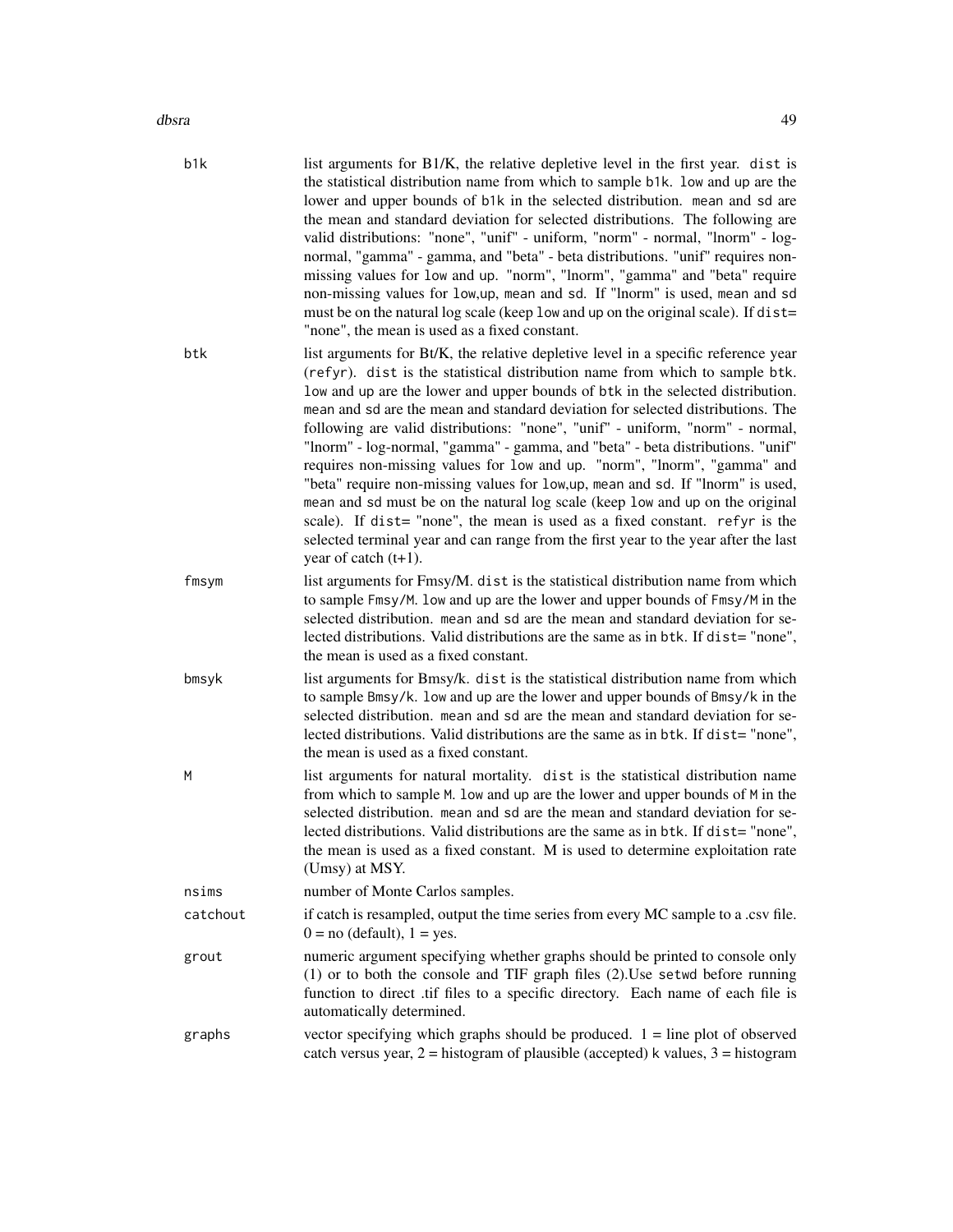|        | of plausible Bmsy values, $4 =$ histogram of plausible MSY values, $5 =$ his-<br>togram of plausible Fmsy values, $6 =$ histogram of Umsy values, $7 =$ histogram<br>of plausible Cmsy, $8 =$ histogram of Bmsy from plausible M, $9 =$ histogram<br>of plausible Bt/k values, $10 =$ histogram of plausible Fmsy/M values, $11 =$ his-<br>togram of plausible Bmsy/k values and $12$ = histogram of plausible biomasses<br>in termyr, $13$ = line plots of accepted and rejected biomass trajectores with me-<br>dian and 2.5th and 97.5th percentiles (in red) and $14$ = stacked histograms of<br>accepted and rejected values for each input parameter and resulting estimates<br>and if grout=2, .tif files are saved with "AR" suffix. Any combination of graphs<br>can be selected within c(). Default is all. |
|--------|-----------------------------------------------------------------------------------------------------------------------------------------------------------------------------------------------------------------------------------------------------------------------------------------------------------------------------------------------------------------------------------------------------------------------------------------------------------------------------------------------------------------------------------------------------------------------------------------------------------------------------------------------------------------------------------------------------------------------------------------------------------------------------------------------------------------------|
| grargs | list control arguments for plotting functions. 1wd is the line width for graph $=$<br>1 and 13, nclasses is the nclass argument for the histogram plots (graphs 2-<br>12,14), mains and cex.main are the titles and character expansion values for<br>the graphs, $cex. axis$ is the character expansion value(s) for the x and y-axis<br>tick labels and cex. Lab is the character expansion value(s) for the x and y-<br>axis labels. Single values of nclasses, mains, cex. main, cex. axis, cex. lab<br>are applied to all graphs. To change arguments for specific graphs, enclose<br>arguments within $c()$ in order of the number specified in graphs.                                                                                                                                                         |
| pstats | list control arguments for plotting the median and 2.5 and management quanti-<br>ties on respective graphs. $o1 = 0$ , do not overlay values on plots, $1 =$ overlay<br>values on plots. mlty and mlwd are the line type and line width of the median<br>value; 11ty and 11wd are the line type and line width of the 2.5 ulwd are the line<br>type and line width of the 97.5                                                                                                                                                                                                                                                                                                                                                                                                                                        |
| grtif  | list arguments for the .TIF graph files. See tiff help file in R.                                                                                                                                                                                                                                                                                                                                                                                                                                                                                                                                                                                                                                                                                                                                                     |

The method of Dick and MAcCall (2011) is used to produce estimates of MSY where only catch and information on resilience and current relative depletion is known.

The delay-difference model is used to propogate biomass:

 $B[t+1] < -B[t]+P[Bt-a] - C[t]$ 

where B[t] is biomass in year t, P[Bt-a] is latent annual production based on parental biomass agemat years earlier and  $C[t]$  is the catch in year t. Biomass in the first year is assumed equal to k.

If Bmsy/k $>=0.5$ , then P[t] is calculated as

P[t]<-g\*MSY\*(B[t-agemat]/k)-g\*MSY\*(B[t-agemat]/k)^n

where MSY is k\*Bmsy/k\*Umsy, n is solved iteratively using the equation, Bmsy/k=n^(1/(1-n)), and g is  $(n^{(n(n-1))}/(n-1)$ . Fmsy is calculated as Fmsy=Fmsy/M\*M and Umsy is calculated as  $(Fmsy/(Fmsy+M))*(1-exp(-Fmsy-M)).$ 

If Bsmy/k < 0.5, Bjoin is calculated based on linear rules: If Bmsy/k<0.3, Bjoin=0.5\*Bmsy/k\*k If Bmsy/k>0.3 and Bmsy/k<0.5, Bjoin= $(0.75*B$ msy/k-0.075)\*k

If any B[t-a]<Bjoin, then the Schaefer model is used to calculated P:

P[Bt-agematt<Bjoin]<-B[t-agemat]\*(P(Bjoin)/Bjoin+c(B[t-agemat]-Bjoin))

where  $c = (1-n)^*g^*MSY^*Bjoin^(n-2)*K^(-n)$ 

Biomass at MSY is calculated as: Bmsy=(Bmsy/k)\*k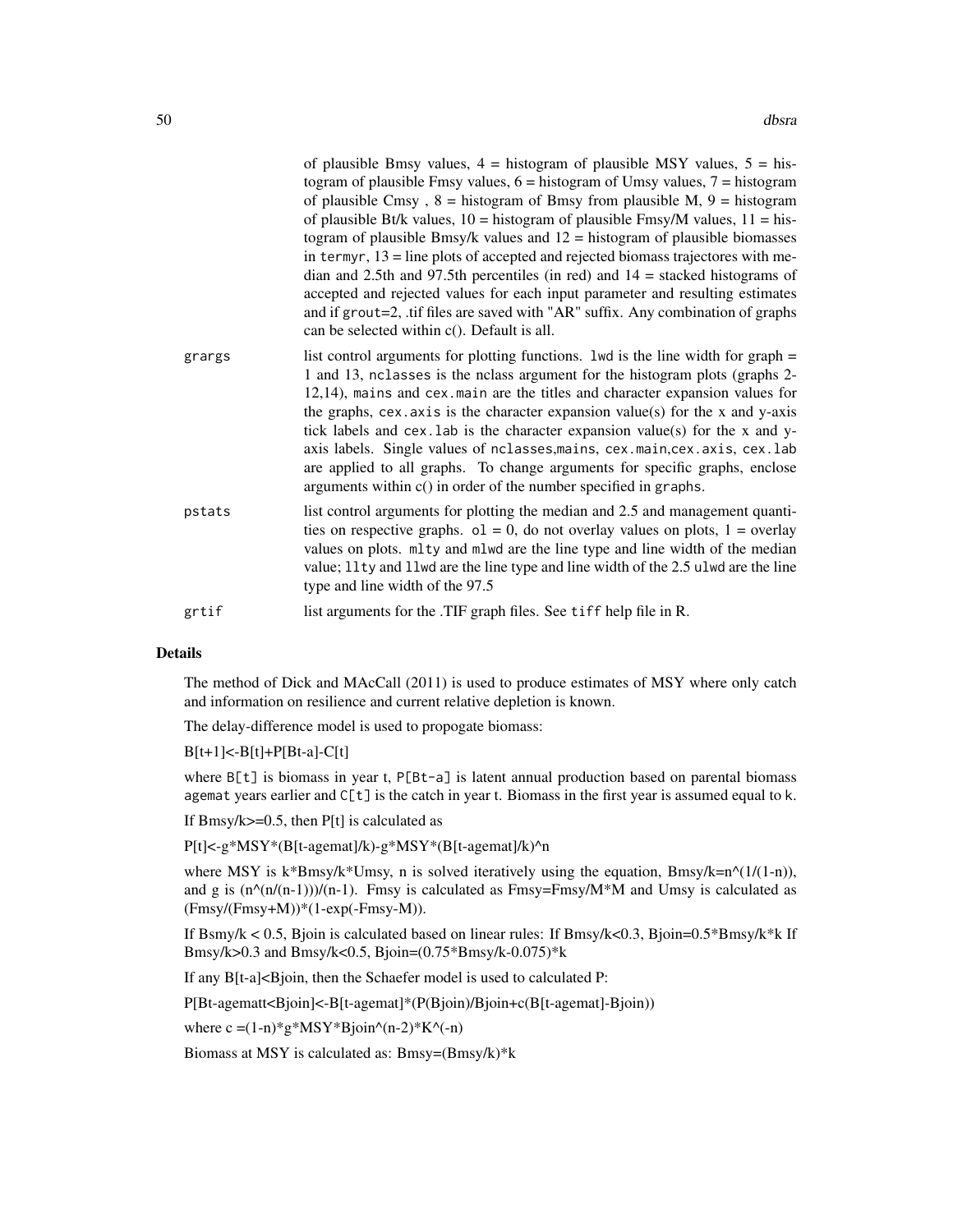#### dbsra 51

The overfishing limit (OFL) is Umsy\*B[termyr]. length(year)+1 biomass estimates are made for each run. The rule for accepting a run is: if(min(B) $>0$  && max(B) $\le k$  && (objective function minimum <= tol^2) && abs(((max(B)-k)/k)\*100) <= permax && n <= maxn If using the R Gui (not Rstudio), run graphics.off() windows(width=10, height=12,record=TRUE) .SavedPlots <- NULL before running the dbsra function to recall plots.

#### Value

| Initial    | data frame containing the descriptive statistics for each explored parameter.                                                                                    |
|------------|------------------------------------------------------------------------------------------------------------------------------------------------------------------|
| Parameters | data frame containing the mean, median, 2.5th and 97.5 of the plausible (ac-<br>cepted: likelihood $(11)=1$ ) parameters.                                        |
| Estimates  | data frame containing the mean, median, 2.5th and 97.5 of the management<br>quantities (i.e., MSY, Bmsy, etc.) from the plausible parameters (likelihood=1)      |
| Values     | data frame containing the values of likelihood, k, Bt/k, Bmsy/k, M and associated<br>management quantities for all (likelihood=0 and likelihood=1) random draws. |
| agemat     | agemat for use in function dlproj.                                                                                                                               |
| end1yr     | value of the last year of catch data $+1$ for use in function dlproj.                                                                                            |
| type       | designates the output object as a catchmay object for use in function dlproj.                                                                                    |

The biomass estimates from each simulation are not stored in memory but are automatically saved to a .csv file named "Biotraj-dbsra.csv". Yearly values for each simulation are stored across columns. The first column holds the likelihood values for each simulation  $(1=$  accepted,  $0=$  rejected). The number of rows equals the number of simulations (nsims). This file is loaded to plot graph 13 and it must be present in the default or setwd() directory.

When catchout=1, catch values randomly selected are saved to a .csv file named "Catchtrajdbsra.csv". Yearly values for each simulation are stored across columns. The first column holds the likelihood values  $(1=$  accepted,  $0=$  rejected). The number of rows equals the number of simulations (nsims).

Use setwd() before running the function to change the directory where .csv files are stored.

#### Note

The random distribution function was adapted from Nadarajah, S and S. Kotz. 2006. R programs for computing truncated distributions. Journal of Statistical Software 16, code snippet 2.

#### Author(s)

Gary A. Nelson, Massachusetts Division of Marine Fisheries <gary.nelson@mass.gov>

## References

Dick, E. J. and A. D. MacCall. 2011. Depletion-based stock reduction analysis: a catch-based method for determining sustainable yield for data-poor fish stocks. Fisheries Research 110: 331- 341.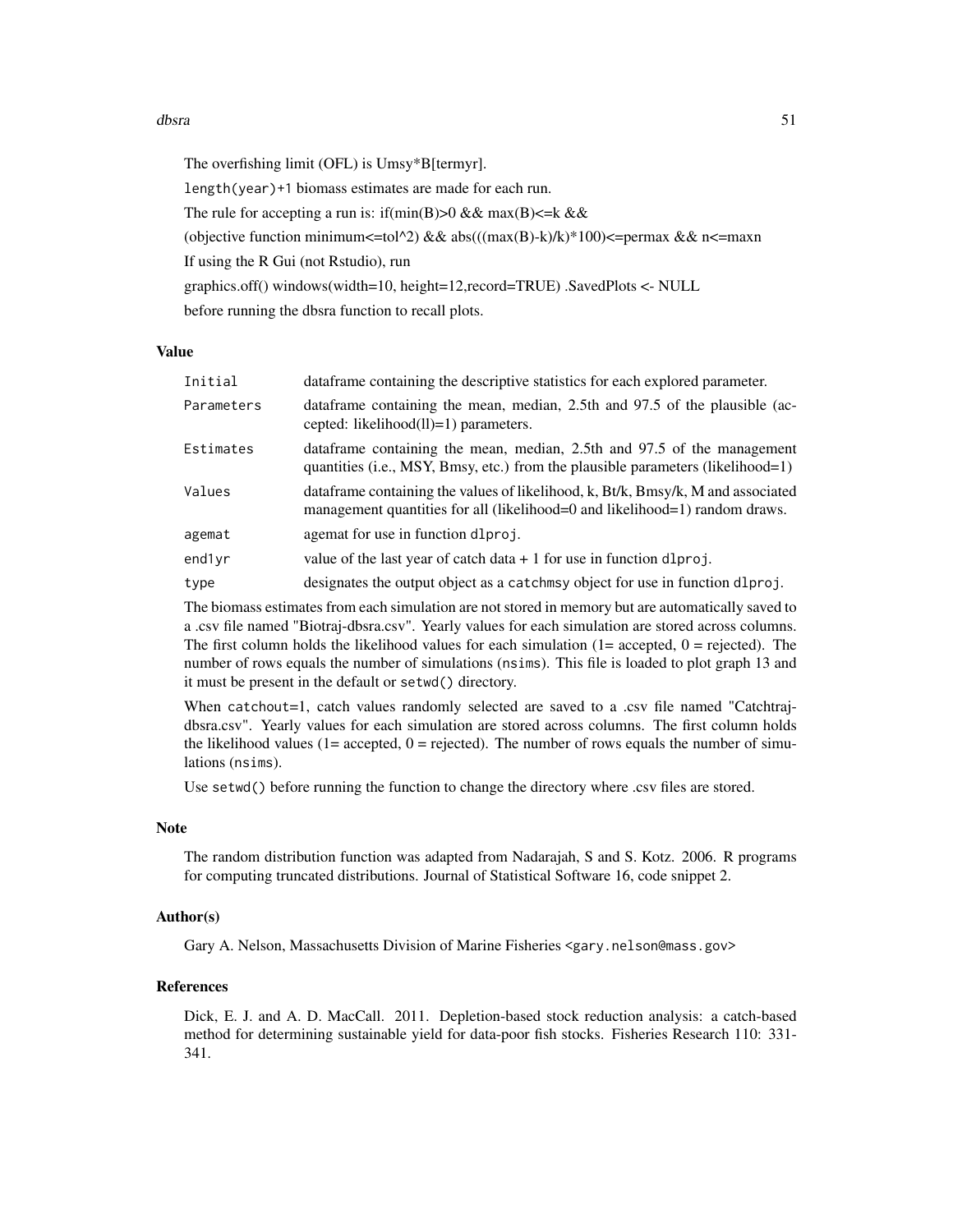# See Also

[catchmsy](#page-21-0) [dlproj](#page-54-0)

# Examples

```
## Not run:
data(cowcod)
dbsra(year =cowcod$year, catch = cowcod$catch, catchCV = NULL,
   catargs = list(dist="none",low=0,up=Inf,unit="MT"),
   agemat=11, k = list(low=100,up=15000,tol=0.01,permax=1000),
  b1k = list(dist="none",low=0.01,up=0.99,mean=1,sd=0.1),
  btk = list(dist="beta",low=0.01,up=0.99,mean=0.1,sd=0.1,refyr=2009),
   fmsym = list(dist="lnorm",low=0.1,up=2,mean=-0.223,sd=0.2),
  bmsyk = list(dist="beta",low=0.05,up=0.95,mean=0.4,sd=0.05),
  M = list(dist="Inorm", low=0.001, up=1, mean=-2.90, sd=0.4),nsims = 10000)
```
## End(Not run)

deltadist *Delta Distribution Mean and Variance Estimators*

# Description

Calculates the mean and variance of a catch series based on the delta distribution described in Pennington (1983).

## Usage

 $deltaist(x = NULL)$ 

# Arguments

x vector of catch values, one record for each haul. Include zero and nonzero catches. Missing values are deleted prior to estimation.

## Details

Data from marine resources surveys usually contain a large proportion of hauls with no catches. Use of the delta-distribution can lead to more efficient estimators of the mean and variance because zeros are treated separately. The methods used here to calculate the delta distribution mean and variance are given in Pennington (1983).

# Value

vector containing the delta mean and associated variance.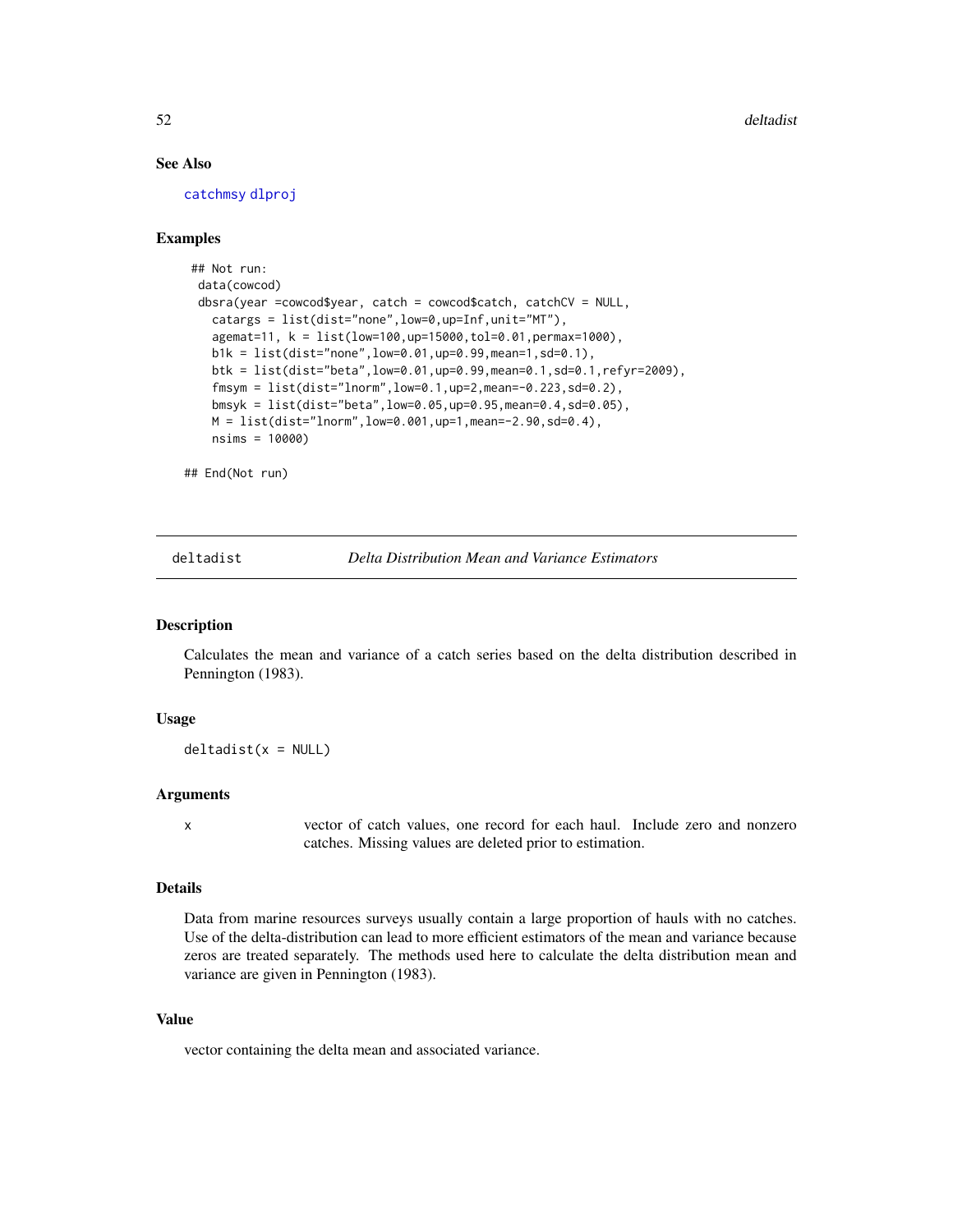#### deplet 53

## Author(s)

Gary A. Nelson, Massachusetts Division of Marine Fisheries <gary.nelson@mass.gov>

## References

Pennington, M. 1983. Efficient estimators of abundance for fish and plankton surveys. Biometrics 39: 281-286.

# Examples

```
data(catch)
deltadist(catch$value)
```
deplet *Catch-Effort Depletion Methods For a Closed Population*

# Description

Variable and constant effort models for the estimation of abundance from catch-effort depletion data assuming a closed population.

# Usage

```
deplet(catch = NULL, effort = NULL, method = c("1", "d", "ml","hosc", "hesc", "hemqle", "wh"), kwh=NULL, nboot = 500, Nstart=NULL)
```

| catch  | the vector containing catches for each removal period (in sequential order).                                                                                                                                                                                                                                                                                                                                                                                                                                                                                              |
|--------|---------------------------------------------------------------------------------------------------------------------------------------------------------------------------------------------------------------------------------------------------------------------------------------------------------------------------------------------------------------------------------------------------------------------------------------------------------------------------------------------------------------------------------------------------------------------------|
| effort | the vector containing effort associated with catch for each removal period. Rows<br>must match those of catch.                                                                                                                                                                                                                                                                                                                                                                                                                                                            |
| method | the depletion method. <i>Variable Effort Models</i> : $l =$ Leslie estimator, $d =$ effort<br>corrected Delury estimator, ml= maximum likelihood estimator of Gould and<br>Pollock (1997), hosc= sampling coverage estimator for homogeneous model of<br>Chao and Chang (1999), hesc= sampling coverage estimator for heterogeneous<br>model of Chao and Chang (1999), and hemqle = maximum quasi likelihood es-<br>timator for heterogeneous model of Chao and Chang (1999). Constant Effort<br><i>Model</i> : wh= the generalized removal method of Otis et al. (1978). |
| kwh    | the number of capture parameters (p) to fit in method wh. NULL for all possible<br>capture parameters.                                                                                                                                                                                                                                                                                                                                                                                                                                                                    |
| nboot  | the number of bootstrap resamples for estimation of standard errors in the ml,<br>hosc, hesc, and hemole methods                                                                                                                                                                                                                                                                                                                                                                                                                                                          |
| Nstart | starting value for N in method "wh". If NULL, start value is automatically<br>determined                                                                                                                                                                                                                                                                                                                                                                                                                                                                                  |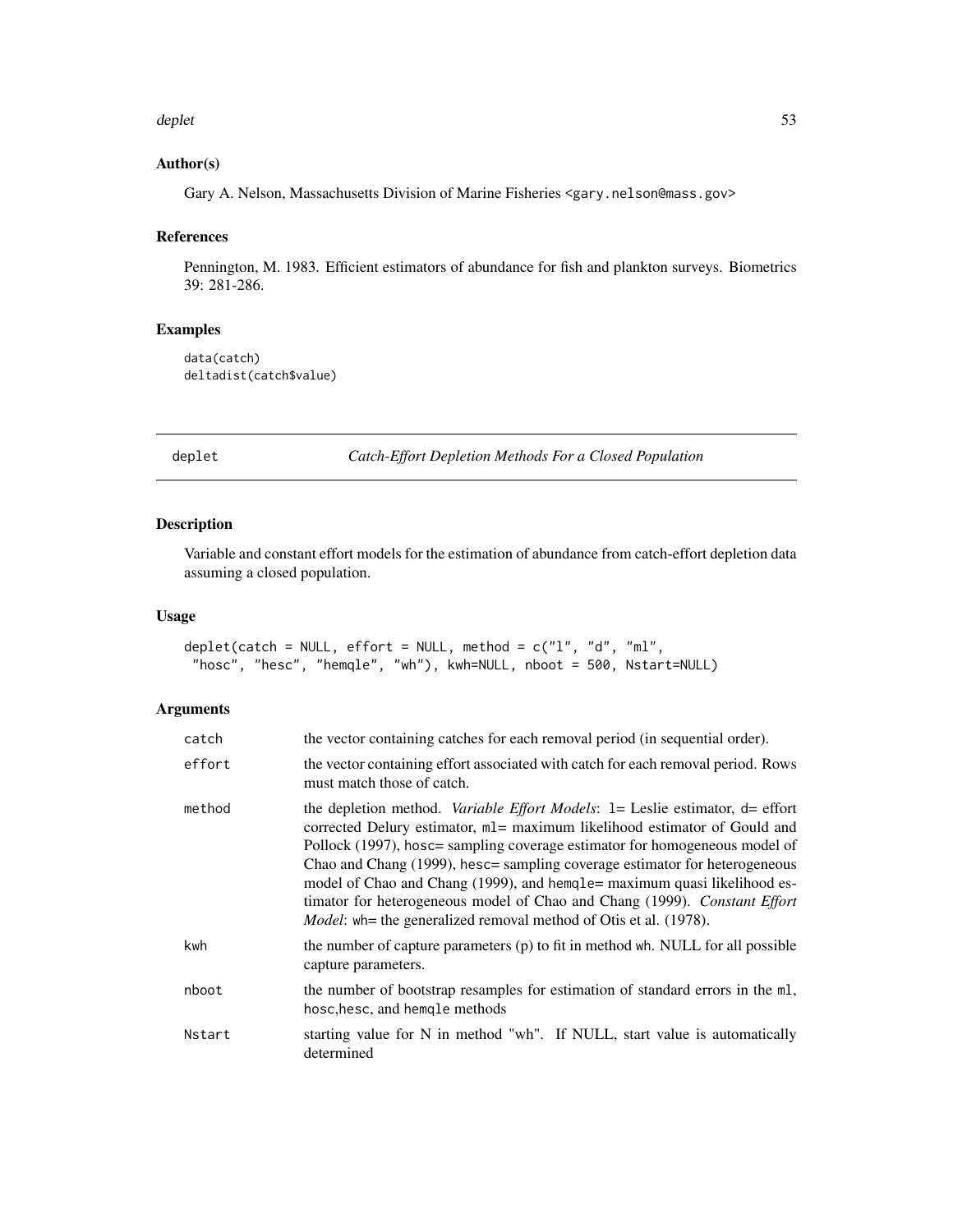The variable effort models include the Leslie-Davis (l) estimator (Leslie and Davis, 1939), the effort-corrected Delury (d) estimator (Delury,1947; Braaten, 1969), the maximum likelihood (ml) method of Gould and Pollock (1997), sample coverage estimator for the homogeneous model (hosc) of Chao and Chang (1999), sample coverage estimator for the heterogeneous model (hesc) of Chao and Chang (1999), and the maximum quasi-likelihood estimator for the heterogeneous model (hemqle) of Chao and Chang (1999). The variable effort models can be applied to constant effort data by simply filling the effort vector with 1s. Three removals are required to use the Leslie, Delury, and Gould and Pollock methods.

The constant effort model is the generalized removal method of Otis et al. 1978 reviewed in White et al. (1982: 109-114). If only two removals, the two-pass estimator of N in White et al. (1982:105) and the variance estimator of Otis et al. (1978: 108) are used.

Note: Calculation of the standard error using the ml method may take considerable time.

For the Delury method, zero catch values are not allowed because the log-transform is used.

For the generalized removal models, if standard errors appear as NAs but parameter estimates are provided, the inversion of the Hessian failed. If parameter estimates and standard errors appear as NAs, then model fitting failed.

For the Chao and Chang models, if the last catch value is zero, it is deleted from the data. Zero values between positive values are permitted.

#### Value

Separate output lists with the method name and extension .out are created for each method and contain tables of various statistics associated with the method.

#### Author(s)

Gary A. Nelson, Massachusetts Division of Marine Fisheries <gary.nelson@mass.gov>

## References

Braaten, D. O. 1969. Robustness of the Delury population estimator. J. Fish. Res. Board Can. 26: 339-355.

Chao, A. and S. Chang. 1999. An estimating function approach to the inference of catch-effort models. Environ. Ecol. Stat. 6: 313-334.

Delury, D. B. 1947. On the estimation of biological populations. Biometrics 3: 145-167.

Gould, W. R. and K. H. Pollock. 1997. Catch-effort maximum likelihood estimation of important population parameters. Can. J. Fish. Aquat. Sci 54: 890-897.

Leslie, P. H. and D. H.S. Davis. 1939. An attempt to determine the absolute number of rats on a given area. J. Anim. Ecol. 9: 94-113.

Otis, D. L., K. P. Burnham, G. C. White, and D. R. Anderson. 1978. Statistical inference from capture data on closed animal populations. Wildl. Monogr. 62: 1-135.

White, G. C., D. R. Anderson, K. P. Burnham, and D. L. Otis. 1982. Capture-recapture and Removal Methods for Sampling Closed Populations. Los Alamos National Laboratory LA-8787-NERP. 235 p.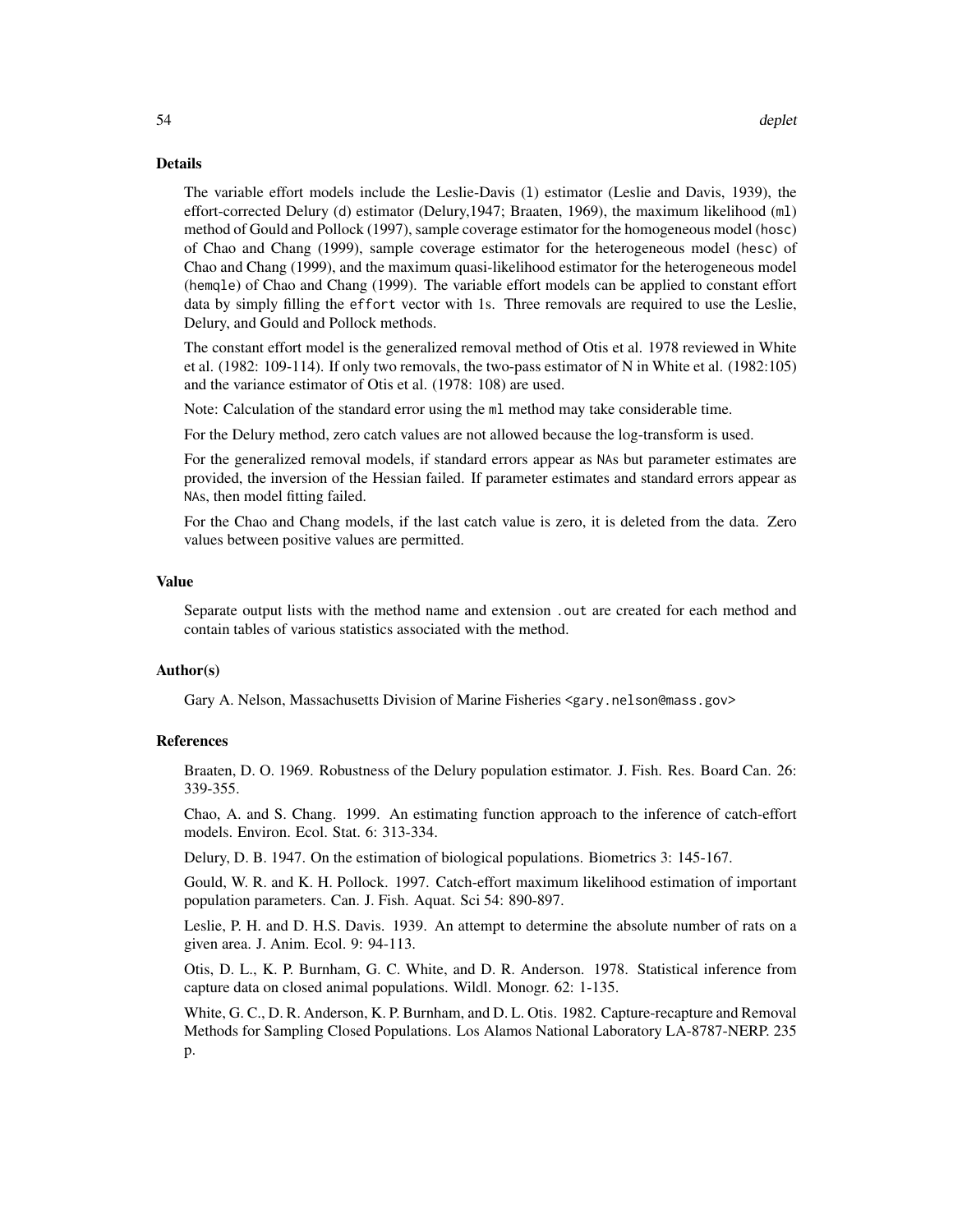#### dlproj 55

# Examples

```
data(darter)
deplet(catch=darter$catch,effort=darter$effort,method="hosc")
hosc.out
```
<span id="page-54-0"></span>dlproj *This function performs projections for dbsra and catchmsy objects*

# Description

Make biomass projections by using inputted catch and results of dbsra or catchmsy functions

# Usage

```
dlproj(dlobj = NULL, projyears = NULL, projtype = 1, projcatch = NULL,
grout = 1, grargs = list(lwd = 1, unit = "MT", main = " ", cex.mainloop = 1,cex.axis = 1, cex.lab = 1), grti f = list(zoom = 4, width = 11, height = 13,pointsize = 10))
```

| dlobj     | function dbsra or catchmsy output object                                                                                                                                                                                                                                                                                                                                                                                                                               |
|-----------|------------------------------------------------------------------------------------------------------------------------------------------------------------------------------------------------------------------------------------------------------------------------------------------------------------------------------------------------------------------------------------------------------------------------------------------------------------------------|
| projyears | the number of years for projection. The first year will be the last year of catch<br>data plus one in the original dbsra or catchmsy run.                                                                                                                                                                                                                                                                                                                              |
| projtype  | the type of catch input. $0 =$ use median MSY from dbsra or catchmsy object, 1<br>$=$ use mean MSY from dbsra or catchmsy object, $2 =$ user-inputted catch                                                                                                                                                                                                                                                                                                            |
| projcatch | if projtype $= 2$ , a single catch value used over all projection years or a vector of<br>catch values (length is equal to projyears).                                                                                                                                                                                                                                                                                                                                 |
| grout     | numeric argument specifying whether projection graph should be shown on the<br>console only (grout=1) or shown on the console and exported to a TIF graph<br>file (grout=2). No graph (grout== $0$ ). If plotted, the median (solid line), mean<br>(dashed line), and 2.5th and 97.5 percentiles (dotted lines) are displayed. Use<br>setwd before running function to direct .tif file to a specific directory. The name<br>of .tif file is automatically determined. |
| grargs    | list control arguments for plotting functions. 1wd is the line width, unit is the<br>biomass unit for the y-axis label, mains and cex. main are the title and character<br>expansion value for the graph, cex. axis is the character expansion value for the<br>x and y-axis tick labels and cex. Lab is the character expansion value(s) for the<br>x and y-axis labels.                                                                                              |
| grtif     | list control arguments for the .TIF graph file. See tiff help file in R.                                                                                                                                                                                                                                                                                                                                                                                               |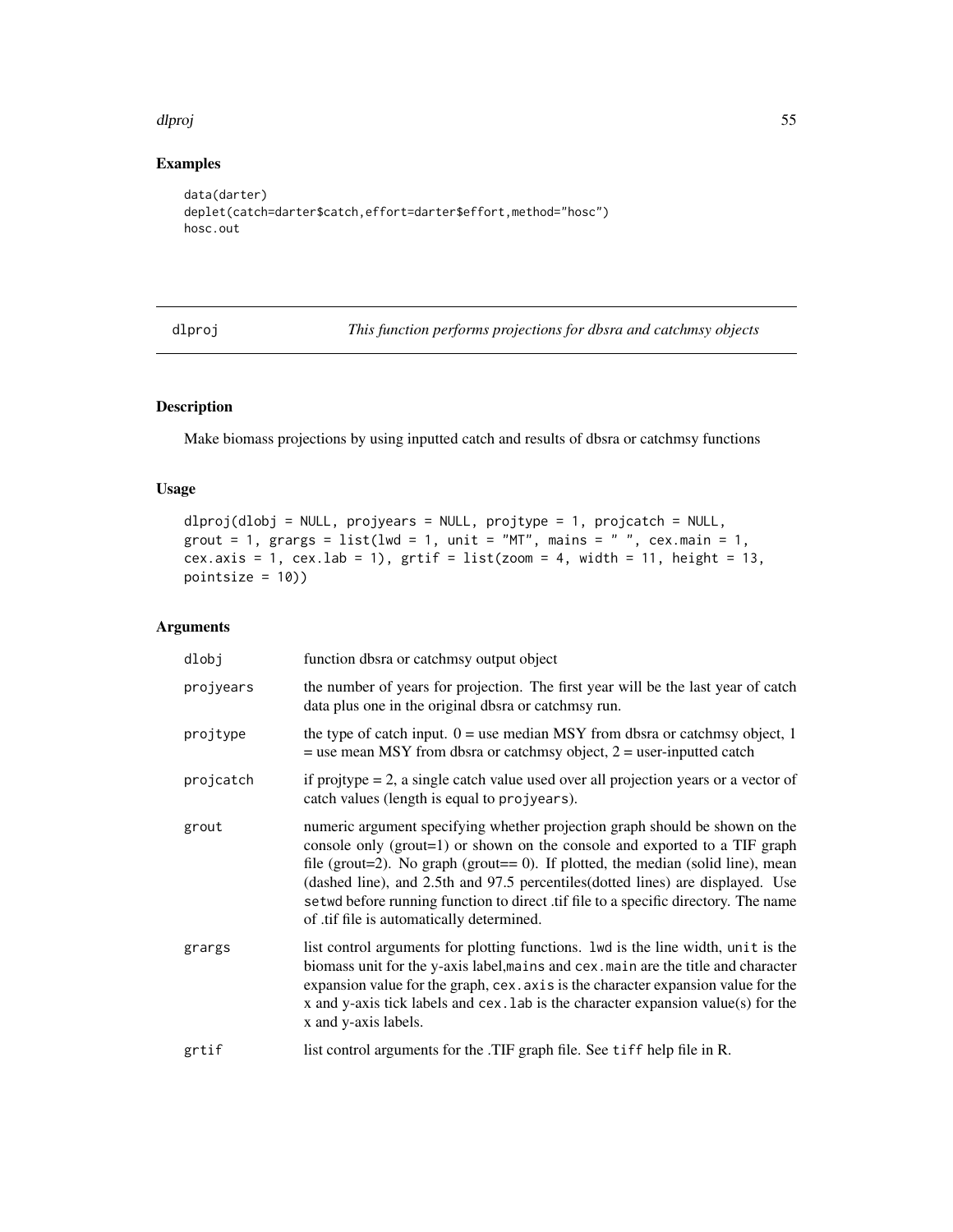The biomass estimate of the last year+1 is used as the starting biomass (year 1 in projections) and leading parameters from each plausible (accepted) run are used to project biomass ahead projyears years using either the MSY estimate (median or mean) from all plausible runs or inputted catch values. The biomass estimates are loaded from either the "Biotraj-dbsra.csv" or "Biotroj-cmsy.csv" files that were automatically saved in functions "dbsra" and "catchmsy".

Use setwd() before running the function to change the directory where .csv files are stored.

## Value

| type    | object projection type                                  |
|---------|---------------------------------------------------------|
| ProjBio | dataframe of biomass projections for each plausible run |

#### Author(s)

Gary A. Nelson, Massachusetts Division of Marine Fisheries <gary.nelson@mass.gov>

## References

Martell, S. and R. Froese. 2012. A simple method for estimating MSY from catch and resilience. Fish and Fisheries 14:504-514.

Dick, E. J. and A. D. MacCall. 2011. Depletion-based stock reduction analysis: a catch-based method for determining sustainable yield for data-poor fish stocks. Fisheries Research 110: 331- 341.

## See Also

[catchmsy](#page-21-0) [dbsra](#page-46-0)

## Examples

```
## Not run:
 data(lingcod)
  outs<-catchmsy(year=lingcod$year,
   catch=lingcod$catch,catchCV=NULL,
   catargs=list(dist="none",low=0,up=Inf,unit="MT"),
   l0=list(low=0.8,up=0.8,step=0),
   lt=list(low=0.01,up=0.25,refyr=2002),sigv=0,
   k=list(dist="unif",low=4333,up=433300,mean=0,sd=0),
    r=list(dist="unif",low=0.015,up=0.5,mean=0,sd=0),
   bk=list(dist="unif",low=0.5,up=0.5,mean=0,sd=0),
   M=list(dist="unif",low=0.24,up=0.24,mean=0.00,sd=0.00),
   nsims=30000)
   outbio \text{-}dlproj(dlobj = outs, projyears = 20, projtype = 0, grout = 1)
```
## End(Not run)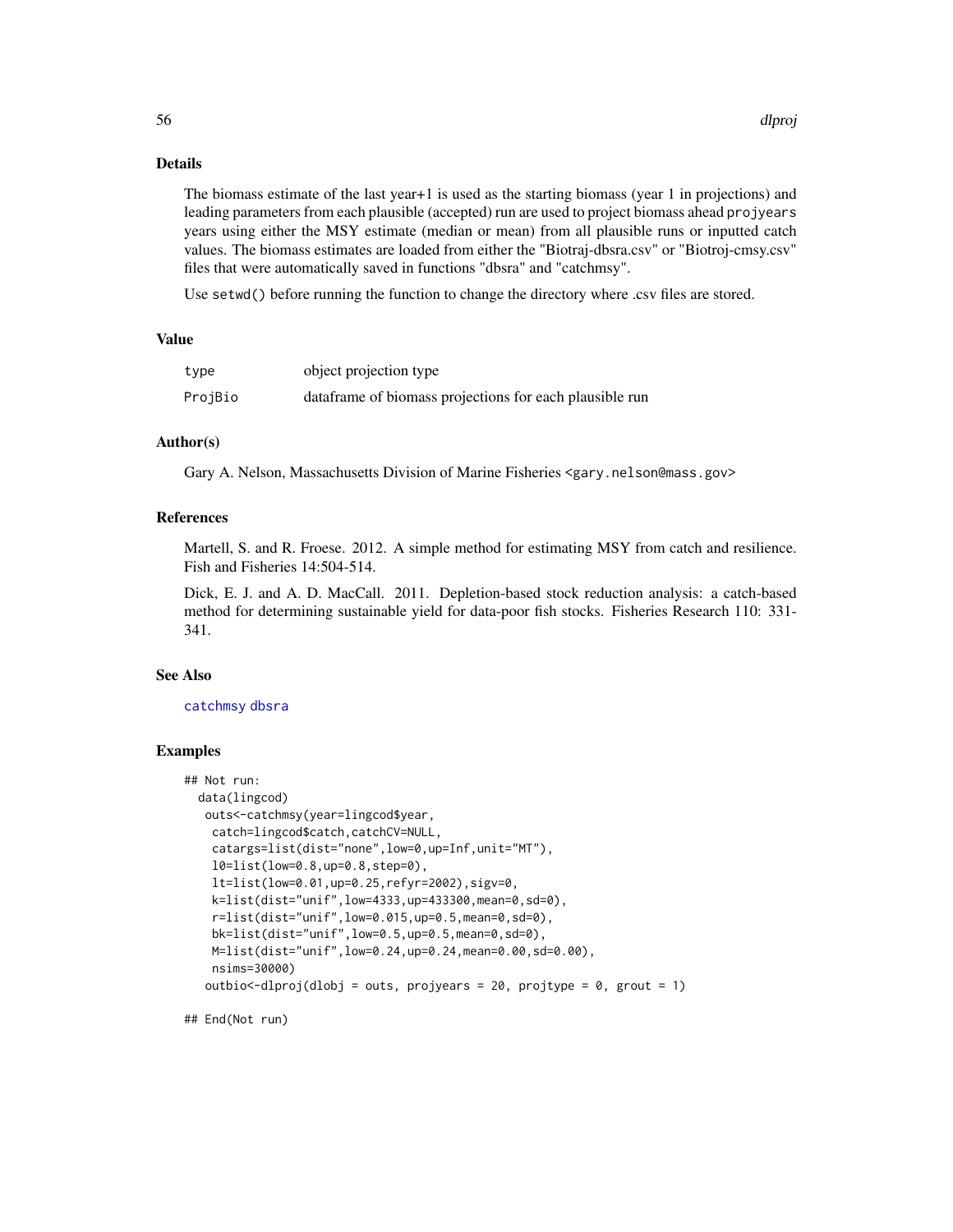Eggs-per-recruit(EPR) analysis is conducted following Gabriel et al. (1989) except fecundity-atage is substituted for weight-at-age. Reference points of F and EPR for percentage of maximum spawning potential are calculated.

# Usage

```
epr(age = NULL, fecund = NULL, partial = NULL, pmat = pmat,
M = NULL, pF = NULL, pM = NULL, MSP = 40, plus = FALSE,
oldest = NULL, maxF = 2, incrF = 1e-04)
```
# Arguments

| age        | vector of cohort ages. If the last age is a plus group, do not add a "+" to the age.                                                                                                                                 |
|------------|----------------------------------------------------------------------------------------------------------------------------------------------------------------------------------------------------------------------|
| fecund     | vector of fecundity (number of eggs per individual) for each age. Length of<br>vector must correspond to the length of the age vector.                                                                               |
| partial    | partial recruitment vector applied to fishing mortality (F) to obtain partial F-at-<br>age. Length of this vector must match length of the age vector.                                                               |
| pmat       | proportion of mature fish at each age. Length of this vector must match the<br>length of the age vector.                                                                                                             |
| М          | vector containing a single natural mortality $(M)$ rate if M is assumed constant<br>over all ages, or a vector of Ms, one for each age. If the latter, the vector length<br>must match the length of the age vector. |
| рF         | the proportion of fishing mortality that occurs before spawning.                                                                                                                                                     |
| рM         | the proportion of natural mortality that occurs before spawning.                                                                                                                                                     |
| <b>MSP</b> | the percentage of maximum spawning potential (percent MSP reference point)<br>for which F and EPR should be calculated.                                                                                              |
| plus       | a logical value indicating whether the last age is a plus-group. Default is FALSE.                                                                                                                                   |
| oldest     | if plus=TRUE, a numeric value indicating the oldest age in the plus group.                                                                                                                                           |
| maxF       | the maximum value of F range over which EPR will be calculated. EPR is<br>calculated for $F = 0$ to maxF.                                                                                                            |
| incrF      | F increment for EPR calculation.                                                                                                                                                                                     |
|            |                                                                                                                                                                                                                      |

#### Details

Eggs-per-recruit analysis is conducted following Gabriel et al. (1989). The F and EPR for the percentage maximum spawning potential reference point are calculated. If the last age is a plusgroup, the cohort is expanded to the oldest age and the fecund, partial, pmat, and M values for the plus age are applied to the expanded cohort ages.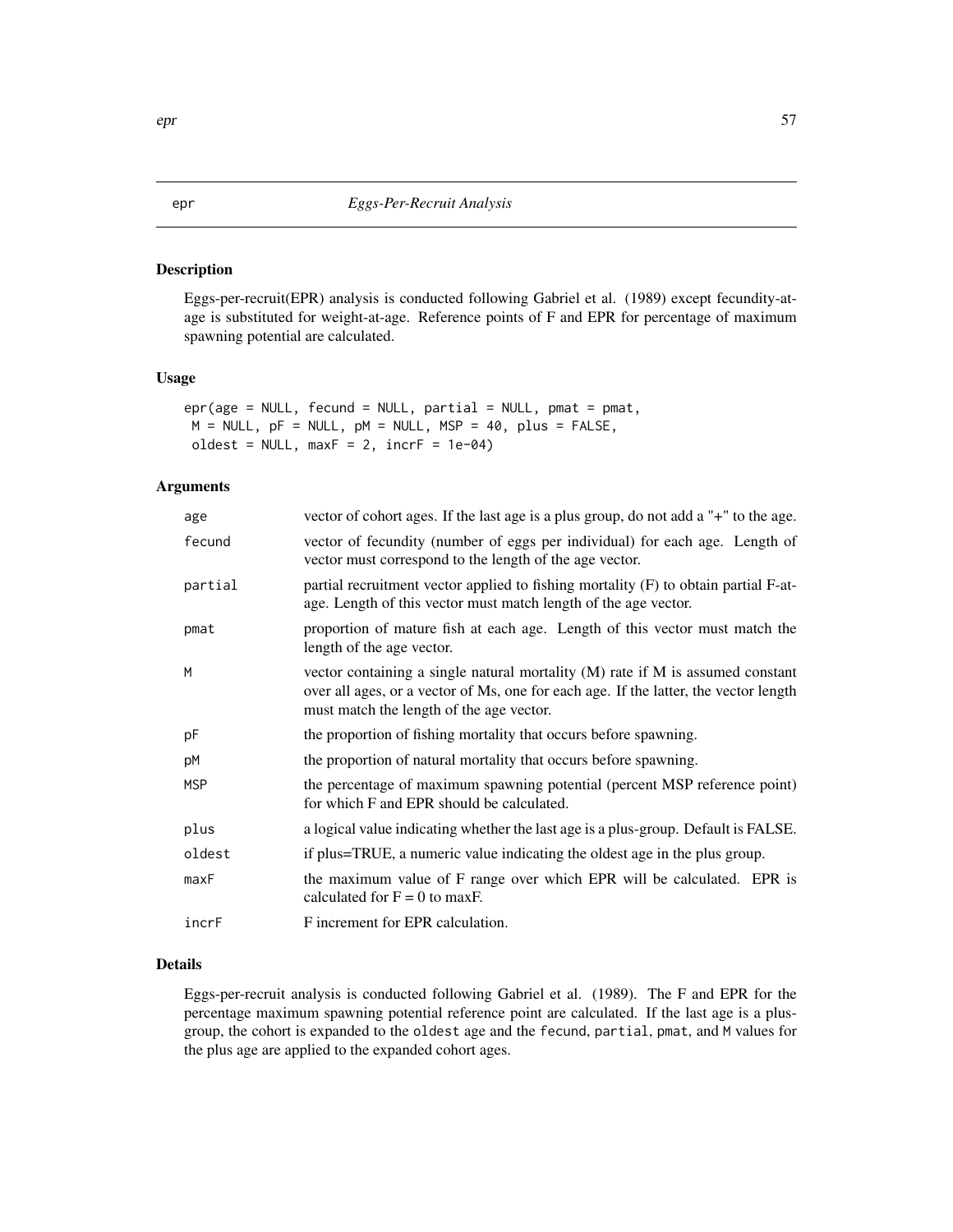## Value

| Reference Points |                                              |
|------------------|----------------------------------------------|
|                  | F and EPR values for the percentage MSP      |
| EPR vs F         | Eggs-per-recruit values for each F increment |

## Author(s)

Gary A. Nelson, Massachusetts Division of Marine Fisheries <gary.nelson@mass.gov>

## References

Gabriel, W. L., M. P. Sissenwine, and W. J. Overholtz. 1989. Analysis of spawning stock biomass per recruit: an example for Georges Bank haddock. North American Journal of Fisheries Management 9: 383-391.

# See Also

[ypr](#page-139-0) [sbpr](#page-122-0)

## Examples

```
data(menhaden)
epr(age=menhaden$age,fecund=menhaden$fecundity,partial=menhaden$partial,
pmat=menhaden$pmat,M=menhaden$M,pF=0,pM=0,MSP=40,plus=TRUE,maxF=4,incrF=0.01,oldest=10)
```
fm\_checkdesign *Check parameter structure of Hightower et al. (2001) models*

# Description

Check design of parameter structure before use in function fm\_telemetry.

## Usage

```
fm_checkdesign(occasions = NULL, design = NULL, type = "F" )
```

| occasions | total number of occasions that will be modeled in data                                                                                                             |
|-----------|--------------------------------------------------------------------------------------------------------------------------------------------------------------------|
| design    | vector of characters specifying the occasion parameter structure (see details).                                                                                    |
| type      | character type of parameter to which design will be applied: $F = fishing$ mortal-<br>ity, $M$ = natural mortality, and P = probability of detection. Default = F. |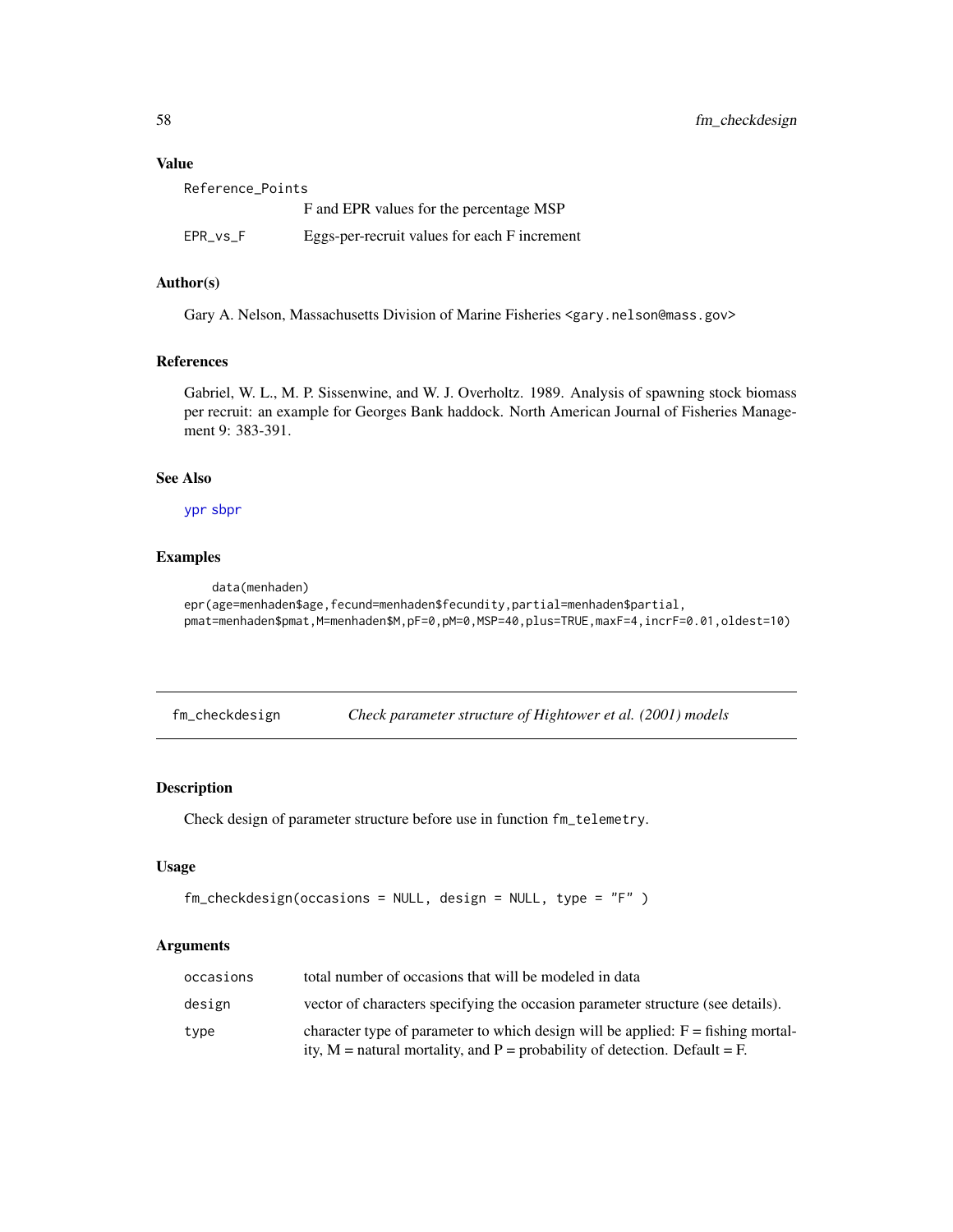The program allows the configuration of different parameter structure for the estimation of fishing and natural mortalities, and detection probabilities. These structures are specified in design. Consider the following examples:

## *Example 1*

Tags are relocated over seven occasions. One model structure might be constant fishing mortality estimates over occasions 1-3 and 4-6. To specify this model structure: design is  $c("1", "4".$ 

Note: The structures of design must always contain the first occasion for fishing mortality and natural mortality, whereas the structure for the probability of detection must not contain the first occasion.

#### *Example 2*

Tags are relocated over six occasions. One model structure might be separate fishing mortality estimates for occasion 1-3 and the same parameter estimates for occasions 4-6. The design is  $c("1:3*4:6")$ .

Note: The structures of Fdesign and Mdesign must always start with the first occasion, whereas the structure for Pdesign must always start with the second occasion.

Use the multiplication sign to specify occasions whose estimates of F, M or P will be taken from values of other occasions.

## *Example 3*

Specification of model 3 listed in Table 1 of Hightower et al. (2001) is shown. Each occasion represented a quarter of the year. The quarter design for F specifies that quarterly estimates are the same in both years. design is  $c("1*14", "4*17", "7*20", "11*24").$ 

#### *Example 4*

In Hightower et al. (2001), the quarter and year design specifies that estimates are made for each quarter but are different for each year. design is

c("1", "4", "7", "11", "14", "17", "20", "24").

If the number of occasions to be assigned parameters from other occasions are less than the number of original parameters (e.g.,  $c("11:13*24:25")$ , then only the beginning sequence of original parameters equal to the number of occasions are used. For instance, in c("11:13\*24:25"), only parameters 11 and 12 would be assigned to occasions 24 and 25.

If the number of occasions to be assigned parameters from other occasions are greater than the number of original parameters (e.g.,  $c("11:12*24:26")$ ), then the last original parameter is re-cycled. In the example c("11:12\*24:26"), the parameter for occasion 12 is assigned to occasions 25 *and* 26.

#### Value

dataframe containing the parameter order by occasion.

#### Author(s)

Gary A. Nelson, Massachusetts Division of Marine Fisheries <gary.nelson@mass.gov>

#### See Also

[fm\\_telemetry](#page-60-0)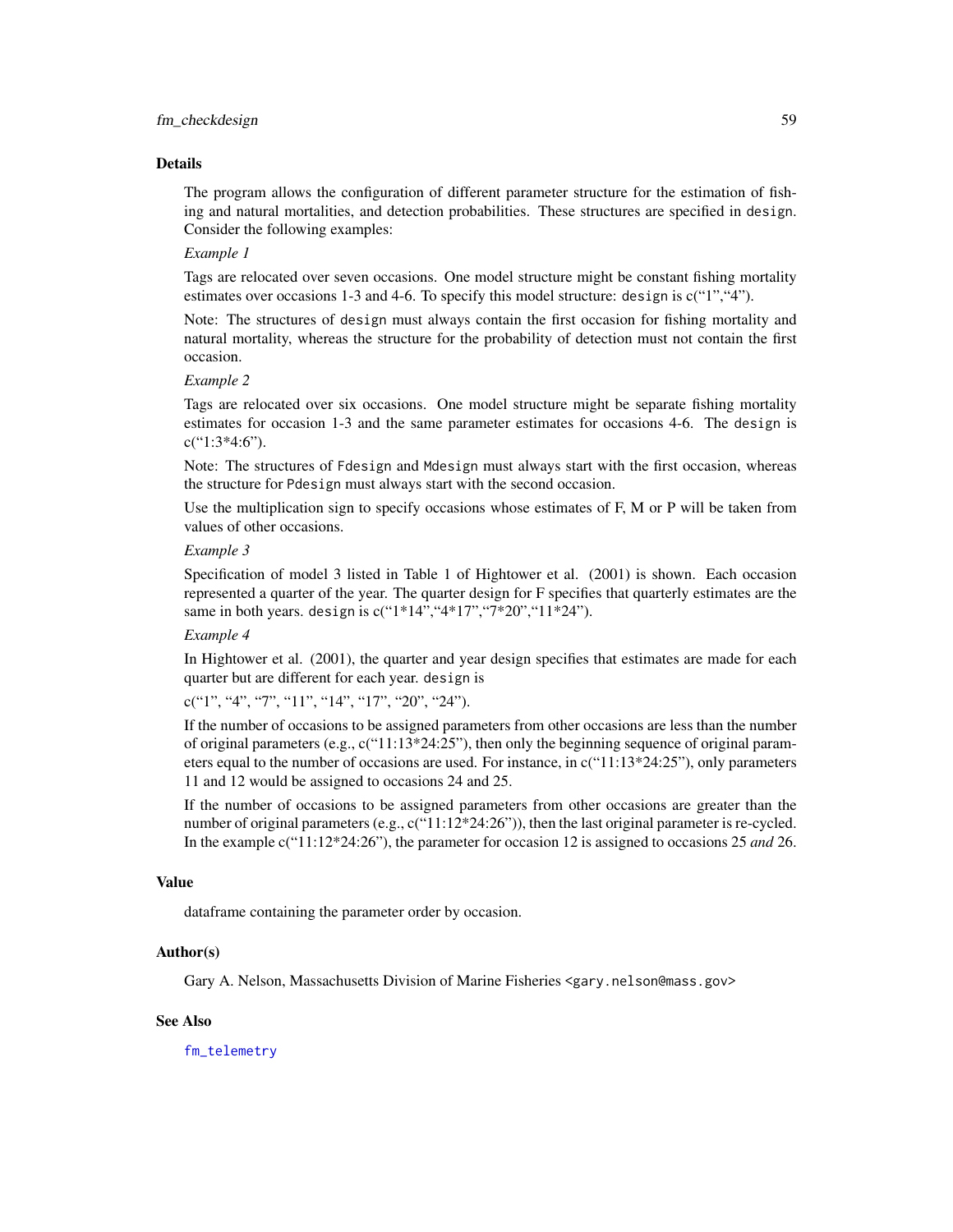## Examples

```
fm_checkdesign(occasions=27, design=c("1*14","4*17","7*20","11*24"),type="F")
```
fm\_model\_avg *Model Averaging for the Telemetry Method of Hightower et al. (2001)*

# Description

Calculates model averaged estimates of instantaneous fishing, natural and probability of detection for telemetry models of Hightower et al. (2001).

## Usage

 $fm_{model\_avg(..., global = NULL, chat = 1)}$ 

## Arguments

| $\cdot$ $\cdot$ $\cdot$ | model object names separated by commas                                                                                                                 |
|-------------------------|--------------------------------------------------------------------------------------------------------------------------------------------------------|
| global                  | specify global model name in quotes. If the global model is the first model<br>included in the list of candidate models, this argument can be ignored. |
| chat                    | chat for the global model.                                                                                                                             |

# Details

Model estimates are generated from function fm\_telemetry. Averaging of model estimates follows the procedures in Burnham and Anderson (2002). Variances of parameters are adjusted for overdispersion using the c-hat estimate from the global model : sqrt(var\*c-hat). If c-hat of the global model is <1, then c-hat is set to 1. The c-hat is used to calculate the quasi-likelihood AIC and AICc metrics for each model (see page 69 in Burnham and Anderson(2002)). QAICc differences among models are calculated by subtracting the QAICc of each model from the model with the smallest QAICc value. These differences are used to calculate the Akaike weights for each model following the formula on page 75 of Burnham and Anderson (2002). The Akaike weights are used to calculate the weighted average and standard error of parameter estimates by summing the product of the model-specific Akaike weight and parameter estimate across all models. An unconditional standard error is also calculated by sqrt(sum(QAICc wgt of model i  $\star$  (var of est of model i + (est of model  $i - avg$  of all est)^2))).

### Value

List containing model summary statistics, model-averaged estimates of fishing, natural and probability of detections and their weighted and uncondtional standard errors.

#### Author(s)

Gary A. Nelson, Massachusetts Division of Marine Fisheries <gary.nelson@mass.gov>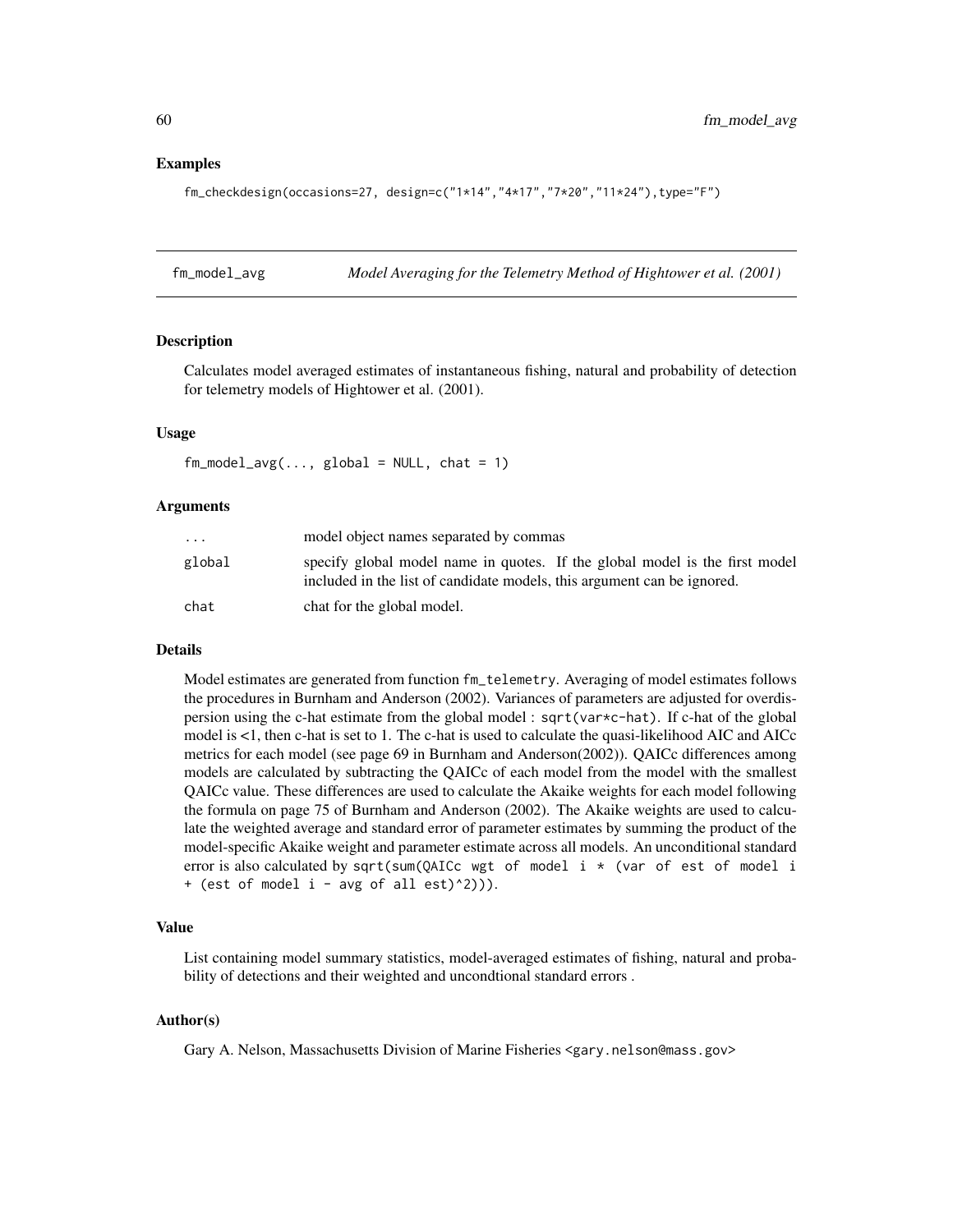# fm\_telemetry 61

# References

Burnham, K. P. and D. R. Anderson. 2002. Model selection and multimodel inference : A Practical Information-Theorectic Approach, 2nd edition. Spriner-Verlag, New York, NY. 488 p.

## See Also

[fm\\_telemetry](#page-60-0)

# Examples

```
## This is a typical specification, not a working example
## Not run:
fm_model_avg(model1,model2,model3,model4,model5,model6,model7,global="model7")
## End(Not run)
```
<span id="page-60-0"></span>fm\_telemetry *Estimation of Fishing and Natural Mortality from Telemetry Data*

# Description

The method of Hightower et al. (2001) is implemented to estimate fishing mortality, natural mortality and probability of detection from telemetry data.

## Usage

```
fm_telemetry(filetype = c(1), caphistory = NULL, Fdesign = NULL, Mdesign = NULL,
Pdesign = NULL, whichlivecells = NULL,
which deadcells = NULL, constant = 1e-14, initial = NULL,invtol = 1e-44, control = list(reltol=1e-8, maxit=1000000)
```

| filetype   | type of file to read. $1 = R$ character vector with individual capture histories (1)<br>history per row), or $2 =$ an external text file with individual capture histories.<br>If filetype=2, then the capture histories in the file should not be enclosed in<br>quotes and there should not be a column name. |
|------------|-----------------------------------------------------------------------------------------------------------------------------------------------------------------------------------------------------------------------------------------------------------------------------------------------------------------|
| caphistory | File or R object with capture histories. If filetype=2, location and filename of<br>text file enclosed in quotes (e.g., "C:/temp/data.txt").                                                                                                                                                                    |
| Fdesign    | vector of characters specifying the occasion parameter structure for fishing mor-<br>tality $(F)$ . See details.                                                                                                                                                                                                |
| Mdesign    | vector of characters specifying the occasion parameter structure for natural mor-<br>tality $(M)$ . See details.                                                                                                                                                                                                |
| Pdesign    | vector of characters specifying the occasion parameter structure for the proba-<br>bility of detection (P). See details.                                                                                                                                                                                        |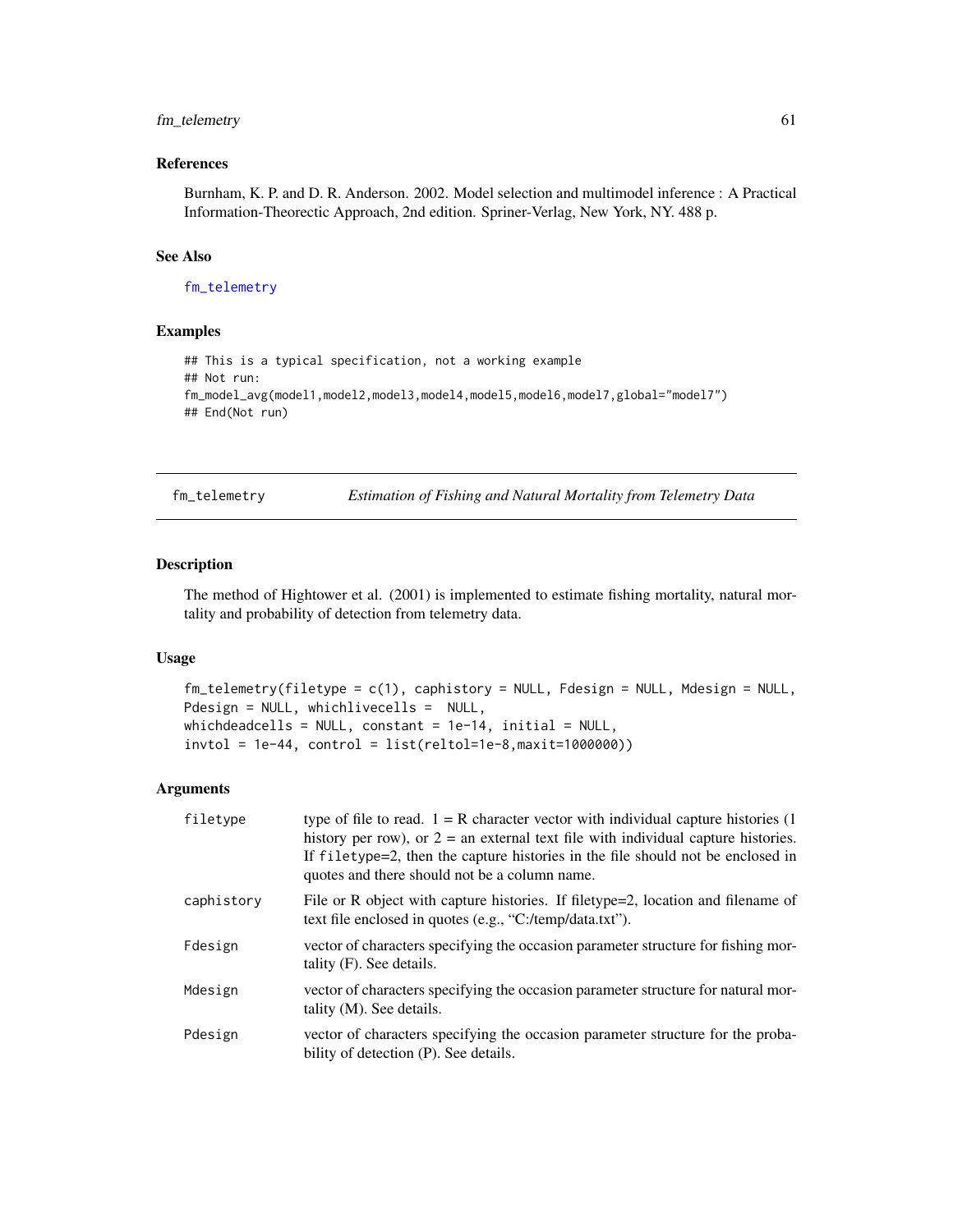|                | whichlivecells list containing the structure of occasion live cells to use in each release dur-<br>ing the estimation process. Multiple ranges may be specified. For each range,<br>specify the first release, last release, and number of observed occasions (cells)<br>enclosed within c(). For example, to use the first 4 cells of releases 1-5, specify<br>$c(1, 5, 4)$ . which live cells is a list object of all ranges (e.g., which live cells<br>$=$ list(c(1,5,4),c(6,26,6))). Specify whichlivecells=NULL to use all cells. The<br>Hightower et al. $(2001)$ specification is which live cells= $list(c(1,5,4), c(6,6,5))$ ,<br>$c(7,26,4)$ ). |
|----------------|-----------------------------------------------------------------------------------------------------------------------------------------------------------------------------------------------------------------------------------------------------------------------------------------------------------------------------------------------------------------------------------------------------------------------------------------------------------------------------------------------------------------------------------------------------------------------------------------------------------------------------------------------------------|
| whichdeadcells | list containing the structure of occasion dead cells to used in each release during<br>the estimation process. Same as which live cells. The Hightower et al. (2001)<br>specification is whichdeadcells= $list(c(1,5,4), c(6,6,6), c(7,26,4))$                                                                                                                                                                                                                                                                                                                                                                                                            |
| constant       | A small number to use in the multinomial log-likelihood (Obs * log(max(constant,<br>Expected Prob))) to avoid errors if any probability is 0. If the number is too<br>large, it may affect the minimization of the likelihood. Default is 1e-14.                                                                                                                                                                                                                                                                                                                                                                                                          |
| initial        | vector of starting values for fishing and natural mortality, and the probability of<br>detection. First position is the starting value for all Fs, the second position is<br>the starting value for all Ms, and the third position is the starting value for all Ps<br>(e.g., c(0.1, 0.2, 0.8)).                                                                                                                                                                                                                                                                                                                                                          |
| invtol         | the tolerance for detecting linear dependencies in the columns of a in solve (the<br>function used to invert the hessian matrix). Adjust this value if errors about<br>tolerance limits arise.                                                                                                                                                                                                                                                                                                                                                                                                                                                            |
| control        | A list of control parameters for optim. See function optim for details.                                                                                                                                                                                                                                                                                                                                                                                                                                                                                                                                                                                   |

The telemetry method of Hightower et al. (2001) is implemented. Individual capture histories are used in the function. The function uses complete capture histories (Burnham et al., 1987) and it is the presence of specific codes in the individual capture histories that split the capture histories into live and dead arrays. F and M estimates are needed for occasions 1 to the total number of occasions minus 1 and P estimates are needed for occasions 2 to the total number of occasions.

Capture histories are coded following Burnham et al.  $(1987)(i.e., 0 = not$  relocated, and  $1 =$  relocated) with the following exceptions:

All live relocations are coded with 1. If a fish is relocated and is dead, then D is used. For example,

101011 - fish released on occasion 1 is relocated alive on occasions 3,5 and 6

10111D - fish released on occasion 1 is relocated alive on occasions 3,4,and 5 but is relocated dead on occasion 6.

New releases are allowed to occur on multiple occasions. The capture history of newly-released individuals should be coded with a zero (0) for the occasions before their release.

100110 - fish released on occasion 1 is relocated live on occasion 4 and 5

101000 - fish released on occasion 1 is relocated live on occasion 3

010111 - fish released on occasion 2 is relocated live on occasion 4, 5 and 6

011000 - fish released on occasion 2 is relocated live on occasion 3

001101 - fish released on occasion 3 is relocated live on occasion 4 and 6

00100D - fish released on occasion 3 is relocated dead on occasion 6.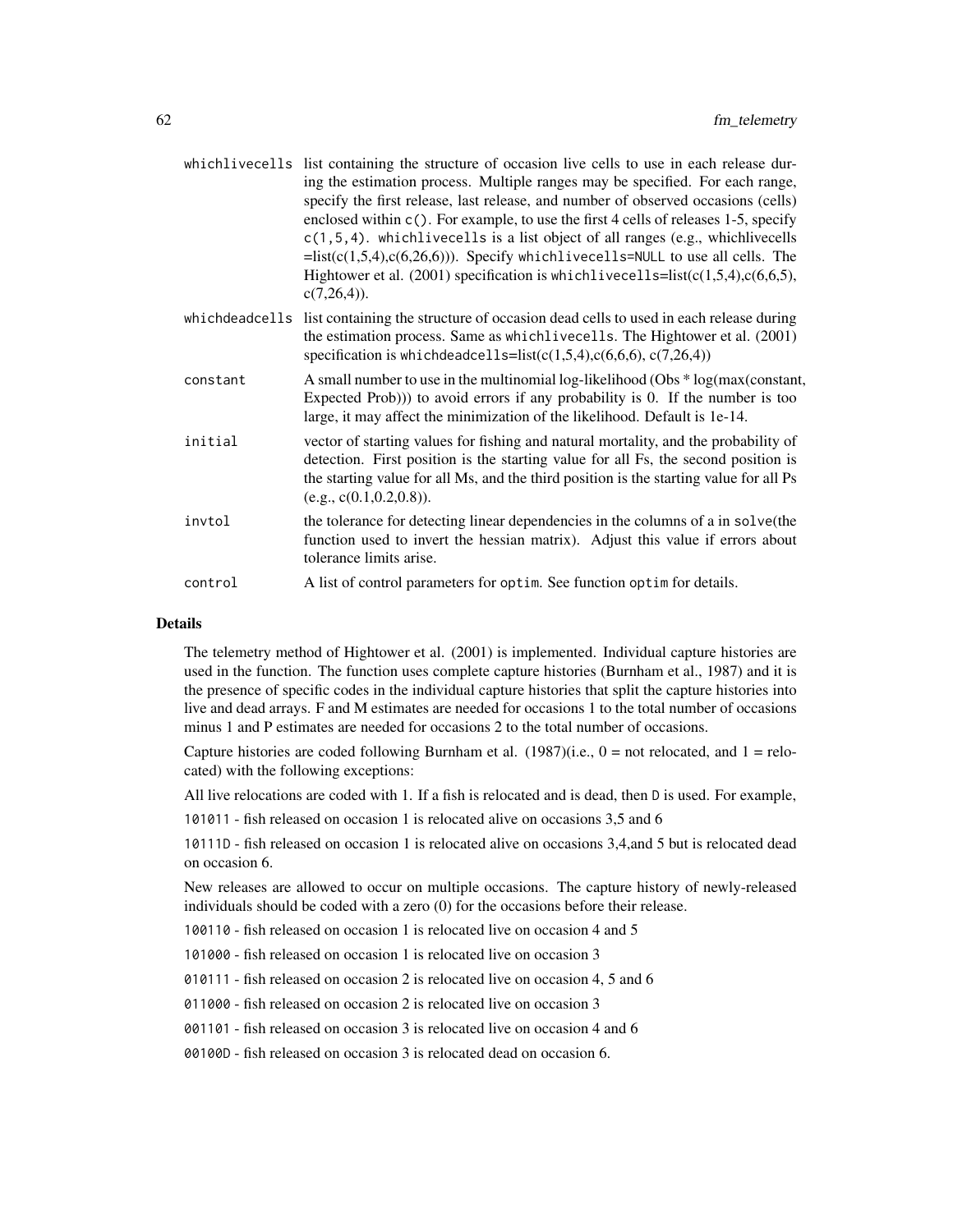#### fm\_telemetry 63

To censor fish from the analyses, specify E after the last live encounter. For example,

10111E000 - fish released on occasion 1 is relocated alive on occasions 3,4,and 5 but is believed to have emigrated from the area by occasion 6. The capture history before the E will be used, but the fish is not included in the virtual release in occasion 6.

All life histories are summarized to reduced m-arrays (Burnham et al. (1987: page 47, Table 1.15).

The function optim is used to find F, M and P parameters that minimize the negative log-likelihood. Only cells specified in whichlivecells and whichdeadcells are used in parameter estimation.

The logit transformation is used in the estimation process to constrain values between 0 and 1. Logit-scale estimated parameters are used to calculate  $Sf=1/(1+exp(-B))$ ,  $Sm=1/(1+exp(-C))$  and  $P=1/(1+exp-(D))$ . F and M are obtained by  $-log(Sf)$  and  $-log(Sm)$ .

The standard error of Sfs, Sm, P, F and M are obtained by the delta method:

 $SE(Sf)=sqrt((var(B)*exp(2*B))/(1+exp(B))^24),$ 

 $SE(Sm) = sqrt((var(C)*exp(2*C))/(1+exp(C))^4),$ 

 $SE(P)=sqrt((var(D)*exp(2*D))/(1+exp(D))^24),$ 

 $SE(F)=sqrt(SE(Sf)^2/2/Sf^2),$ 

 $SE(M)=sqrt(SE(Sm)^2/Sm^2).$ 

All summary statistics follow Burnham and Anderson (2002). Model degrees of freedom are calculated as nlive+ndead+nnever-nreleases-1-npar where nlive is the number of whichlivecells cells, ndead is the number of whichdeadcells cells, nnever is the number of never-seen cells, nreleases is the number of releases and npar is the number of estimated parameters. Total chi-square is calculated by summing the cell chi-square values.

The program allows the configuration of different model structures (biological realistic models) for the estimation of fishing and natural mortalities, and detection probabilities. These structures are specified in Fdesign, Mdesign and Pdesign. Consider the following examples:

## *Example 1*

Tags are relocated over seven occasions. One model structure might be constant fishing mortality estimates over occasions 1-3 and 4-6, one constant estimate of natural mortality for the entire sampling period, and one estimate of probability of detection for each occasion. To specify this model structure: Fdesign is  $c("1", "4",$  Mdesign is  $c("1")$  and the Pdesign is  $c("2:2").$ 

Note: The structures of Fdesign and Mdesign must always start with the first occasion, whereas the structure for Pdesign must always start with the second occasion.

Use the multiplication sign to specify occasions whose estimates of F, M or P will be taken from values of other occasions.

#### *Example 2*

Tags are relocated over six occasions. One model structure might be separate fishing mortality estimates for occasions 1-3 but assign the same parameter estimates to occasions 4-6, one constant estimate of natural mortality for occasions 1-5 and 6, and one constant probability of detection over all occasions. The Fdesign is  $c("1:3*4:6")$ , the Mdesign is  $c("1", 6")$  and the Pdesign is  $c("2")$ .

#### *Example 3*

Specification of model 18 listed in Table 1 of Hightower et al. (2001) is shown. Each occasion represented a quarter of the year. The quarter-year design for F, M and P specifies that quarterly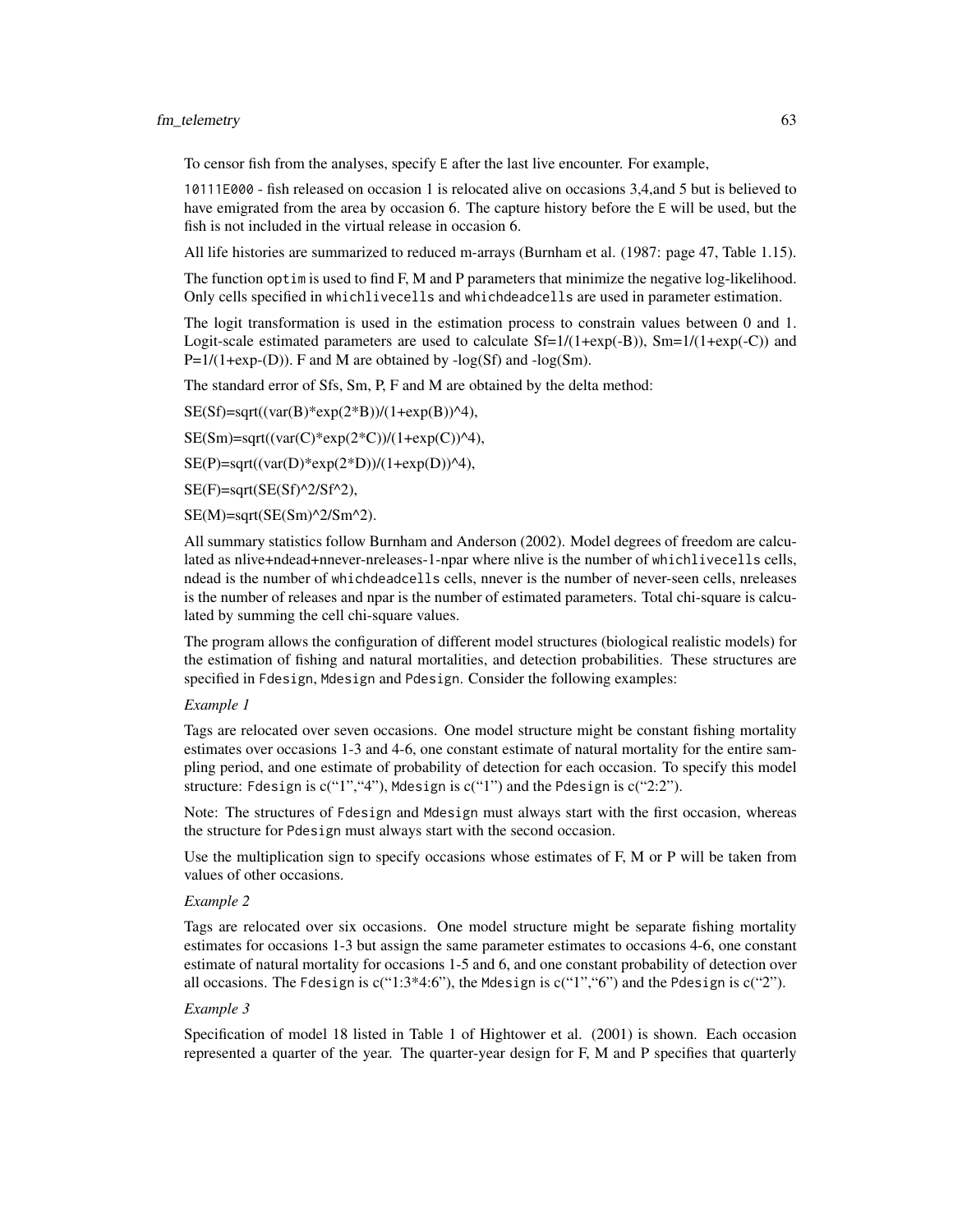estimates are made in each year. Fdesign is  $c("1", "4", "7", "11", "14", "17", "20", "24").$  Mdesign is c("1","4","7","11","14","17","20","24") and the Pdesign is c("2","4","7","11","14","17", "20","24").

If the number of occasions to be assigned parameters from other occasions are less than the number of original parameters (e.g.,  $c("11:13*24:25")$ , then only the beginning sequence of original parameters equal to the number of occasions are used. For instance, in  $c("11:13*24:25")$ , only parameters 11 and 12 would be assigned to occasions 24 and 25.

If the number of occasions to be assigned parameters from other occasions are greater than the number of original parameters (e.g.,  $c("11:12*24:26")$ ), then the last original parameter is re-cycled. In the example c("11:12\*24:26"), the parameter for occasion 12 is assigned to occasions 25 *and* 26.

To assist with the parameter structures, function fm\_checkdesign may be used to check the desired design before use in this function.

If values of standard error are NA in the output, the hessian matrix used to claculate the variancecovariance matrix could not be inverted. If this occurs, try adjusting the reltol argument (for more information, see function optim).

In this function, the never-seen expected number is calculated by summing the live and dead probabilities, subtracting the number from 1, and then multiplying it by the number of releases. No rounding occurs in this function.

The multinomial likelihood includes the binomial coefficient.

Model averaging of model can be accomplished using the function fm\_model\_avg.

Note: In Hightower et al.'s original analysis, the cell probability code in SURVIV for the dead relocation in release occasion 6 had an error. The corrected analysis changed the estimates for occasions 11-13 compared to the original published values.

#### Value

List containing summary statistics for the model fit, model convergence status, parameter estimates estimates of fishing mortality, natural mortality, and probabilties of detection and standard errors by occasion, the parameter structure (Fdeisgn, Mdesign and Pdesign), the m-arrays, the expected (predicted) number of live and dead relocations, cell chi-square and Pearson values for live and dead relocations, matrices with the probability of being relocated alive and dead by occasion, the whichlivecells and whichdeadcells structures, and configuration label (type) used in the fm\_model\_avg function.

### Author(s)

Gary A. Nelson, Massachusetts Division of Marine Fisheries <gary.nelson@mass.gov>

#### References

Burnham, K. P. and D. R. Anderson. 2002. Model selection and multimodel inference : A Practical Information-Theorectic Approach, 2nd edition. Spriner-Verlag, New York, NY. 488 p.

Burnham, K. P. D. R. Anderson, G. C. White, C. Brownie, and K. H. Pollock. 1987. Design and analysis methods for fish survival experiments based on release-recapture. American FIsheries Society Monograph 5, Bethesda, Maryland.

Hightower, J. E., J. R. Jackson, and K. H. Pollock. 2001. Use of telemetry methods to estimate natural and fishing mortality of striped bass in Lake Gaston, North Carolina. Transactions of the American Fisheries Society 130: 557-567.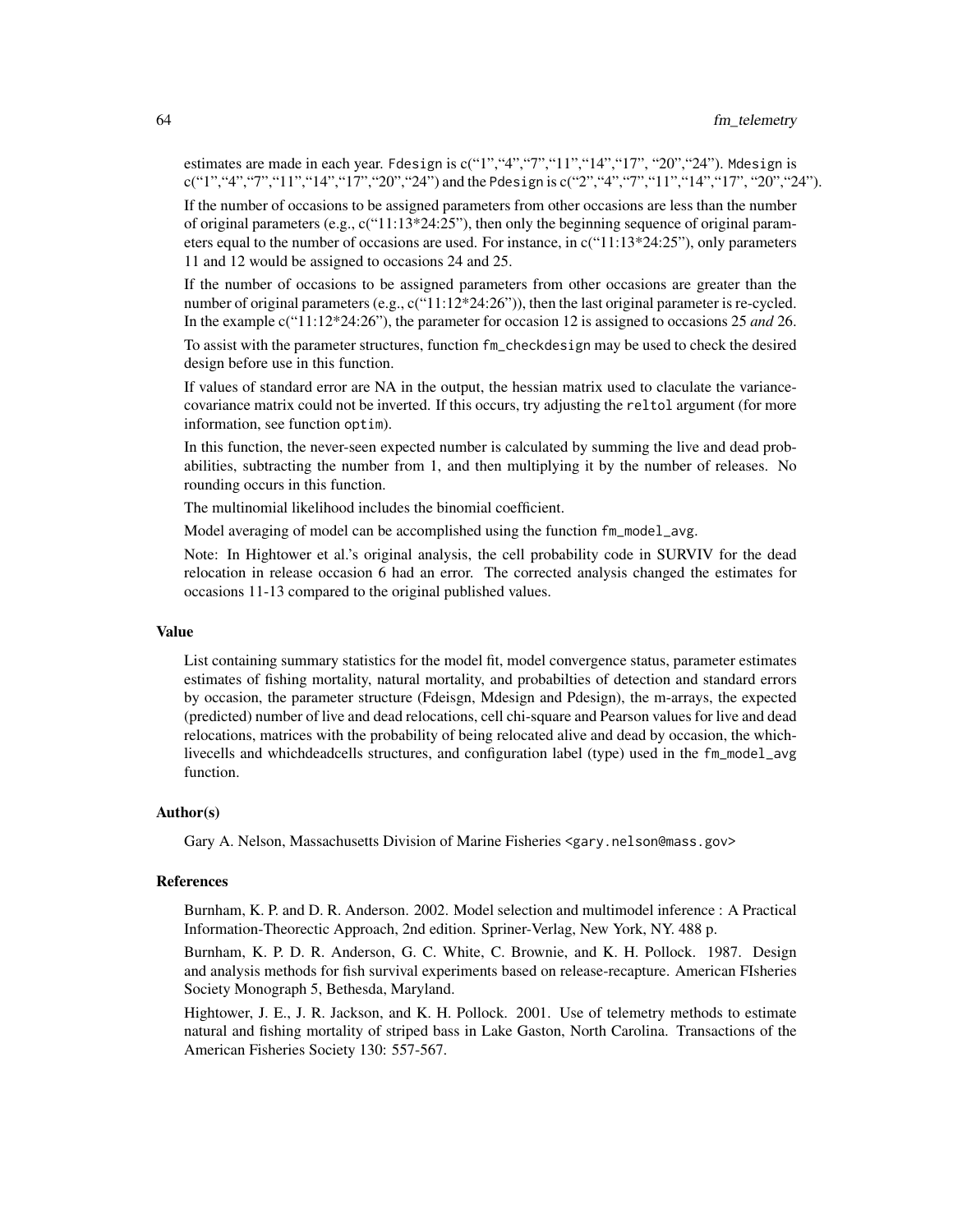$\epsilon$  fpc 65

# See Also

fm\_model\_avg,fm\_checkdesign

## Examples

```
## Not run:
# Set up for Full model of Hightower et al.(2001)
data(Hightower)
fm_telemetry(filetype=1,caphistory=Hightower$caphistory, Fdesign=c("1:26"),
Mdesign=c("1:26"),Pdesign = c("2:25"),
whichlivecells=list(c(1,5,4), c(6,6,5),
 c(7, 26, 4),
whichdeadcells=list(c(1,5,4), c(6,6,6),
c(7, 26, 4),
initial=c(0.05,0.02,0.8),
control=list(reltol=1e-5,maxit=1000000))
#Set up for best model F(Qtr,yr), M constant, Pocc
fm_telemetry(filetype=1,caphistory=Hightower$caphistory, Fdesign=c("1", "4", "7", "11",
 "14", "17", "20", "24"),
Mdesign=c("1"), Pdesign = c("2:27"),
whichlivecells=list(c(1,5,4), c(6,6,5),
 c(7, 26, 4),
whichdeadcells=list(c(1,5,4), c(6,6,6),
 c(7, 26, 4),
initial=c(0.05,0.02,0.8),
control=list(reltol=1e-8,maxit=1000000))
## End(Not run)
```
fpc *Fishing Power Correction Factor from Experimental Fishing*

## Description

Calculates fishing power correction ratios between two vessels or gears

#### Usage

```
fpc(cpue1 = NULL, cpue2 = NULL, method = c(1, 2, 3, 4), deletezerosets = FALSE,kapp_zeros = "paired", boot_type = "paired", nboot = 1000, dint = c(1e-9,5),
rint = c(1e-9, 20), decimals = 2, alpha = 0.05)
```

| cpue1 | vector of CPUEs from vessel or gear considered the standard or baseline |
|-------|-------------------------------------------------------------------------|
| cpue2 | vector of CPUEs from other vessel or gear                               |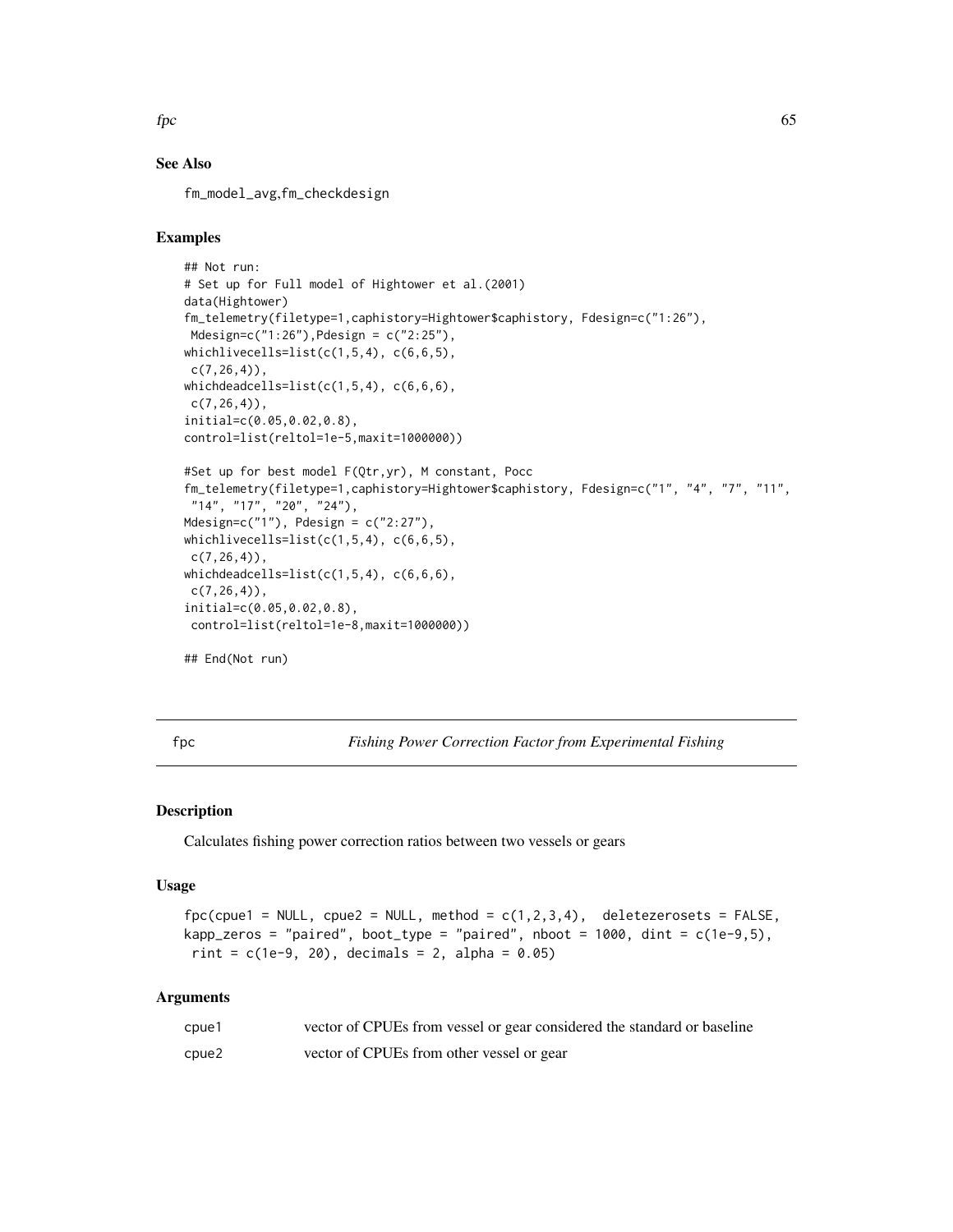| method     | method(s) to use to estimate fishing power correction. $1 =$ Ratio of Means, $2 =$<br>Randomized Block ANOVA, $3$ = Multiplicative Model, $4$ = Kappenman 1992.<br>Default = $c(1,2,3,4)$                                             |
|------------|---------------------------------------------------------------------------------------------------------------------------------------------------------------------------------------------------------------------------------------|
|            | deletezerosets if TRUE, paired observations with any CPUE=0 are eliminated prior to estima-<br>tion. Default = FALSE.                                                                                                                 |
| kapp_zeros | for method $=$ 4, how CPUE=0 is eliminated. "paired" eliminates the row of<br>paired CPUE observations if CPUE = $0$ is present for any observation within the<br>pair, "ind" eliminates $CPUE = 0$ from the individual CPUE vectors. |
| boot_type  | the method for bootstrapping data. "paired" = resample paired CPUE observa-<br>tions, "unpaired" = resample individual CPUE vectors                                                                                                   |
| nboot      | the number of bootstrap replicates. Default $= 1000$ .                                                                                                                                                                                |
| dint       | the lower and upper limits of the function interval searched by function uniroot<br>to solve Kappenman's d.                                                                                                                           |
| rint       | the lower and upper limits of the function interval searched by function optimize<br>to solve Kappenman's $r$ .                                                                                                                       |
| decimals   | the number of decimal places for output of estimates.                                                                                                                                                                                 |
| alpha      | the alpha level used to calculate confidence intervals.                                                                                                                                                                               |
|            |                                                                                                                                                                                                                                       |

The four methods for estimating fishing power correction factors given in Wilderbuer et al. (1998) are encoded.

If paired CPUE observations are both zero, the row is automatically eliminated. If deletezerosets  $=$  TRUE, the paired CPUE observations with any CPUE  $= 0$  will be eliminated.

Zeroes are allowed in methods 1, 2 and 3.

For the Kappenman method (method=4), only non-zero CPUEs are allowed. Use kapp\_zeros to select the elimination method. An unequal number of observations between vessels is allowed in this method and can result using kapp\_zeros = "ind". FPC is derived by using the methodology where r that minimizes the sum of squares under the first conjecture relative to the second is estimated (Kappenman 1992: 2989; von Szalay and Brown 2001).

Standard errors and confidence intervals of FPC estimates are derived for most methods by using an approximation formula (where applicable), jackknifing and/or bootstrapping. Specify the type of bootstrapping through boot\_type. For methods 1-3, jackknife estimates are provided only when boot\_type="paired". If method = 4, jackknife estimates are provided only when boot\_type="paired" and kapp\_zeros="paired".

Confidence intervals are provided for the approximation formulae specified in Wilderbuer et al (1998), the jackknife estimates and bootstrap estimates. Confidence intervals for the jackknife method are calculated using the standard formula (estimate+/-z[alpha/2]\*jackknife standard error). Bootstrap confidence intervals are derived using the percentile method (Haddon 2001).

## Value

A dataframe containing method name, sample size for cpue1 (n1) and cpue2 (n2) ,mean cpue1, mean cpue2, fishing power correction (FPC), standard error from approximation formulae (U\_SE), standard error from jackknifing (Jack\_SE), standard error from bootstrapping (Boot\_SE), lower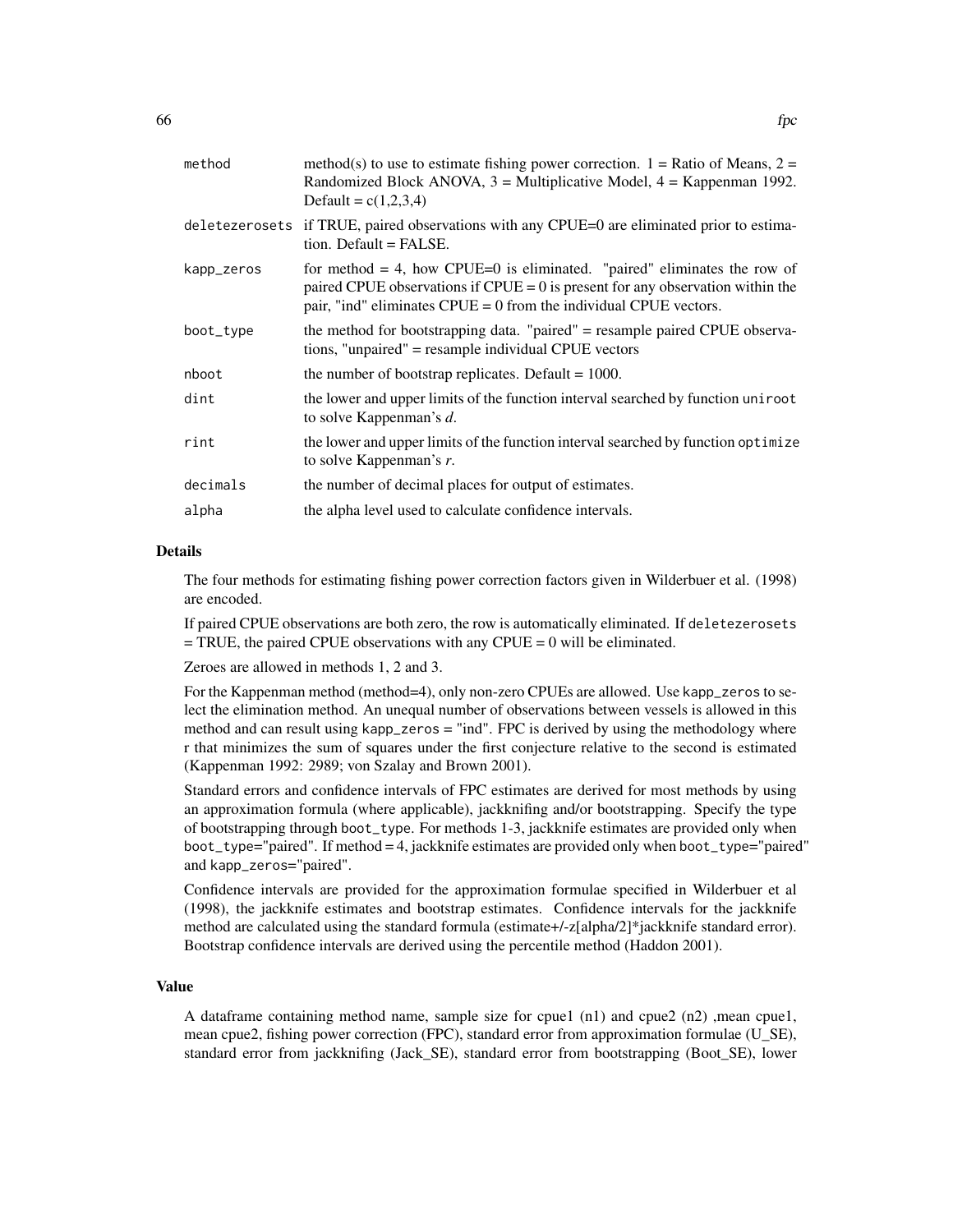and upper confidence intervals from approximation formulae (U\_X%\_LCI and U\_X%\_UCI),lower and upper confidence intervals from jackknifing (Jack\_X%\_LCI and Jack\_X%\_UCI) and lower and upper confidence intervals from bootstrapping (Boot\_X%\_LCI and Boot\_X%\_UCI).

# Author(s)

Gary A. Nelson, Massachusetts Division of Marine Fisheries <gary.nelson@mass.gov>

#### References

Haddon, M. 2001. Modelling and Quantitative Methods in Fisheries. Chapman & Hall/CRC Press. Boca Raton, Florida.

Kappenman, R. F. 1992. Robust estimation of the ratio of scale parameters for positive random variables. Communications in Statistics, Theory and Methods 21: 2983-2996.

von Szalay, P. G. and E. Brown. 2001. Trawl comparisons of fishing power differences and their applicability to National Marine Fisheries Service and Alask Department of Fish and Game trawl survey gear. Alaska Fishery Research Bulletin 8(2):85-95.

Wilderbuer, T. K., R. F. Kappenman and D. R. Gunderson. 1998. Analysis of fishing power correction factor estimates from a trawl comparison experiment. North American Journal of Fisheries Management 18:11-18.

#### Examples

```
## Not run:
#FPC for flathead sole from von Szalay and Brown 2001
  data(sole)
  fpc(cpue1=sole$nmfs,cpue2=sole$adfg,boot_type="unpaired",kapp_zeros="ind",method=c(4),
            alpha=0.05)
## End(Not run)
```
<span id="page-66-0"></span>gap *Tukey's Gapping*

#### Description

This function finds unusual spaces or gaps in a vector of random samples

#### Usage

 $gap(x = NULL)$ 

#### Arguments

x vector of values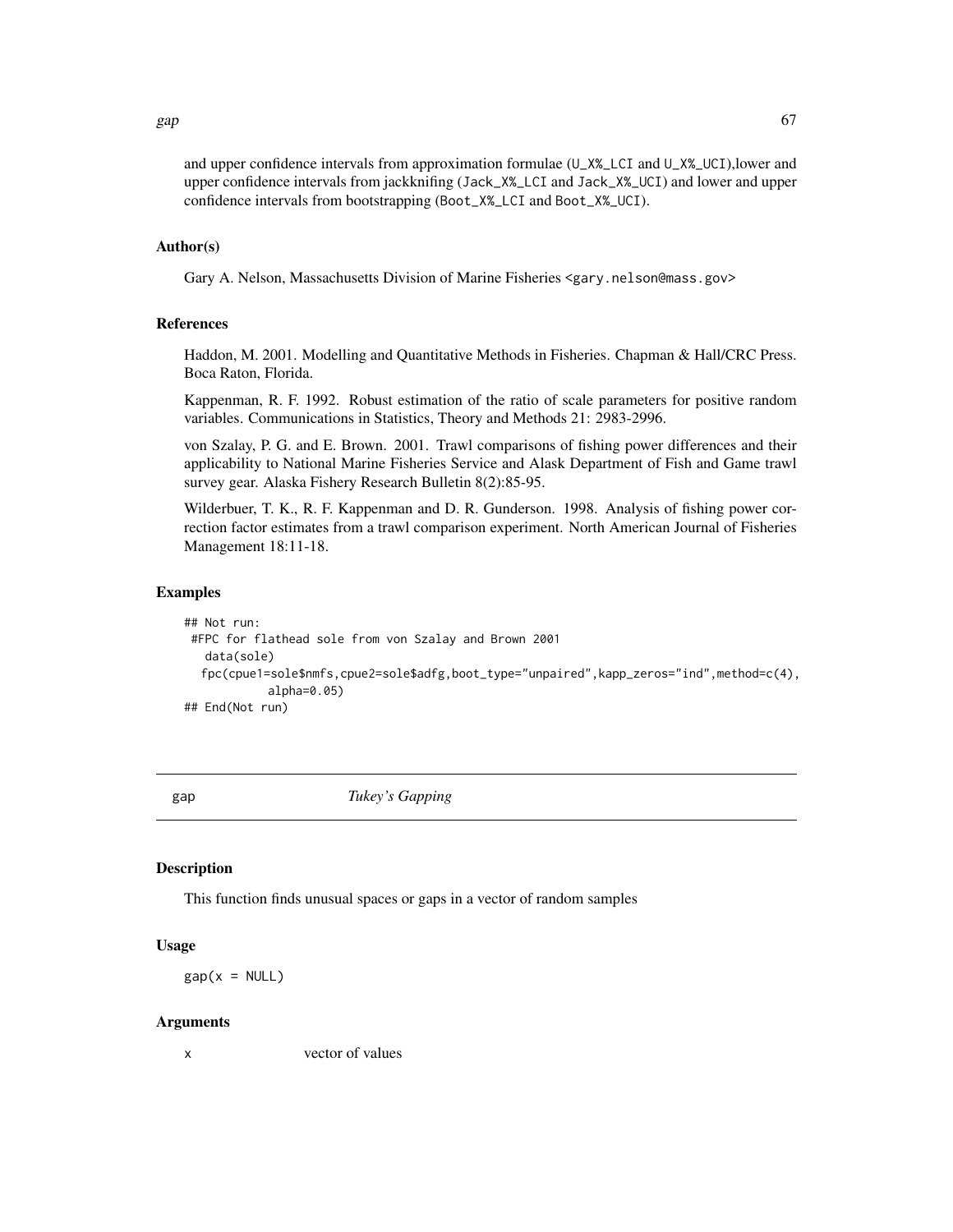Values (x) are sorted from smallest to largest. Then Z values are calculated as follows: Zn $i+1=[i*(n-i)(Xn-i+1 - Xn-i)]$ <sup>^0.5</sup>

where n is the sample size

for  $i = 2,...,n$  calulate the 25 percent trimmed mean and divide into Z. This standardizes the distribution of the weighted gaps around a middle value of one. Suspiciously large observations should correspond to large standardized weighted gaps.

#### Value

vector of standardized weighted gaps

# Author(s)

Gary A. Nelson, Massachusetts Division of Marine Fisheries <gary.nelson@mass.gov>

### References

Tukey, J. W. 1971. Exploratory data analysis. Addison-Wesley, Reading, MA. 431 pp.

## Examples

```
y<-c(rnorm(10,10,2),1000)
gap(y)
```
Gerking *Mark-Recapture Data for Sunfish in an Indiana Lake*

#### Description

The Gerking data frame has 14 rows and 3 columns. Marked and released sunfish in an Indiana lake for 14 days by Gerking (1953) as reported by Krebs (1989, Table 2.1).

## Usage

Gerking

#### Format

This data frame contains the following columns:

C column of number of captures (column names is unnecessary).

R column of number of recaptures (column name is unnecessary).

nM column of number of newly marked animal (column name is unnecessary).

## Source

Krebs, C. J. 1989. *Ecological Methodologies*. Harper and Row, New York, NY. 654 p.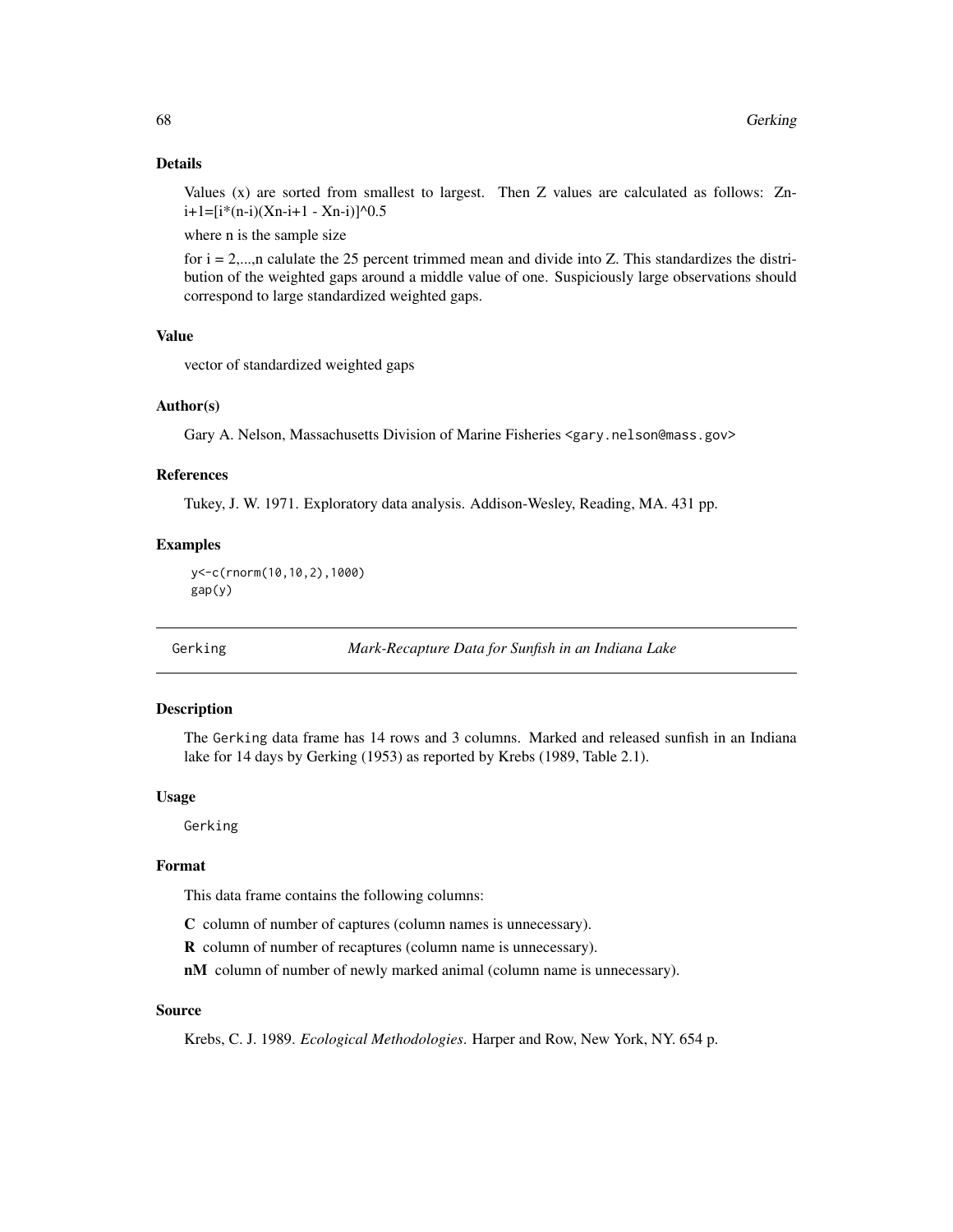The goosefish data frame has 40 rows and 3 columns. The mean lengths (mlen) by year and number (ss) of observations for length>=smallest length at first capture (Lc) for northern goosefish used in Gedamke and Hoenig (2006)

#### Usage

goosefish

## Format

This data frame contains the following columns:

year year code

mlen mean length of goosefish, total length (cm)

ss number of samples used to calculate mean length

## Source

Gedamke, T. and J. M. Hoenig. 2006. Estimating mortality from mean length data in nonequilibrium situations, with application to the assessment of goosefish. Trans. Am. Fish. Soc. 135:476- 487

| grotag | Maximum likelihood estimation of growth and growth variability from |
|--------|---------------------------------------------------------------------|
|        | tagging data - Francis (1988)                                       |

#### Description

This function estimates parameters of Francis (1988)'s growth model using tagging data. The data are fitted using a constrained maximum likelihood optimization performed by optim using the "L-BFGS-B" method.

#### Usage

 $grotag(L1 = NULL, L2 = NULL, T1 = NULL, T2 = NULL, alpha = NULL, beta = NULL,$ design = list(nu =  $0$ , m =  $0$ , p =  $0$ , sea =  $0$ ), stvalue = list(sigma = 0.9, nu = 0.4, m = -1, p = 0.01, u = 0.4, w = 0.4), upper = list(sigma = 5, nu = 1, m = 2, p = 1, u = 1, w = 1), lower = list(sigma = 0, nu = 0, m = -2, p = 0, u = 0, w = 0), gestimate = TRUE, st.ga = NULL, st.gb = NULL, st.galow = NULL, st.gaup = NULL, st.gblow = NULL,  $st.gbup = NULL$ , control = list(maxit = 10000))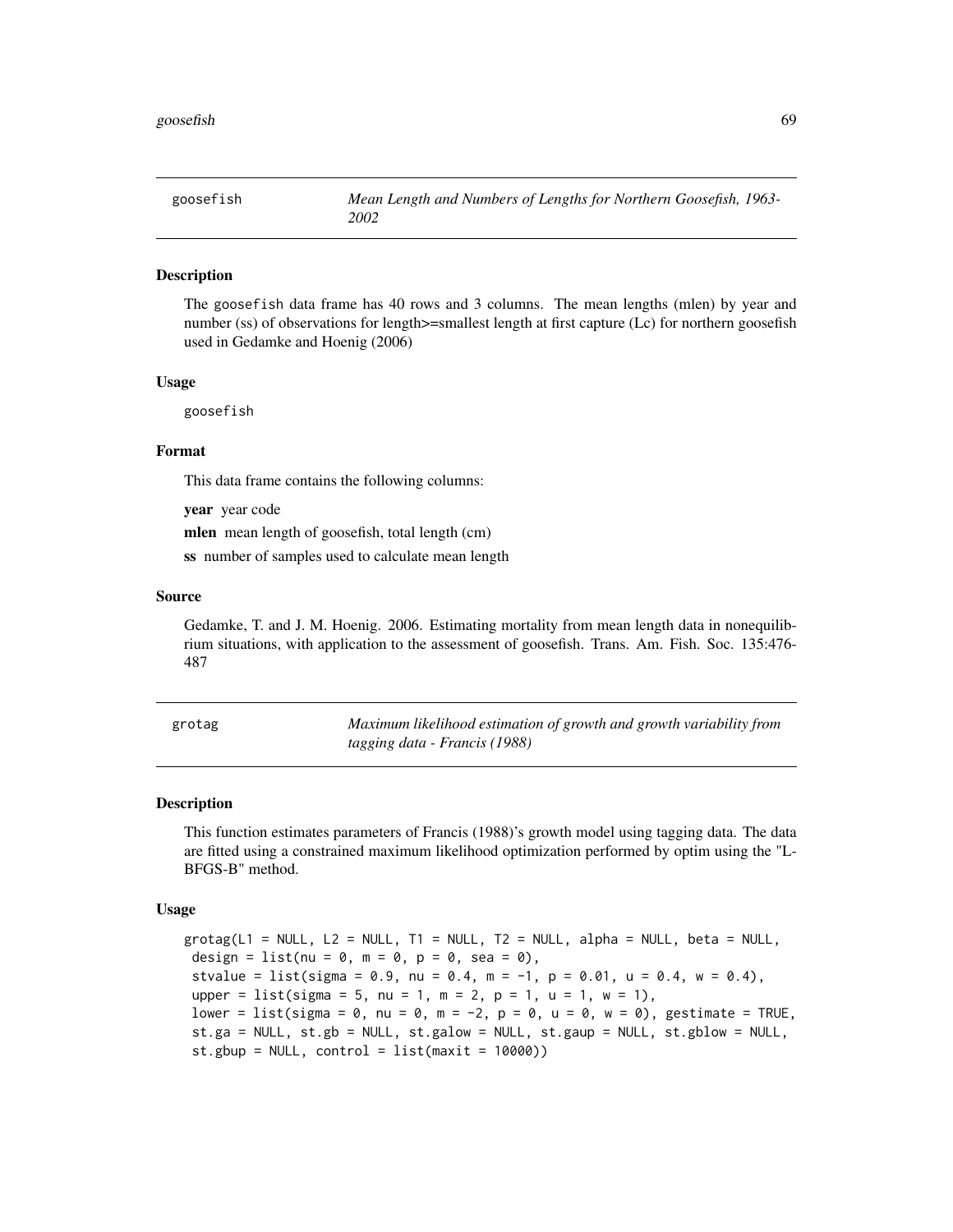# Arguments

| L1             | Vector of length at release of tagged fish                                                                                                                                                                                                                                                                                                                                                                         |
|----------------|--------------------------------------------------------------------------------------------------------------------------------------------------------------------------------------------------------------------------------------------------------------------------------------------------------------------------------------------------------------------------------------------------------------------|
| L2             | Vector of length at recovery of tagged fish                                                                                                                                                                                                                                                                                                                                                                        |
| T1             | Vector of julian time at release of tagged fish                                                                                                                                                                                                                                                                                                                                                                    |
| T <sub>2</sub> | Vector of julian time at recovery of tagged fish                                                                                                                                                                                                                                                                                                                                                                   |
| alpha          | Numeric value giving an arbitrary length alpha                                                                                                                                                                                                                                                                                                                                                                     |
| beta           | Numeric value giving an arbitrary length beta (beta > alpha)                                                                                                                                                                                                                                                                                                                                                       |
| design         | List specifying the design of the model to estimate. Use 1 to designate whether<br>a parameter(s) should be estimated. Type of parameters are: nu=growth vari-<br>ability (1 parameter), m=bias parameter of measurement error (1 parameter),<br>p=outlier probability (1 parameter), and sea=seasonal variation (2 parameters: u<br>and w). Model 1 of Francis is the default settings of 0 for nu, m, p and sea. |
| stvalue        | Starting values of sigma (s) and depending on the design argument, nu, m, p, u,<br>and w used as input in the nonlinear estimation (function <i>optim</i> ) routine.                                                                                                                                                                                                                                               |
| upper          | Upper limit of the model parameters' (nu, m, p, u, and w) region to be investi-<br>gated.                                                                                                                                                                                                                                                                                                                          |
| lower          | Lower limit of the model parameters' (nu, m, p, u, and w) region to be investi-<br>gated.                                                                                                                                                                                                                                                                                                                          |
| gestimate      | Logical specifying whether starting values of ga and gb (growth increments of<br>alpha and beta) should be estimated automatically. Default = TRUE.                                                                                                                                                                                                                                                                |
| st.ga          | If gestimate=FALSE, user-specified starting value for ga.                                                                                                                                                                                                                                                                                                                                                          |
| st.gb          | If gestimate=FALSE, user-specified starting value for gb.                                                                                                                                                                                                                                                                                                                                                          |
| st.galow       | If gestimate=FALSE, user-specified lower limit for st.ga used in optimization.                                                                                                                                                                                                                                                                                                                                     |
| st.gaup        | If gestimate=FALSE, user-specified upper limit for st.ga used in optimization.                                                                                                                                                                                                                                                                                                                                     |
| st.gblow       | If gestimate=FALSE, user-specified lower limit for st.gb used in optimization.                                                                                                                                                                                                                                                                                                                                     |
| st.gbup        | If gestimate=FALSE, user-specified upper limit for st.gb used in optimization.                                                                                                                                                                                                                                                                                                                                     |
| control        | Additional controls passed to the optimization function optim.                                                                                                                                                                                                                                                                                                                                                     |

# Details

The methods of Francis (1988) are used on tagging data to the estimate of growth and growth variability. The estimation of all models discussed is allowed. The growth variability defined by equation 5 in the reference is used throughout.

# Value

| table       | list element containing the model output similar to Table 3 of Francis (1988).<br>The Akaike's Information Criterion (AIC) is also added to the output. |
|-------------|---------------------------------------------------------------------------------------------------------------------------------------------------------|
| VBparms     | list element containing the conventional paramaters of the von Bertalanffy model<br>(Linf and $K$ ).                                                    |
| correlation | list element containing the parameter correlation matrix.                                                                                               |
| predicted   | list element containing the predicted values from the model.                                                                                            |
| residuals   | list element containing the residuals of the model fit.                                                                                                 |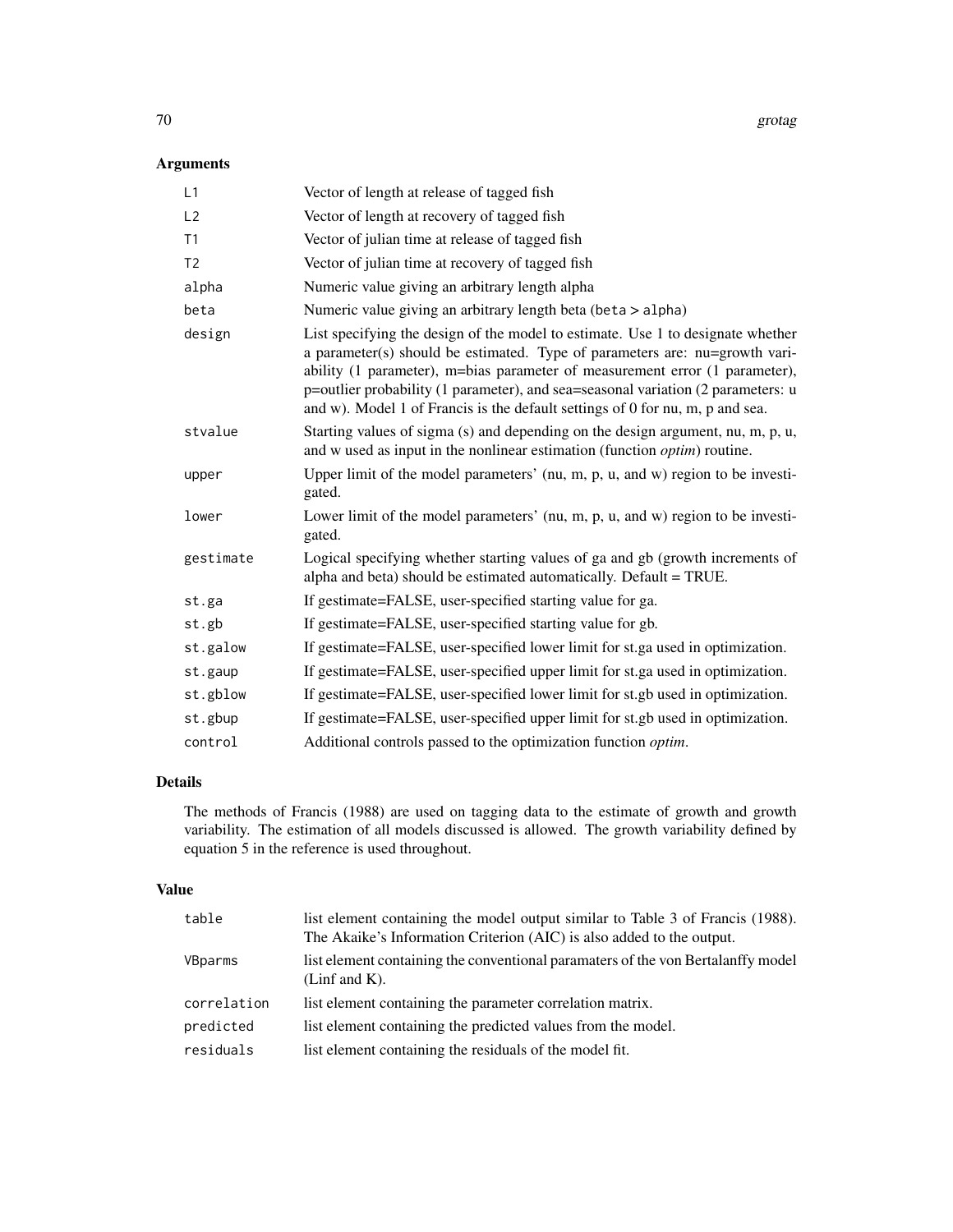# grotagplus 71

#### Author(s)

Marco Kienzle <Marco.Kienzle@gmail.com>

Gary A. Nelson, Massachusetts Division of Marine Fisheries <gary.nelson@mass.gov>

#### References

Francis, R.I.C.C., 1988. Maximum likelihood estimation of growth and growth variability from tagging data. New Zealand Journal of Marine and Freshwater Research, 22, p.42-51.

#### Examples

data(bonito)

```
#Model 4 of Francis (1988)
with(bonito,
 grotag(L1=L1, L2=L2, T1=T1, T2=T2,alpha=35,beta=55,
 design=list(nu=1,m=1,p=1,sea=1),
 stvalue=list(sigma=0.9,nu=0.4,m=-1,p=0,u=0.4,w=0.4),
 upper=list(sigma=5,nu=1,m=2,p=0.5,u=1,w=1),
 lower=list(sigma=0,nu=0,m=-2,p=0,u=0,w=0),control=list(maxit=1e4)))
```
grotagplus *Flexible maximum likelihood estimation of growth from multiple tagging datasets.*

#### Description

This is an extension of fishmethods function grotag to allow a wider variety of growth models and also the simultaneous analysis of multiple tagging datasets with parameter sharing between datasets (see Details).

As in grotag, the data are fitted using a constrained maximum likelihood optimization performed by optim using the "L-BFGS-B" method. Estimated parameters can include galpha, gbeta (mean annual growth at reference lengths alpha and beta); b (a curvature parameter for the Schnute models); Lstar (a transitional length for the asymptotic model); m, s (mean and s.d. of the measurement error for length increment); nu, t (growth variability); p (outlier probability); u, w (magnitude and phase of seasonal growth).

#### Usage

```
grotagplus(tagdata, dataID=NULL,alpha, beta = NULL,
model=list(mean="Francis",var="linear",seas="sinusoid"),
design, stvalue, upper, lower,fixvalue=NULL,
 traj.Linit=c(alpha,beta),control = list(maxit = 10000), debug = FALSE)
```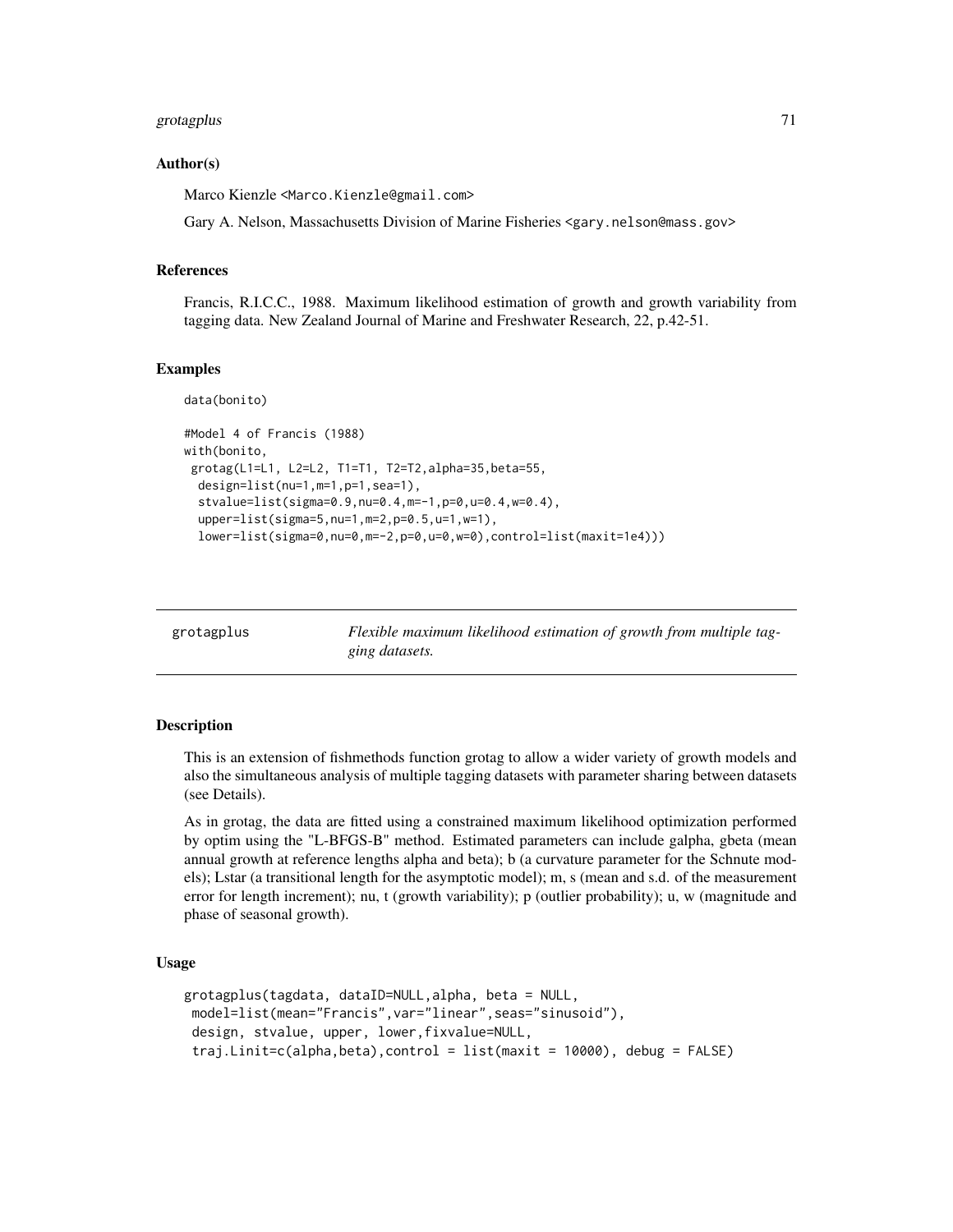| tagdata    | Dataframe with components L1, L2 (lengths at release and recovery of tagged<br>fish), T1, T2 (julian times (y) at release and recovery), and (optionally), a nu-<br>meric or character vector (named by argument dataID) identifying which dataset<br>each data record belongs to (with n datasets this must include n unique values).<br>Other components are ignored, as are any records with missing values in the<br>required components.                                                                                                                                                                                                                                                                                                       |
|------------|-----------------------------------------------------------------------------------------------------------------------------------------------------------------------------------------------------------------------------------------------------------------------------------------------------------------------------------------------------------------------------------------------------------------------------------------------------------------------------------------------------------------------------------------------------------------------------------------------------------------------------------------------------------------------------------------------------------------------------------------------------|
| dataID     | Name of optional component of tagdata identifying separate datasets within tag-<br>data. The default dataID=NULL means there is no such component (so there is<br>only one dataset).                                                                                                                                                                                                                                                                                                                                                                                                                                                                                                                                                                |
| alpha      | Numeric value giving an arbitrary length alpha.                                                                                                                                                                                                                                                                                                                                                                                                                                                                                                                                                                                                                                                                                                     |
| beta       | Numeric value giving an arbitrary length beta (must have beta > alpha).                                                                                                                                                                                                                                                                                                                                                                                                                                                                                                                                                                                                                                                                             |
| model      | List with components mean, var, seas, specifying which model equations to use<br>for the mean (or expected) growth, individual variability in growth, and seasonal<br>variation in growth (see Details for valid values). The default is that of model 4<br>in Francis (1988).                                                                                                                                                                                                                                                                                                                                                                                                                                                                      |
| design     | List specifying the design of the estimation: which parameters are estimated,<br>and whether multiple values are estimated. There should be one component for<br>each parameter of the model specified by model. Each component must be either<br>$0$ (not estimated), 1 (same parameter value estimated for all data), or, when<br>there are multiple datasets, a list in which each component is a sub-vector of<br>unique(tagdata[[dataID]]) and all members of unique(tagdata[[dataID]]) occur<br>in one and only one component of the list (e.g., galpha=list("Area2",c("Area1",<br>"Area3") ) means that two values of galpha are to be estimated: one applying to<br>the dataset Area2, and the other to datasets Area1 and Area3).          |
| stvalue    | List containing starting values of estimated parameters, used as input in the non-<br>linear estimation (function <i>optim</i> ) routine. There should be one component for<br>each estimated parameter (except, optionally, galpha and gbeta). Each compo-<br>nent should be either a single number or a vector whose length is the number<br>of separate values of that parameter (as specified in design). In the latter case,<br>the order of the parameter values should correspond to that in design (e.g., if<br>design\$galpha is as above and stvalue\$galpha= $c(10,15)$ then 10 will apply to<br>Area2 and 15 to Area1 & Area3). If galpha or gbeta are omitted from stvalue<br>then their starting values are calculated from the data. |
| lower      | Lists containing lower limits for each parameter, with structure as for stvalue.<br>galpha and/or gbeta may be omitted if they don"t appear in stvalue.                                                                                                                                                                                                                                                                                                                                                                                                                                                                                                                                                                                             |
| upper      | Lists containing upper limits for each parameter, with structure as for stvalue.<br>galpha and/or gbeta may be omitted if they don"t appear in stvalue.                                                                                                                                                                                                                                                                                                                                                                                                                                                                                                                                                                                             |
| fixvalue   | Optional list containing fixed values for parameters that are needed (according<br>to model) but are not being estimated (according to design) and do not have<br>default values (the only default parameter values are nu = 0, m = 0, p = 0). The<br>list should have one named component for each fixed parameter. Usually, each<br>component will be a single number. See example below for the required format<br>when a fixed parameter takes different values for different datasets.                                                                                                                                                                                                                                                         |
| traj.Linit | Vector of initial length(s) for output growth trajectories. Default is c(alpha, beta).                                                                                                                                                                                                                                                                                                                                                                                                                                                                                                                                                                                                                                                              |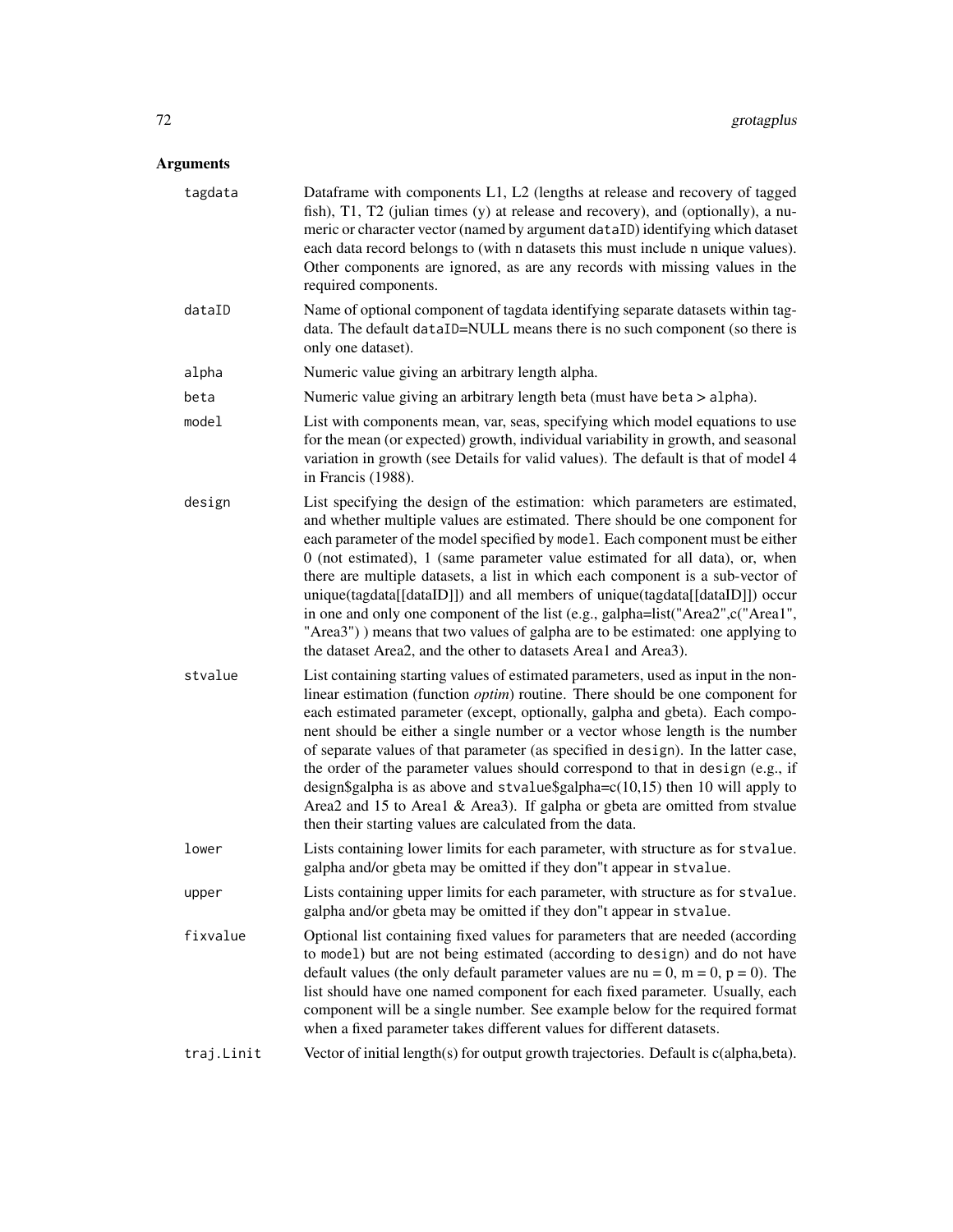# grotagplus 73

| control | Additional controls passed to the optimization function <i>optim</i> . |
|---------|------------------------------------------------------------------------|
| debug   | output debugging information.                                          |

#### Details

Valid values of model\$mean are "Francis" as in Francis (1988). "Schnute" as in Francis (1995). "Schnute.aeq0" special case of Schnute - see equns (5.3), (5.4) of Francis (1995). "asymptotic" as in Cranfield et al. (1996).

Valid values of model\$var are "linear" as used in the example in Francis(1988) - see equn (5). "capped" as in equn (6) of Francis(1988). "exponential" as in equn (7) of Francis(1988).

"asymptotic" as in equn (8) of Francis(1988). "least-squares" ignore individual variability and fit data by least-squares, as in Model 1 of Francis(1988).

Valid values of model\$seas are "sinusoid" as in model 4 of Francis(1988). "switched" as in Francis & Winstanley (1989). "none" as in all but model 4 of Francis (1988).

The option of multiple data sets with parameter sharing is intended to allow for the situation where we wish to estimate different mean growth for two or more datasets but can reasonably assume that other parameters (e.g., for growth variability, measurement error, outlier contamination) are the same for all datasets. This should produces stronger estimates of these other parameters. For example, Francis & Francis (1992) allow growth to differ by sex, and in Francis & Winstanley (1989) it differs by stock and/or habitat.

grotagplus may fail if parameter starting values are too distant from their true value, or if parameter bounds are too wide. Try changing these values. Sometimes reasonable starting values can be found by fitting the model with other parameters fixed at plausible values.

# Value

| parest        | Parameter estimates and their s.e.s.                                                                                                                                                                                                                                                                                                                                                                |
|---------------|-----------------------------------------------------------------------------------------------------------------------------------------------------------------------------------------------------------------------------------------------------------------------------------------------------------------------------------------------------------------------------------------------------|
| parfix        | Parameter values, if any, fixed by user.                                                                                                                                                                                                                                                                                                                                                            |
| correlations  | Correlations between parameter estimates. When there are multiple estimates<br>of a parameter these are numbered by their ordering in argument design, so in<br>example given above galpha1 would apply to Area1, and galpha2 to Area2 and<br>Area3.                                                                                                                                                |
| stats         | Negative log-likelihood and AIC statistic.                                                                                                                                                                                                                                                                                                                                                          |
| model         | The three components of the grotagplus argument model.                                                                                                                                                                                                                                                                                                                                              |
| datasetnames  | The dataset names, if there are multiple datasets.                                                                                                                                                                                                                                                                                                                                                  |
| pred          | Dataframe of various predicted quantities need for residual plots - one row per<br>data record.                                                                                                                                                                                                                                                                                                     |
| Linf.k        | Values of parameters Linf and k as calculated between equations $(1)$ and $(2)$ of<br>Francis (1988) (but not possible for the Schnute model). These are provided<br>for computational convenience only; they are not comparable with Linf and k<br>estimated from age-length data. Comparisons of growth estimates from tagging<br>and age-length data are better done using output meananngrowth. |
| meananngrowth | Data for plot of mean annual growth vs length, as in Fig. 8 of Francis and<br>Francis (1992).                                                                                                                                                                                                                                                                                                       |
| traj          | Data for plots of growth trajectories like Fig. 2 of Francis (1988).                                                                                                                                                                                                                                                                                                                                |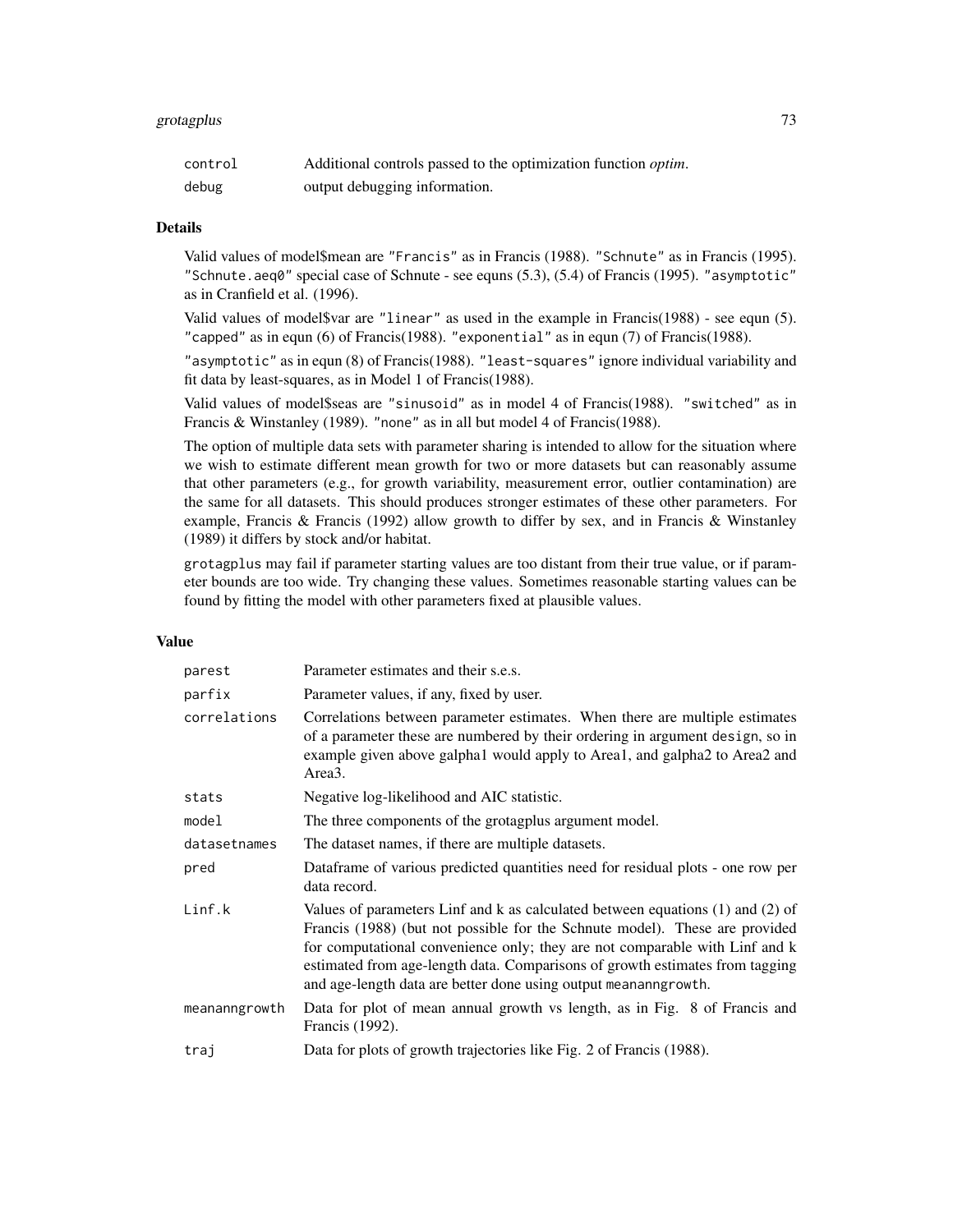## Author(s)

Chris Francis <chrisfrancis341@gmail.com>

Marco Kienzle <Marco.Kienzle@gmail.com>

Gary A. Nelson, Massachusetts Division of Marine Fisheries <gary.nelson@state.ma.us>

## References

1 Francis, R.I.C.C., 1988. Maximum likelihood estimation of growth and growth variability from tagging data. New Zealand Journal of Marine and Freshwater Research, 22, p.42-51.

2 Cranfield, H.J., Michael, K.P., and Francis, R.I.C.C. 1996. Growth rates of five species of subtidal clam on a beach in the South Island, New Zealand. Marine and Freshwater Research 47: 773-784.

3 Francis, R.I.C.C. 1995. An alternative mark-recapture analogue of Schnute"s growth model. Fisheries Research 23: 95-111.

4 Francis, R.I.C.C. and Winstanley, R.H. 1989. Differences in growth rates between habitats of southeast Australian snapper (Chrysophrys auratus). Australian Journal of Marine & Freshwater Research 40: 703-710.

5 Francis, M.P. and Francis, R.I.C.C. 1992. Growth rate estimates for New Zealand rig (Mustelus lenticulatus). Australian Journal of Marine and Freshwater Research 43: 1157-1176.

# See Also

[plot.grotagplus](#page-112-0) [print.grotagplus](#page-116-0)

## Examples

```
#Model 4 of Francis (1988)
data(bonito)
grotagplus(bonito,alpha=35,beta=55,
               design=list(galpha=1,gbeta=1,s=1,nu=1,m=1,p=1,u=1,w=1),
               stvalue=list(s=0.81,nu=0.3,m=0,p=0.01,u=0.5,w=0.5),
               upper=list(s=3,nu=1,m=2,p=0.1,u=1,w=1),
               lower=list(s=0.1,nu=0.1,m=-2,p=0,u=0,w=0))
#Model 1 of Francis (1988), using least-squares fit
grotagplus(bonito,alpha=35,beta=55,
              model=list(mean="Francis",var="least-squares",seas="none"),
               design=list(galpha=1,gbeta=1,s=1,p=0),
               stvalue=list(s=1.8),upper=list(s=3),lower=list(s=1))
#Paphies donacina model in Table 4 of Cranfield et al (1996) with
#asymptotic model
data(P.donacina)
grotagplus(P.donacina,alpha=50,beta=80,
      model=list(mean="asymptotic",var="linear",seas="none"),
      design=list(galpha=1,gbeta=1,Lstar=0,s=1,nu=0,m=0,p=0),
      stvalue=list(galpha=10,gbeta=1.5,s=2),
      upper=list(galpha=15,gbeta=2.7,s=4),
      lower=list(galpha=7,gbeta=0.2,s=0.5),
      fixvalue=list(Lstar=80))
```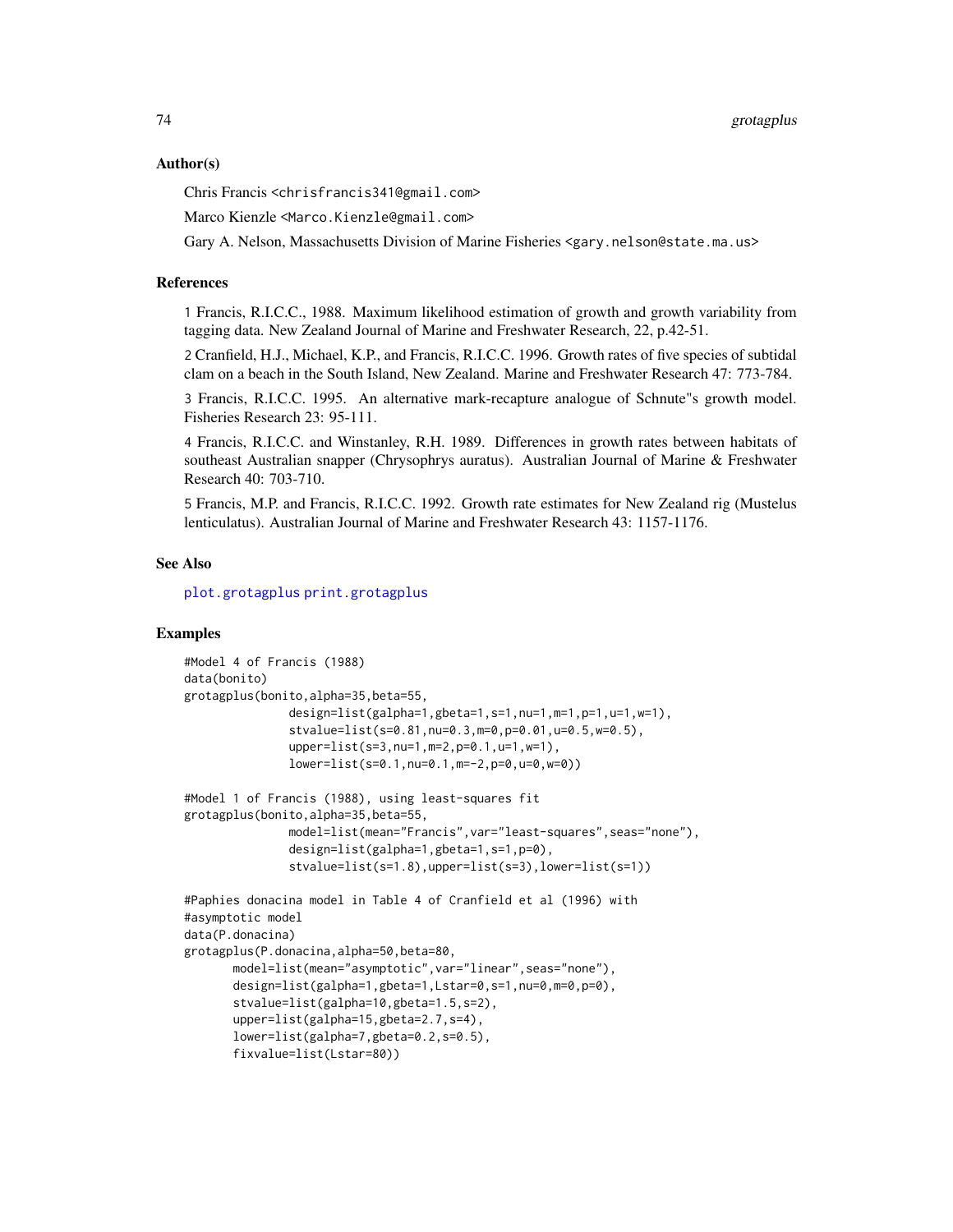```
#Paphies donacina model in Table 4 of Cranfield et al (1996) with
#asymptotic model
data(P.donacina)
grotagplus(P.donacina,alpha=50,beta=80,
      model=list(mean="asymptotic",var="linear",seas="none"),
      design=list(galpha=1,gbeta=1,Lstar=0,s=1,nu=0,m=0,p=0),
      stvalue=list(galpha=10,gbeta=1.5,s=2),
      upper=list(galpha=15,gbeta=2.7,s=4),
      lower=list(galpha=7,gbeta=0.2,s=0.5),
      fixvalue=list(Lstar=80))
# Model 4 fit from Francis and Francis (1992) with different growth by sex
data(rig)
grotagplus(rig,dataID="Sex",alpha=70,beta=100,
           model=list(mean="Francis",var="linear",seas="none"),
          design=list(galpha=list("F","M"),gbeta=list("F","M"),s=1,nu=1,m=0,p=0),
          stvalue=list(galpha=c(5,4),gbeta=c(3,2),s=2,nu=0.5),
          upper=list(galpha=c(8,6),gbeta=c(5,4),s=4,nu=1),
          lower=list(galpha=c(3,2),gbeta=c(1.5,1),s=0.5,nu=0.2))
#Example where all parameters are fixed
# to the values estimated values for model 4 of Francis and Francis (1992)]
grotagplus(rig,dataID="Sex",alpha=70,beta=100,
          model=list(mean="Francis",var="linear",seas="none"),
          design=list(galpha=0,gbeta=0,s=0,nu=0,m=0,p=0),
          stvalue=list(),upper=list(),lower=list(),
          fixvalue=list(galpha=list(design=list("F","M"),value=c(5.87,3.67)),
          gbeta=list(design=list("F","M"),value=c(2.52,1.73)),s=1.57,nu=0.58))
```
growhamp *von Bertalanffy Growth Models for Tagging Data Incorporating Individual Variation*

### **Description**

Function fits growth models of Hampton (1991) to length and time-at-large data from tagging studies

#### Usage

```
growhamp(L1 = NULL, L2 = NULL, TAL = NULL,
models = c(1, 2, 3, 4, 5, 6, 7),
method = c("Nelder-Mead", "Nelder-Mead", "Nelder-Mead",
 "Nelder-Mead", "Nelder-Mead", "Nelder-Mead", "Nelder-Mead"),
varcov = c(TRUE, TRUE, TRUE, TRUE, TRUE, TRUE, TRUE),
Linf = list(startLinf = NULL, lowerLinf = NULL, upperLinf = NULL),
K = list(start < = NULL, lower < = NULL, upper < = NULL),sigma2_error = list(startsigma2 = NULL, lowersigma2 = NULL, uppersigma2 = NULL),
```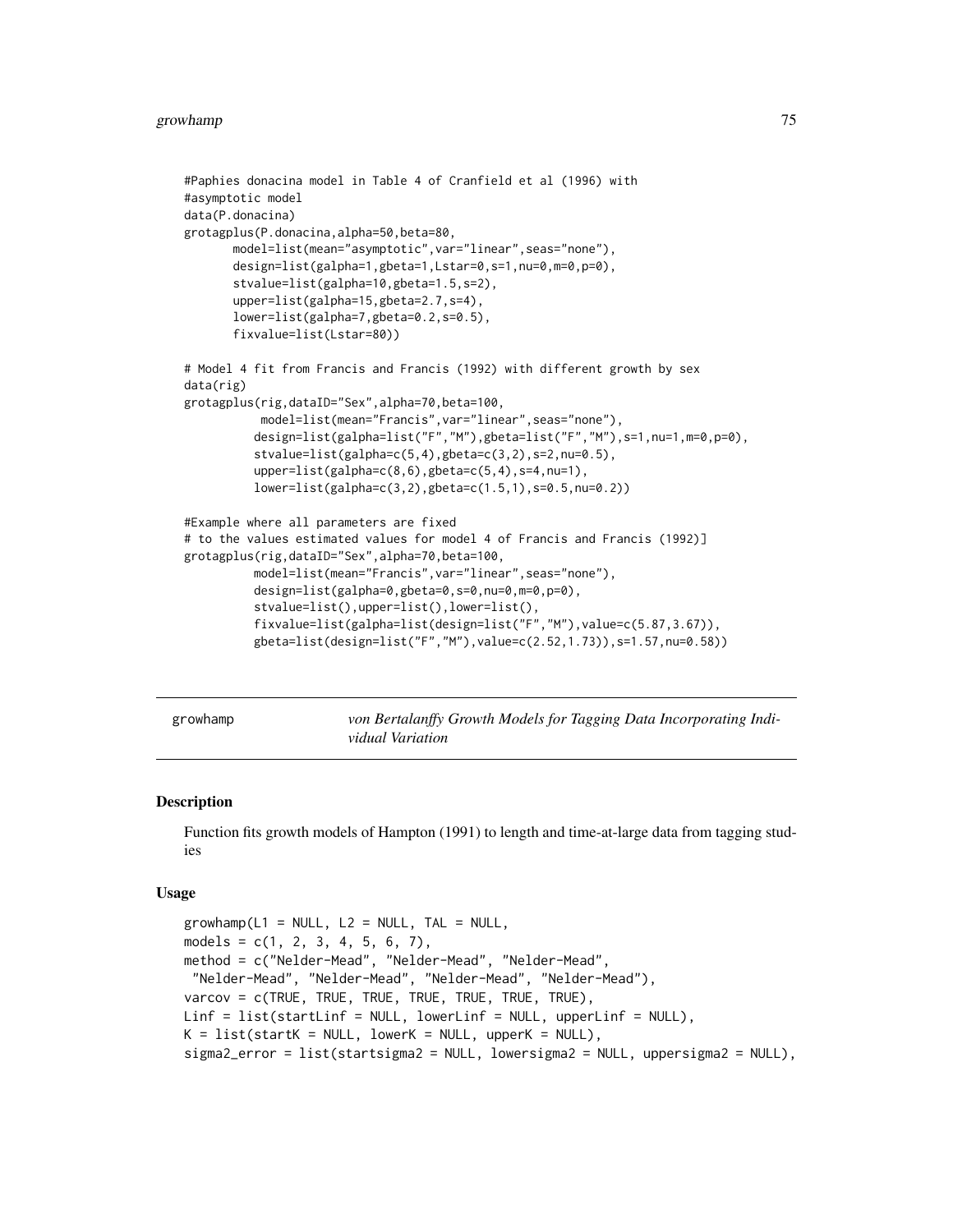```
sigma2_Linf = list(startsigma2 = NULL, lowersigma2 = NULL, uppersigma2 = NULL),
sigma2_K = list(startsigma2 = NULL, lowersigma2 = NULL, uppersigma2 = NULL),
mu_measure = 0, sigma2_measure = 0,
control = list(maxit = 1000)
```

| L1             | Vector of release lengths. Each row presents the length of an individual.                                                                                                                                                                                                                                                                                                                                                                                             |
|----------------|-----------------------------------------------------------------------------------------------------------------------------------------------------------------------------------------------------------------------------------------------------------------------------------------------------------------------------------------------------------------------------------------------------------------------------------------------------------------------|
| L <sub>2</sub> | Vector of recapture lengths.                                                                                                                                                                                                                                                                                                                                                                                                                                          |
| <b>TAL</b>     | vector of associated time-at-large data. Calculated as the recapture date minus<br>release date.                                                                                                                                                                                                                                                                                                                                                                      |
| models         | The models to fit. $1 =$ Faber model, $2 =$ Kirkwood and Somers model, $3 =$<br>Kirkwood and Somers model with model error, 4 = Kirkwood and Somers model<br>with model and release-length-measurement error, $5 =$ Sainsbury model, $6 =$<br>Sainsbury model with model error, and $7 =$ Sainsbury model with model and<br>release-length-measurement error. Default is all: $c(1,2,3,4,5,6,7)$ .                                                                    |
| method         | Character vector of optimization methods used in optim to solve parameters for<br>each model. A different method can be selected for each model. Choices are<br>"Nelder-Mead", "BFGS", "CG", "L-BFGS-B" and "SANN". See help for optim.<br>Default is "Nelder-Mead". If there are fewer values specified in method than the<br>number specified in models, a warning message is produced and the last value<br>in the method vector is used for the remaining models. |
| varcov         | Logical vector specifying whether the parameter variance-covariance matrix of<br>each model should be outputted. A different logical can specified for each<br>model. If there are fewer values specified in varcov than the number speci-<br>fied in models, a warning message is produced and the last value in the varcov<br>vector is used for the remaining models.                                                                                              |
| Linf           | A list of starting (startLinf), lower bound (lowerLinf) and upper bound (upper-<br>Linf) of Linfinity of the von Bertalanffy equation used in the optimization. The<br>lower and upper bounds are used only with method "L-BFGS-B".                                                                                                                                                                                                                                   |
| К              | A list of starting (startK), lower bound (lowerK) and upper bound (upperK) of<br>K (growth coefficient) of the von Bertalanffy equation used in the optimization.<br>The lower and upper bounds are used only with method "L-BFGS-B".                                                                                                                                                                                                                                 |
| sigma2_error   | A list of starting (startsigma2), lower bound (lowersigma2) and upper bound<br>(uppersigma2) of the error variance used in the optimization. The lower and<br>upper bounds are used only with method "L-BFGS-B". This parameter is used<br>in models 1,3,4,6 and 7.                                                                                                                                                                                                   |
| sigma2_Linf    | A list of starting (startsigma2), lower bound (lowersigma2) and upper bound<br>(uppersigma2) of the Linfinity variance used in the optimization. The lower and<br>upper bounds are used only with method "L-BFGS-B". This parameter is used<br>in models 2,3,4,5,6, and 7.                                                                                                                                                                                            |
| sigma2_K       | A list of starting (startsigma2), lower bound (lowersigma2) and upper bound<br>(uppersigma2) of the K (growth coefficient) variance used in the optimization.<br>The lower and upper bounds are used only with method "L-BFGS-B". This<br>parameter is used in models 5,6, and 7.                                                                                                                                                                                     |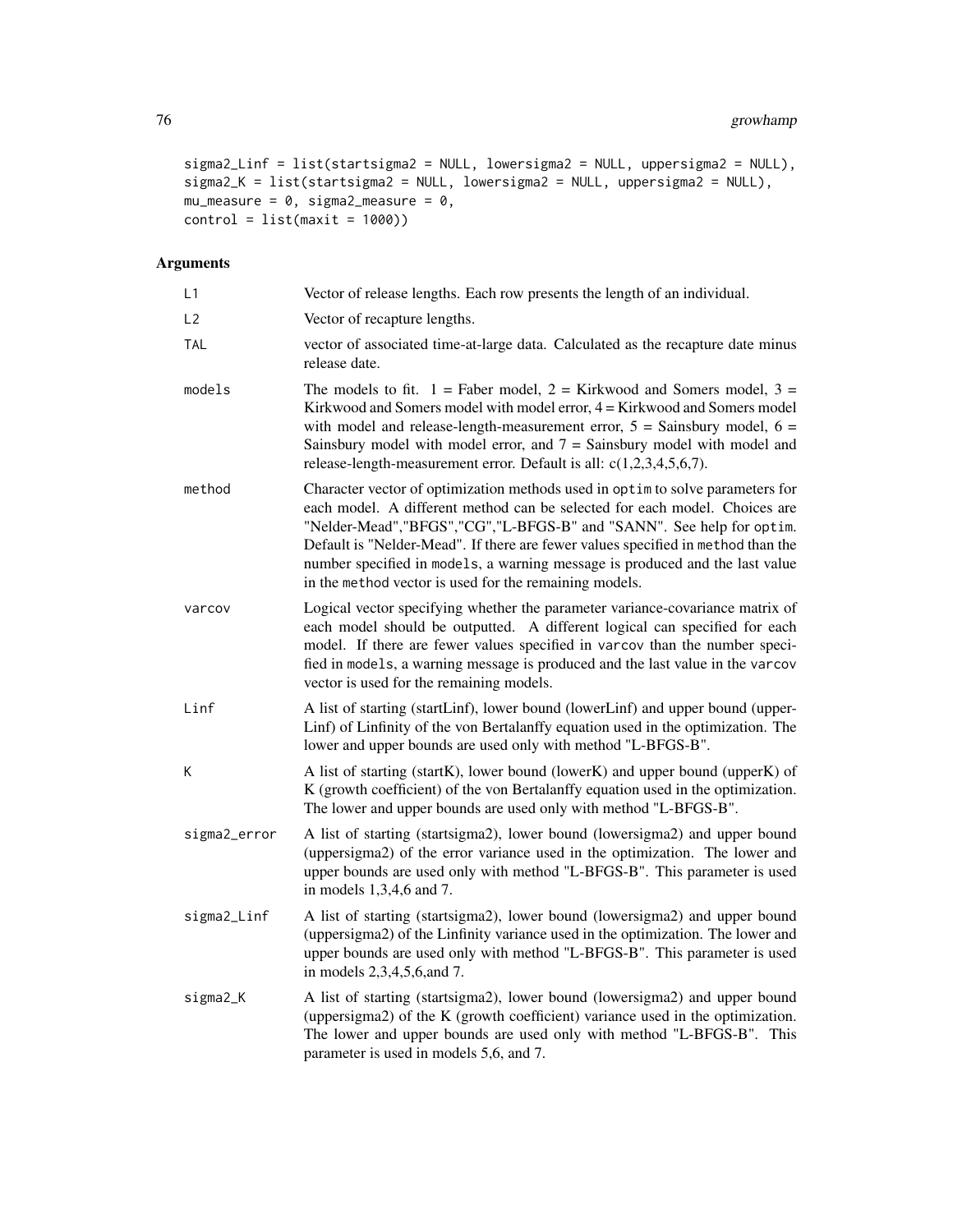# growhamp 77

| mu_measure | Release measurement error. This parameter is used in models 4 and 7. De-<br>$fault=0.$                          |
|------------|-----------------------------------------------------------------------------------------------------------------|
|            | sigma2_measure Variance of release measurement error. This parameter is used in models 4 and<br>$7.$ Default=0. |
| control    | A list of control parameters for optim. See function optim for details.                                         |

# Details

The seven models are fitted by maximum likelihood using formulae shown in Hampton 1991. Due to the number of parameters estimated, some models can be sensitive to the initial starting values. It is recommended that the starting values are tested for sensitivity to ensure the global minimum has been reached. Sometimes, the hessian matrix, which is inverted to obtain the variance-covariance matrix, will not be positive, definite and therefore will produce an error. Again, try different starting values for parameters and lower and upper bounds if applicable.

# Value

| results   | list element containing the parameter estimates in table format for each model.<br>Column names are model, Linf, K, s2Linf (variance of Linf), s2K (variance of<br>K), s2error (error variance), boundary ( $0 =$ no issues; 1 = one or more param-<br>eter estimates are at constraint boundaries), -Log Likelihood, AIC (Akaike's<br>Information Criterion, and method |
|-----------|--------------------------------------------------------------------------------------------------------------------------------------------------------------------------------------------------------------------------------------------------------------------------------------------------------------------------------------------------------------------------|
| varcov    | if varcov=TRUE, list element containing the variance-covariance matrix for each<br>model.                                                                                                                                                                                                                                                                                |
| residuals | list element containing the residuals (observed-predicted values) for each model.                                                                                                                                                                                                                                                                                        |

## Author(s)

Gary A. Nelson, Massachusetts Division of Marine Fisheries <gary.nelson@mass.gov>

#### References

Hampton, J. 1991. Estimation of southern bluefin tuna Thunnus maccoyii growth parameters from tagging data, using von Bertalanffy models incorporating individual variation. U. S. Fishery Bulletin 89: 577-590.

# See Also

[mort.al](#page-104-0)

## Examples

```
## Not run:
## Models 1,2 and 3 below are models 1,2, and 4 in Table 4.17 of ##Quinn and Deriso
data(trout)
growhamp(L1=trout$L1,L2=trout$L2,TAL=trout$dt,models=c(1,2,3),
      method=c("Nelder-Mead","Nelder-Mead","L-BFGS-B"),
      varcov=c(TRUE,TRUE,TRUE),
      Linf=list(startLinf=650,lowerLinf=400,upperLinf=800),
```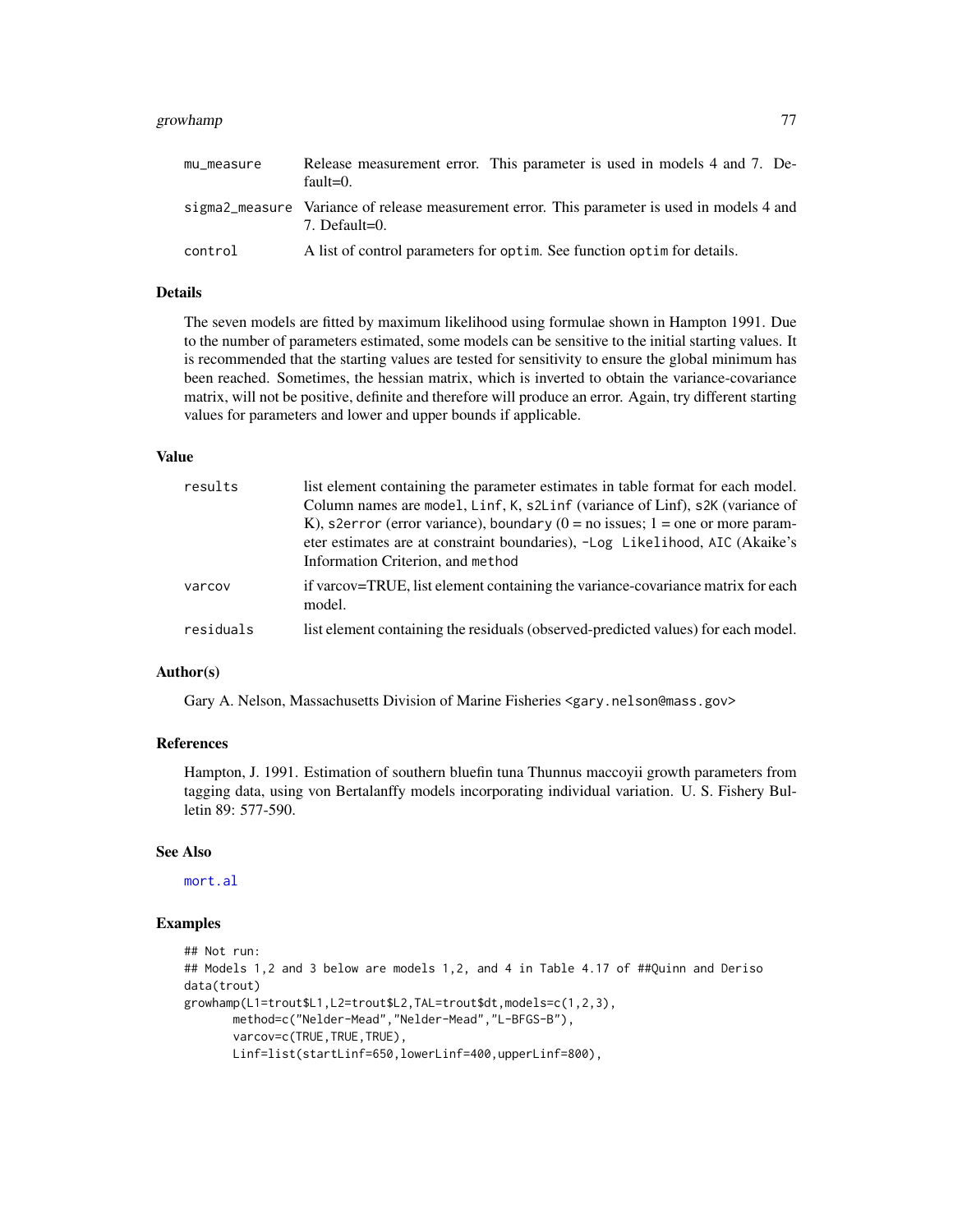78 growth the contract of the contract of the contract of the contract of the contract of the contract of the contract of the contract of the contract of the contract of the contract of the contract of the contract of the

```
K=list(startK=0.30,lowerK=0.01,upperK=1),
sigma2_error=list(startsigma2=100,lowersigma2=0.1,uppersigma2=10000),
sigma2_Linf=list(startsigma2=100,lowersigma2=0.1,uppersigma2=100000),
sigma2_K=list(startsigma2=0.5,lowersigma2=1e-8,uppersigma2=10))
```
## End(Not run)

growth *Fitting Growth Curves to Length- or Weight-at-Age Data*

# Description

Fits three growth models to length and weight-at-age data.

# Usage

```
growth(intype=1,unit=1,size=NULL,age=NULL,calctype=1,wgtby=1,s2=NULL,error=1,
      specwgt=0.0001,Sinf=NULL,K=NULL,t0=NULL,B=3,graph=TRUE,
         control=list(maxiter=10000,minFactor=1/1024,tol=1e-5))
```

| intype   | the input format: $1 =$ individual size data; $2 =$ mean size data. Default intype=1.                                                                 |
|----------|-------------------------------------------------------------------------------------------------------------------------------------------------------|
| unit     | the size unit: $1 =$ length; $2 =$ weight. Default unit=1.                                                                                            |
| size     | the vector of size (length or weight) data.                                                                                                           |
| age      | the vector of ages associated with the size vector.                                                                                                   |
| calctype | if intype=1, $1 =$ use individual size data; $2 =$ calculate mean size from individual<br>size data. Default calctype=1.                              |
| wgtby    | weighting scheme: $1 = no$ weighting; $2 = weight$ means by inverse variance.<br>Weighting of individual data points is not allowed. Default wgtby=1. |
| s2       | if intype=2 and wgtby=2, specify vector of sample variances associated with<br>mean size-at-age data.                                                 |
| error    | the error structure: $1 =$ additive; $2 =$ multiplicative. Default error=1.                                                                           |
| specwgt  | if <i>intype</i> =1 and $wgtby=2$ , the weight value to use for cases where var=0 or only<br>one individual is available at a given age.              |
| Sinf     | the starting value for <i>L</i> -infinity or <i>W</i> -infinity of the growth models. Required.                                                       |
| К        | the starting value for $K$ of the growth models.                                                                                                      |
| t0       | the starting value for $t0$ of the growth models.                                                                                                     |
| B        | the length-weight equation exponent used in the von Bertalanffy growth model<br>for weight. Default $B=3$ .                                           |
| graph    | logical value specifying if fit and residual plots should be drawn. Default graph<br>$=$ TRUE.                                                        |
| control  | see function <i>nls</i> .                                                                                                                             |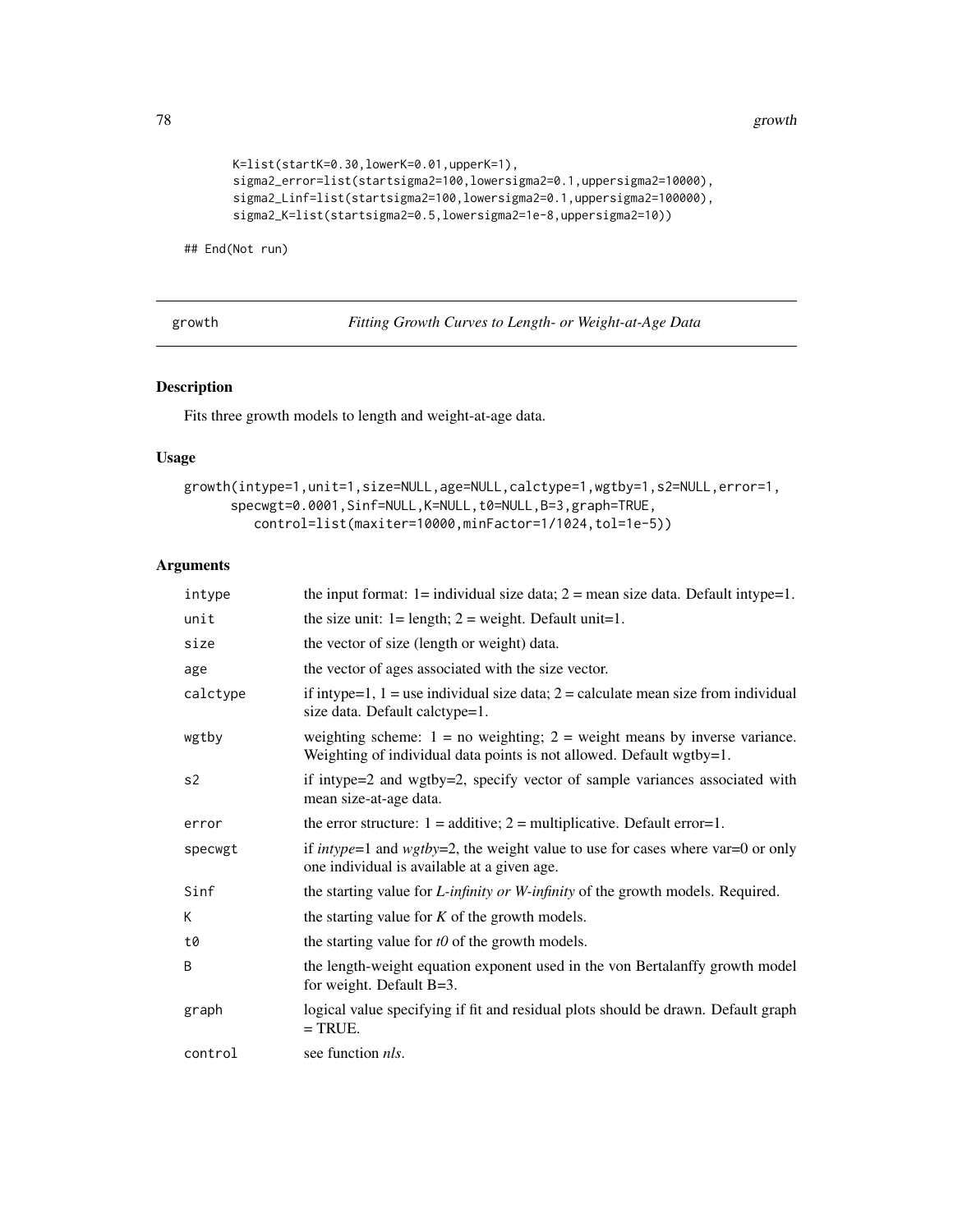#### growthlrt 2008 and 2008 and 2008 and 2008 and 2008 and 2008 and 2008 and 2008 and 2008 and 2008 and 2008 and 20

#### Details

Three growth models (von Bertalanffy, Gompert and logistic) are fitted to length- or weight-at-age data using nonlinear least-squares (function *nls*). If individual data are provided, mean size data can be calculated by specifying *calctype*=2. When fitting mean size data, observations can be weighted by the inverse sample variance(*wgtby*=2), resulting in weighted nonlinear least squares. Additive or multiplicative error structures are specified via *error*. See page 135 in Quinn and Deriso (1999) for more information on error structures.

If unit is weight, the exponent for the von Bertalanffy growth in weight model is not estimated and must be specified (*B*).

Plots of model fit and residuals are generated unless *graph*=FALSE.

# Value

List containing list elements of the equation/structure and *nls* output for each model. Information from *nls* output can be extracted using standard functions (e.g., *summary()*).

## Author(s)

Gary A. Nelson, Massachusetts Division of Marine Fisheries <gary.nelson@mass.gov>

## References

Quinn, T. J. and R. B. Deriso. 1999. Quantitative fish dynamics. Oxford University Press. 542 pages.

## Examples

```
data(pinfish)
growth(intype=1,unit=1,size=pinfish$sl,age=pinfish$age,
       calctype=1,wgtby=1,error=1,Sinf=200,K=0.3,t0=-1)
```
<span id="page-78-0"></span>

```
growthlrt Likelihood Ratio Tests for Comparing Multiple Growth Curves
```
## **Description**

Likelihood ratio tests for comparison of two or more growth curves (von Bertalanffy, Gompertz and logistic)

#### Usage

```
growthlrt(len = NULL, age = NULL, group = NULL, model = 1, error = 1,
select = 1, Linf = c(NULL), K = c(NULL), t0 = c(NULL), plottype=0,
control=list(maxiter=10000,minFactor=1/1024,tol=1e-5))
```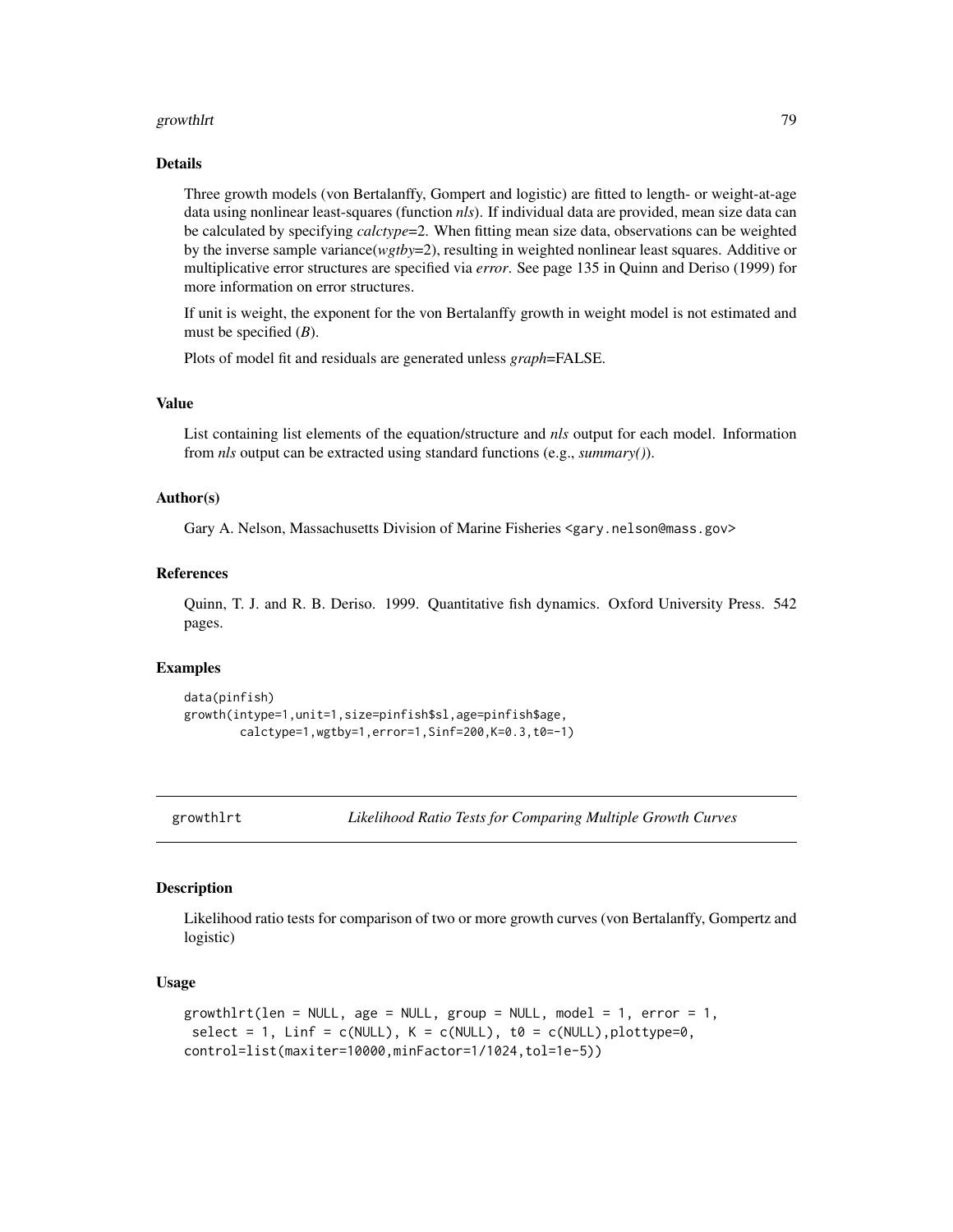## **Arguments**

| len      | the vector of lengths of individual fish.                                                                                                                                                                                                                                                                                                                                                                                                                         |
|----------|-------------------------------------------------------------------------------------------------------------------------------------------------------------------------------------------------------------------------------------------------------------------------------------------------------------------------------------------------------------------------------------------------------------------------------------------------------------------|
| age      | the vector of ages associated with the length vector.                                                                                                                                                                                                                                                                                                                                                                                                             |
| group    | the vector of character names specifying group association. The first character<br>in the name must be a letter.                                                                                                                                                                                                                                                                                                                                                  |
| model    | code indicating the growth model to use. $1 = \text{von Bertalanffy}$ , $2 = \text{Gompertz}$ and<br>$3 =$ logistic. Default=1.                                                                                                                                                                                                                                                                                                                                   |
| error    | the error variance assumption. 1 = constant variance for all $lijs$ ; 2 = constant<br>variance for all mean lengths at age; 3=var of lij varies with age. See methods<br>a-c in Kimura (1980: pp. 766). The required statistics for each type of error are<br>calculated from the individual length-age observations.                                                                                                                                             |
| select   | the selection of starting values of <i>L</i> -infinity, <i>K</i> , and $t0$ . 1=automatic selection,<br>2=user-specified. If select=1, initial starting values of <i>L</i> -infinity, <i>K</i> , and t0 are<br>calculated from Walford lines (Everhart et al. 1975), and ages represented as<br>decimal values are truncated to the integer before linear regression is applied. If<br>select=2, the user must specify the values of $L$ -infinity, $K$ , and t0. |
| Linf     | if select=2, the starting values of $L$ -infinity of the von Bertalanffy equation for<br>each group.                                                                                                                                                                                                                                                                                                                                                              |
| K        | if select=2, the starting values of $K$ of the von Bertalanffy equation for each<br>group.                                                                                                                                                                                                                                                                                                                                                                        |
| t0       | if select=2, the starting values of $t0$ of the von Bertalanffy equation for each<br>group.                                                                                                                                                                                                                                                                                                                                                                       |
| plottype | the type of plot for each model. $1 =$ observed versus predicted, $2 =$ residuals.<br>Default= $0$ (no plot).                                                                                                                                                                                                                                                                                                                                                     |
| control  | see function <i>nls</i> .                                                                                                                                                                                                                                                                                                                                                                                                                                         |
|          |                                                                                                                                                                                                                                                                                                                                                                                                                                                                   |

## Details

Following Kimura (1980), the general model (one *L-infinity*, *K*, and *t0* for each group) and four sub models are fitted to the length and age data using function *nls* (nonlinear least squares). For each general model-sub model comparison, likelihood ratios are calculated by using the residual sum-of-squares and are tested against chi-square statistics with the appropriate degrees of freedom. Individual observations of lengths-at-age are required. If error variance assumptions 2 or 3, mean lengths and required statistics are calculated. The parameters are fitted using a model.matrix where the 1st column is a row of 1s representing the parameter estimate of the reference group (lowest alpha-numeric order) and the remaining group columns have 1 if group identifier is the current group and 0 otherwise. The group number depends on the alph-numeric order. See function *model.matrix*.

The model choices are:

von Bertalanffy La=Linf(1-exp(-K\*(a-t0)))

Gompertz La=Linf\*exp(-exp(-K\*(a-t0)))

Logisitic  $La=Linf/(1+exp(-K*(a-t0)))$ 

To extract the VB parameters for each group under an hypothesis:

x\$'model Ho'\$coefficients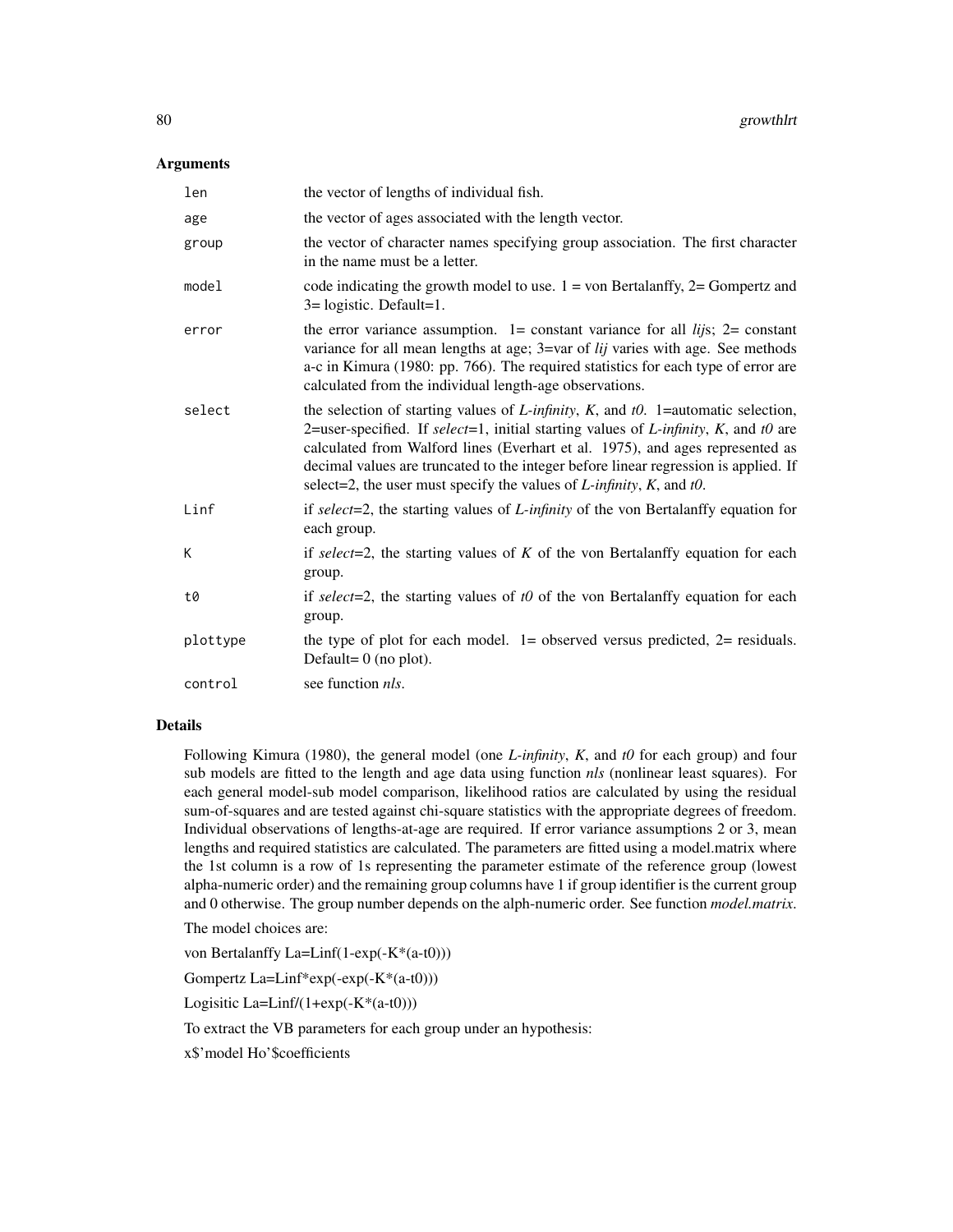#### growthlrt 81

x\$'model H1'\$coefficients

x\$'model H2'\$coefficients

x\$'model H3'\$coefficients

x\$'model H4'\$coefficients

where  $x$  is the output object.

As an example, let's say three groups were compared.To get the L-infinity estimates for each groups,

Linf1<-x\$'model Ho'\$coefficients[1]

Linf2<-Linf1+ x\$'model Ho'\$coefficients[2]

Linf3<-Linf1+ x\$'model Ho'\$coefficients[3]

For models H1, H2, H3 and H4, the parameter L1 or K1 or t01 will be shared across groups.

If RSSHX >RSSH0, less information is accounted for by RSSHX model (where X is hypothesis 1, 2,..etc.). If Chi-square is significant, RSSH0 is the better model. If Chi-square is not significant, RSSHX is the better model.

## Value

| results              | list element with the likelihood ratio tests comparing von Bertalanffy models.                    |
|----------------------|---------------------------------------------------------------------------------------------------|
| model Ho             | list element with the nls fit for the general model.                                              |
| model H1             | list element with the nls for model $H1$ (Linf1=Linf2==Linfn) where n is the<br>number of groups. |
| model H <sub>2</sub> | list element with the nls fit for model $H2$ (K1=K2==Kn).                                         |
| model H3             | list element with the nls fit for model H3 $(t01=t02==t0n)$ .                                     |
| model H4             | list element with the nls fit for model H4 (Linf1=Linf2==Linfn, K1=K2==Kn,<br>$t01=t02==t0n$ .    |
| rss                  | list element with the residual sum-of-squares from each model.                                    |
| residuals            | list element with the residuals from each model.                                                  |

#### Author(s)

Gary A. Nelson, Massachusetts Division of Marine Fisheries <gary.nelson@mass.gov>

# References

Everhart, W. H., A. W. Eipper, and W. D. Youngs. 1975. Principles of Fishery Science. Cornell University Press.

Kimura, D. K. 1980. Likelihood methods for the von Bertalanffy growth curve. U. S. Fish. Bull. 77(4): 765-776.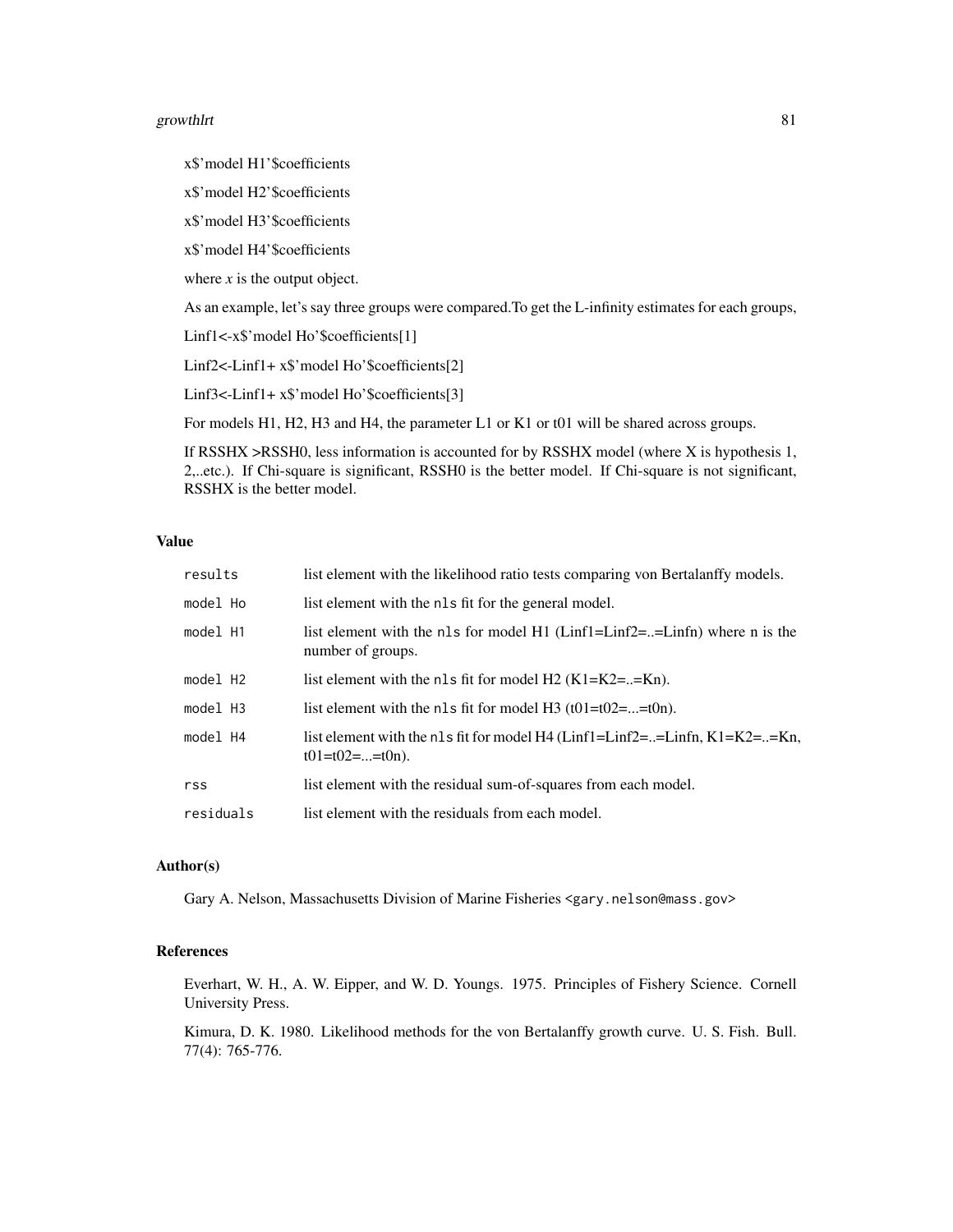# Examples

## Normally, the length and age data will represent data for individuals. ## Kimura's data are mean lengths-at-age but are usable because error=2 ## will calculate mean lengths-at-age from individual data. Since only ## one value is present for each age, the mean length will be calculated ## as the same value. data(Kimura) growthlrt(len=Kimura\$length,age=Kimura\$age,group=Kimura\$sex,model=1,error=2,select=1, plottype=2)

growthmultifit *Fit a Multi-Group Growth Model*

# Description

Fits a von Bertalanffy, Gompertz or logistic growth curve to length and age for two or more groups.

# Usage

```
growthmultifit(len=NULL,age=NULL,group=NULL,model=1,fixed=c(1,1,1),error=1,
       select=1,Linf=c(NULL),K=c(NULL),t0=c(NULL),plot=FALSE,
                control=list(maxiter=10000,minFactor=1/1024,tol=1e-5))
```

| len    | the vector of lengths of individual fish.                                                                                                                                                                                                                                                                                                                                                                                                                      |
|--------|----------------------------------------------------------------------------------------------------------------------------------------------------------------------------------------------------------------------------------------------------------------------------------------------------------------------------------------------------------------------------------------------------------------------------------------------------------------|
| age    | the vector of ages associated with the length vector.                                                                                                                                                                                                                                                                                                                                                                                                          |
| group  | the vector of character names specifying group association. The first character<br>in the name must be a letter.                                                                                                                                                                                                                                                                                                                                               |
| model  | which model to fit. $1 =$ von Bertalanffy, $2 =$ Gompertz, and $3 =$ logistic. De-<br>$fault=1.$                                                                                                                                                                                                                                                                                                                                                               |
| fixed  | arguments specifying that Linf, K or t0 should be fitted as a constant between<br>groups or as separate parameters for each group. $1 = \text{single parameter be-}$<br>tween groups, $2$ = separate parameters for each group. The order of <i>fixed</i> is<br>$c(Linf,K,t0)$ .                                                                                                                                                                               |
| error  | the error variance assumption. $1 = constant$ variance for all <i>lijs</i> ; $2 = constant$<br>variance for all mean lengths at age; 3=var of <i>lij</i> varies with age. See methods<br>a-c in Kimura (1980: pp. 766). The required statistics for each type of error are<br>calculated from the individual length-age observations.                                                                                                                          |
| select | the selection of starting values of L-infinity, K, and $t0$ . 1=automatic selection,<br>2=user-specified. If select=1, initial starting values of <i>L</i> -infinity, <i>K</i> , and t0 are<br>calculated from Walford lines (Everhart et al. 1975), and ages represented as<br>decimal values are truncated to the integer before linear regression is applied. If<br>select=2, the user must specify values of $L$ -infinity, $K$ , and $t0$ for each group. |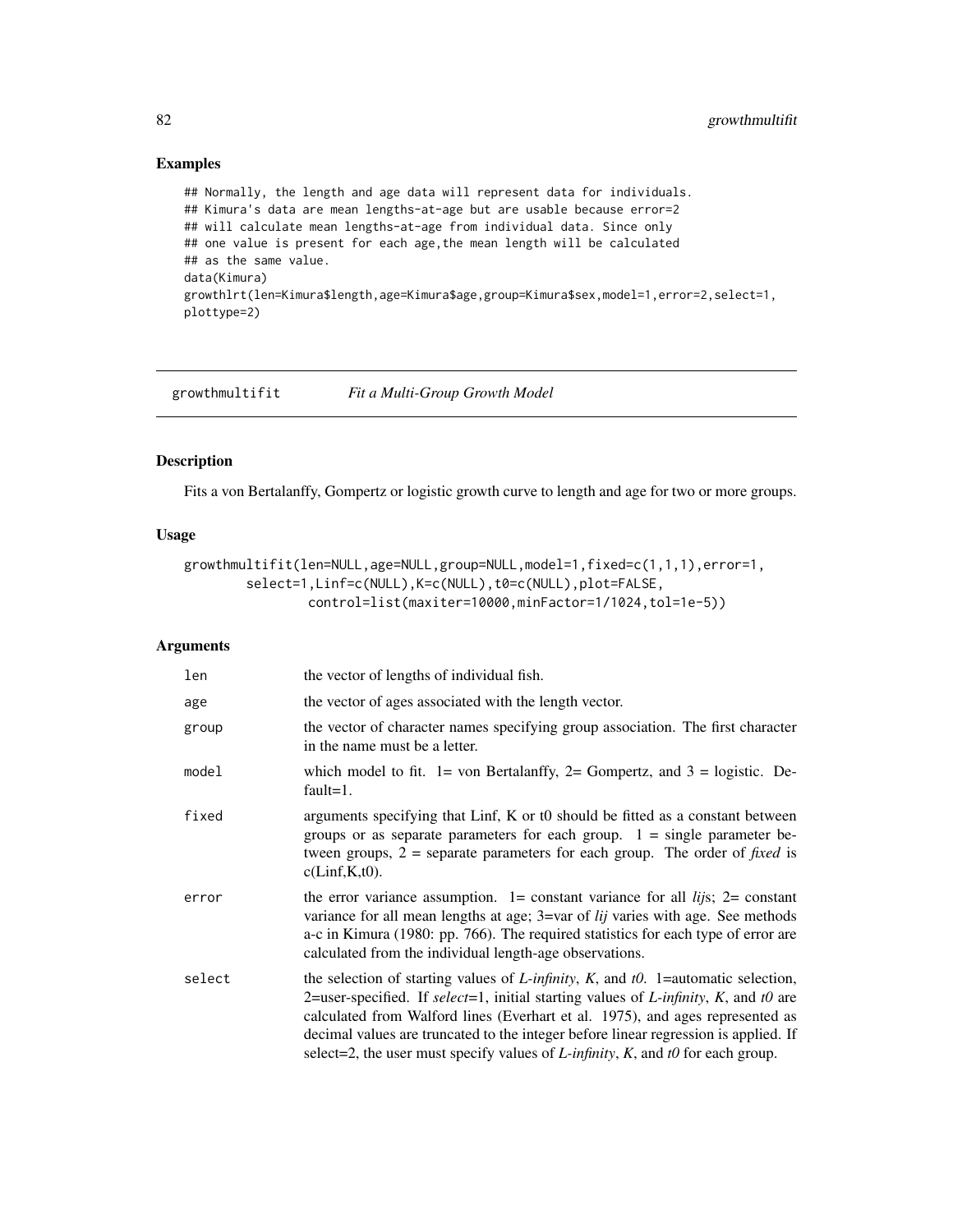# growthmultifit 83

| Linf    | if select=2, the starting values for <i>L</i> -infinity of the von Bertal and fly equation, one<br>for each group.         |
|---------|----------------------------------------------------------------------------------------------------------------------------|
| К       | if select=2, the starting values for K of the von Bertalanffy equation, one for<br>each group.                             |
| t0      | if select=2, the starting value for t0 of the von Bertalanffy equation, one for each<br>group.                             |
| plot    | logical argument specifying whether observed versus predicted and residuals<br>graphs should be plotted. Default is FALSE. |
| control | see function <i>nls</i> .                                                                                                  |

## Details

A von Bertalanffy, Gompertz or logistic model is fitted to the length and age data of two or more groups using function *nls* (nonlinear least squares). Parameters can be estimated for each group or as constants across groups. Individual observations of lengths-at-age are required. If error variance assumptions 2 or 3, mean lengths and required statistics are calculated. The parameters are fitted using a model.matrix where the 1st column is a row of 1s representing the parameter estimate of the reference group (group with lowest alpha-numeric order) and the remaining group columns have 1 if group identifier is the current group and 0 otherwise. See function *model.matrix*. This is a companion function to function *growthlrt*. If errors arise using automatic selection, switch to select=2.

When separate parameters are estimated for each group, estimates for the the non-reference groups would be the reference-group estimated parameters (e.g., Linf1 or K1 or t01) plus the coefficent estimate for the nth group (e.g., group 2: Linf2 or K2, or t02) based on the alpha-numeric order. If the parameter is assumed constant across groups, then estimates of Linf1 or K1 or t01 is used as the parameter for each group. The von Bertalanffy equation is Lt=Linf\*1-exp(-K\*(age-t0)). The Gompertz equation is  $Lt = exp(-exp(-K*(age-t0)))$ . The logistic equation is  $Lt = Linf/(1+exp(-K*(age-t0)))$ .  $K*(age-t0))$ .

# Value

| results   | list element containing summary statistics of <i>nls</i> fit |
|-----------|--------------------------------------------------------------|
| residuals | list element with the residuals from the model.              |

## Author(s)

Gary A. Nelson, Massachusetts Division of Marine Fisheries <gary.nelson@mass.gov>

## References

Everhart, W. H., A. W. Eipper, and W. D. Youngs. 1975. Principles of Fishery Science. Cornell University Press.

Kimura, D. K. 1980. Likelihood methods for the von Bertalanffy growth curve. U. S. Fish. Bull. 77(4): 765-776.

#### See Also

[growthlrt](#page-78-0)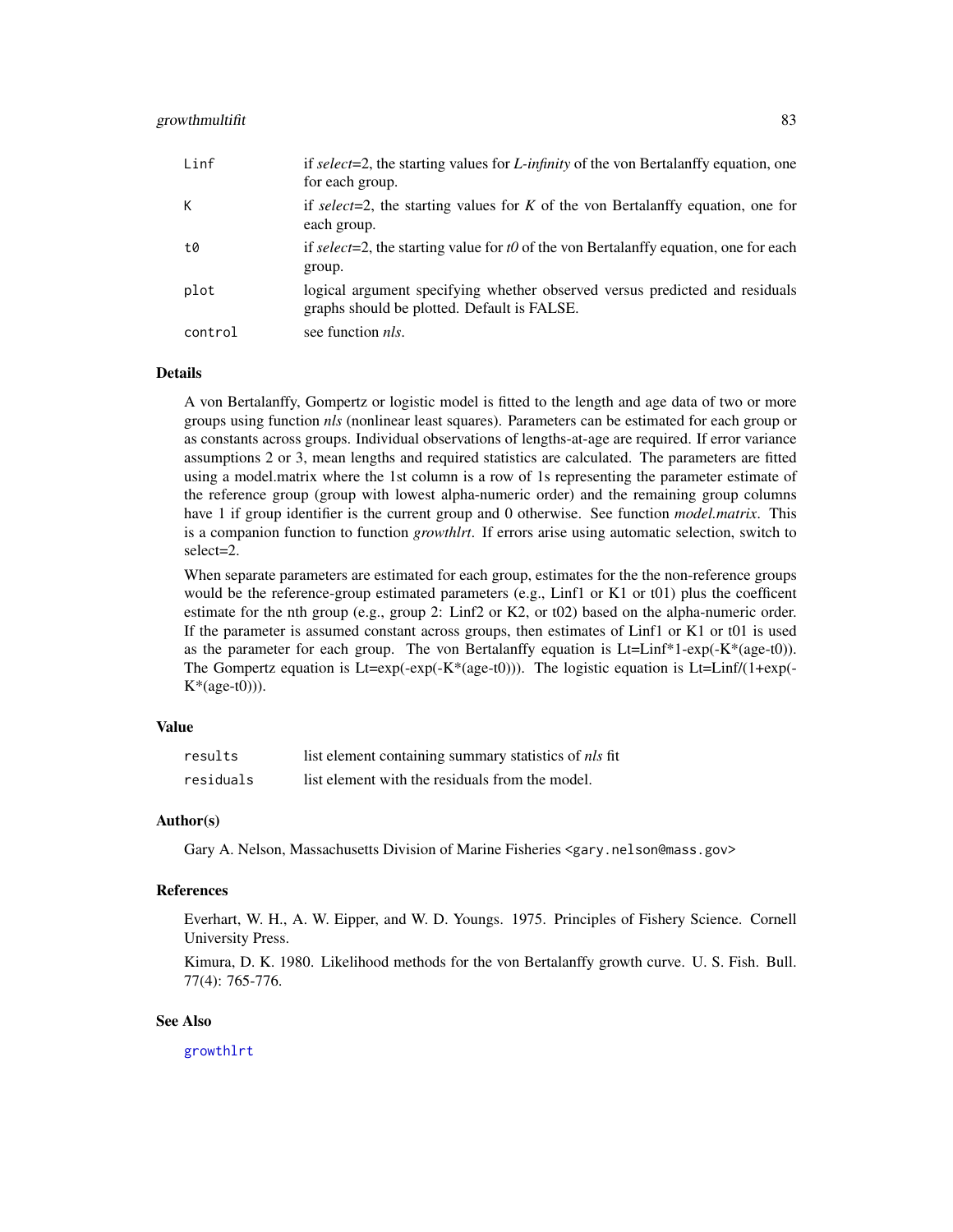# Examples

```
data(Kimura)
growthmultifit(len=Kimura$length,age=Kimura$age,group=as.character(Kimura$sex),
model=1, fixed=c(2,1,1),error=1,select=1,Linf=NULL,K=NULL,t0=NULL,plot=FALSE,control=list(maxiter=10000,
minFactor=1/1024,tol=1e-5))
```
growthResid *Plot residuals of growth model fitted to tag data*

# Description

Plot residuals (observed - expected growth increments) vs relative age at the time of tagging and versus time at liberty.

## Usage

```
growthResid(K, Linf, dat, lentag, lenrec, timelib, graph =1,
          main = "Residuals of growth increments",
          cex.lab=1.5, cex.axis=1.5, cex.main=1,
          xlab1="Relative age, yr", xlab2="Time at liberty, yr",
          ylab="Observed - expected increment",
          xlim1=NULL, xlim2=NULL, ylim=NULL, col=1, returnvec=FALSE,
          returnlimits=FALSE, warn=TRUE,...)
```

| K        | parameter of the von Bertalanffy growth equation                                                                                                                                                                                                                                  |
|----------|-----------------------------------------------------------------------------------------------------------------------------------------------------------------------------------------------------------------------------------------------------------------------------------|
| Linf     | parameter of the von Bertalanffy growth equation                                                                                                                                                                                                                                  |
| dat      | dataframe containing length at tagging, length at recapture and time at liberty.<br>These must be named lentag, lenrec and timelib or else column 1 must contain<br>the length at tagging, column 2 must contain length at recapture and column 3<br>must contain time at liberty |
| lentag   | alternative way to pass data to function                                                                                                                                                                                                                                          |
| lenrec   | alternative way to pass data to function                                                                                                                                                                                                                                          |
| timelib  | alternative way to pass data to function                                                                                                                                                                                                                                          |
| graph    | which graph to plot - 1: residuals versus Relative age, 2: residuals versus time-<br>at-liberty                                                                                                                                                                                   |
| main     | an overall title for the plot                                                                                                                                                                                                                                                     |
| cex.lab  | The magnification to be used for x and y labels relative to the current setting of<br>cex                                                                                                                                                                                         |
| cex.axis | The magnification to be used for axis annotation relative to the current setting<br>of cex                                                                                                                                                                                        |
| cex.main | The magnification to be used for main titles relative to the current setting of cex                                                                                                                                                                                               |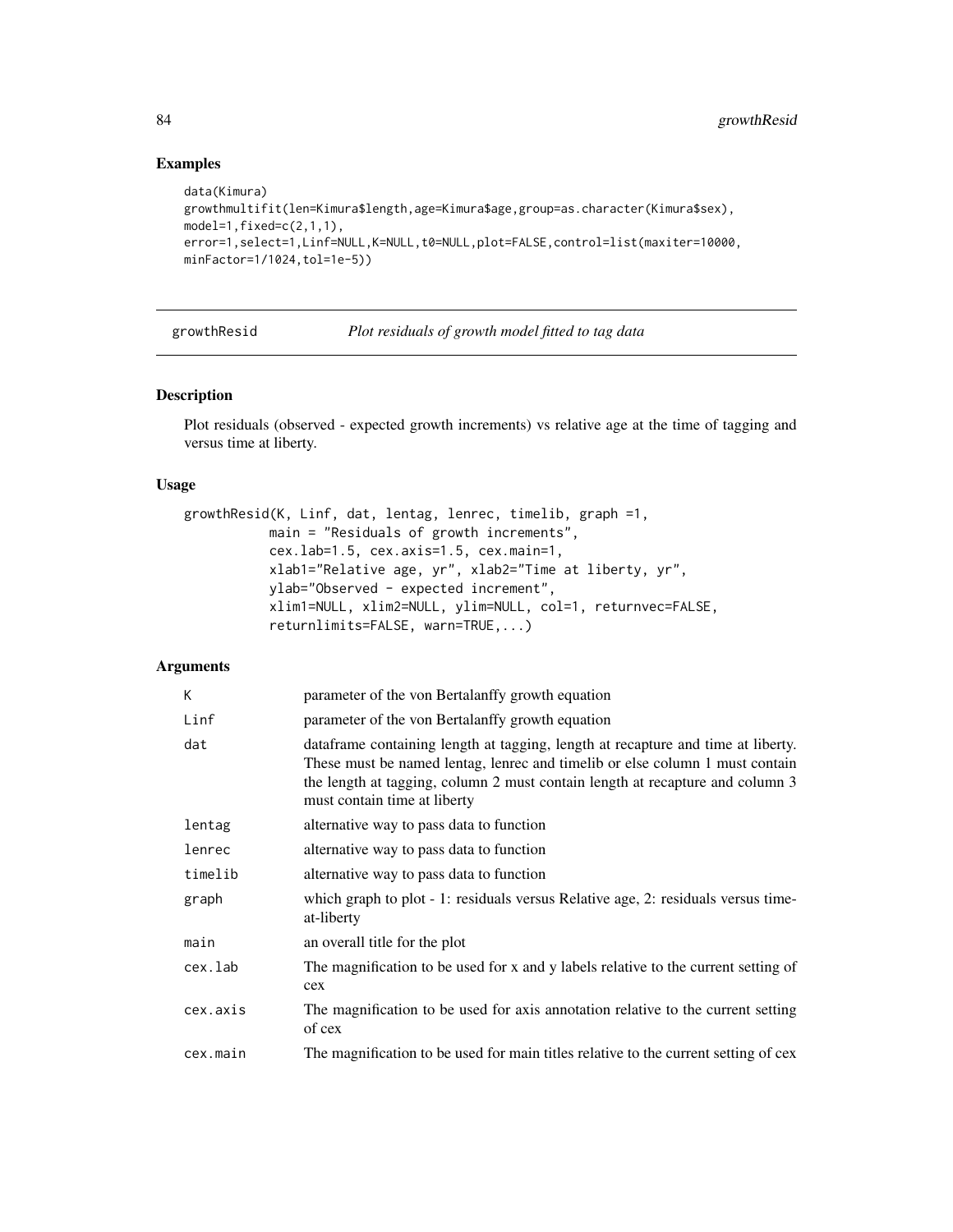# growthTraject 85

| xlab1        | a title for the x axis 1                                                                                                     |
|--------------|------------------------------------------------------------------------------------------------------------------------------|
| xlab2        | a title for the x axis 2                                                                                                     |
| ylab         | a title for the y axis                                                                                                       |
| xlim1        | lower and upper limits of x axis 1 e.g., $c(0,100)$                                                                          |
| xlim2        | lower and upper limits of x axis 2 e.g., $c(0,100)$                                                                          |
| ylim         | lower and upper limits of y axis e.g., $c(0,100)$                                                                            |
| col          | color of points in plot                                                                                                      |
| returnvec    | logical - if TRUE, function returns a data frame with the computed age at tagging<br>and the residual (obs - pred increment) |
| returnlimits | logical - if TRUE, function returns the x and y limits for the plot                                                          |
| warn         | logical - if TRUE, function issues a warning if names of variables in dat do not<br>match the 3 names expected.              |
| $\cdots$     | other arguments to pass to <i>plot</i>                                                                                       |

# Details

Function plots residuals (observed - expected growth increments) vs relative age at the time of tagging and vs time at liberty from VB growth model fitted to tagging data. Relative age is calculated by inverting the von Bertalanffy growth curve.

## Value

| output | If returnvec = TRUE, computed age and residuals. If returnlimits=TRUE, x and |
|--------|------------------------------------------------------------------------------|
|        | y limits for plot                                                            |

# Author(s)

Janos Hoenig Virginia Institute of Marine Science May 2013 <hoenig@vims.edu >

## Examples

```
data(bonito)
temp<-bonito[c(bonito$T2-bonito$T1)>0,]
growthResid(0.19,97.5,lentag=temp$L1, lenrec=temp$L2,timelib=c(temp$T2-temp$T1),graph=1)
```
growthTraject *Plot growth trajectories obtained from tagging data*

# Description

Age and length coordinates for the time of tagging and time of recapture are plotted as line segments overlayed on the von Bertalannfy growth curve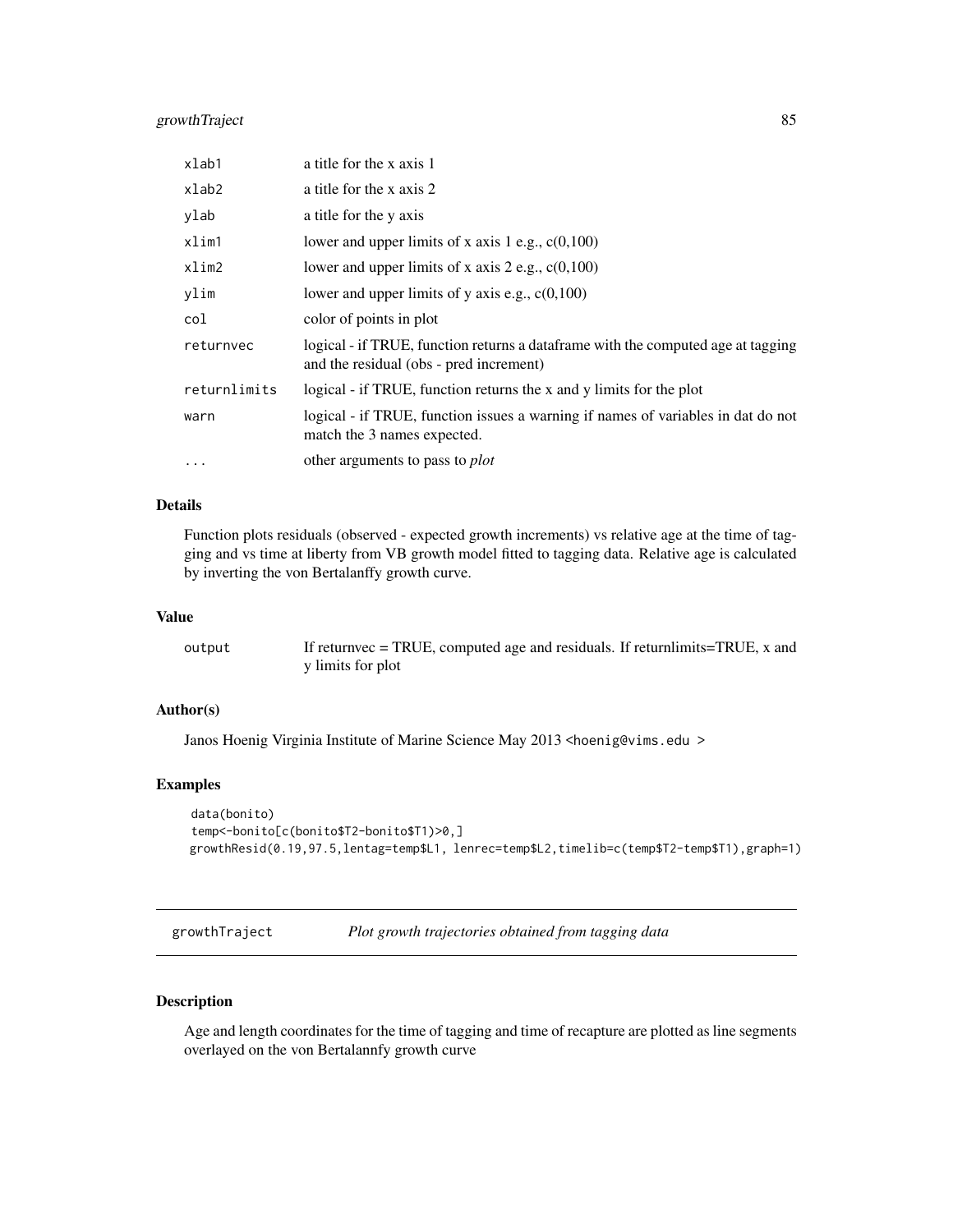# Usage

```
growthTraject(K, Linf, dat, lentag, lenrec, timelib, subsets=NULL,
             main = "Growth trajectories & fitted curve",
             cex.lab=1.5, cex.axis=1.5, cex.main=1,
             xlab="Relative age, yr", ylab="Length, cm",
             xlim=NULL, ylim=NULL,ltytraject=1, lwdtraject=1,
             coltraject=1, ltyvonB=1, lwdvonB=2, colvonB="red",
             returnvec=FALSE, returnlimits=FALSE, warn=TRUE, ...)
```

| Κ            | parameter of the von Bertalanffy growth equation                                                                                                                                                                                                                                                                                               |  |  |
|--------------|------------------------------------------------------------------------------------------------------------------------------------------------------------------------------------------------------------------------------------------------------------------------------------------------------------------------------------------------|--|--|
| Linf         | parameter of the von Bertalanffy growth equation                                                                                                                                                                                                                                                                                               |  |  |
| dat          | dataframe containing length at tagging, length at recapture and time at liberty.<br>These must be named lentag, lenrec and timelib or else column 1 must contain<br>the length at tagging, column 2 must contain length at recapture and column 3<br>must contain time at liberty OR the variables must be named lentag, lenrec and<br>timelib |  |  |
| lentag       | alternative way to pass data to function                                                                                                                                                                                                                                                                                                       |  |  |
| lenrec       | alternative way to pass data to function                                                                                                                                                                                                                                                                                                       |  |  |
| timelib      | alternative way to pass data to function                                                                                                                                                                                                                                                                                                       |  |  |
| subsets      | factor or integer variable specifying subsets of the data to be plotted with sepa-<br>rate colors or line types                                                                                                                                                                                                                                |  |  |
| main         | an overall title for the plot                                                                                                                                                                                                                                                                                                                  |  |  |
| cex.lab      | The magnification to be used for x and y labels relative to the current setting of<br>cex                                                                                                                                                                                                                                                      |  |  |
| cex.axis     | The magnification to be used for axis annotation relative to the current setting<br>of cex                                                                                                                                                                                                                                                     |  |  |
| cex.main     | The magnification to be used for main titles relative to the current setting of cex                                                                                                                                                                                                                                                            |  |  |
| xlab         | a title for the x axis                                                                                                                                                                                                                                                                                                                         |  |  |
| ylab         | a title for the y axis                                                                                                                                                                                                                                                                                                                         |  |  |
| xlim         | lower and upper limits of x axis e.g., $c(0,100)$                                                                                                                                                                                                                                                                                              |  |  |
| ylim         | lower and upper limits of y axis e.g., $c(0,100)$                                                                                                                                                                                                                                                                                              |  |  |
| ltytraject   | line type for the growth trajectories                                                                                                                                                                                                                                                                                                          |  |  |
| lwdtraject   | line width for the growth trajectories                                                                                                                                                                                                                                                                                                         |  |  |
| coltraject   | line color for the growth trajectories                                                                                                                                                                                                                                                                                                         |  |  |
| ltyvonB      | line type for the fitted von Bertalanffy growth curve                                                                                                                                                                                                                                                                                          |  |  |
| lwdvonB      | line width for the fitted von Bertalanffy growth curve                                                                                                                                                                                                                                                                                         |  |  |
| colvonB      | line color for the fitted von B. curve                                                                                                                                                                                                                                                                                                         |  |  |
| returnvec    | logical for whether the coordinates of the line segments should be returned)                                                                                                                                                                                                                                                                   |  |  |
| returnlimits | logical for whether the x-axis and y-axis limits should be returned                                                                                                                                                                                                                                                                            |  |  |
| warn         | logical - if TRUE, function issues a warning if names of variables in dat do not<br>match the 3 names expected.                                                                                                                                                                                                                                |  |  |
| $\cdots$     | other arguments to pass to <i>plot</i>                                                                                                                                                                                                                                                                                                         |  |  |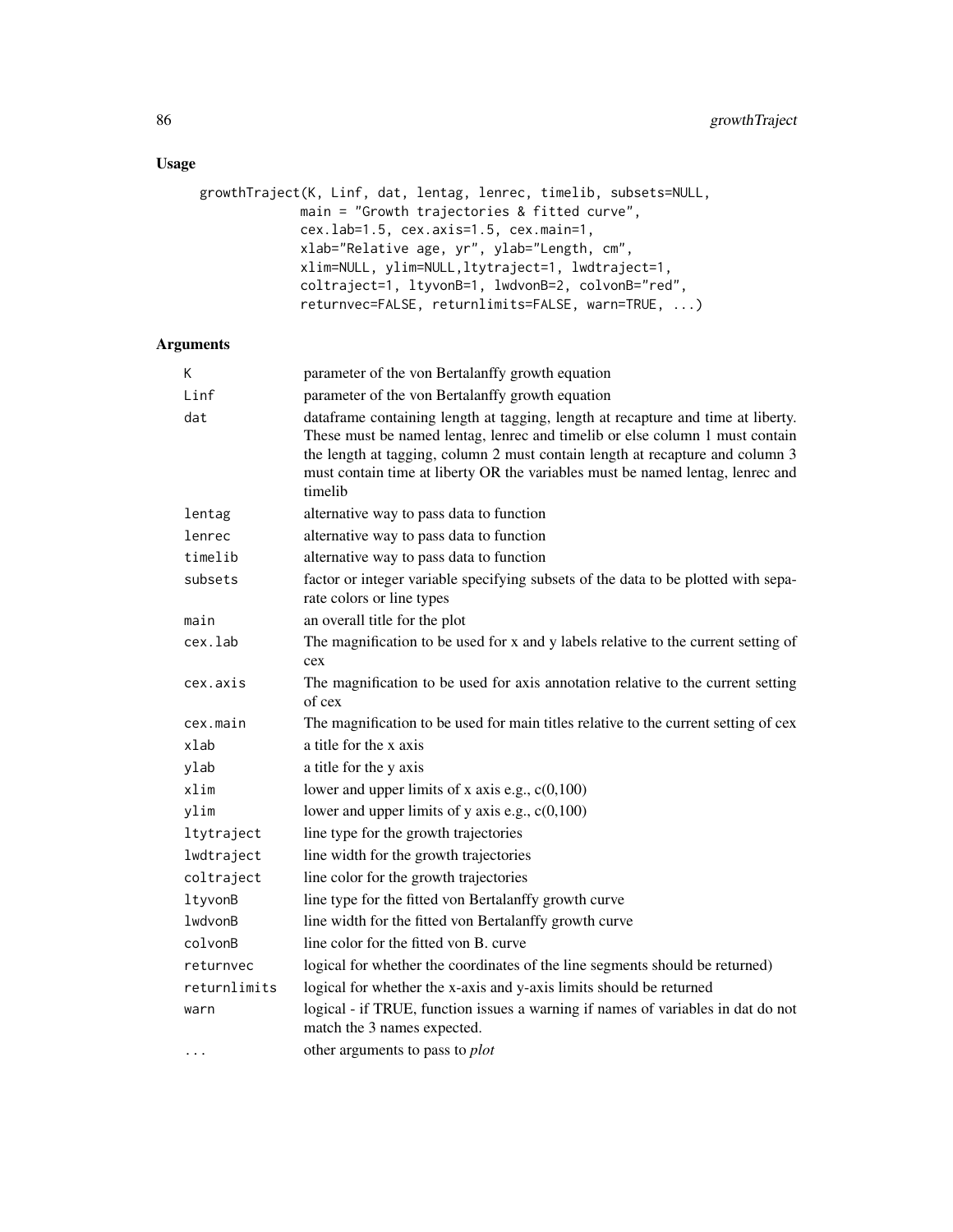#### growtrans 87

#### Details

The relative age at tagging is computed from the inverted von Bertalannfy growth equation (i.e., age expressed as a function of length); the age at recapture is taken to be the age at tagging plus the time at liberty. Then the (age, length) coordinates for the time of tagging and time of recapture are plotted as a line segment. Additional parameters control the format of the plot as follows. A call to plot() sets up the axes. Then a call to arrows() draws the line segments. Finally, a call to curve() adds the von Bertalanffy growth curve. Specifying additional graphical parameters is permissable but these will be passed only to plot().

# Value

```
output if returnvec = TRUE, coordinates of the line segments are returned. If return-
                 limits=TRUE, x and y limits for plot are returned
```
## Author(s)

Janos Hoenig Virginia Institute of Marine Science May 2013 <hoenig@vims.edu >

## Examples

```
data(bonito)
temp<-bonito[c(bonito$T2-bonito$T1)>0,]
growthTraject(0.19,97.5,lentag=temp$L1, lenrec=temp$L2,timelib=c(temp$T2-temp$T1))
```

| growtrans | Growth Transition Matrix for a Size-Structured Population Dynamics |
|-----------|--------------------------------------------------------------------|
|           | Model                                                              |

# Description

Generates a growth transition matrix from parameters of the von Bertalanffy growth equation following Chen et al. (2003)

#### Usage

growtrans(Lmin = NULL, Lmax = NULL, Linc = NULL, Linf = NULL, SELinf = NULL,  $K = NULL$ , SEK = NULL, rhoLinfK = NULL)

| Lmin       | Mid-point of starting size class.                                            |
|------------|------------------------------------------------------------------------------|
| Lmax       | Mid-point of end size class. This should be one increment larger than Linf.  |
| Linc       | Size class increment.                                                        |
| Linf       | L-infinity parameter of the von Bertalanffy growth equation.                 |
| SELinf     | Standard error of Linf.                                                      |
| K          | Growth parameter of the von Bertalanffy growth equation.                     |
| <b>SEK</b> | Standard error of K.                                                         |
| rhoLinfK   | Correlation between Linf and K. Usually from a parameter correlation matrix. |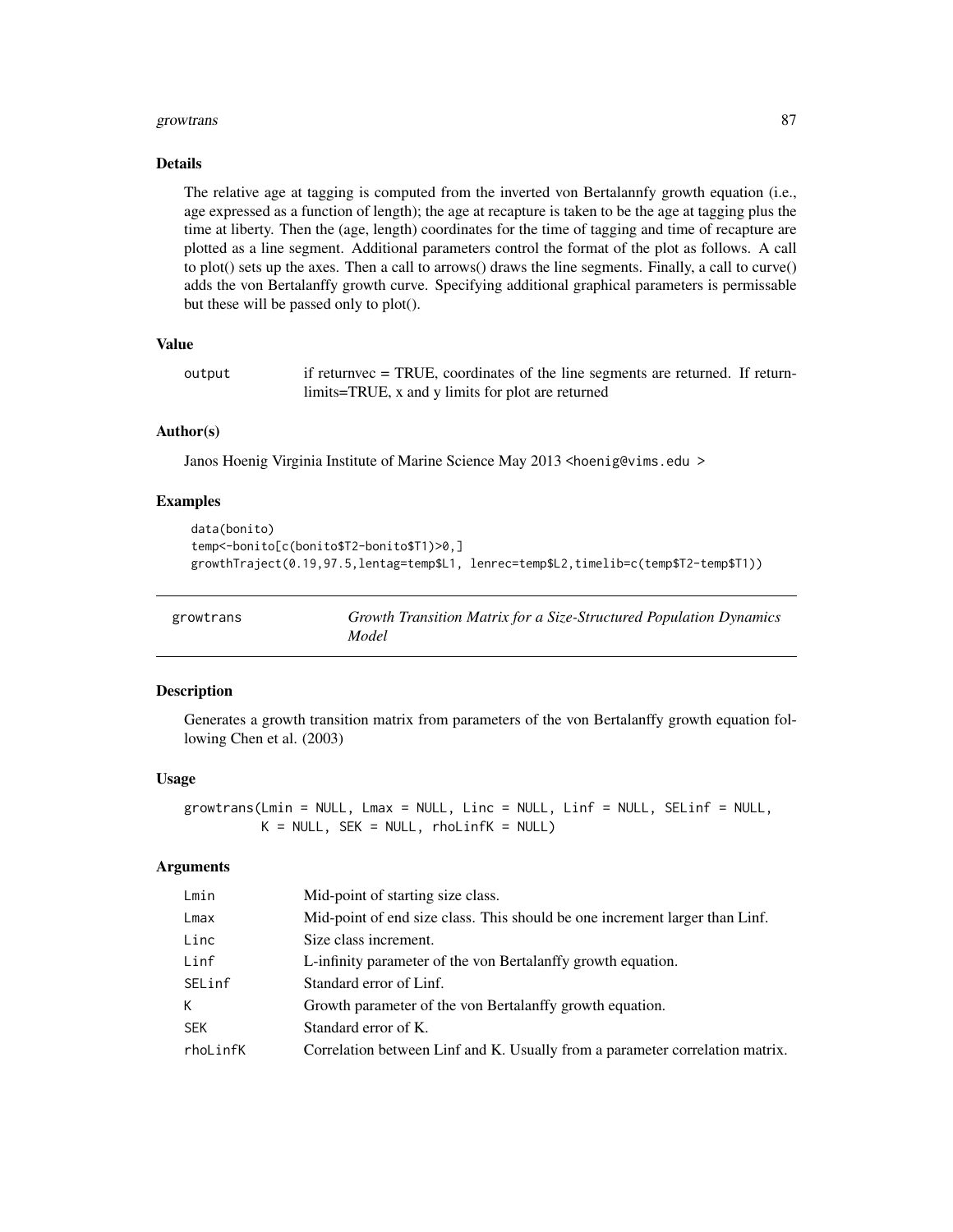# Details

Transition probabilities are calculated by using formulae 3-9 and procedures in Chen et al. (2003). Negative growth increments result if Lmax is beyond Linf, so the transition matrix is truncated at Linf. The last size class acts as a plus group and has a probability of 1.

## Value

A matrix of dimensions n size classes x n size classes.

## Note

This function is based on an example EXCEL spreadsheet provided by Yong Chen.

## Author(s)

Gary A. Nelson, Massachusetts Division of Marine Fisheries <gary.nelson@mass.gov>

# References

Chen, Y., M. Hunter, R. Vadas, and B. Beal. 2003. Developing a growth-transition matrix for stock assessment of the green sea urchin (Strongylocentrotus droebachiensis) off Maine. Fish. Bull. 101: 737-744.

# Examples

```
# For Chen et al. 2003
growtrans(Lmin=40,Lmax=101,Linc=1,Linf=100,SELinf=15,K=0.100588,SEK=0.04255,rhoLinfK=0.94)
```
haddock *Biological data for haddock (Melanogrammus aeglefinus)*

## **Description**

The haddock data frame has 15 rows and 4 columns. Age, weight at spawning, partial recruitment, and fraction mature data for haddock (Melanogrammus aeglefinus) used by Gabriel et al. (1989) to calculate spawning stock biomass-per-recruit.

## Usage

haddock

## Format

This data frame contains the following columns:

age vector of ages

ssbwgt vector of weights at spawning for each age

partial partial recruitment vector

pmat vector of fraction of females mature at age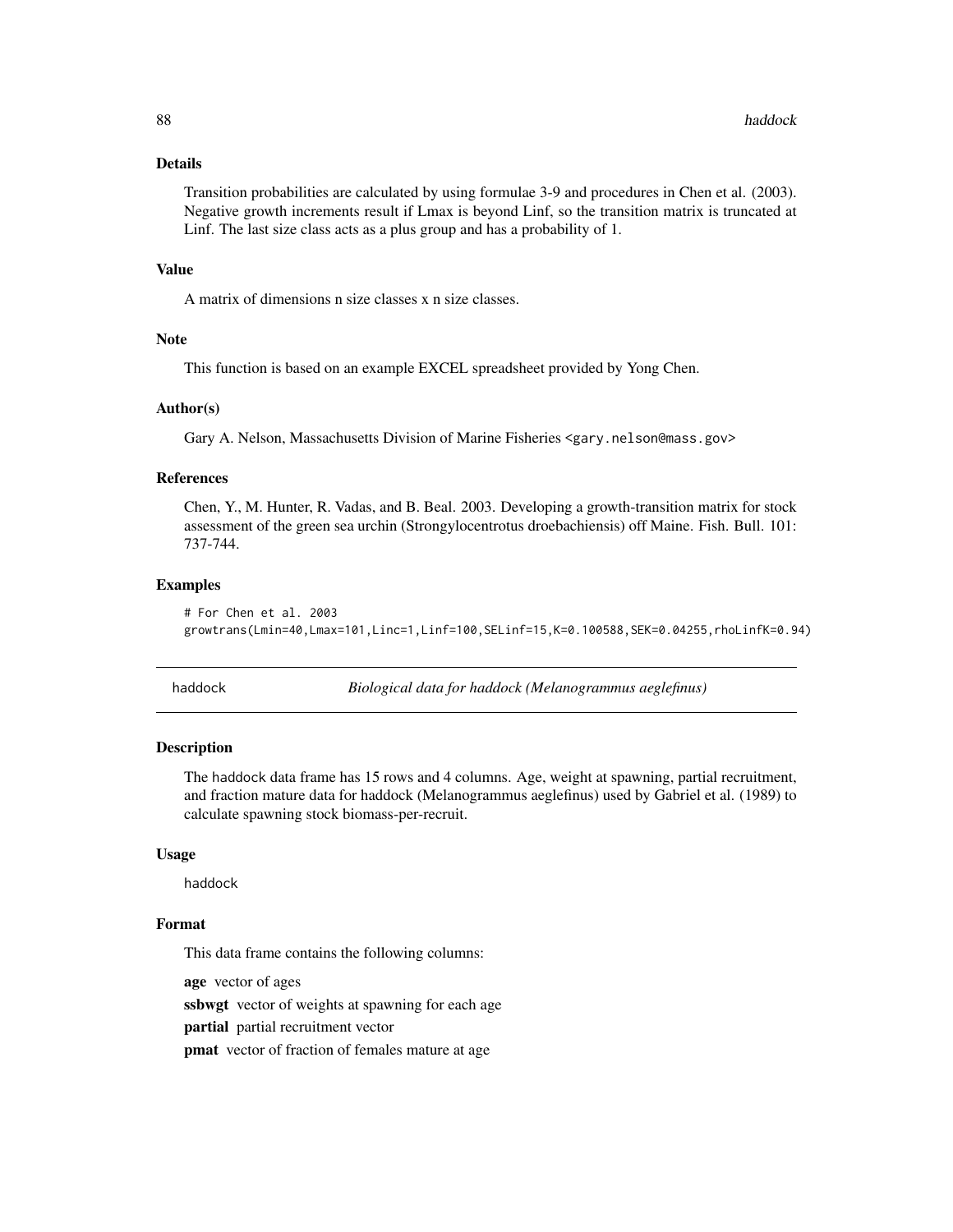# Hightower 89

## Source

Gabriel, W. L., M. P. Sissenwine, and W. J. Overholtz. 1989. Analysis of spawning stock biomass per recruit: an example for Georges Bank haddock. North American Journal of Fisheries Management 9: 383-391.

Hightower *Original data used in Hightower et al. (2001)*

#### Description

The Hightower has 51 rows and 1 column. The complete capture histories of striped bass for Lake Gaston, North Carolina.

#### Usage

Hightower

## Format

This data frame contains the following columns:

caphistory capture histories of 51 striped bass

#### Source

Hightower, J. E., J. R. Jackson, and K. H. Pollock. 2001. Use of telemetry methods to estimate natural mortality and fishing mortality of striped bass in Lake Gaston, North Carolina. Trans. Am. Fish. Soc. 130:557-567.

Thanks to Joe Hightower of NC Cooperative Fish and Wildlife Research Unit for providing his original data.

Hoenig *Tag Data from Hoenig et al. (1998)*

#### Description

The Hoenig list containing 8 components of data. Data were obtained from the Hoenig et al.(1998).

#### Usage

Hoenig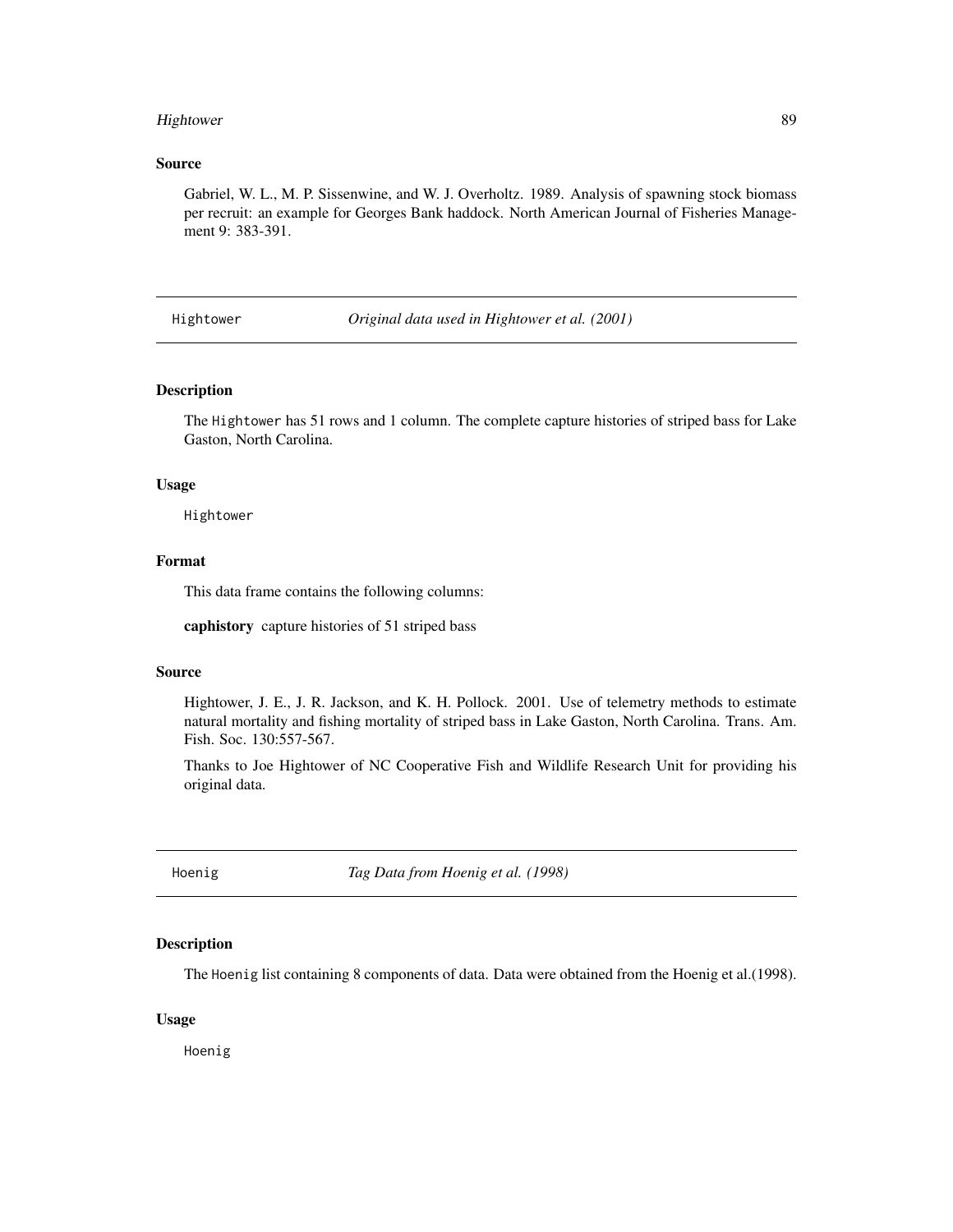90 irm\_cr

# Format

This list contains the following components:

relyrs vector of start and end years of release years

recapyrs vector of start and end years of recapture years

N vector of number of tags released in each release year

recapharv recapture matrix of harvested fish

lambda vector of reporting rates (one for each recapture year)

phi vector of initial tag loss (one for each recapture year)

Fyr vector of years to estimate fishing mortality

Myr vector of years to estimate natural mortality

# Source

Hoenig, J. M, N. J. Barrowman, W. S. Hearn, and K. H. Pollock. 1998. Multiyear tagging studies incorporating fishing effort data. Canadian Journal of Fisheries and Aquatic Sciences 55: 1466- 1476.

<span id="page-89-0"></span>irm\_cr *Age-Independent Instantaneous Rates Model of Jiang et al. (2007) Incorporating Catch and Release Tag Returns*

## Description

The age-independent instantaneous rates model of Jiang et al. (2007) for estimating fishing and natural mortality from catch-release tag returns is implemented assuming known values of initial tag survival (phi) and reporting rate (lambda)

## Usage

```
irm_cr(relyrs = NULL, recapyrus = NULL, N = NULL, recapharv = NULL,recaprel = NULL, hlambda = NULL, rlambda = NULL, hphi = NULL,
rphi = NULL, hmrate = NULL, Fyr = NULL, FAyr = NULL, Myr = NULL,
initial = c(0.1, 0.05, 0.1), lower = c(0.0001, 0.0001, 0.0001),upper=c(5,5,5),maxiter=10000)
```

| relyrs   | vector containing the start and end year of the entire release period (e.g., c(1992,<br>$2006$ ).    |
|----------|------------------------------------------------------------------------------------------------------|
| recapyrs | vector containing the start year and end year of entire recapture period (e.g.,<br>$c(1992, 2008)$ . |
| N        | vector of total number of tagged fish released in each release year (one value per<br>year).         |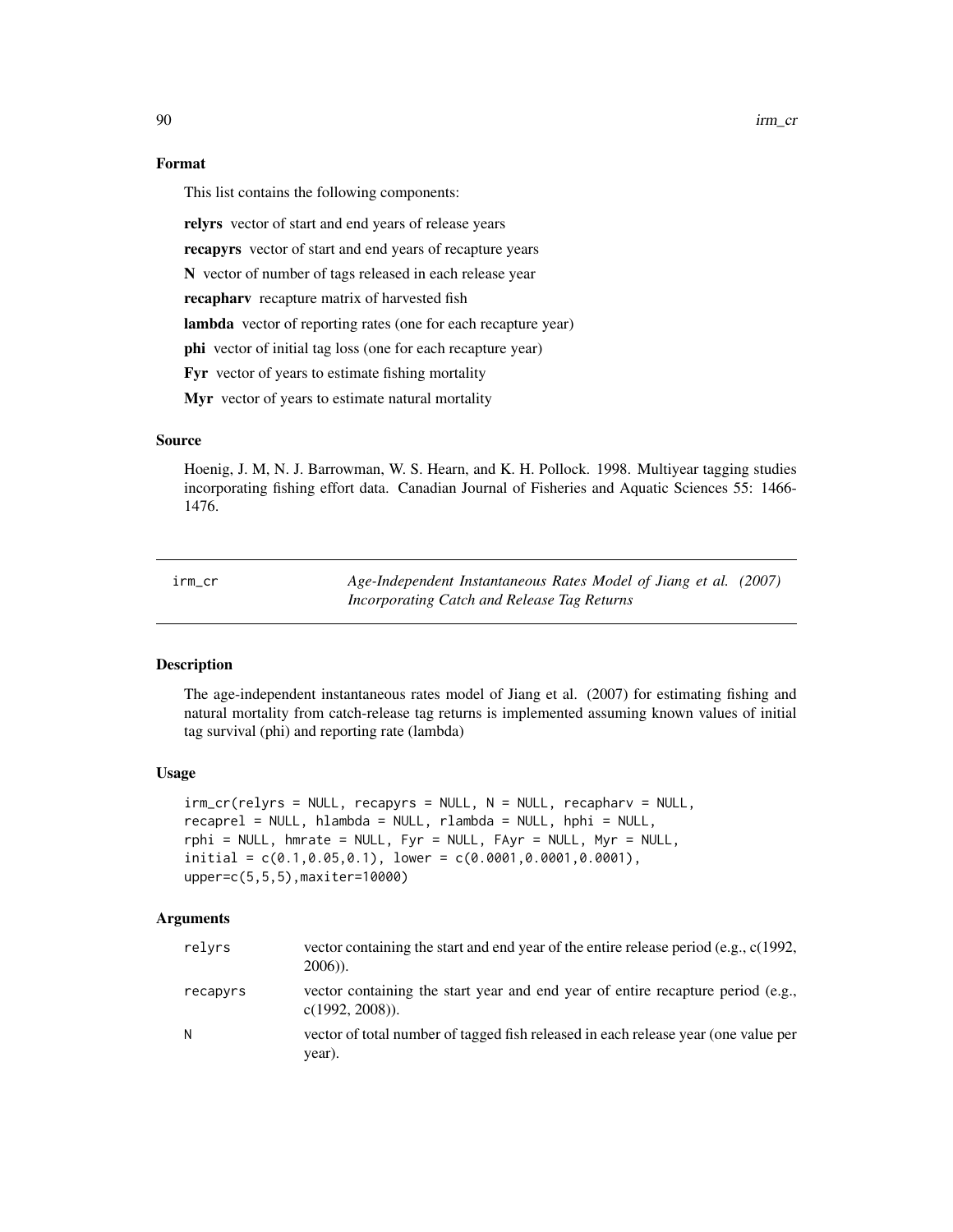| recapharv | matrix of the number of tag recoveries of harvested fish by release year (row)<br>and recovery year (column). The lower triangle (blank cells) may be filled with<br>-1s as place holders. Missing values in the upper triangle (release/recovery cells)<br>are not allowed.                                       |
|-----------|--------------------------------------------------------------------------------------------------------------------------------------------------------------------------------------------------------------------------------------------------------------------------------------------------------------------|
| recaprel  | matrix of the number of tag recoveries of fish recaptured and re-released with<br>the tag removed by release year (row) and recovery year (column). The lower<br>triangle (blank cells) may be filled with -1s as place holders. Missing values in<br>the upper triangle (release/recovery cells) are not allowed. |
| hlambda   | vector of reporting rate estimates (lambda) for harvested fish. One value for<br>each recovery year.                                                                                                                                                                                                               |
| rlambda   | vector of reporting rate estimates (lambda) for recaptured fish re-released with<br>tag removed. One value for each recovery year.                                                                                                                                                                                 |
| hphi      | vector of initial tag survival estimates (phi) for harvested fish. One value for<br>each recovery year. $1 = no loss$                                                                                                                                                                                              |
| rphi      | vector of initial tag survival estimates (phi) for recaptured fish re-released with<br>tag removed fish. One value for each recovery year. $1 = no loss$                                                                                                                                                           |
| hmrate    | vector of hooking mortality rates. One value for each recovery year.                                                                                                                                                                                                                                               |
| Fyr       | vector of year values representing the beginning year of a period over which to<br>estimate a constant fishing mortality rate (F). If estimation of F for each recovery<br>year is desired, enter the year value for each year. The first year value must be<br>the start year for the recovery period.            |
| FAyr      | vector of year values representing the beginning year of a period over which to<br>estimate a constant tag mortality rate (FA). If estimation of FA for each recovery<br>year is desired, enter the year value for each year. The first year value must be<br>the start year for the recovery period.              |
| Myr       | vector of year values representing the beginning year of a period over which<br>to estimate a constant natural mortality rate (M). If estimation of M for each<br>recovery year is desired, enter the year value for each year. The first year value<br>must be the start year for the recovery period.            |
| initial   | vector of starting values for fishing, tag, and natural mortality estimates. First<br>position is the starting value for all Fs, second position is the starting value for all<br>FAs, and the third position is the starting value for all Ms (e.g., $c(0.1, 0.1, 0.2)$ ).                                        |
| lower     | vector of lower bounds of F, FA, and M estimates used in optimization routine.<br>First position is the lower value for all Fs, second position is the lower value for<br>all FAs, and the third position is the lower value for all Ms.                                                                           |
| upper     | vector of upper bounds of F, FA, and M estimates used in optimization routine.<br>First position is the upper value for all Fs, second position is the upper value for<br>all FAs, and the third position is the upper value for all Ms.                                                                           |
| maxiter   | maximum number iterations used in the optimization routine.                                                                                                                                                                                                                                                        |

# Details

Jiang et al (2007) provides an extension of the Hoenig et al. (1998) instantaneous tag return model to account for catch/release of tagged fish. The benefits of this instantaneous rates model are that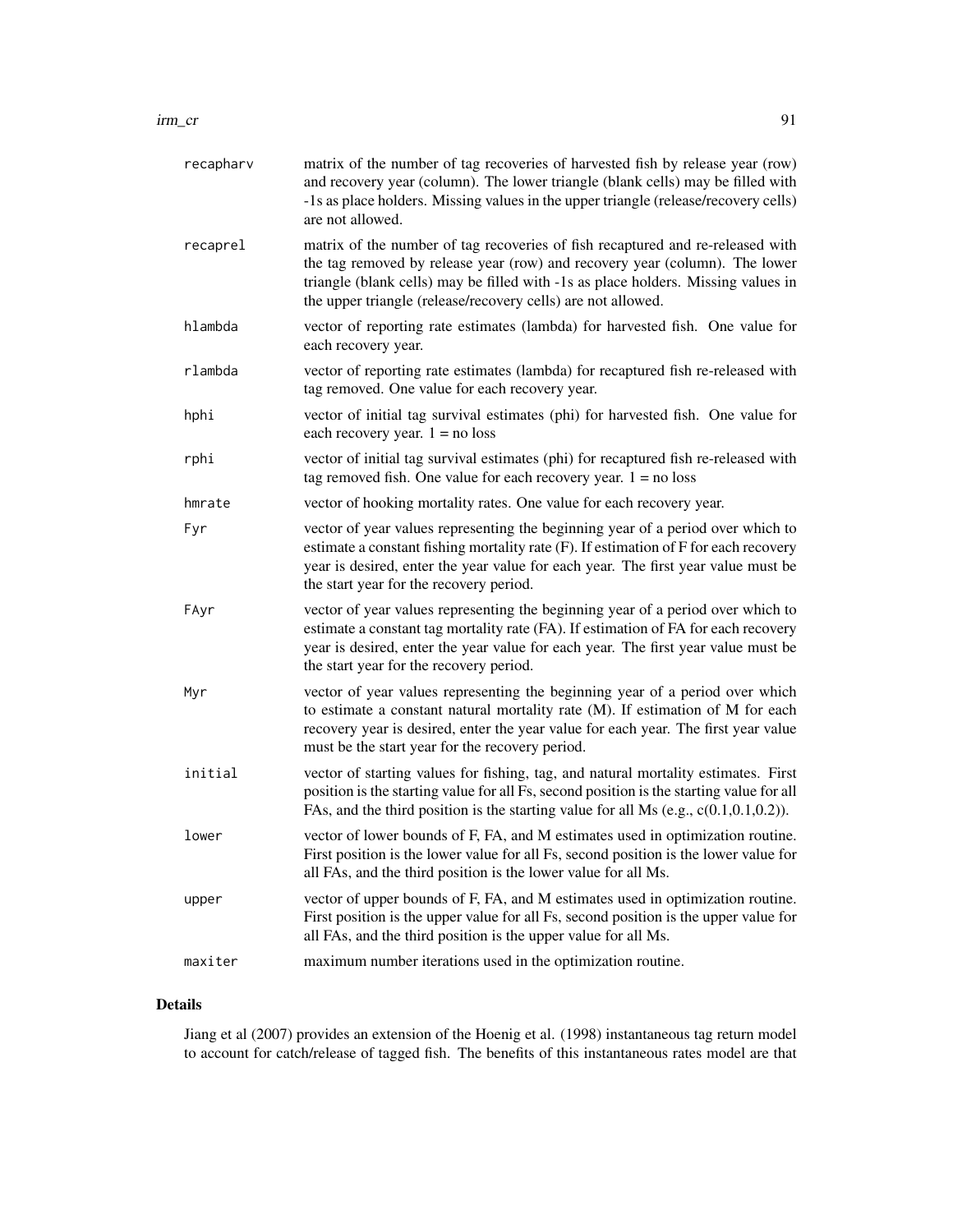data from tagged fish that are recaptured and released alive are directly incorporated in the estimation of fishing and natural mortality. Jiang et al. models mortality of harvested fish and the mortality experienced by the tag because fish are often released after the tag has been removed. Therefore, additional tag mortality parameters are estimated in the model. The age-independent model of Jiang et al. is implemented here and initial tag loss and reporting rates are assumed known. This model assumes that tagged fish are fully-recruited to the fishery and that fishing took place throughout the year. Similar to Hoenig et al. (1998), observed recovery matrices from the harvest and catch/release fish with removed tags are compared to expected recovery matrices to estimate model parameters. Asymmetric recovery matrices are allowed (recovery years > release years). All summary statistics follow Burnham and Anderson (2002). Model degrees of freedom are calculated as the number of cells from the harvested and released recapture matrices and not-seen vector minus the number of estimated parameters. Total chi-square is calculated by summing cell chi-square values for all cells of the harvest, released, and not seen matrices. C-hat, a measure of overdispersion, is estimated by dividing the total chi-square value by the model degrees of freedom. Pooling of cells to achieve an expected cell value of 1 is performed and pooled chi-square and c-hat metrics are additionally calculated.Pearson residuals are calculated by subtracting the observed numbers of recoveries in each cell from the predicted numbers of recoveries and dividing each cell by the square-root of the predicted cell value. The variance of instantaneous total mortality (Z) is calculated by varF + hmrate^2\*varFA + varM + 2\*sum(cov(F,M)+ hmrate<sup> $\alpha$ </sup>/\*cov(F,FA)+hmrate^2\*cov(FA,M)), and the variance of survival (S) is calculated from Z using the delta method. The optim routine is used to find the parameters that minimize the -1\*negative log-likelihood.

The program allows the configuration of different model structures (biological realistic models) for the estimation of fishing, natural, and tag mortalities. Consider the following examples:

#### *Example 1*

Release years range from 1991 to 2003 and recovery years from 1991 to 2003. One model structure might be constant fishing mortality estimates over the recovery years of 1991-1994 and 1995-2003, one constant estimate of tag mortality and one constant estimate of natural mortality for the entire recovery period. To designate this model structure, the beginning year of each interval is assigned to the Fyr vector  $(e.g., Fyr < -c(1991, 1995))$ , and the beginning year of the recovery period is assigned to the FAyr vector and the Myr vector (e.g., FAyr<-c(1991); Myr<-c(1991)). The first value of each vector must always be the beginning year of the recovery period regardless of the model structure.

### *Example 2*

Release years range from 1991 to 2003 and recovery years from 1991 to 2003. One model might be fishing and tag mortality estimates for each year of recovery years and two constant estimates of natural mortality for 1991-1996 and 1997-2003. To designate this model structure, one value for each year is assigned to the Fyr and FAyr vectors (e.g., Fyr<-c(1991,1992,1993,1994,1995,1996,1997, 1998,1999,2000,2001,2002,2003 and FAyr<-c(1991, 1992, 1993, 1994, 1995, 1996, 1997, 1998, 1999, 2000, 2001, 2002, 2003)), and the beginning years of the natural mortality intervals are assigned to the Myr vector (e.g.,Myr<-c(1991,1997)).

Averaging of model results can be accomplished using the function tag\_model\_avg.

#### Value

List containing summary statistics for the model fit, model convergence status, parameter correlation matrix, estimates of fishing mortality, natural mortality, tag mortality, total instantaneous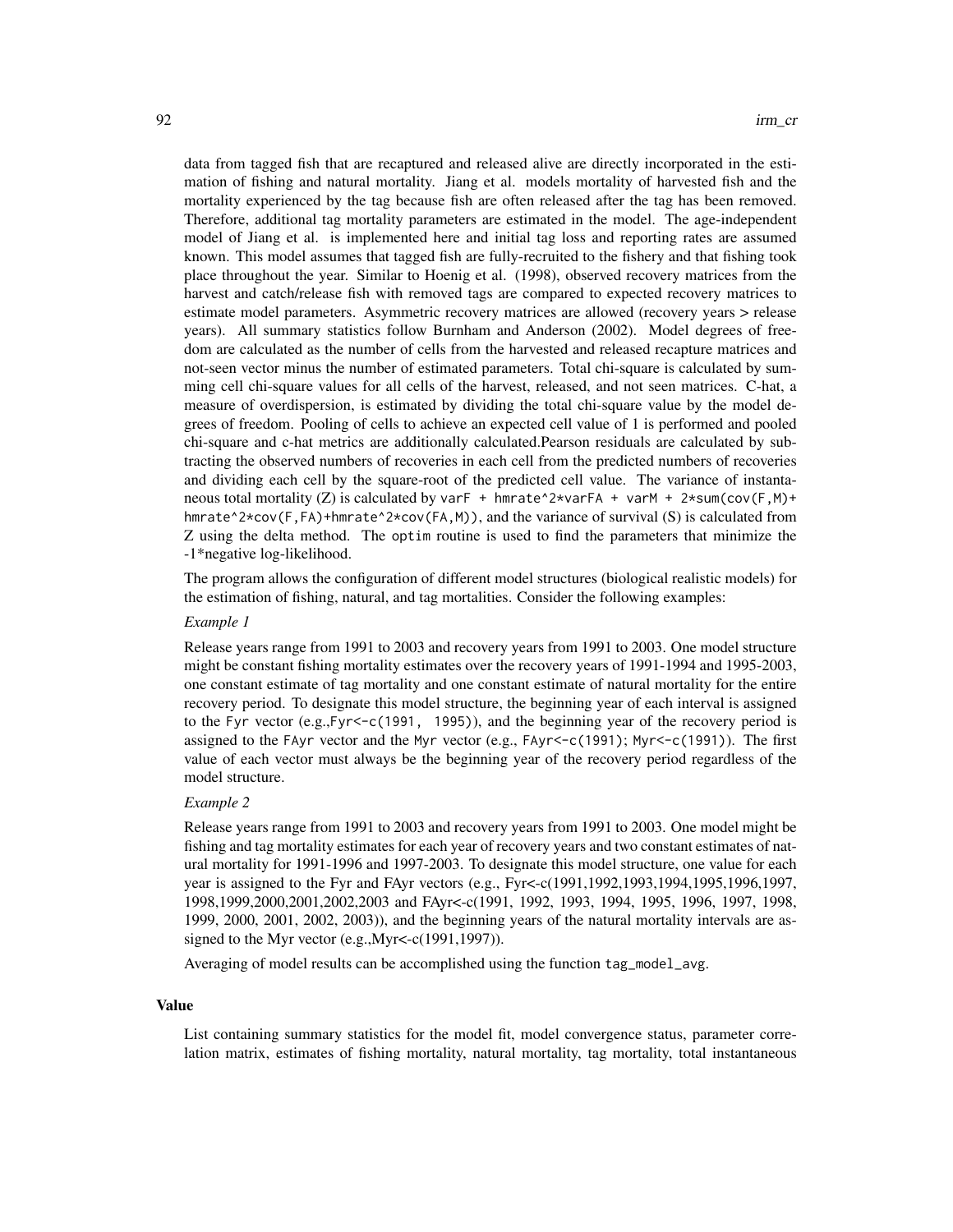mortality (Z), and survival (S) and their variances and standard errors by year, observed and predicted recoveries for harvested, released, and "not-seen" fish, cell chi-square and Pearson values for harvested, released, and "not seen" fish, and a model configuration label (type) used in the tag\_model\_avg function.

## Author(s)

Gary A. Nelson, Massachusetts Division of Marine Fisheries <gary.nelson@mass.gov>

#### References

Burnham, K. P. and D. R. Anderson. 2002. Model selection and multimodel inference : A Practical Information-Theorectic Approach, 2nd edition. Spriner-Verlag, New York, NY. 488 p.

Hoenig, J. M, N. J. Barrowman, W. S. Hearn, and K. H. Pollock. 1998. Multiyear tagging studies incorporating fishing effort data. Canadian Journal of Fisheries and Aquatic Sciences 55: 1466- 1476.

Jiang, H. 2005. Age-dependent tag return models for estimating fishing mortality, natural mortality and selectivity. Doctoral dissertation. North Carolina State University, Raleigh.

Jiang, H., K. H. Pollock, C. Brownie, J. M. Hoenig, R. J. Latour, B. K. Wells, and J. E. Hightower. 2007. Tag return models allowing for harvest and catch and release: evidence of environmental and management impacts on striped bass fishing and natural mortality rates. North Amercian Journal of Fisheries Management 27:387-396.

## See Also

[irm\\_h](#page-93-0) [tag\\_model\\_avg](#page-133-0)

## Examples

```
## Data come from Appendix Table A2 and model structure from model (a) in
## Table 3.2 of Jiang (2005)
## Example takes a bit of time to run
 ## Not run:
 data(Jiang)
  model1<-irm_cr(relyrs = Jiang$relyrs, recapyrs = Jiang$recapyrs,
     N = Jiang$N, recapharv = Jiang$recapharv, recaprel = Jiang$recaprel,
    hlambda = Jiang$hlambda, rlambda = Jiang$rlambda, hphi = Jiang$hphi,
     rphi = Jiang$rphi, hmrate = Jiang$hmrate, Fyr = Jiang$Fyr,
     FAyr = Jiang$FAyr, Myr = Jiang$Myr, initial = c(0.1, 0.05, 0.1),
     lower = c(0.0001,0.0001,0.0001), upper=c(5,5,5),maxiter=10000)
```
## End(Not run)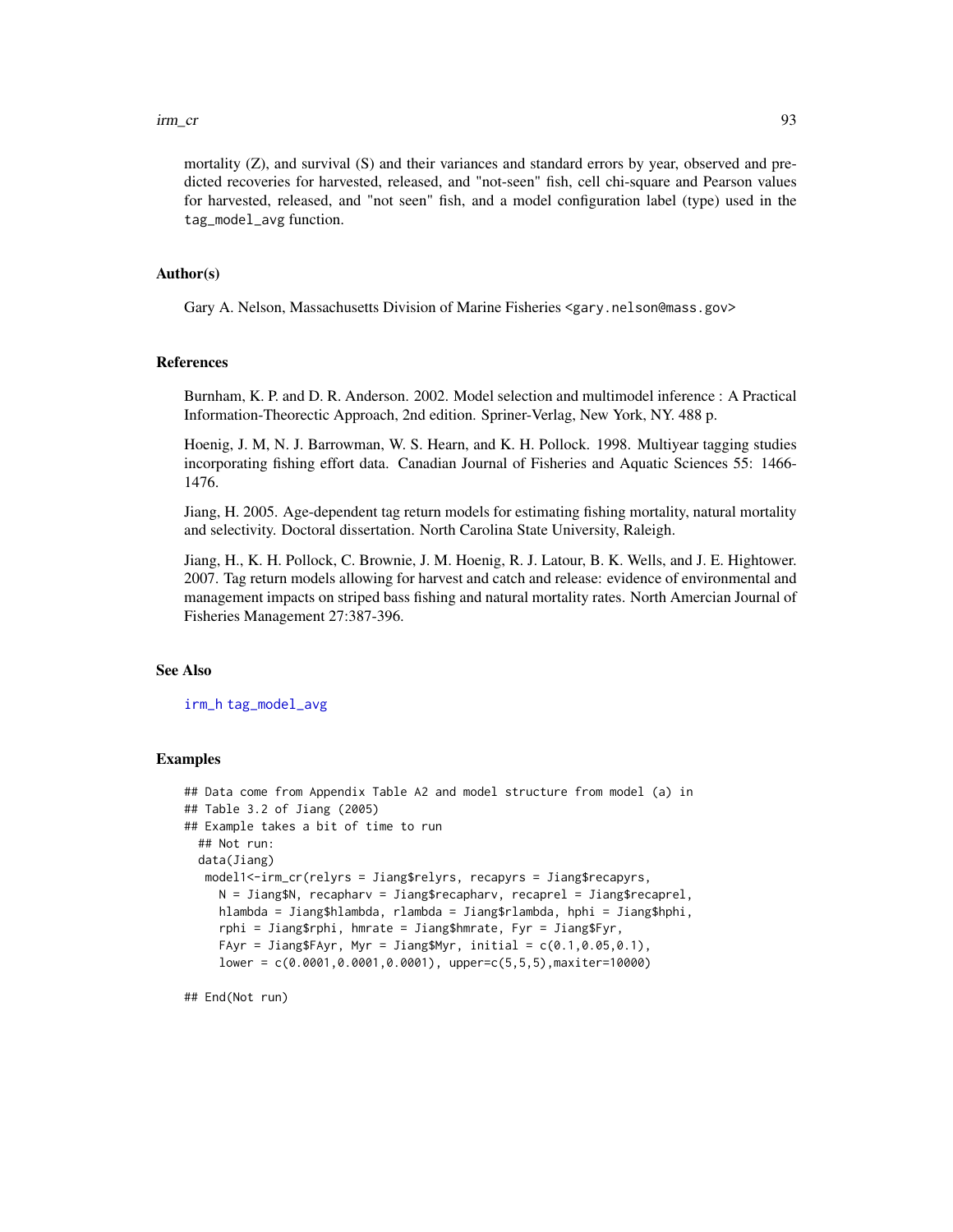<span id="page-93-0"></span>irm\_h *Age-Independent Instantaneous Rates Tag Return Model of Hoenig et al. (1998)*

# Description

The age-independent instantaneous rates model of Hoenig et al. (1998) for estimating fishing and natural mortality from tag returns of harvested fish is implemented assuming known values of initial tag survival (phi) and reporting rate (lambda)

# Usage

```
irm_h(relyrs = NULL, recapyrs = NULL, N = NULL, recapharv = NULL,
lambda = NULL,phi = NULL, Fyr = NULL, Myr = NULL, initial = NULL,
lower = c(0.0001, 0.0001), upper = c(5, 5), maxiter = 10000)
```

| relyrs    | vector containing the start and end year of the entire release period (e.g., c(1992,<br>$2006)$ ).                                                                                                                                                                                                      |
|-----------|---------------------------------------------------------------------------------------------------------------------------------------------------------------------------------------------------------------------------------------------------------------------------------------------------------|
| recapyrs  | vector containing the start year and end year of entire recapture period (e.g.,<br>$c(1992, 2008)$ ).                                                                                                                                                                                                   |
| N         | vector of total number of tagged fish released in each release year (one value per<br>year).                                                                                                                                                                                                            |
| recapharv | matrix of the number of tag recoveries of harvested fish by release year (row)<br>and recovery year (column). The lower triangle (blank cells) may be filled with<br>-1s as place holders. Missing values in the upper triangle (release/recovery cells)<br>are not allowed.                            |
| lambda    | vector of reporting rate estimates for harvested fish. One value for each recovery<br>year.                                                                                                                                                                                                             |
| phi       | vector of initial tag survival estimates (phi) for harvested fish. One value for<br>each recovery year. 1=no loss                                                                                                                                                                                       |
| Fyr       | vector of year values representing the beginning year of a period over which to<br>estimate a constant fishing mortality rate (F). If estimation of F for each recovery<br>year is desired, enter the year value for each year. The first year value must be<br>the start year for the recovery period. |
| Myr       | vector of year values representing the beginning year of a period over which<br>to estimate a constant natural mortality rate (M). If estimation of M for each<br>recovery year is desired, enter the year value for each year. The first year value<br>must be the start year for the recovery period. |
| initial   | vector of starting values for fishing, and natural mortality estimates. First posi-<br>tion is the starting value for all Fs and second position is the starting value for<br>all Ms (e.g., c(0.1,0.2)).                                                                                                |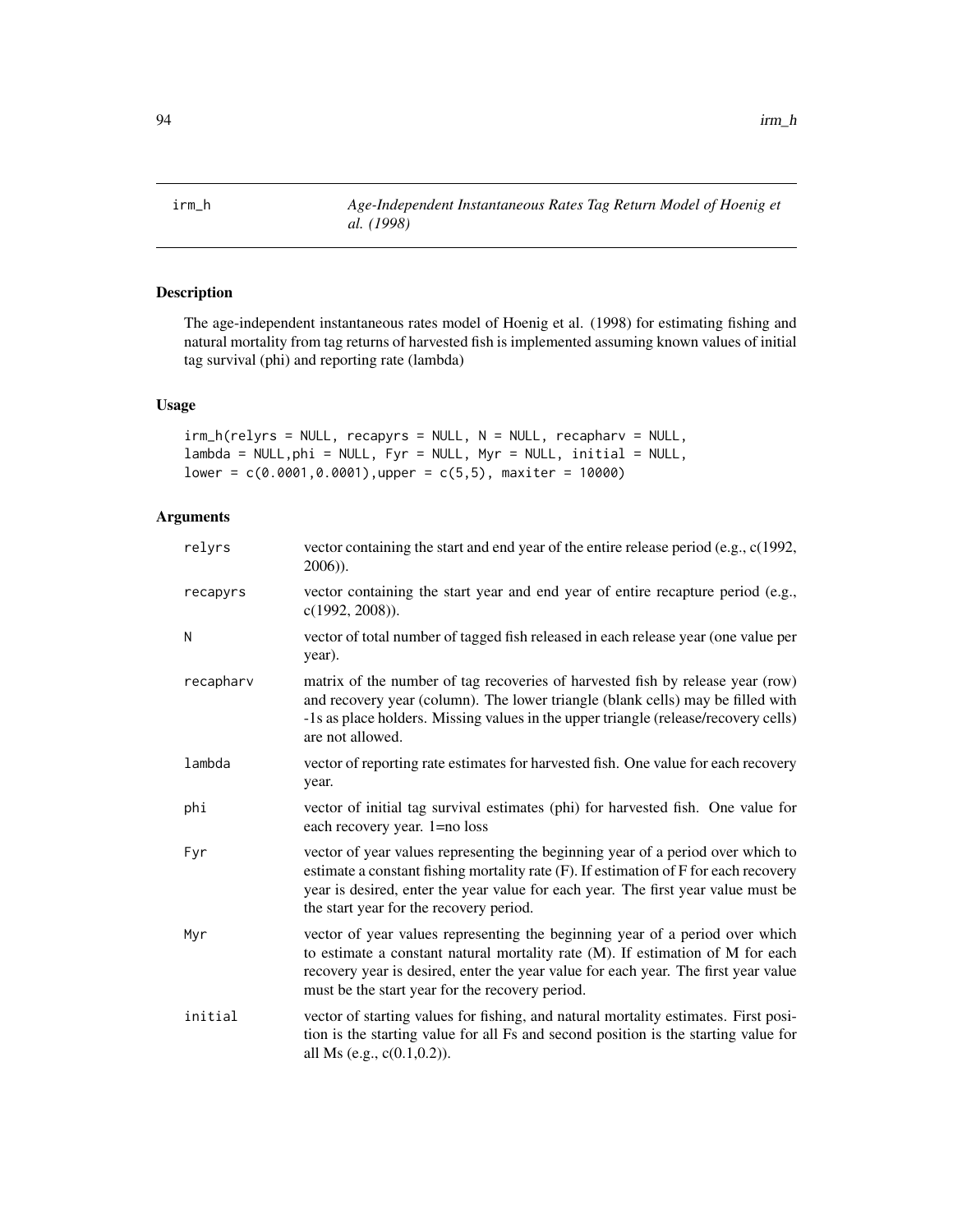## $\lim_{h \to 0}$  95

| lower   | vector of lower bounds of F and M estimates used in optimization routine. First<br>position is the lower value for all Fs and second position is the lower value for<br>all Ms. Default $= 0.0001$ . |
|---------|------------------------------------------------------------------------------------------------------------------------------------------------------------------------------------------------------|
| upper   | vector of upper bounds of F and M estimates used in optimization routine. First<br>position is the upper value for all Fs and second position is the upper value for<br>all Ms. Default $= 5$        |
| maxiter | maximum number iterations used in the optimization routine.                                                                                                                                          |

#### Details

The instantaneous tag return model of Hoening et al. (1998) assuming known initial tag loss and reporting rates is implemented. This model assumes that tagged fish are fully-recruited to the fishery and that fishing took place throughout the year. The observed recovery matrices are compared to expected recovery matrices to estimate model parameters. Asymmetric recovery matrices are allowed (recovery years > release years). All summary statistics follow Burnham and Anderson (2002). Model degrees of freedom are calculated as the number of all cells from the harvested recovery matrix and not-seen vector minus the number of estimated parameters. Total chi-square is calculated by summing cell chi-square values for all cells of the harvest, released, and not seen matrices. C-hat, a measure of overdispersion, is estimated by dividing the total chi-square value by the model degrees of freedom. Pooling of cells to achieve an expected cell value of 1 is performed and pooled chi-square and c-hat metrics are additionally calculated. Pearson residuals are calculated by subtracting the observed numbers of recoveries in each cell from the predicted numbers of recoveries and dividing each cell by the square-root of the predicted cell value. The optim routine is used to find the parameters that minimize the -1\*negative log-likelihood. The variance of instantaneous total mortality (Z) is calculated by varF + varM + 2cov(F,M), and the variance of survival (S) is estimated from the variance of Z using the delta method.

The program allows the configuration of different model structures (biological realistic models) for the estimation of fishing and natural mortalities. Consider the following examples:

## *Example 1*

Release years range from 1991 to 2003 and recovery years from 1991 to 2003. One model structure might be constant fishing mortality estimates over the recovery years of 1991-1994 and 1995-2003, and one constant estimate of natural mortality for the entire recovery period. To specify this model structure, the beginning year of each interval is assigned to the Fyr vector (e.g.,Fyr<-c(1991, 1995)), and the beginning year of the recovery period is assigned to the Myr vector (e.g.,Myr<-c(1991)). The first value of each vector must always be the beginning year of the recovery period regardless of the model structure.

## *Example 2*

Release years range from 1991 to 2003 and recovery years from 1991 to 2003. One model might be fishing mortality estimates for each year of recovery years and two constant estimates of natural mortality for 1991-1996 and 1997-2003. To specify this model structure, one value for each year is assigned to the Fyr vector (e.g., Fyr<-c(1991,1992, 1993, 1994, 1995, 1996, 1997, 1998, 1999, 2000, 2001, 2002, 2003) and the beginning years of the natural mortality intervals are assigned to the Myr vector (e.g.,Myr<-c(1991, 1997)).

Averaging of model results can be accomplished using the function tag\_model\_avg.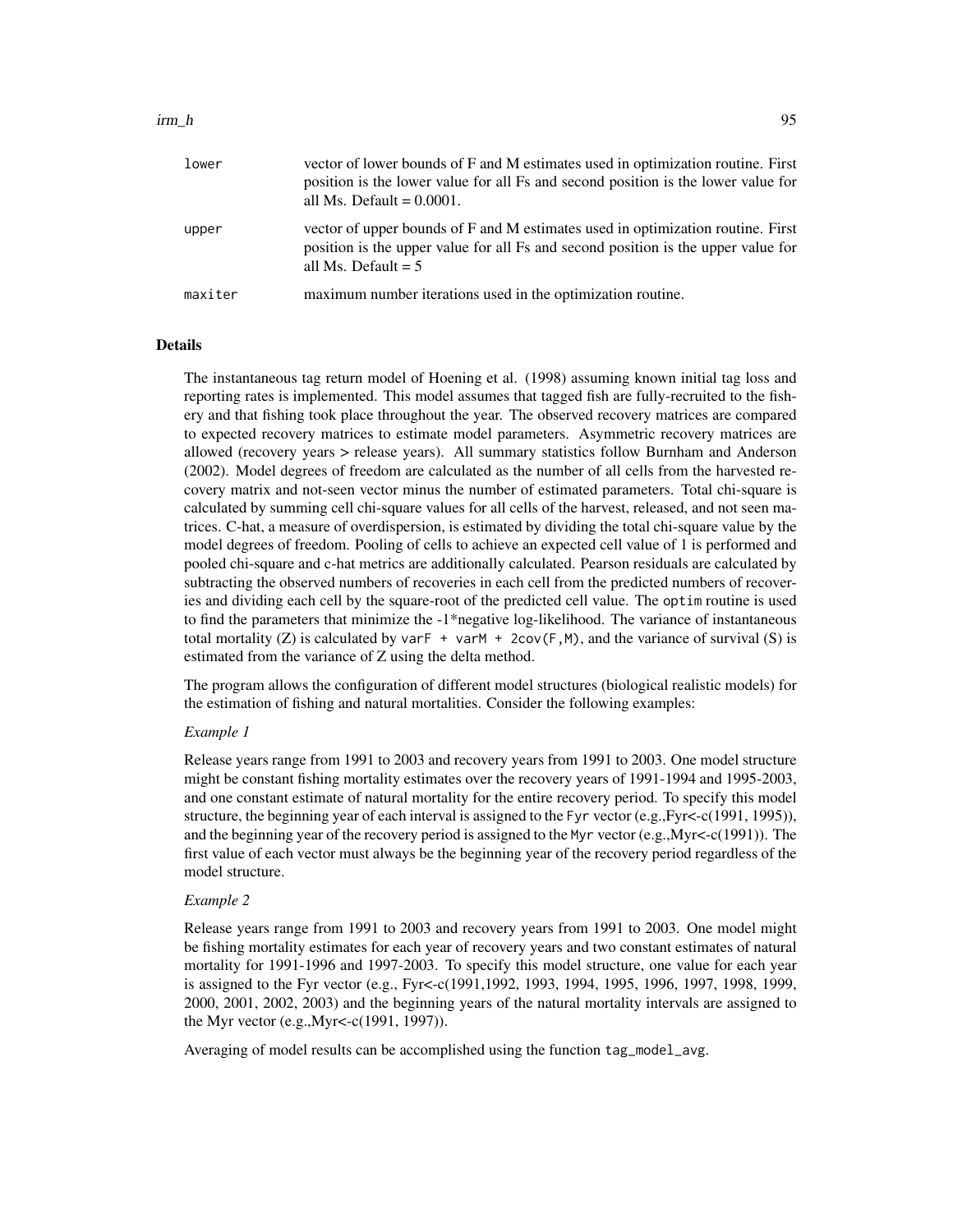#### Value

List containing summary statistics for the model fit, model convergence status, parameter correlation matrix, estimates of fishing mortality, natural mortality, total instantaneous mortality (Z), and survival (S) and their variances and standard errors by year, observed and predicted recoveries for harvested, released, and "not-seen" fish, cell chi-square and Pearson values for harvested, released, and "not seen" fish and a model configuration label (type) used in the tag\_model\_avg function.

# Author(s)

Gary A. Nelson, Massachusetts Division of Marine Fisheries <gary.nelson@mass.gov>

#### References

Burnham, K. P. and D. R. Anderson. 2002. Model selection and multimodel inference : A Practical Information-Theorectic Approach, 2nd edition. Spriner-Verlag, New York, NY. 488 p.

Hoenig, J. M, N. J. Barrowman, W. S. Hearn, and K. H. Pollock. 1998. Multiyear tagging studies incorporating fishing effort data. Canadian Journal of Fisheries and Aquatic Sciences 55: 1466- 1476.

## See Also

[irm\\_cr](#page-89-0) [tag\\_model\\_avg](#page-133-0)

#### Examples

```
# Data come from Table 4 and model structure from Table 5 under "year-specific F,
# constant M" in Hoenig et al. (1998)
data(Hoenig)
model1<-irm_h(relyrs = Hoenig$relyrs, recapyrs = Hoenig$recapyrs,
N = Hoenig$N, recapharv = Hoenig$recapharv, lambda = Hoenig$lambda,
phi = Hoenig$phi, Fyr = Hoenig$Fyr, Myr = Hoenig$Myr, initial = c(0.1, 0.1),
lower = c(0.0001, 0.0001), upper = c(5, 5), maxiter = 10000)
```
Jensen *Age Frequency Data for Lake Whitefish By Individual Haul*

## **Description**

The Jensen data frame has 312 rows and 2 columns. The age data are from reconstructed catches of lake whitefish reported by Jensen (1996) in Table 1 and were expanded to individual observations from the age frequency table.

## Usage

Jensen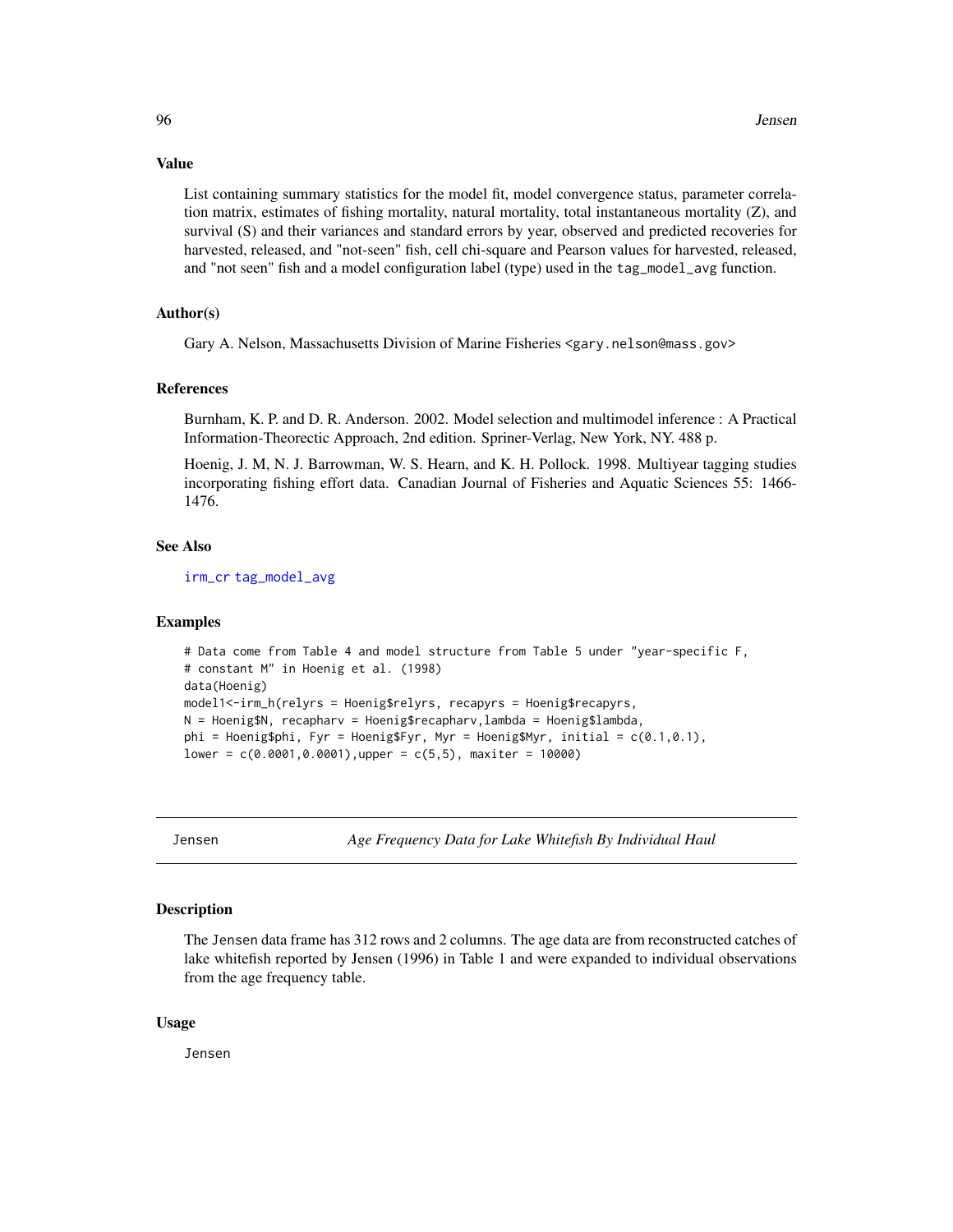#### Jiang 97

# Format

This data frame contains the following columns:

group net haul label

age age of an individual fish

#### Source

Jensen, A. L. 1996. *Ratio estimation of mortality using catch curves*. Fisheries Research 27: 61-67.

Jiang *Tag Data from Jiang (2005)*

# Description

The Jiang list containing 13 components of data. Data were obtained from the Jiang (2005).

# Usage

Jiang

## Format

This list contains the following components:

relyrs vector of start and end years of release years

recapyrs vector of start and end years of recapture years

N vector of number of tags released in each release year

recapharv recapture matrix of harvest fish

recaprel recapture matrix of recaptured and re-released fish with tag removed

hlambda vector of reporting rates of harvested fish (one value for each recapture year)

rlambda vector of reporting rates of recaptured and re-released fish (one value for each recapture year)

hphi vector of initial tag loss of harvested fish (one value for each recapture year)

rphi vector of initial tag loss of harvested fish (one value for each recapture year)

hmrate vector of hooking mortality rates (one value for each recapture year)

Fyr vector of years to estimate fishing mortality

FAyr vector of years to estimate tag mortality

Myr vector of years to estimate natural mortality

#### Source

Jiang, H. 2005. Age-dependent tag return models for estimating fishing mortality, natural mortality and selectivity. Doctoral dissertation. North Carolina State University, Raleigh.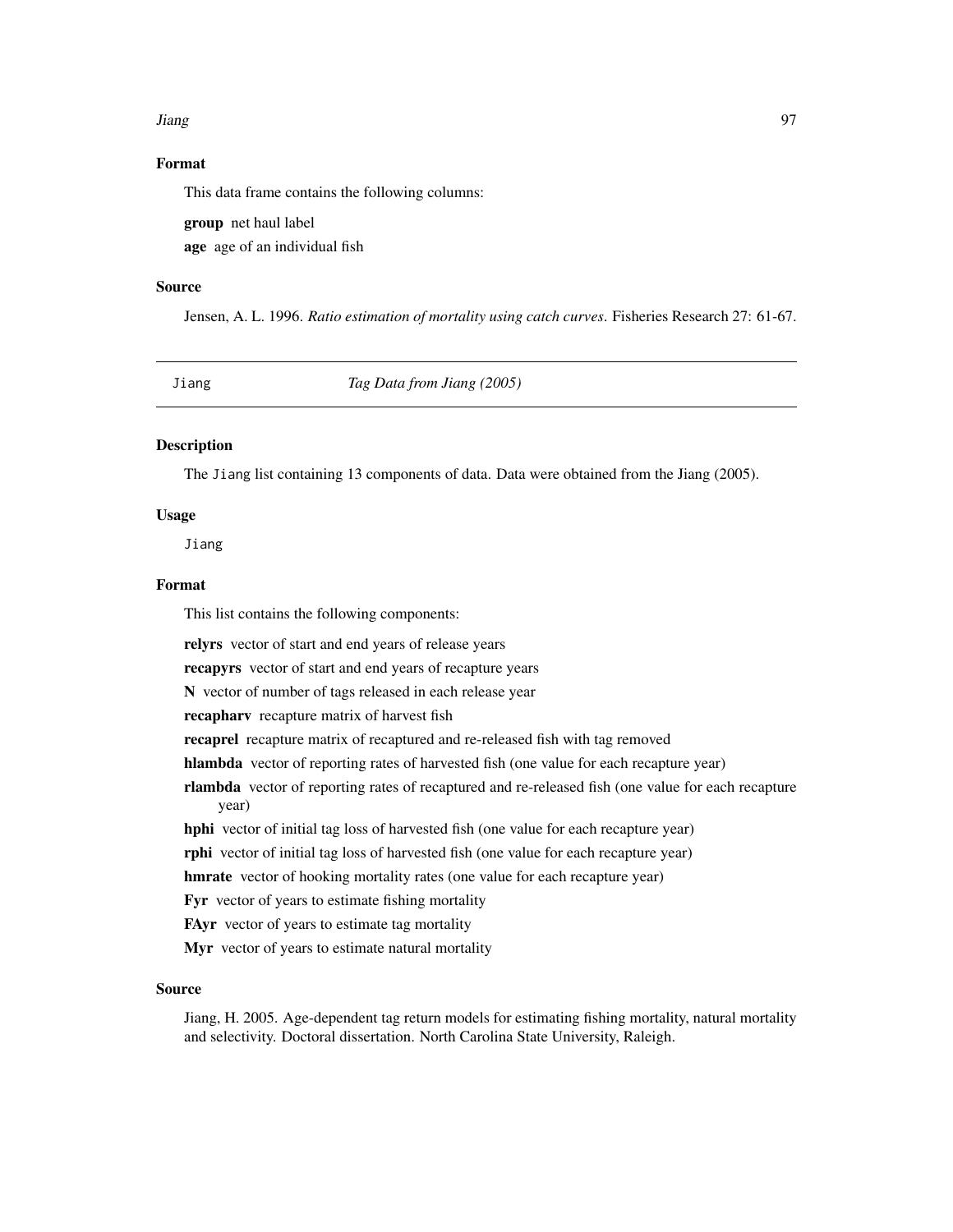# Description

The kappenman data frame has 55 rows and 1 column.

# Usage

kappenman

# Format

This data frame contains one column:

cpue Pacific cod cpue from 1994

# Source

Kappenman, R. F. 1999. Trawl survey based abundance estimation using data sets with unusually large catches. ICES Journal of Marince Science 56: 28-35.

Kimura *Length and Age Data For Male and Female Pacific Hake*

# Description

The Kimura data frame has 24 rows and 3 columns. Mean length-at-age data for male and female Pacific hake as reported by Kimura (1980)

# Usage

Kimura

# Format

This data frame contains the following columns:

age fish age

length mean length of fish of age *age*

sex sex code

# Source

Kimura, D. K. 1980. *Likelihood methods for the von Bertalanffy growth curve*. U. S. Fishery Bulletin 77:765-776.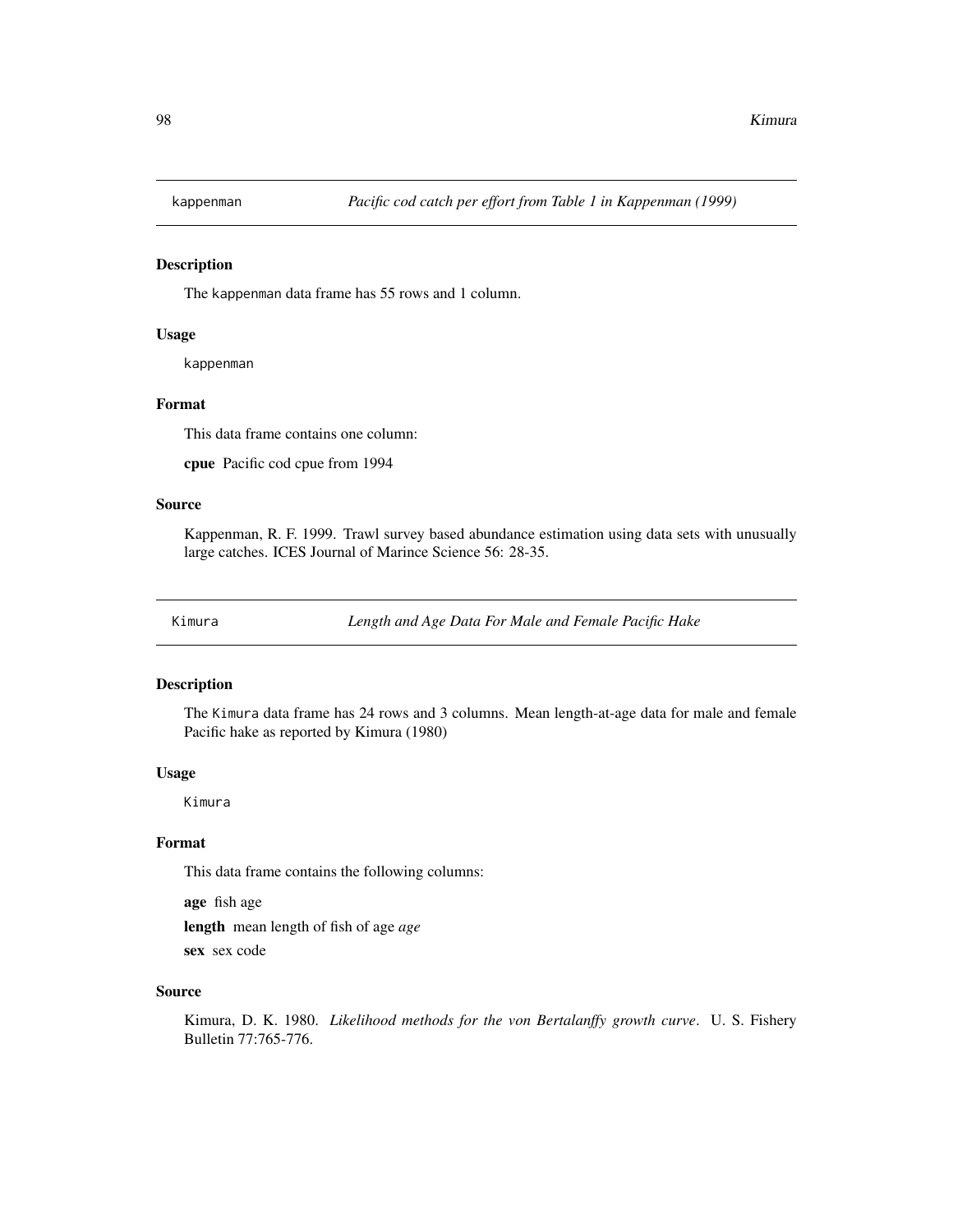# Description

Life tables are constructed from either numbers of individuals of a cohort alive at the start of an age interval (nx) or number of individuals of a cohort dying during the age interval (dx).

#### Usage

 $lifetable(age = NULL, numbers = NULL, r = NULL, type = 1)$ 

## Arguments

| age     | vector of age intervals (e.g., 0 to maximum cohort age).                                                                                                                                                                                                                                                                                                                                                                                                                                                                                                                                      |
|---------|-----------------------------------------------------------------------------------------------------------------------------------------------------------------------------------------------------------------------------------------------------------------------------------------------------------------------------------------------------------------------------------------------------------------------------------------------------------------------------------------------------------------------------------------------------------------------------------------------|
| numbers | number of individual alive $(nx)$ or dead $(dx)$                                                                                                                                                                                                                                                                                                                                                                                                                                                                                                                                              |
| r       | known rate of increase $(r)$ for methods 3 and 4                                                                                                                                                                                                                                                                                                                                                                                                                                                                                                                                              |
| type    | numeric value of method to use to calculate life table.<br>$1 = Age$ at death recorded directly and no assumption made about population<br>stability or stability of age structure - Method 1 in Krebs (1989). $2 =$ Cohort<br>size recorded directly and and no assumption made about population stability or<br>stability of age structure - Method 2 in Krebs (1989). $3 = \text{Ages}$ at death recorded<br>for a population with stable age distribution and known rate of increase - Method<br>5 in Krebs (1989). $4 = \text{Age distribution recorded for a population with a stable}$ |
|         | age distribution and known rate of increase - Method 6 in Krebs (1989).                                                                                                                                                                                                                                                                                                                                                                                                                                                                                                                       |

# Details

Following Krebs (1989:413-420), standard life tables are calculated given age intervals and either cohort size or deaths. X=age interval, nx=number of individuals of a cohort alive at the start of age interval X,  $|x|$  = proportion of individuals surviving at the start of age interval X,  $dx$  = number of individuals of a cohort dying during the age interval  $X$ , qx=finite rate of mortality during the age interval X to X+1, px=finite rate of survival during the age interval X to X+1, ex=mean expectation of life for individuals alive at start of age X. For method 5, dx is corrected for population growth by  $dx' = dx * exp(r * x)$  and in method 6, nx is corrected for the same by  $nx * e(r * x)$ . See Krebs for formulae.

#### Value

Dataframe containing life table values.

# Author(s)

Gary A. Nelson, Massachusetts Division of Marine Fisheries <gary.nelson@mass.gov>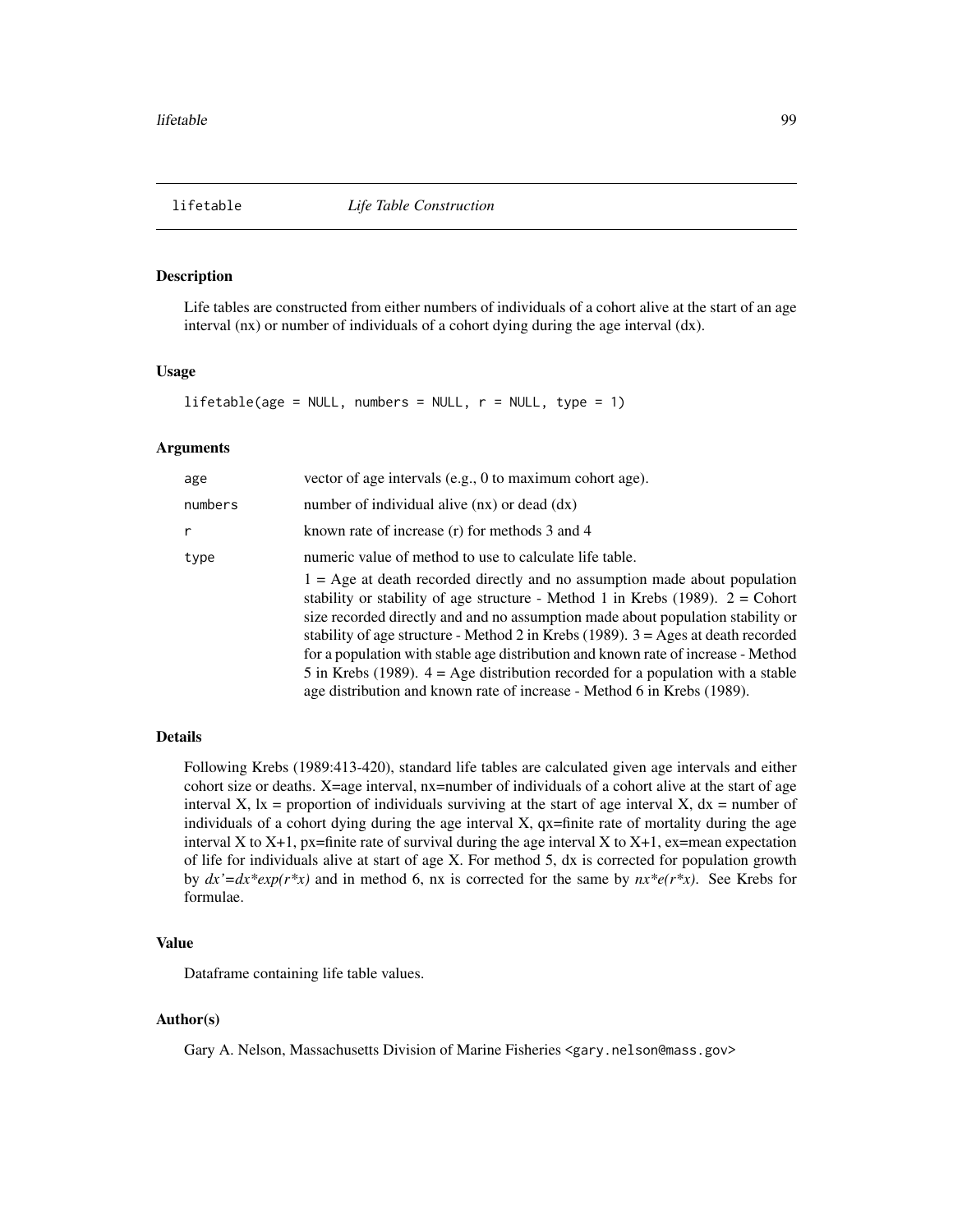## References

Krebs, C. J. 1989. *Ecological Methodologies*. Harper and Row, New York, NY. 654 p.

#### Examples

```
data(buffalo)
lifetable(age=buffalo$age,numbers=buffalo$nx,type=2)
```
lingcod *Catch data (metric tons) for lingcod 1889 to 2001*

# Description

Lingcod catch data from literature sources in Martell and Froese (2012).

## Usage

lingcod

## Format

A data frame with 113 observations on the following 2 variables.

year a numeric vector describing the year of catch

catch a numeric vector describing the annual catch in metric tons

### Details

Note some data points are not exactly the same as shown in Figure 7 of Martell and Froese 2012.

M.empirical *Estimation of Natural Mortality Rates from Life History Parameters*

#### Description

The approaches of Pauly (1980), Hoenig (1983), Alverson and Carney (1975), Roff (1984), Gunderson and Dygert (1988), Petersen and Wroblewski (1984), Lorenzen (1996), Gislason et al. (2010), Then et al. (2015) and Brey (1999) are encoded for estimation of natural mortality (M).

## Usage

```
M.empirical(Linf = NULL, Winf = NULL, K1 = NULL, Kw = NULL,
TC = NULL, tmax = NULL, tm = NULL, GSI = NULL, Wdry = NULL,
Wwet = NULL, BI = NULL, TK = NULL, BM = NULL, method = c(1, 2, 1)3, 4, 5, 6, 7, 8, 9, 10, 11,12))
```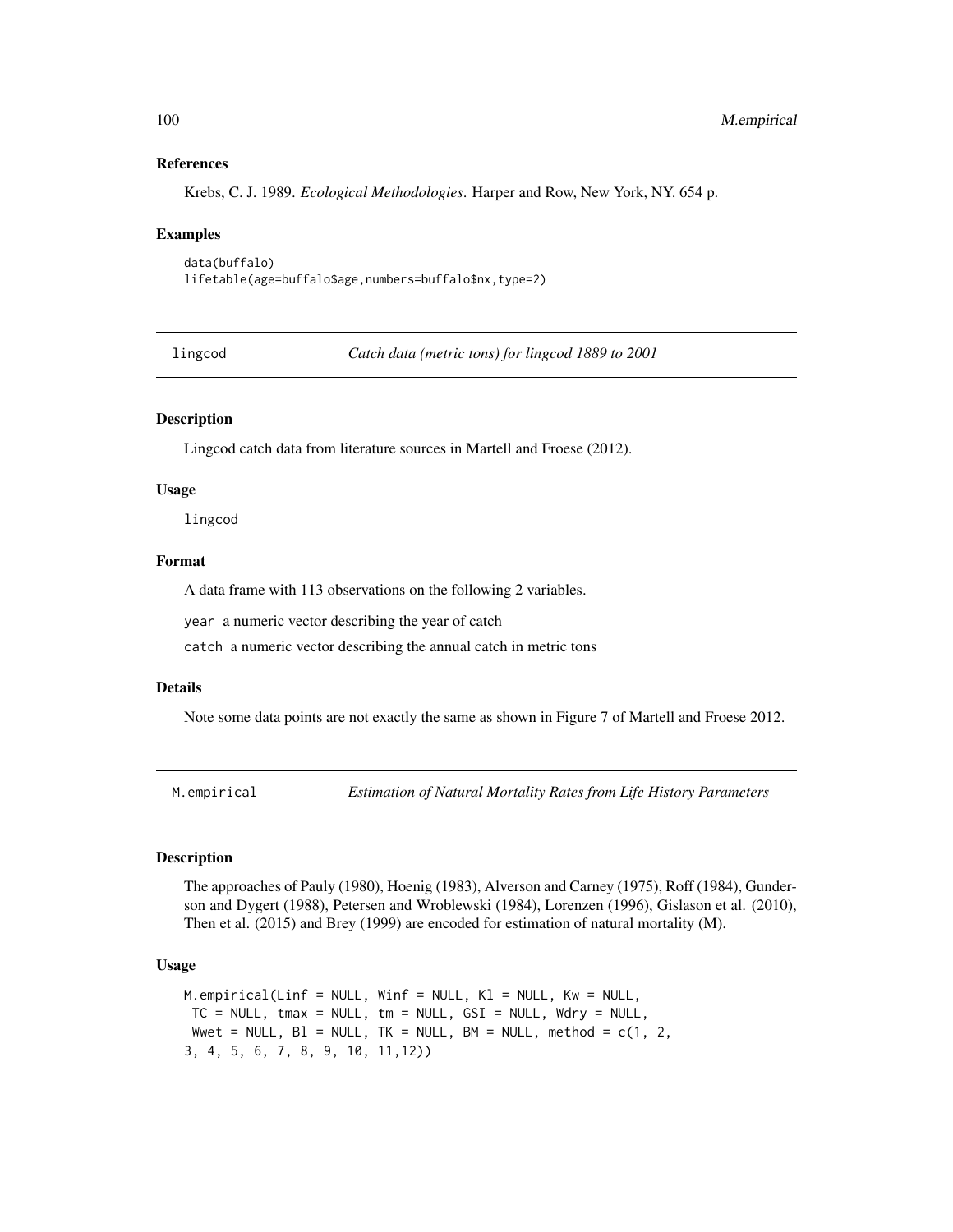# M.empirical 101

# Arguments

| Linf      | Length-infinity value from a von Bertalanffy growth curve (total length-cm).                                                                                                                                                                                                                                                                                                                                                                                                                                                                                                                                                                                                                                           |
|-----------|------------------------------------------------------------------------------------------------------------------------------------------------------------------------------------------------------------------------------------------------------------------------------------------------------------------------------------------------------------------------------------------------------------------------------------------------------------------------------------------------------------------------------------------------------------------------------------------------------------------------------------------------------------------------------------------------------------------------|
| Winf      | Weight-infinity value from a von Bertalanffy growth curve (wet weight-grams).                                                                                                                                                                                                                                                                                                                                                                                                                                                                                                                                                                                                                                          |
| K1        | Kl is the growth coefficient (per year) from a von Bertalanffy growth curve for<br>length.                                                                                                                                                                                                                                                                                                                                                                                                                                                                                                                                                                                                                             |
| Kw        | Kw is the growth coefficient (per year) from a von Bertalanffy growth curve for<br>weight.                                                                                                                                                                                                                                                                                                                                                                                                                                                                                                                                                                                                                             |
| <b>TC</b> | the mean water temperature (Celsius) experienced by the stock.                                                                                                                                                                                                                                                                                                                                                                                                                                                                                                                                                                                                                                                         |
| tmax      | the oldest age observed for the species.                                                                                                                                                                                                                                                                                                                                                                                                                                                                                                                                                                                                                                                                               |
| tm        | the age at maturity.                                                                                                                                                                                                                                                                                                                                                                                                                                                                                                                                                                                                                                                                                                   |
| GSI       | gonadosomatic index (wet ovary weight over wet body weight).                                                                                                                                                                                                                                                                                                                                                                                                                                                                                                                                                                                                                                                           |
| Wdry      | total dry weight in grams.                                                                                                                                                                                                                                                                                                                                                                                                                                                                                                                                                                                                                                                                                             |
| Wwet      | total wet weight at mean length in grams.                                                                                                                                                                                                                                                                                                                                                                                                                                                                                                                                                                                                                                                                              |
| B1        | body length in cm.                                                                                                                                                                                                                                                                                                                                                                                                                                                                                                                                                                                                                                                                                                     |
| TK        | mean temperature (Kelvin).                                                                                                                                                                                                                                                                                                                                                                                                                                                                                                                                                                                                                                                                                             |
| <b>BM</b> | maximum body mass (kJ - kiloJoules)                                                                                                                                                                                                                                                                                                                                                                                                                                                                                                                                                                                                                                                                                    |
| method    | vector of method code(s). Any combination of methods can employed. $1 =$ Pauly<br>(1980) length equation - requires Linf, Kl, and TC; 2= Pauly (1980) weight<br>equation - requires Winf, Kw, and TC; 3= Hoenig (1983) joint equation - re-<br>quires tmax; 4= Alverson and Carney (1975) - requires Kl and tmax; 5= Roff<br>(1984) - requires Kl and tm; 6= Gunderson and Dygert (1988) - requires GSI;<br>7= Peterson and Wroblewski (1984) - requires Wdry; 8= Lorenzen (1996) - re-<br>quires Wwet; 9= Gislason et al. (2010) - requires Linf, K and Bl; 10= Then et<br>al. $(2015)$ tmax - requires tmax; 11= Then et al. $(2015)$ growth - requires Kl and<br>Linf. 12= Brey (1999) - requires tmax, TK, and BM. |

# Details

Please read the references below for details about equations. Some estimates of M will not be valid for certain fish groups.

# Value

A matrix of M estimates.

# Note

Original functions for the Pauly (1980) length equation and the Hoenig (1983) fish equation were provided by Michael H. Prager, National Marine Fisheries Service, Beaufort, North Carolina.

# Author(s)

Gary A. Nelson, Massachusetts Division of Marine Fisheries <gary.nelson@mass.gov>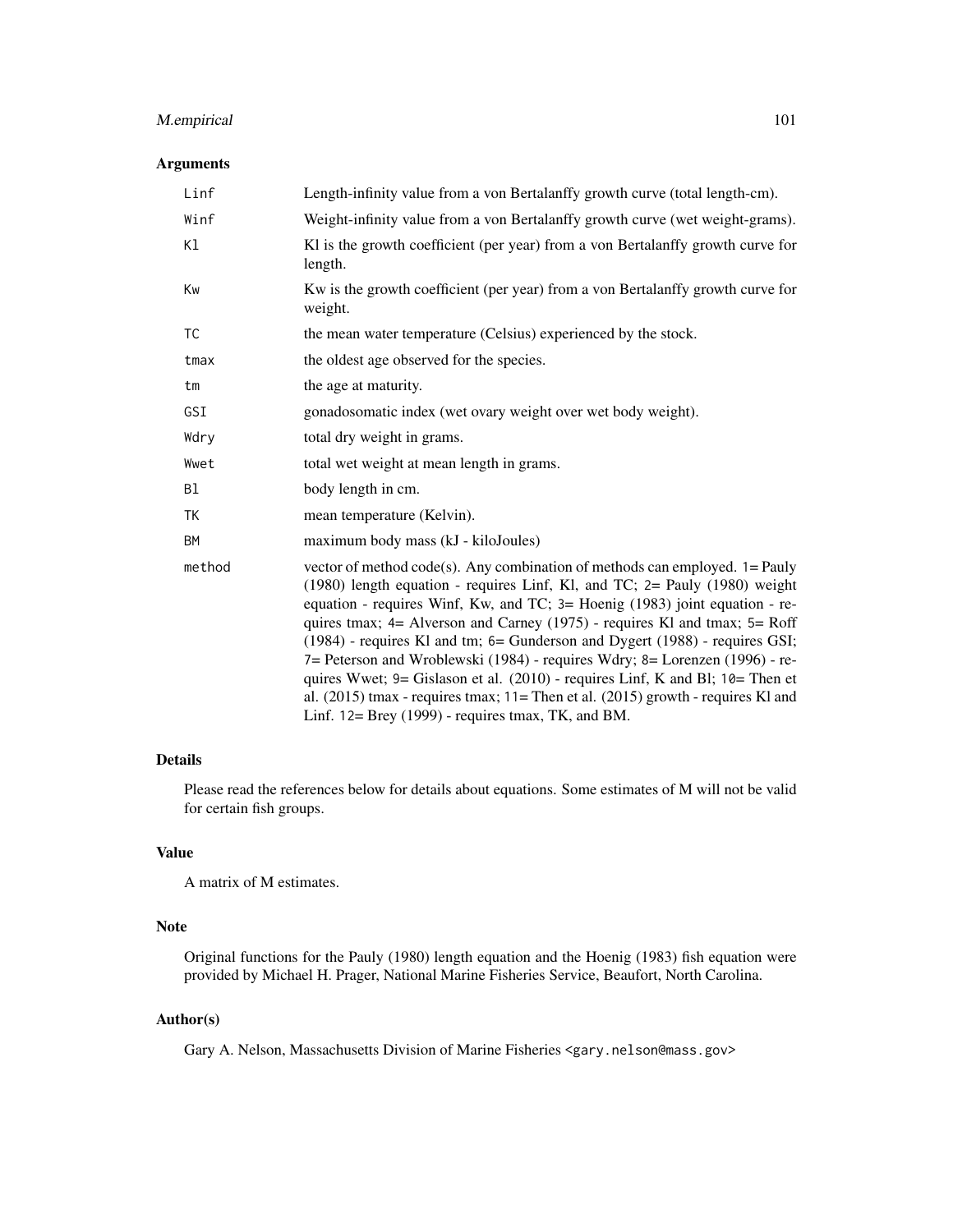## References

Alverson, D. L. and M. J. Carney. 1975. A graphic review of the growth and decay of population cohorts. J. Cons. Int. Explor. Mer 36: 133-143.

Brey, T. 1999. Growth performance and mortality in aquatic macrobenthic invertebrates. Advances in Marine Biology 35: 155-223.

Gislason, H., N. Daan, J. C. Rice, and J. G. Pope. 2010. Size, growth, temperature and the natural mortality of marine fish. Fish and Fisheries 11: 149-158.

Gunderson, D. R. and P. H. Dygert. 1988. Reproductive effort as a predictor of natural mortality rate. J. Cons. Int. Explor. Mer 44: 200-209.

Hoenig, J. M. 1983. Empirical use of longevity data to estimate mortality rates. Fish. Bull. 82: 898-903.

Lorenzen, K. 1996. The relationship between body weight and natural mortality in juvenile and adult fish: a comparison of natural ecosystems and aquaculture. J. Fish. Biol. 49: 627-647.

Pauly, D. 1980. On the interrelationships between natural mortality, growth parameters, and mean environmental temperature in 175 fish stocks. J. Cons. Int. Explor. Mer: 175-192.

Peterson, I. and J. S. Wroblewski. 1984. Mortality rate of fishes in the pelagic ecosystem. Can. J. Fish. Aquat. Sci. 41: 1117-1120.

Roff, D. A. 1984. The evolution of life history parameters in teleosts. Can. J. Fish. Aquat. Sci. 41: 989-1000.

Then, A. Y., J. M. Hoenig, N. G. Hall, D. A. Hewitt. 2015. Evaluating the predictive performance of empirical estimators of natural mortality rate using information on over 200 fish species. ICES J. Mar. Sci. 72: 82-92.

## Examples

M.empirical(Linf=30.1,Kl=0.31,TC=24,method=c(1))

maki *Data from Maki et al. 2001*

#### Description

The maki data frame has 876 rows and 2 columns. From Table 1 for 3 years combined

#### Usage

maki

# Format

This data frame contains the following columns:

capture\_age age at capture

age\_mature age at first maturity (from spawning checks on scales)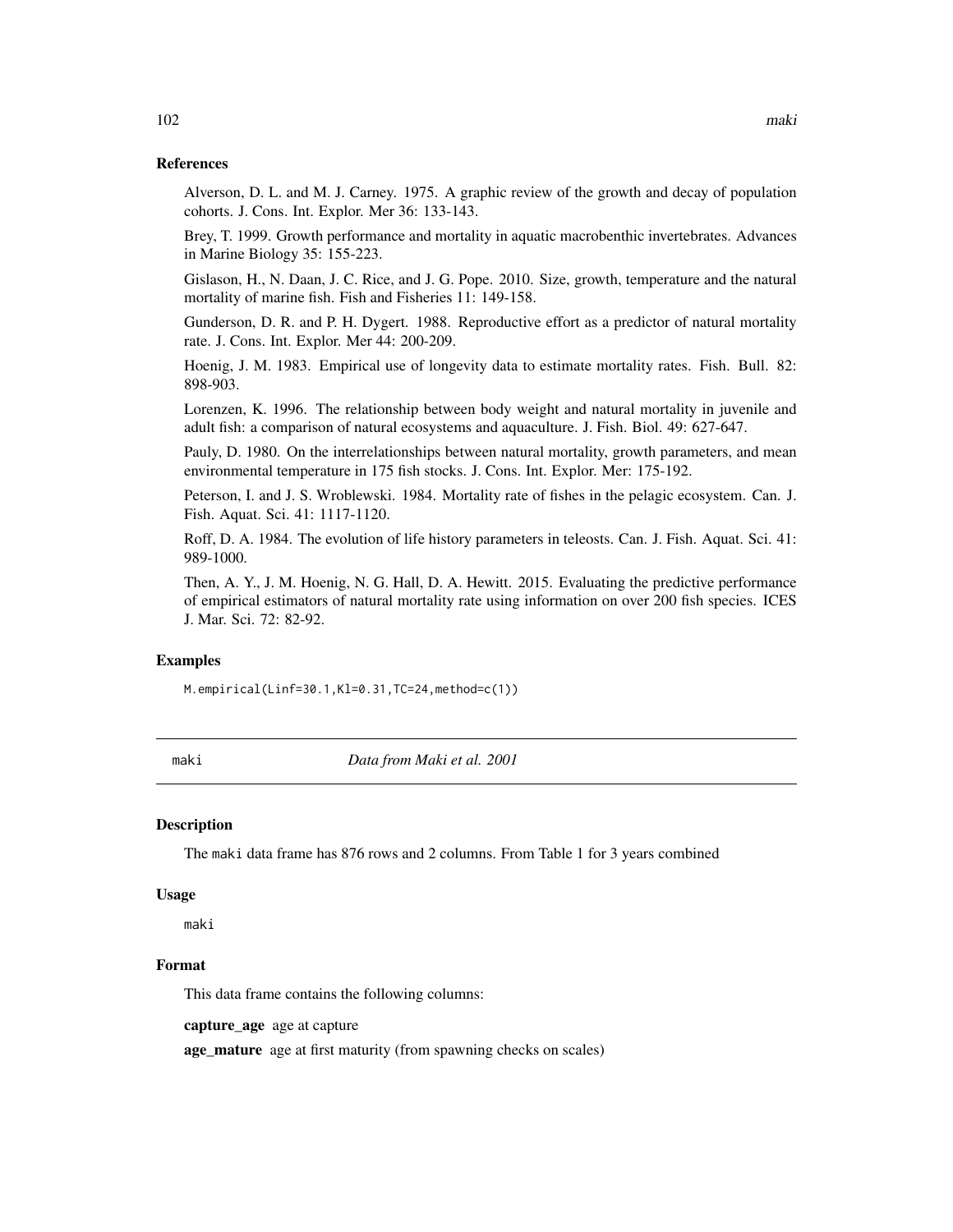#### $mature$  and  $103$

## Source

Maki, K. L., J. M. Hoenig and J. E. Olney. 2001. Estimating proportion mature at age when immature fish are unavailable for study, with applications to American shad in the York River, Virginia. North Am. J. Fish. Manage. 21: 703-716.

| mature | Estimation of proportion mature at age when immature fish are un- |  |
|--------|-------------------------------------------------------------------|--|
|        | available                                                         |  |

# Description

Calculates proportion mature-at-age based on Maki et al. (2001).

## Usage

|                                                   | mature(cap_age=NULL, mature_age=NULL, age_all_immature=NULL, |
|---------------------------------------------------|--------------------------------------------------------------|
| age_all_mature=NULL, initial=NULL, nrandoms=1000) |                                                              |

## Arguments

| cap_age          | vector of ages representing age when fish was capture. One record per individ-<br>ual.                                                                                                                                              |
|------------------|-------------------------------------------------------------------------------------------------------------------------------------------------------------------------------------------------------------------------------------|
| mature_age       | vector of ages representing age at which individual mature. One record per indi-<br>vidual.                                                                                                                                         |
| age_all_immature |                                                                                                                                                                                                                                     |
|                  | age at which all fish are deemed immature. All ages below this age are assumed<br>immature also.                                                                                                                                    |
| age_all_mature   | age at which all fish are deemed mature. All ages above this age are also as-<br>sumed mature.                                                                                                                                      |
| initial          | starting values for proportion estimates. There should be <i>age_all_mature</i> -<br><i>age_all_immature-2</i> values. If not, the last value is used for missing values<br>or if the vector is too large, the vector is truncated. |
| nrandoms         | the number of randomizations used to estimate standard errors.                                                                                                                                                                      |

## Details

Estimation of probability follows Maki et al. (2001).The standard errors of parameters are estimated via Monte Carlos methods where the number of each maturing age for each capture age are randomly draw from a multinomial distribution parameterized with probabilities and total sample size of the original data. The methods of Maki et al. (2001) are applied to the randomized data and the randomization is repeated *nrandoms* times. The mean and standard deviation of all runs are treated as the parameter estimates and standard errors.

#### Value

a list object containing the estimated proportions-at-age and standard errors, the original data and expected values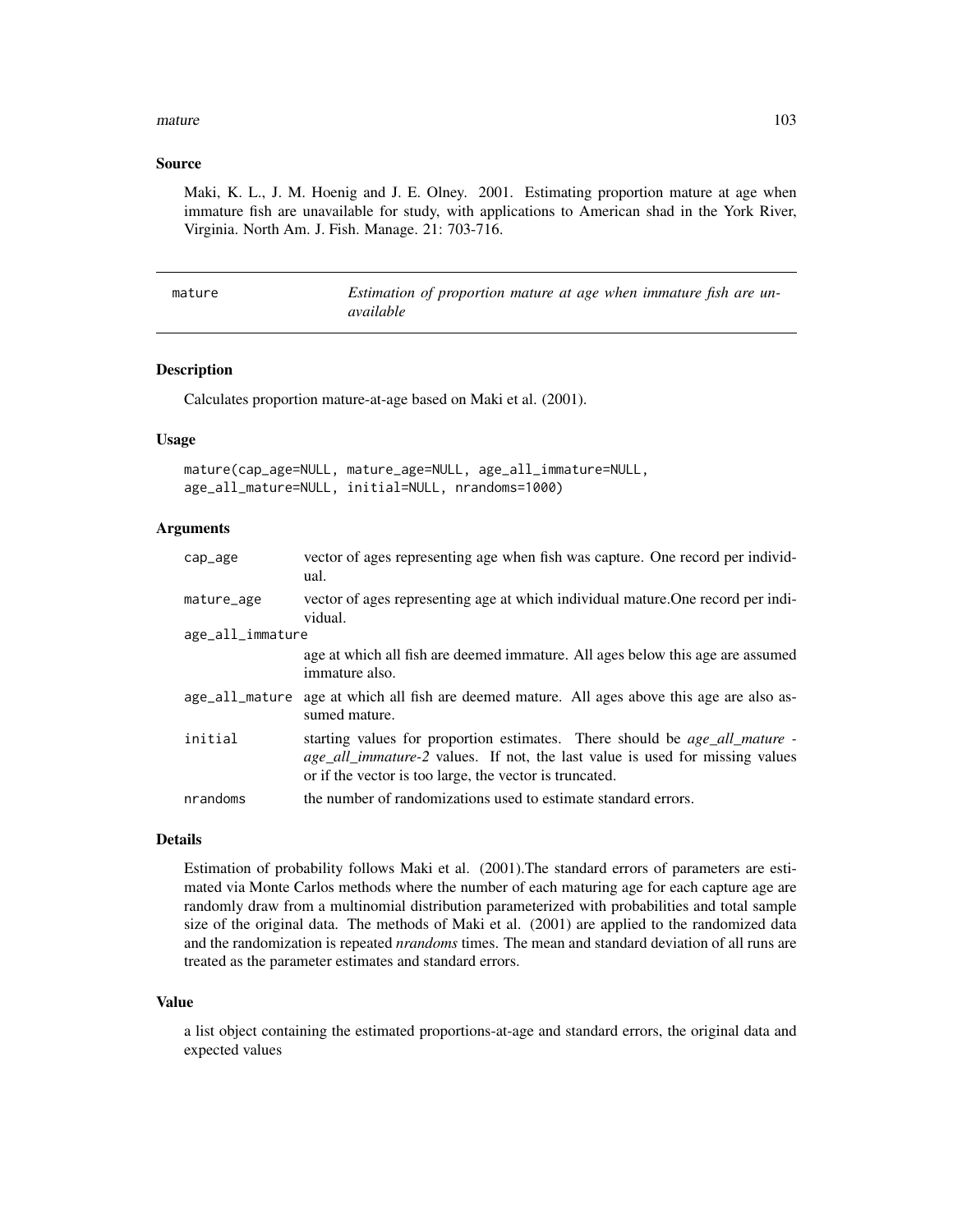## Author(s)

Gary A. Nelson, Massachusetts Division of Marine Fisheries <gary.nelson@mass.gov>

## References

Maki, K. L., J. M. Hoenig and J. E. Olney. 2001. Estimating proportion mature at age when immature fish are unavailable for study, with applications to American shad in the York River, Virginia. North Am. J. Fish. Manage. 21: 703-716.

# Examples

```
## Not run:
 ## Maki data for 3 years combined
data(maki)
 mature(cap_age=maki$capture_age,mature_age=maki$age_mature,age_all_immature=2,
               age_all_mature=8,initial=c(0.1,0.05,0.05,0.05),nrandoms=1000)
```
## End(Not run)

menhaden *Biological data for menhaden (Brevoortia tyrannus)*

# **Description**

The menhaden data frame has 15 rows and 4 columns. Age, fecundity-at-age, partial recruitment, fraction mature, and nautral mortality data for menhaden to calculate eggs-per-recruit.

#### Usage

menhaden

## Format

This data frame contains the following columns:

age vector of ages

fecundity vector of weights at spawning for each age

partial partial recruitment vector

pmat vector of fraction of females mature at age

M vector of natural mortality value-at-age

# Source

Atlantic State Marine Fisheries Commission. 2010. 2009 stock assessment report for Atlantic menhaden. ASMFC SAR 10-02.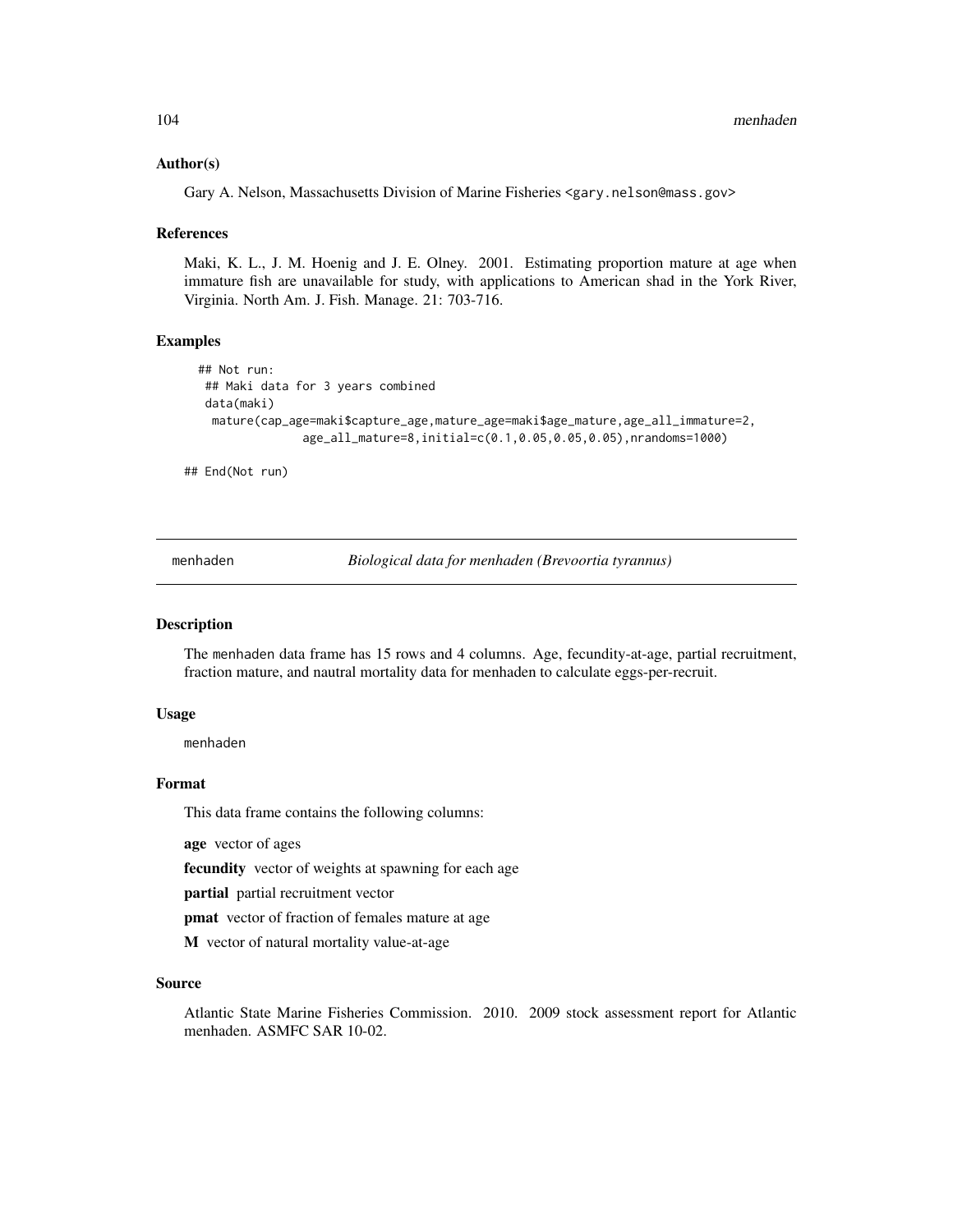<span id="page-104-0"></span>

# Description

Calculates total instantaneous  $(Z)$ , natural mortality  $(M)$  and/or fishing mortality  $(F)$  using times-atlarge data and methods of Gulland (1955) and McGarvey et al. (2009).

#### Usage

 $mort.al(relyr = NULL, tal = NULL, N = NULL, method = c(1, 2, 3),$  $np = 0$ , stper = NULL, nboot = 500)

#### Arguments

| relyr  | a vector of release year (or cohort) for individual times-at-large observations.                                                                                         |
|--------|--------------------------------------------------------------------------------------------------------------------------------------------------------------------------|
| tal    | a vector of individual times-at-large observations.                                                                                                                      |
| N      | a vector of number of releases for each release year (or cohort). Each individual<br>observation from a release year should have the same N value.                       |
| method | $1 = \text{McGarvey}$ et al., $2 = \text{Gulland}$ . Default is all (i.e., c(1,2)).                                                                                      |
| np     | the number of periods over which to combine data to make period estimates of<br>mortality. Set np=0 to estimate mortality for each release year.                         |
| stper  | vector of year values representing the beginning year of each period over which<br>to estimate mortality. The first year in $c()$ must always be the first release year. |
| nboot  | the number of resamples for the Gulland method.                                                                                                                          |

#### Details

The methods of Gulland (1955) and McGarvey et al (2009) are used to estimate Z, F and M (depending on the method) from tagging times-at-large data. For the Gulland method, the standard error of the Z, M, and F estimates are made using a parametric bootstrap method similar to Tanaka (2006). When periods are specified, period-specific mortality estimates and standard errors are derived by averaging release-year-specific mortality estimates. The standard errors are calculated by taking the square-root of the averaged variances of the estimates. To combine data over all years prior to estimation, change all relyr within a period to the same year value.

## Value

dataframe containing the M, F and Z estimates and associated standard errors by period.

# Author(s)

Gary A. Nelson, Massachusetts Division of Marine Fisheries <gary.nelson@mass.gov>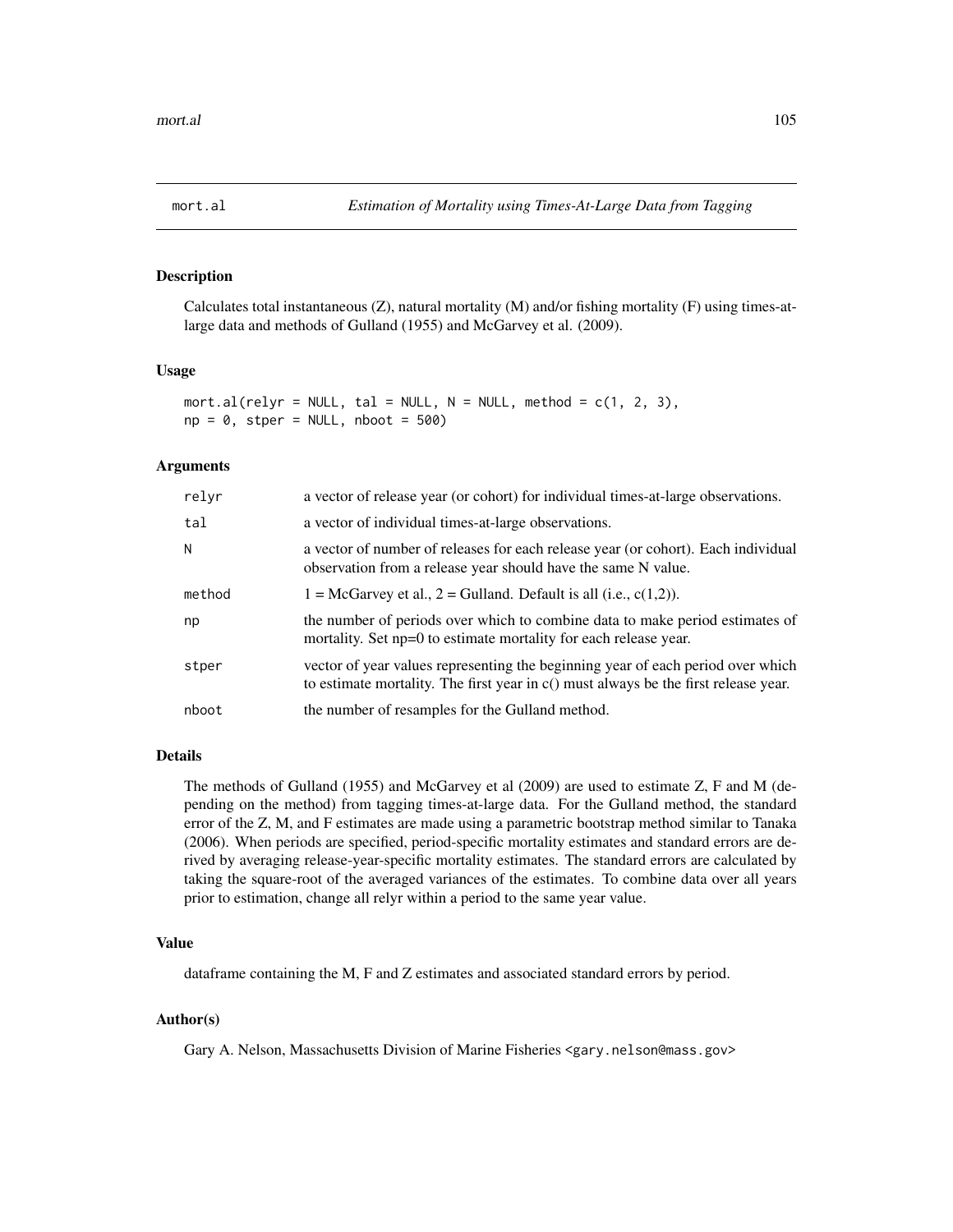## References

Gulland, J. A. 1955. On the estimation of population parameters from marked members. Biometrika 42: 269-270.

McGarvey, R., J. M. Matthews, and J. E. Feenstra. 2009. Estimating mortality from times-at-large: testing accuracy and precision using simulated single tag-recovery data. ICES Journal of Marine Science 66: 573-581.

Tanaka, E. 2006. Simultaneous estimation of instantaneous mortality coefficients and rate of effective survivors to number of released fish using multiple sets of tagging experiments. Fisheries Science 72: 710-718.

# Examples

```
## Not run:
 data(tanaka)
 mort.al(relyr = tanaka$relyr, tal = tanaka$tal, N = tanaka$N)
## End(Not run)
```
mrN.single *Estimate of Population Size from a Single Mark-Recapture Experiment*

#### Description

Estimates population sizes, standard errors, and confidence intervals for the bias-corrected Petersen and the Bailey binomial estimators.

#### Usage

 $mrN.size(M = NULL, C = NULL, R = NULL, alpha = 0.05)$ 

## Arguments

| м     | Number of marked animals released    |
|-------|--------------------------------------|
| C.    | Number of animals captured           |
| R     | Number of animals recaptured         |
| alpha | alpha level for confidence intervals |

## Details

The bias-corrected Petersen estimator and its variance (Seber 2002: p.60), and the Bailey binomial estimator and its variance (Seber 2002: p.61) are calculated. The hypergeometric distribution is used to estimate confidence intervals for the Petersen model and the binomial distribution is used to estimate confidence intervals for the Bailey model.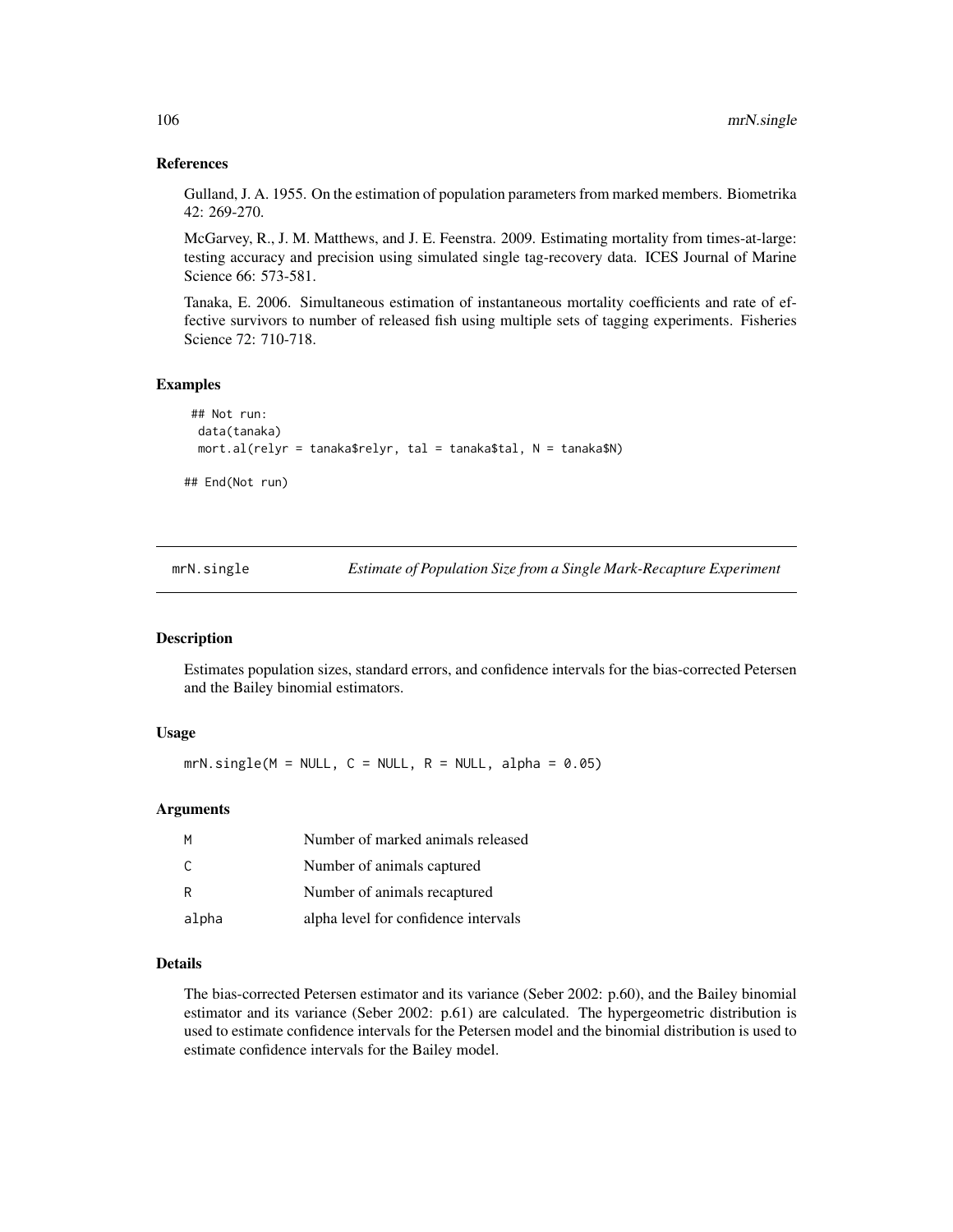#### nshrimp 107

# Value

Dataframe containing the population estimates (N), standard errors of N, the lower confidence limits (LCI), and the upper confidence limits(UCI).

#### Author(s)

Gary A. Nelson, Massachusetts Division of Marine Fisheries <gary.nelson@mass.gov>

#### References

Seber, G. A. F. 2002. *The Estimation of Animal Abundance and Related Parameters, Second Edition*. The Blackburn Press, Caldwell, New Jersey. 654 p.

#### Examples

mrN.single(M=948,C=421,R=167)

nshrimp *Data for Gulf of Maine northern shrimp*

#### Description

Recruit and postrecruit survey indices and catch data for Gulf of Maine northern shrimp (Pandulus borealis), 1985-2007

#### Usage

data(nshrimp)

# Format

A data frame with 23 observations on the following 4 variables.

year a numeric vector describing the year

r a numeric vector of the recruit index

n a numeric vector of the postrecruit index

C a numeric vector of the landings (in numbers)

## Source

<http://www.nefsc.noaa.gov/publications/crd/crd0716/pdfs/a.pdf>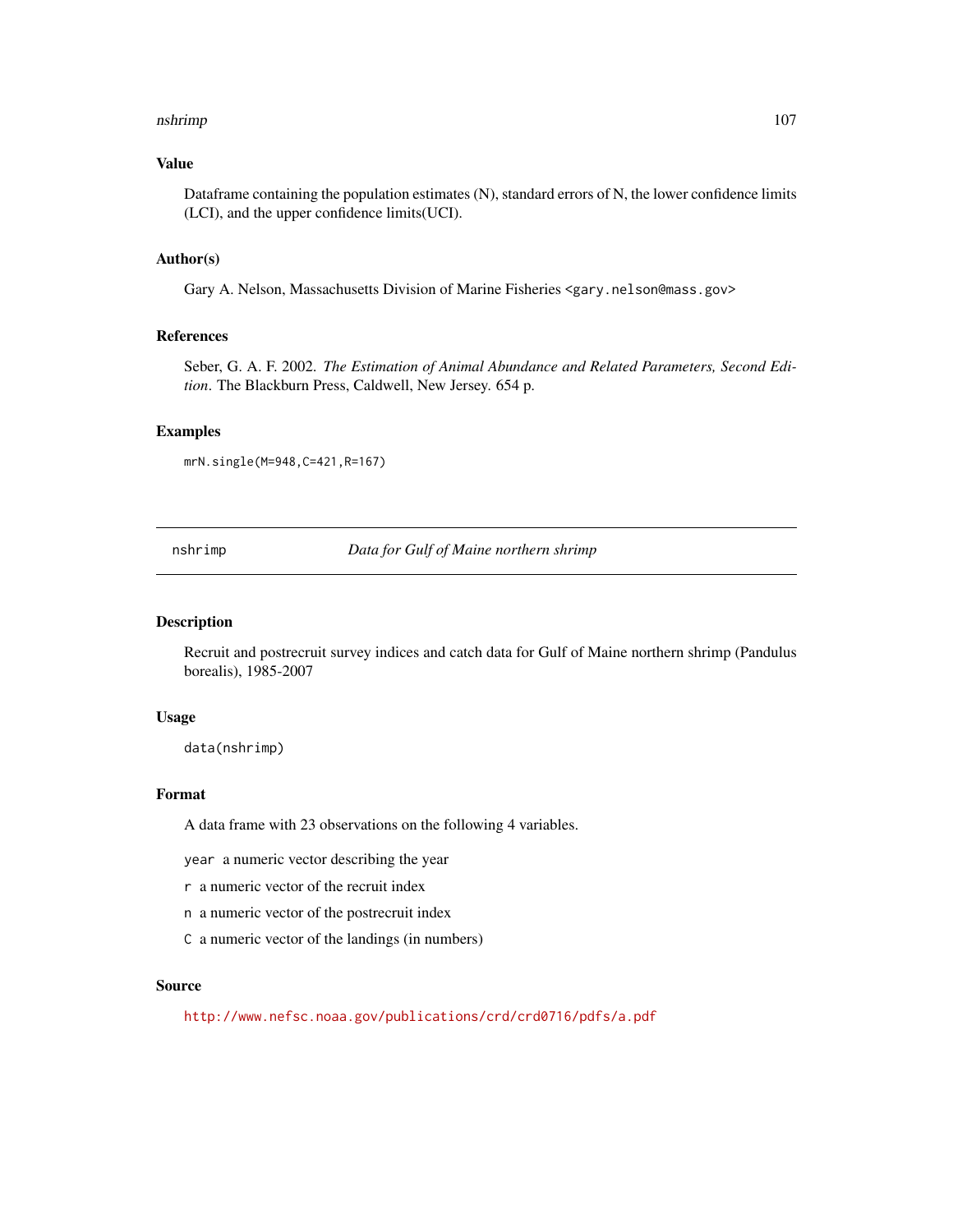# Description

Calculates optimum trophy catch given a slot size over a range of F values. Also, finds Fmax for a cohort given age-at-first recruitment, age-at-first-entry, slot age, and age at which fish are considered trophy size following Jensen (1981).

## Usage

 $opt\_slot(M = NULL, N = 1000, recage = NULL, entage = NULL,$ trage = NULL, slage = NULL, stF =  $0$ , endF =  $2$ , intF =  $0.05$ )

## Arguments

| М      | natural mortality                  |
|--------|------------------------------------|
| Ν      | cohort size                        |
| recage | age-at-first recruitment           |
| entage | age-at-entry into the fishery      |
| slage  | upper age of slot for legal fish   |
| trage  | age of fish considered trophy size |
| stF    | starting F of range to explore     |
| endF   | ending F of range to explore       |
| intF   | increment of F                     |

# Details

Calculations follow equations given in Jensen (1981).

#### Value

| Catch | dataframe containing range of Fs and associated total catch, nontrophy, and tro- |
|-------|----------------------------------------------------------------------------------|
|       | phy catch of designated cohort size                                              |
| Fmax  | F at which trophy catch is maximum given slot                                    |

## Author(s)

Gary A. Nelson, Massachusetts Division of Marine Fisheries <gary.nelson@mass.gov>

## References

Jense, A. L. 1981. Optimum size limits for trout fisheries. Can. J. Fish. Aquat. Sci. 38: 657-661.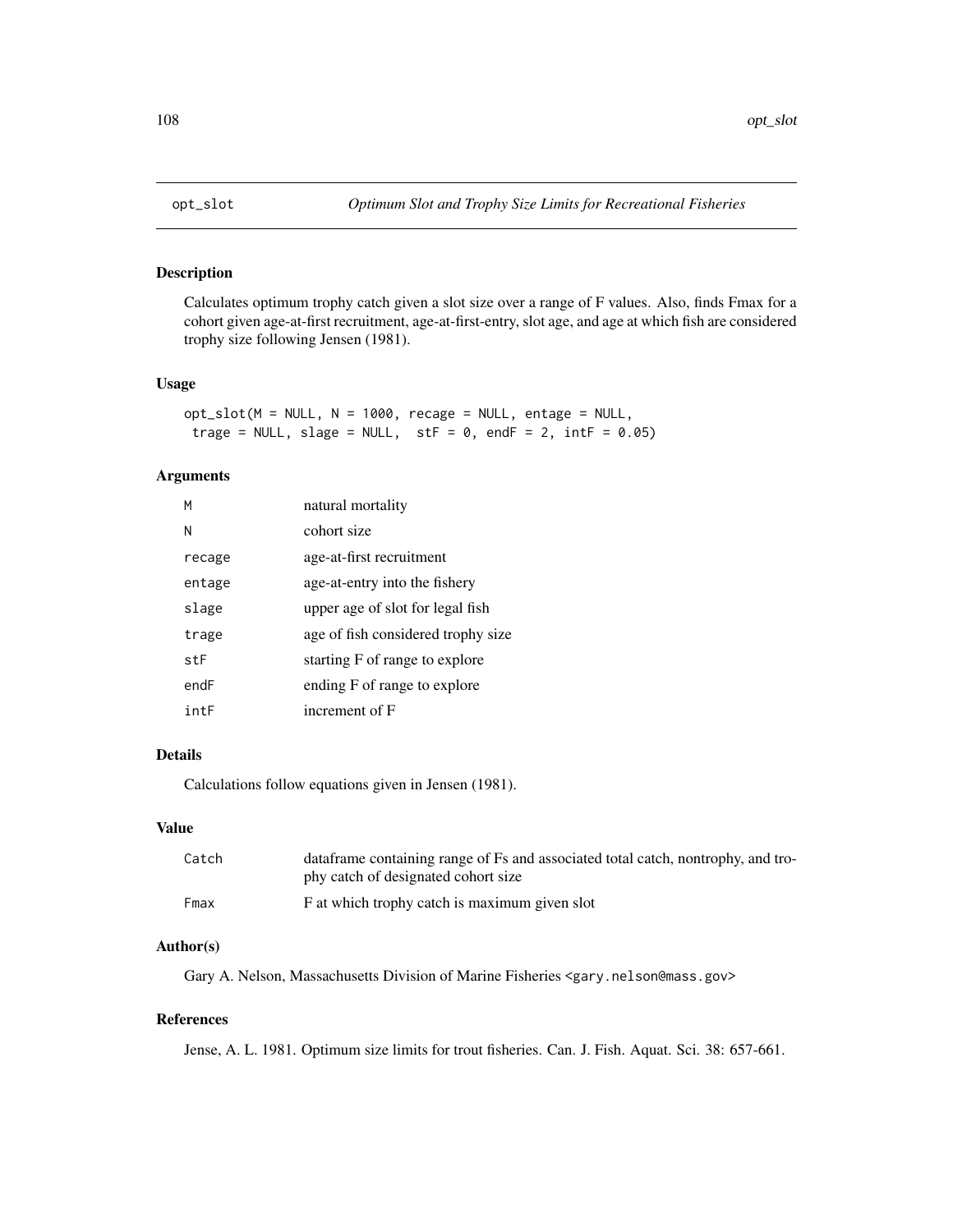# <span id="page-108-1"></span>opt\_trophy 109

# See Also

[opt\\_trophy](#page-108-0)

# Examples

```
# Example from Jensen (1981) page 661
opt_slot(M=0.70,N=1000,recage=1,entage=1,slage=3,trage=4)
```
<span id="page-108-0"></span>opt\_trophy *Optimum Trophy Size Limits for Recreational Fisheries*

# Description

Calculates optimum trophy catch over a range of F values and finds Fmax for a cohort given ageat-first recruitment, age-at-first-entry, and age at which fish are considered trophy size following Jensen (1981).

# Usage

opt\_trophy(M = NULL, N = 1000, recage = NULL, entage = NULL, trage = NULL,  $stF = 0$ , endF = 2,  $intF = 0.05$ )

# Arguments

| м      | natural mortality                  |
|--------|------------------------------------|
| N      | cohort size                        |
| recage | age-at-first recruitment           |
| entage | age-at-entry into the fishery      |
| trage  | age of fish considered trophy size |
| stF    | starting F of range to explore     |
| endF   | ending F of range to explore       |
| intF   | increment of F                     |

# Details

Calculations follow equations given in Jensen (1981).

# Value

| Catch | data frame containing range of Fs and associated total catch and trophy catch of |
|-------|----------------------------------------------------------------------------------|
|       | designated cohort size                                                           |
| Fmax  | F at which trophy catch is maximum                                               |

# Author(s)

Gary A. Nelson, Massachusetts Division of Marine Fisheries <gary.nelson@mass.gov>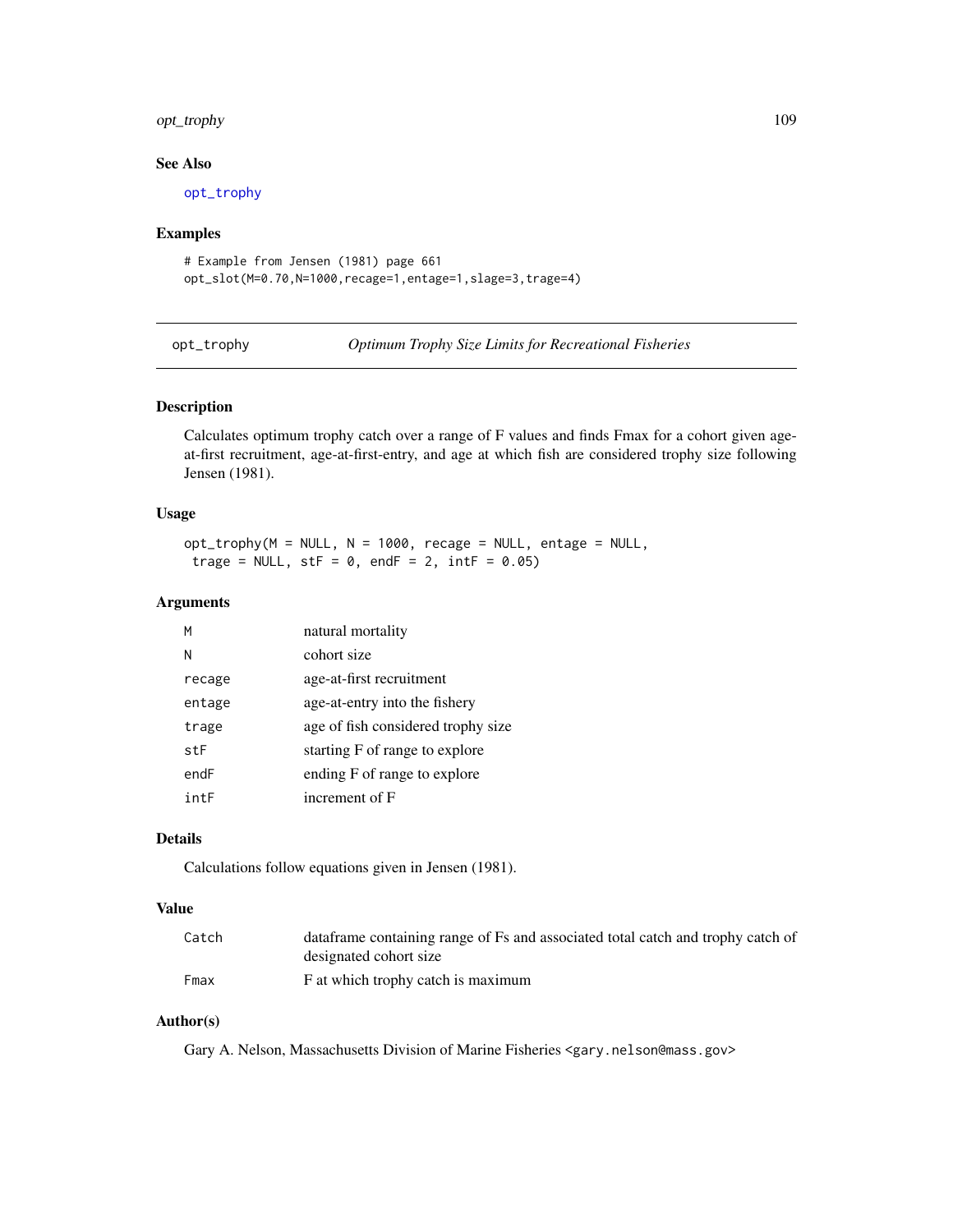#### <span id="page-109-0"></span>References

Jense, A. L. 1981. Optimum size limits for trout fisheries. Can. J. Fish. Aquat. Sci. 38: 657-661.

#### See Also

[opt\\_slot](#page-107-0)

# Examples

```
# Example from Jensen (1981) page 659
opt_trophy(M=0.70,N=1000,recage=1,entage=1,trage=4)
```
P.donacina *Data from a growth study of New Zealand intertidal clams.*

# Description

Growth increment data derived from a tagging experiment on Paphis donacina

# Usage

P.donacina

# Format

A data frame with 150 observations on the following 4 variables.

- T1 a numeric vector describing the release date  $(y)$
- T2 a numeric vector describing the recovery date (y)
- L1 a numeric vector describing the length at release (mm)
- L2 a numeric vector describing the length at recapture (mm)

#### Details

Note that the data have been corrected for measurement bias, as described by Cranfield et al (1996).

#### Source

Cranfield, H.J., Michael, K.P., and Francis, R.I.C.C. 1996. Growth rates of five species of subtidal clam on a beach in the South Island, New Zealand. Marine and Freshwater Research 47: 773–784.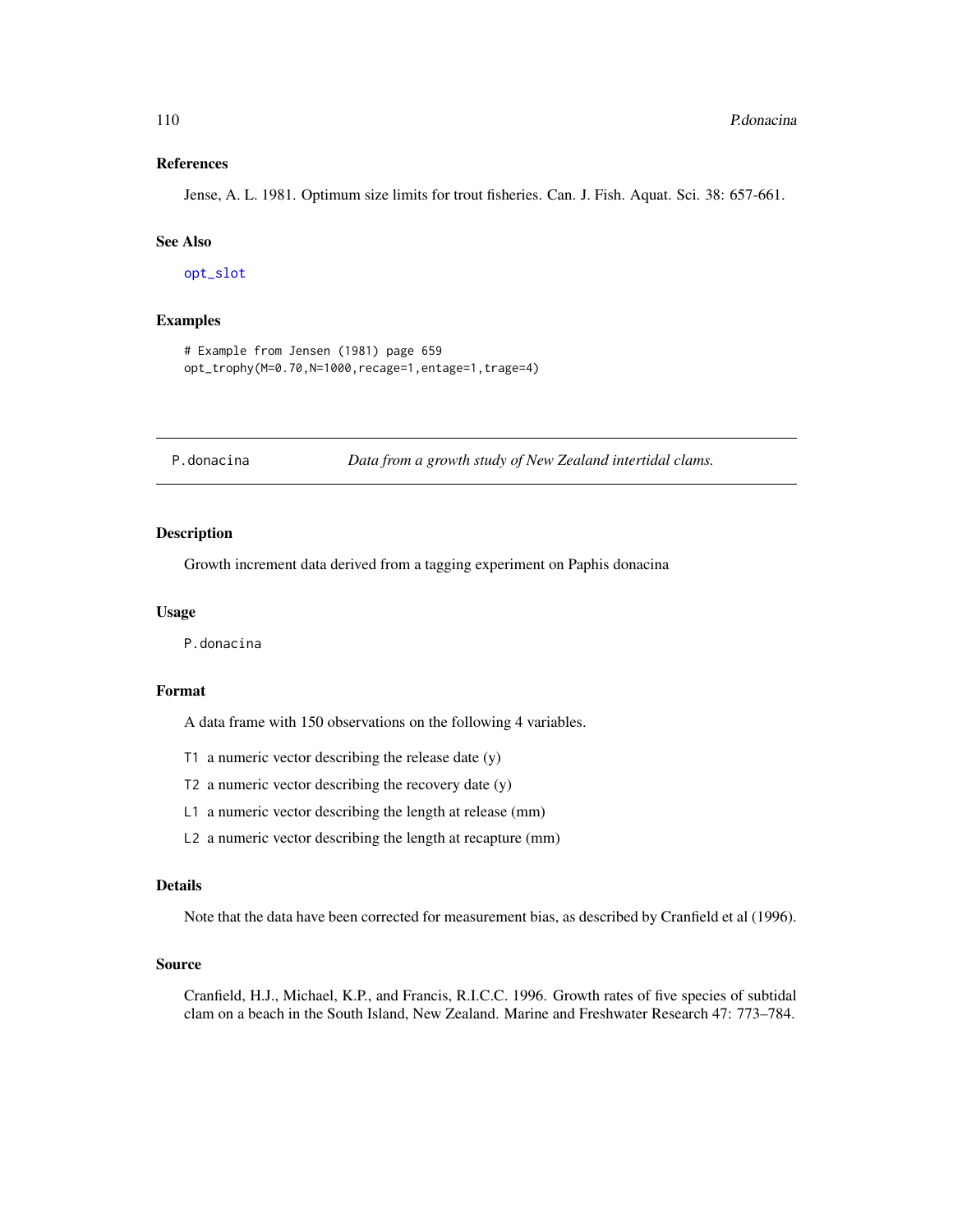<span id="page-110-0"></span>pgen *Probability of a Management Parameter Exceeding a Reference Point*

# Description

Calculates the probability of a management value exceeding a reference point with or without error

# Usage

```
pgen(est=NULL,limit=NULL,estSD=0,limSD=0,corr=0,dist=1,comp=1,nreps=10000)
```
#### Arguments

| est   | management value (mv) or vector containing individual parameter values from,<br>say, bootstrap runs.                                                                                                                        |
|-------|-----------------------------------------------------------------------------------------------------------------------------------------------------------------------------------------------------------------------------|
| limit | reference point (rp) or vector containing individual reference point values from,<br>say, bootstrap runs.                                                                                                                   |
| estSD | standard deviation of management value if a single value is used. Must be $>0$ if<br>a single value is used. If a vector of individual values is provided, estSD is not<br>used.                                            |
| limSD | standard deviation of reference point if a single value is used. If a vector of<br>individual values is provided, $\lim SD$ is not used. $\lim SD = 0$ if the reference<br>point is considered a point estimate (no error). |
| corr  | correlation between est and limit. Only used if est and limit are single values<br>with error.                                                                                                                              |
| dist  | assumed distribution of est or limit if they are single values with error. $1 =$<br>normal; $2 = log-normal$ .                                                                                                              |
| comp  | the direction of comparison: 1: mv < rp, 2: mv <= rp, 3: mv > rp, 4: mv >= rp.                                                                                                                                              |
| nreps | the number of samples to draw to create normal or log-normal distributions.<br>User should explore different sample sizes to determine if the probability ob-<br>tained is stable.                                          |

# Details

Randomization methods as approximations to Equations 1, 2 and 3 in Shertzer et al. (2008) are used to calculate the probability that a management value with error (e.g., fishing mortality) passes a reference point without (Eq. 1) or with (Eq. 2) error. Either may be represented by a single value and its associated standard deviations or a vector of individual values that represent results from, say, bootstrap runs. If log-normal is assumed, mv and rp and associated standard deviations must be in natural log-units (i.e., meanlog and sdlog).

If the management value and reference point are specified as single values with standard deviations, samples of size *nreps* are drawn randomly from the specified distribution parameterized with *est* and *limit* and associated standard deviations. If *corr*>0 (Eq. 3), then the *est* and *limit* distributions are drawn from a multivariate normal (function *mvrnorm*) distribution. If log-normal is assumed,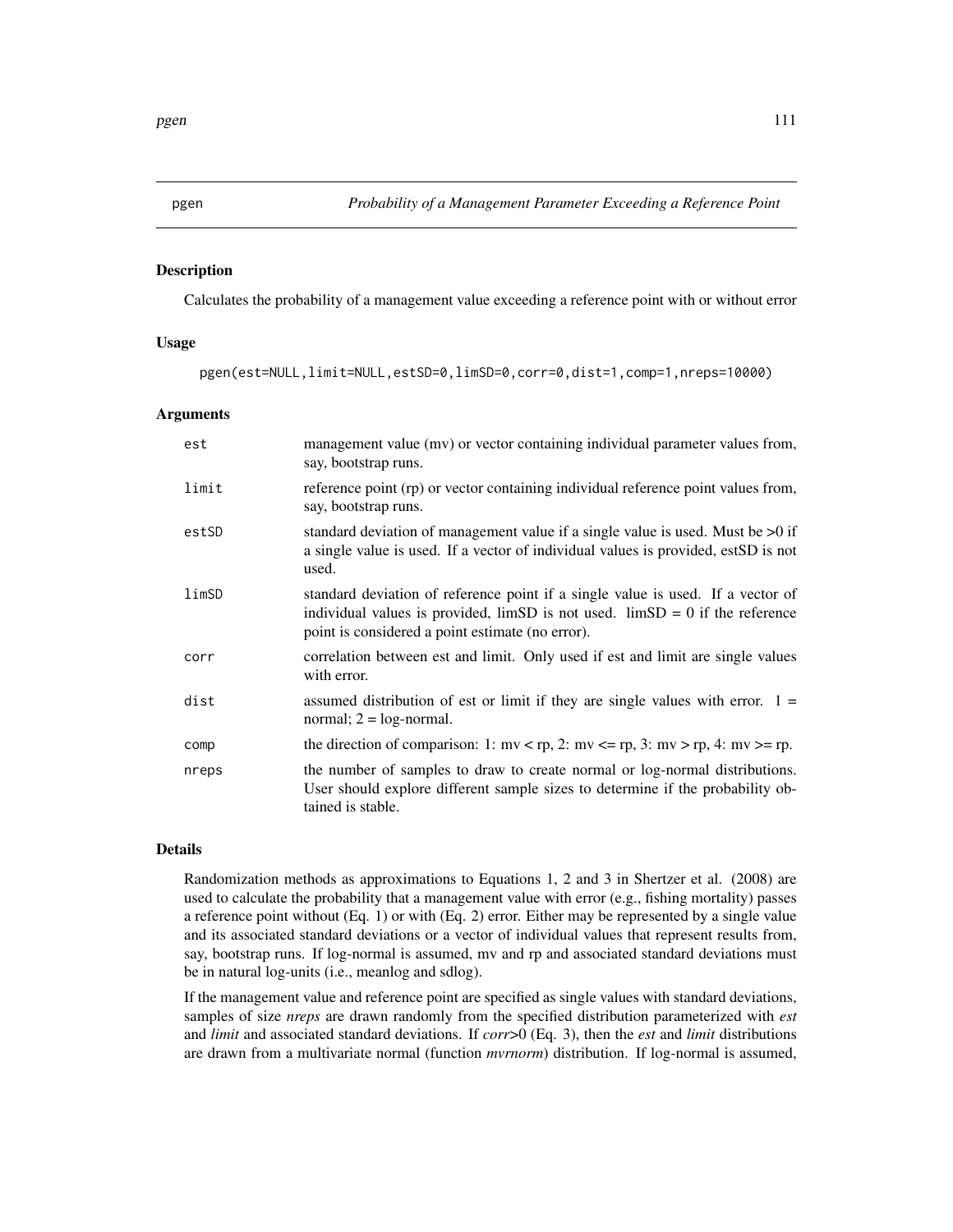<span id="page-111-0"></span>function *mvrnorm* is used with the meanlog and sdlog estimates and then output values are biascorrected and back-transformed.

If the management value and the reference point are represented by vectors of individual values, the probability is calculated by tallying the number of management values that exceed (or pass) the reference points and then dividing by number of est values\*number of limit values. If either the management value or reference point is specified as a single value with standard deviation, then a vector of individual values of size equal to the size of the other vector is generated by using the *rnorm* or *rlnorm* function parameterized with the single value and its standard deviation.

#### Value

probability value of comparison

### **Note**

Chris Legault of the National Marine Fisheries Service, Woods Hole, MA provided R code for the randomization method and Daniel Hennen of the the National Marine Fisheries Service, Woods Hole, MA provided the R code for using mvrnorm to obtain log-normal distributions.

# Author(s)

Gary A. Nelson, Massachusetts Division of Marine Fisheries <gary.nelson@mass.gov>

#### References

Shertzer, K. W., M. H. Prager, and E. K. Williams. 2008. A probability-based approach to setting annual catch levels. Fishery Bulletion 106: 225-232.

# Examples

## est = 2010 Spawning Stock Biomass of Striped Bass, limit = SSB Reference Point pgen(est=50548,limit=36881,estSD=5485,limSD=1901,corr=0.05,dist=1,comp=2,nreps=1000)

| pinfish | Length, age and sex data for pinfish (Lagodon rhomboides) from |
|---------|----------------------------------------------------------------|
|         | Tampa Bay, Florida                                             |

#### **Description**

The pinfish data frame has 670 rows and 4 columns.

# Usage

pinfish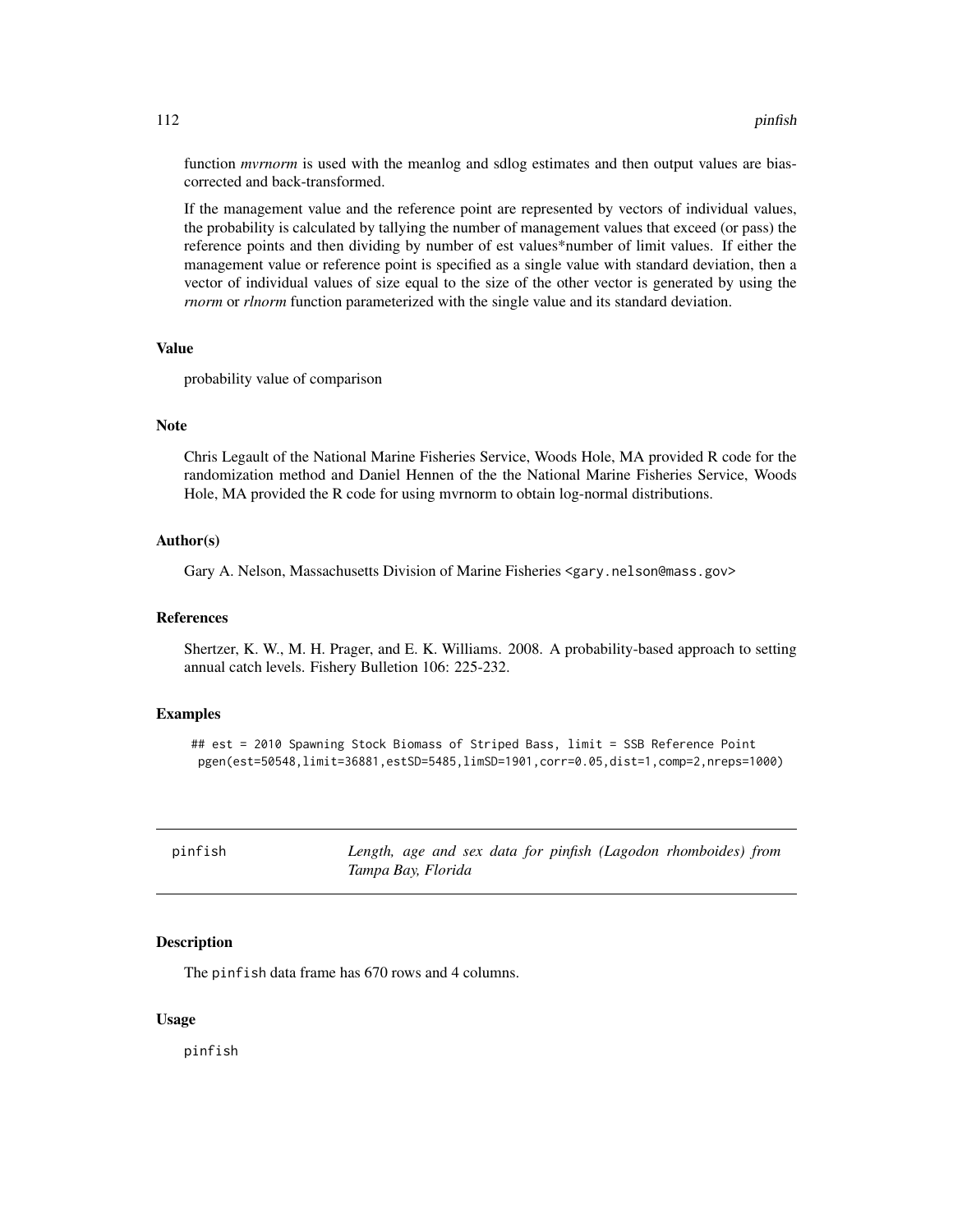# <span id="page-112-1"></span>plot.grotagplus 113

# Format

This data frame contains the following columns:

field\_no haul identifier

sl standard length (mm) of individual pinfish

age age in year with decimal extention reflecting age past January 1

sex sex of fish. 1=male, 2=female,  $0 =$ unknown

# Source

Nelson, G. A. 2002. Age, growth, mortality, and distribution of pinfish (Lagodon rhomboides) in Tampa Bay and adjacent Gulf of Mexico waters. Fishery Bulletin 100: 582-592.

<span id="page-112-0"></span>plot.grotagplus *Plotting Tagging-Growth Objects*

# Description

Plotting method for output from function grotagplus, which has class "grotagplus".

# Usage

```
## S3 method for class 'grotagplus'
plot(x,plot.type="meangrowth",Linitial=NULL,resid.spec=list(Pearson=T,
     x="mean.delL"),xlim=NULL,ylim=NULL,pch=20,leg.loc=NULL,
     age.based.growth=NULL,...)
```
# Arguments

| X          | Growth-model fit to tagging data as output by function "grotagplus".                                                                                                                                                                                                                                    |
|------------|---------------------------------------------------------------------------------------------------------------------------------------------------------------------------------------------------------------------------------------------------------------------------------------------------------|
| plot.type  | Character string identifying the type of plot required: "meangrowth" = mean<br>annual growth vs initial length; "traj" = one-year growth trajectory of fish of<br>initial length specified by Linitial; or "resid" = plot of ordinary or Pearson<br>residuals (plot details specified by resid. spec).  |
| Linitial   | Initial length to use for plot of growth trajectory.                                                                                                                                                                                                                                                    |
| resid.spec | List, specifying details of a residual plot, with components "Pearson" (logical,<br>if T [default] plot Pearson residuals, otherwise simple residuals) and "x" (the<br>x-variable in the plot - either "L1", length at tagging; "delT", time at liberty; or<br>"mean.delL", expected length increment). |
| xlim       | Allow the user to set x-limits for a plot that differ from those defined by the<br>range of the plotted data.                                                                                                                                                                                           |
| ylim       | Allow the user to set y-limits for a plot that differ from those defined by the<br>range of the plotted data.                                                                                                                                                                                           |
| pch        | Allows the user to change the plotting symbol for residual plots from the default<br>$pch=20$ .                                                                                                                                                                                                         |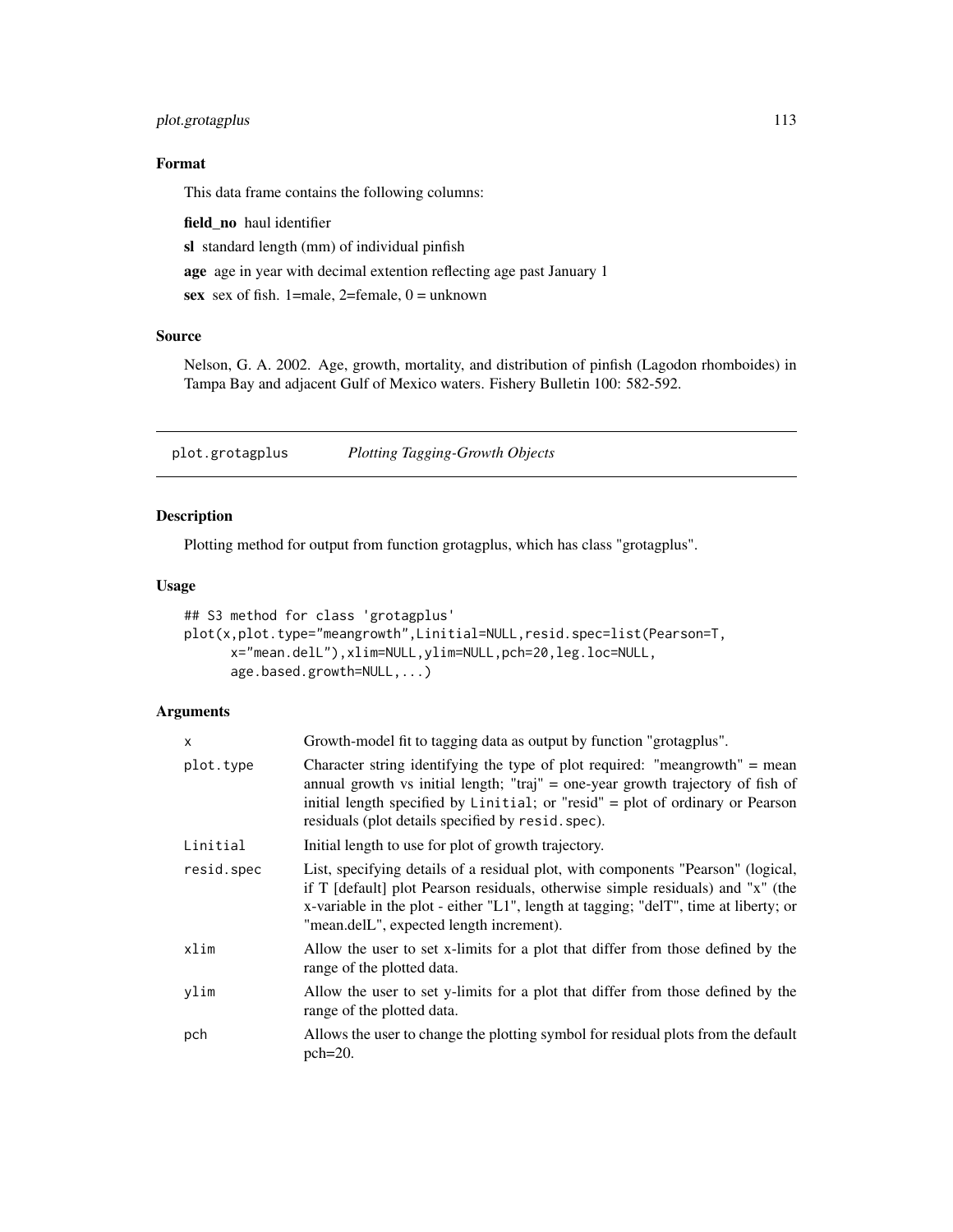leg.loc Allows the user to change the legend location from its default position ("topright" for meangrowth and resid; "topleft" for traj). Note that a legend is used only for traj or for other plots with multiple datasets.

age.based.growth

This argument allows the user to add, to a meangrowth plot, growth estimates (plotted as dashed lines) from age-length datasets. It should be a list of vectors, each of which contains estimates of mean length corresponding to a vector of increasing ages whose increments are always 1 year (the ages are not included in the argument because they are not used in the plot, and the age vectors need not be the same in each component). If the list is named then the names will be interpreted as identifying different datasets. If a name appears in fit\$datasetnames the age-based growth will be plotted with the same colour as the corresponding tagging growth. If the list is not named then it must be of the same length as fit\$datasetnames (or of length 1 if there is only one dataset in the tagging data) and it will be assumed that the ith component corresponds to the ith tagging dataset.

... Other graphical parameters. See par

#### Details

Examples of the three plot types are given in Figs 7  $\&$  8 of Francis and Francis (1992), for "resid" and "meangrowth", respectively; and in Fig. 2 of Francis (1988), for "traj".

plot.type="meangrowth" is the recommended way for plotting growth rates estimated from tagging data. Argument age.based.growth allows a rough comparison between these growth estimates and those from age-length data (the comparison is between the mean growth at length L and that at the age for which the mean length is L).

The traj plot, as well as showing the mean (i.e., expected) growth (solid line), shows 95 (dashed lines) and with (dotted lines) allowance for measurement error.

In residual plots, a dashed lowess line is plotted for each dataset to indicate any trend and, for Pearson residuals, dotted lines at +/- 2 indicate approximate 95

For fits using multiple datasets, colour is used to distinguish the datasets. Use "palette" to change the match between colour and dataset (the ith colour in the palette is associated with the ith element in fit\$datasetnames).

# Author(s)

Chris Francis <chrisfrancis341@gmail.com>

Gary A. Nelson, Massachusetts Division of Marine Fisheries <gary.nelson@state.ma.us>

Marco Kienzle <Marco.Kienzle@gmail.com>

# References

1 Francis, R.I.C.C., 1988. Maximum likelihood estimation of growth and growth variability from tagging data. New Zealand Journal of Marine and Freshwater Research, 22, p.42-51.

2 Francis, M.P. and Francis, R.I.C.C. 1992. Growth rate estimates for New Zealand rig (Mustelus lenticulatus). Australian Journal of Marine and Freshwater Research 43: 1157-1176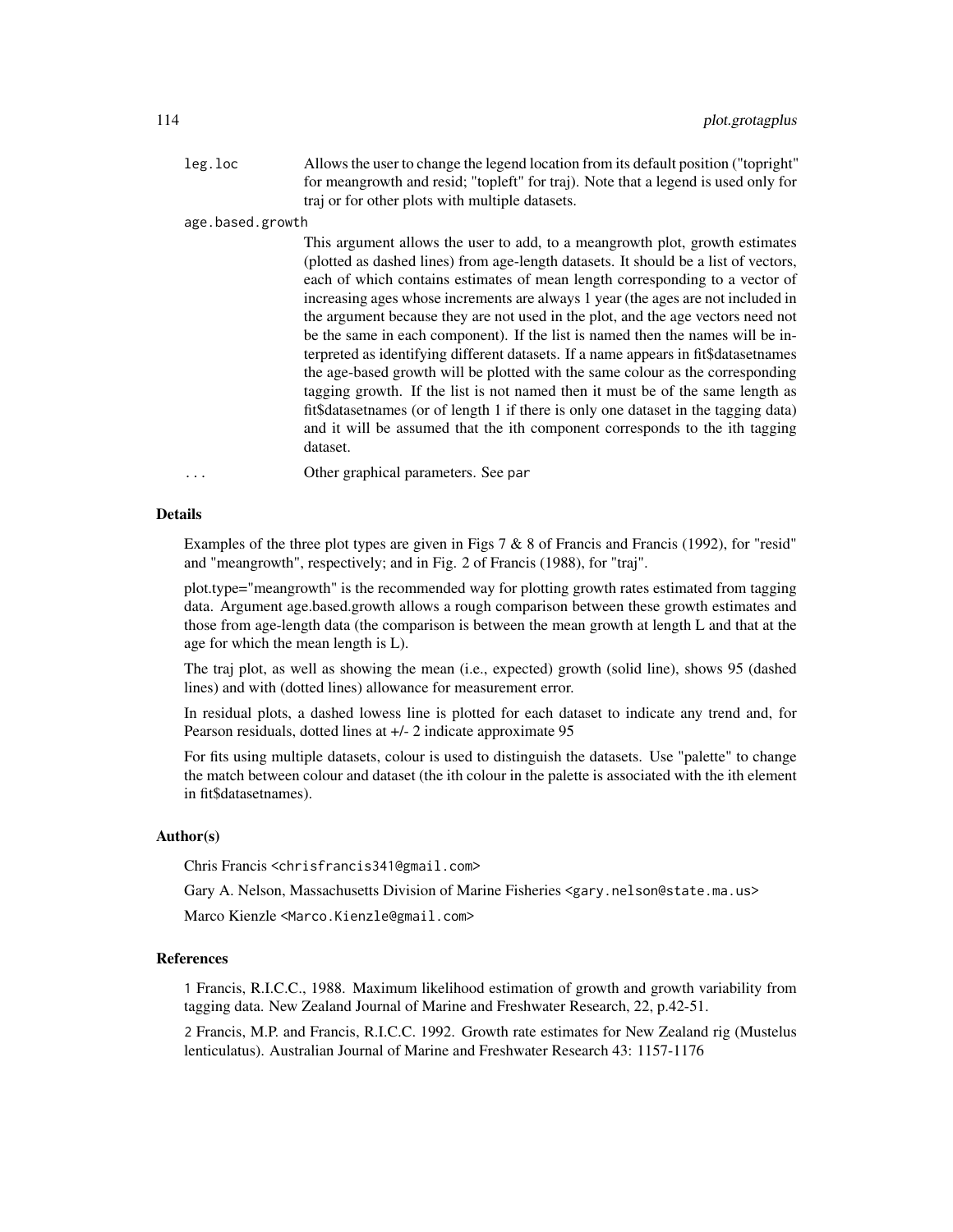# <span id="page-114-0"></span>powertrend 115

# See Also

[grotagplus](#page-70-0) [print.grotagplus](#page-116-0)

#### Examples

```
# Plot of mean growth like that in Fig 8. of Francis & Francis (1992)
data(rig)
fit <- grotagplus(rig,dataID="Sex",alpha=70,beta=100,
                  model=list(mean="Francis",var="linear",seas="none"),
                 design=list(galpha=list("F","M"),gbeta=list("F","M"),
                             s=1,nu=1,m=0,p=0),
                  stvalue=list(galpha=c(5,4),gbeta=c(3,2),s=2,nu=0.5),
                  upper=list(galpha=c(8,6),gbeta=c(5,4),s=4,nu=1),
                 lower=list(galpha=c(3,2),gbeta=c(1.5,1),s=0.5,nu=0.2))
mnlenatage <- list(F=90.7*(1-exp(-0.42*(seq(1.5,6.5)-0.77))),
           M= 118.7*(1-exp(-0.16*(seq(4,11)-2.02))),
           PGM=161.1*(1-exp(-0.11*(seq(3.5,10.5)-1.91))))
plot(fit,age.based.growth=mnlenatage)
## Residual plots
fit <- grotagplus(rig,dataID="Sex",alpha=70,beta=100,
                  model=list(mean="Francis",var="linear",seas="none"),
                 design=list(galpha=list("F","M"),gbeta=list("F","M"),
                             s=1,nu=1,m=0,p=0),
                  stvalue=list(galpha=c(5,4),gbeta=c(3,2),s=2,nu=0.5),
                  upper=list(galpha=c(8,6),gbeta=c(5,4),s=4,nu=1),lower=list(galpha=c(3,2),gbeta=c(1.5,1),s=0.5,nu=0.2))
plot(fit,"resid")
plot(fit,"resid",resid.spec=list(Pearson=FALSE,x="L1"))
## Trajectory plot as in Fig. 2 of Francis (1988)
data(bonito)
fit <- grotagplus(bonito,alpha=35,beta=55,
               design=list(galpha=1,gbeta=1,s=1,nu=1,m=1,p=1,u=1,w=1),
               stvalue=list(s=0.81,nu=0.3,m=0,p=0.01,u=0.5,w=0.5),
               upper=list(s=3,nu=1,m=2,p=0.1,u=1,w=1),
               lower=list(s=0.1,nu=0.1,m=-2,p=0,u=0,w=0))
plot(fit,"traj",Linitial=35)
```
powertrend *Power Analysis For Detecting Trends*

#### Description

Power analysis for detecting trends in linear regression is implemented following procedures in Gerrodette (1987; 1991).

#### Usage

```
powertrend(trend = 1, A1 = NULL, PSE = NULL, pserel = 1,
maxyrs = 3, pR = 100, step = 5, alpha = 0.05, tail = 2, graph = TRUE)
```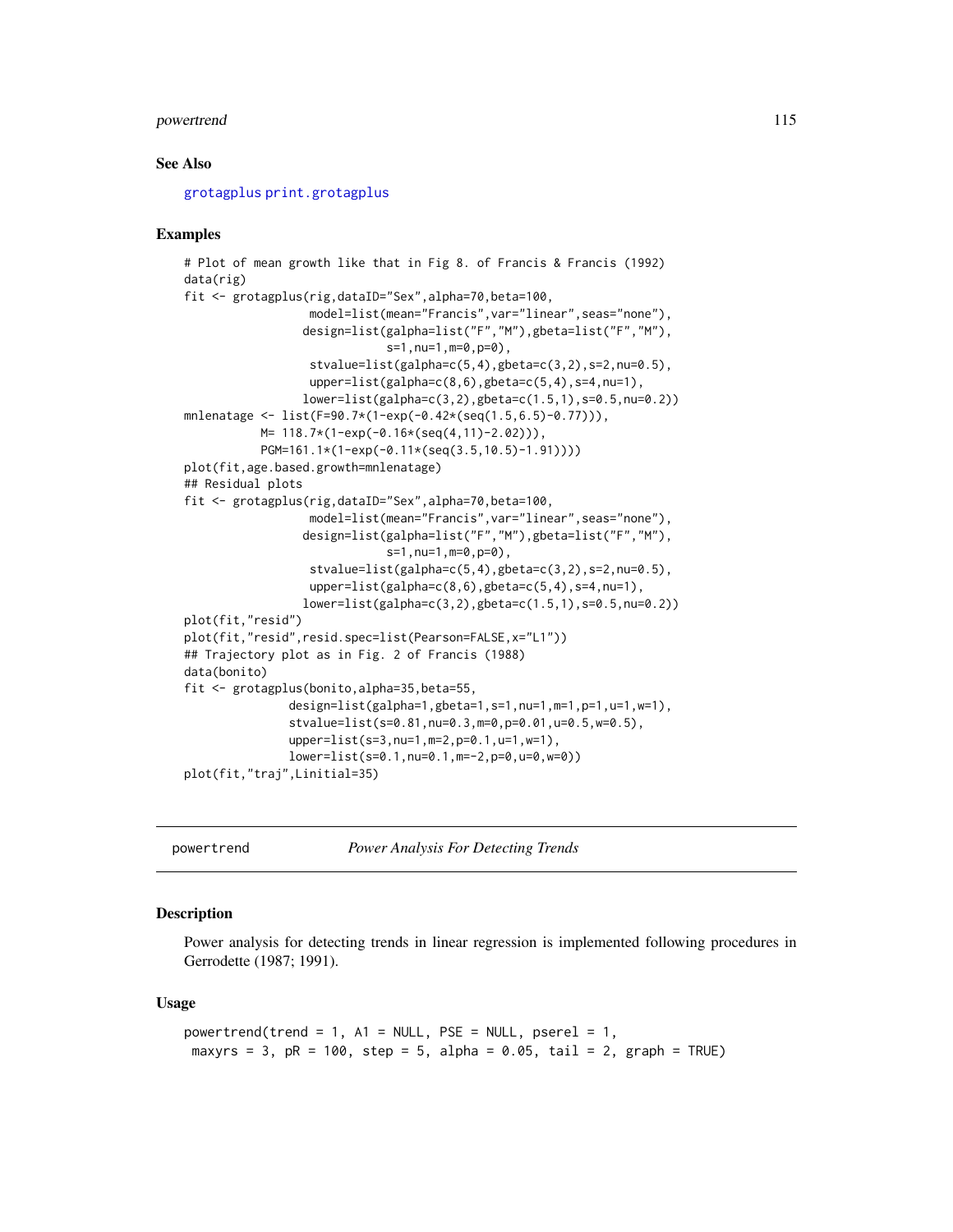# Arguments

| trend          | $1 = Linear, 2 = Exponential. Default = 1.$                                                                            |
|----------------|------------------------------------------------------------------------------------------------------------------------|
| A <sub>1</sub> | the start year abundance. In actuality, it can be population size, productivity,<br>diversity, mortality rate, etc.    |
| <b>PSE</b>     | the proportional standard error $(SE(A)/A) = CV$ in Gerrodette (1987;1991).                                            |
| pserel         | the relationship between abundance and PSE: $1 = 1/\sqrt{(A1)}$ , $2 = constant$ , $3 =$<br>sqrt $(A1)$ . Default = 1. |
| maxyrs         | the maximum number of samples or years to project start year abundance. De-<br>fault $=$ 3.                            |
| pR             | the highest positive percent change to investigate. Default $= 100$ .                                                  |
| step           | the increment of the range of percent change to investigate. Default $= 5$ .                                           |
| alpha          | the alpha level (Type I error) to use. Default $= 0.05$ .                                                              |
| tail           | type of tailed test: $1 =$ one-tailed, $2 =$ two-tailed. Default = 2.                                                  |
| graph          | logical specifying whether a graph of power versus percent change should be<br>produced. Default is TRUE.              |

# Details

The probability that an upward or downward trend in abundance (power) will be detected is calculated using linear regression given number of samples (maxyrs), estimates of sample variability (PSE) and abundance-PSE relationship (pserel), and percent rate of change. The program calculates power for each step increment beginning at -100 percent for declining changes and ending at pR percent for increasing changes. See Gerrodette (1987;1991) for full details. It is assumed that time intervals between samplings is equal.

# Value

Dataframe containing columns of number of samples (years), trend selected (trend), the PSE (pse), alpha level (alpha), tail of test (tail), percent change (R) over maxyrs, and power (power).

# Author(s)

Gary A. Nelson, Massachusetts Division of Marine Fisheries <gary.nelson@mass.gov>

#### References

Gerrodette, T. 1987. A power analysis for detecting trends. Ecology. 68(5): 1364-1372.

Gerrodette, T. 1991. Models for power of detecting trends - a reply to Link and Hatfield. Ecology 72(5): 1889-1892.

# Examples

powertrend(A1=1000,PSE=0.1)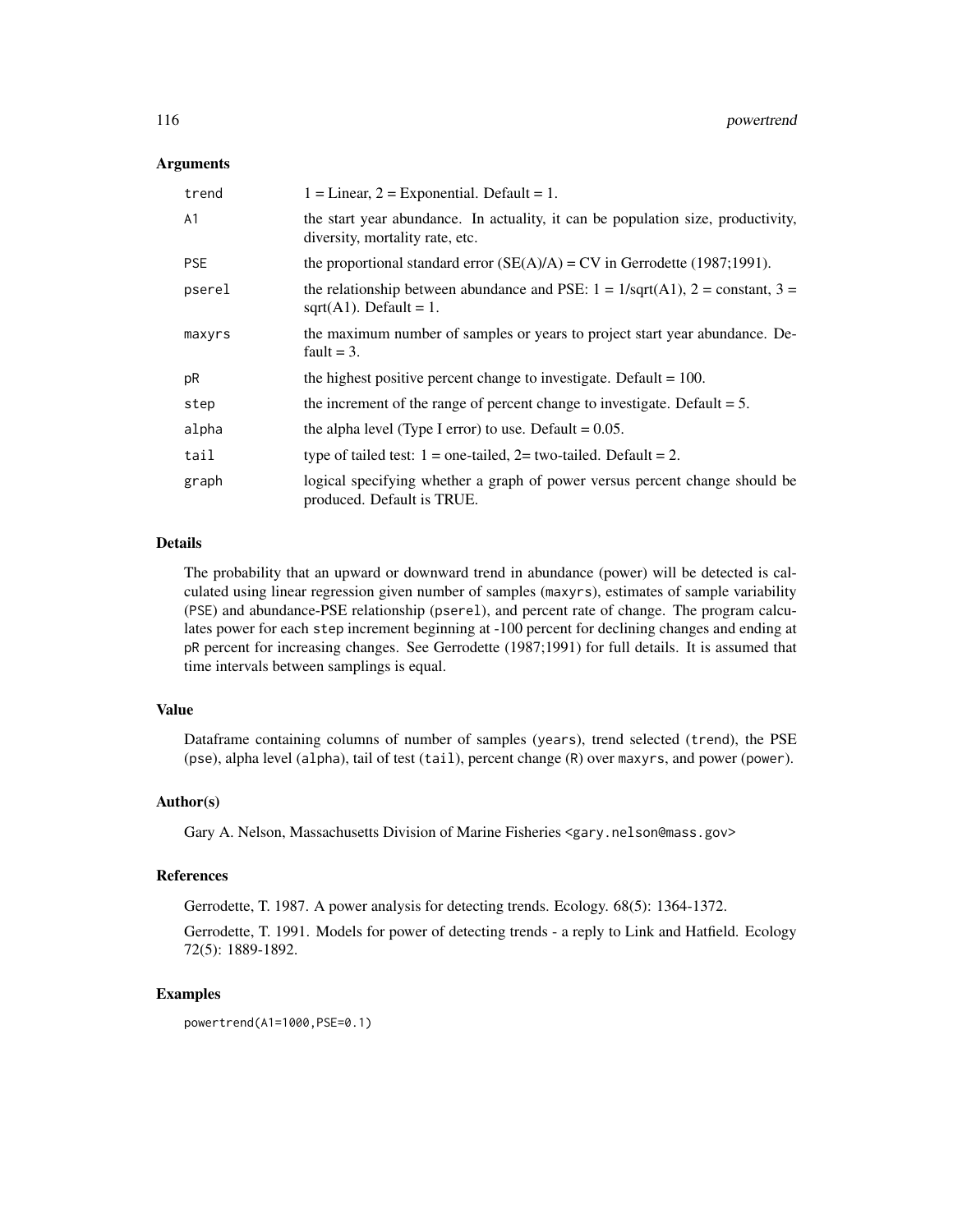<span id="page-116-1"></span><span id="page-116-0"></span>print.grotagplus *Printing Tagging-Growth Objects*

#### Description

Printing method for output from function grotagplus, which has class "grotagplus".

# Usage

```
## S3 method for class 'grotagplus'
print(x,precision=c(est="sig3",stats="dec1",cor="dec2"),...)
```
#### Arguments

| $\mathsf{x}$ | Growth-model fit to tagging data as output by function "grotagplus".                                                                                                                                                                                                                                                                                             |
|--------------|------------------------------------------------------------------------------------------------------------------------------------------------------------------------------------------------------------------------------------------------------------------------------------------------------------------------------------------------------------------|
| precision    | Named character vector specifying the printing precision for each of three cate-<br>gories of output: "est" (applies to fixed and estimated parameters and to Linf.k);<br>"stats" (for negloglikl and AIC); and "cor" (for the parameter correlation ma-<br>trix). Values should be either "sigx", for x significant figures, or "decx" for x<br>decimal places. |
| $\cdot$      | Other print parameters.                                                                                                                                                                                                                                                                                                                                          |

# Details

Outputs from grotagplus are produced to a precision which is usually much greater than is warranted. To see this full precision print individual components, e.g., print(fit\$parest).

# Author(s)

Chris Francis <chrisfrancis341@gmail.com>

Gary A. Nelson, Massachusetts Division of Marine Fisheries <gary.nelson@state.ma.us> Marco Kienzle <Marco.Kienzle@gmail.com>

# See Also

[grotagplus](#page-70-0) [plot.grotagplus](#page-112-0)

# Examples

```
#Model 4 of Francis (1988)
data(bonito)
fit <- grotagplus(bonito,alpha=35,beta=55,
               design=list(galpha=1,gbeta=1,s=1,nu=1,m=1,p=1,u=1,w=1),
               stvalue=list(s=0.81,nu=0.3,m=0,p=0.01,u=0.5,w=0.5),
               upper=list(s=3,nu=1,m=2,p=0.1,u=1,w=1),
               lower=list(s=0.1,nu=0.1,m=-2,p=0,u=0,w=0))
print(fit)
```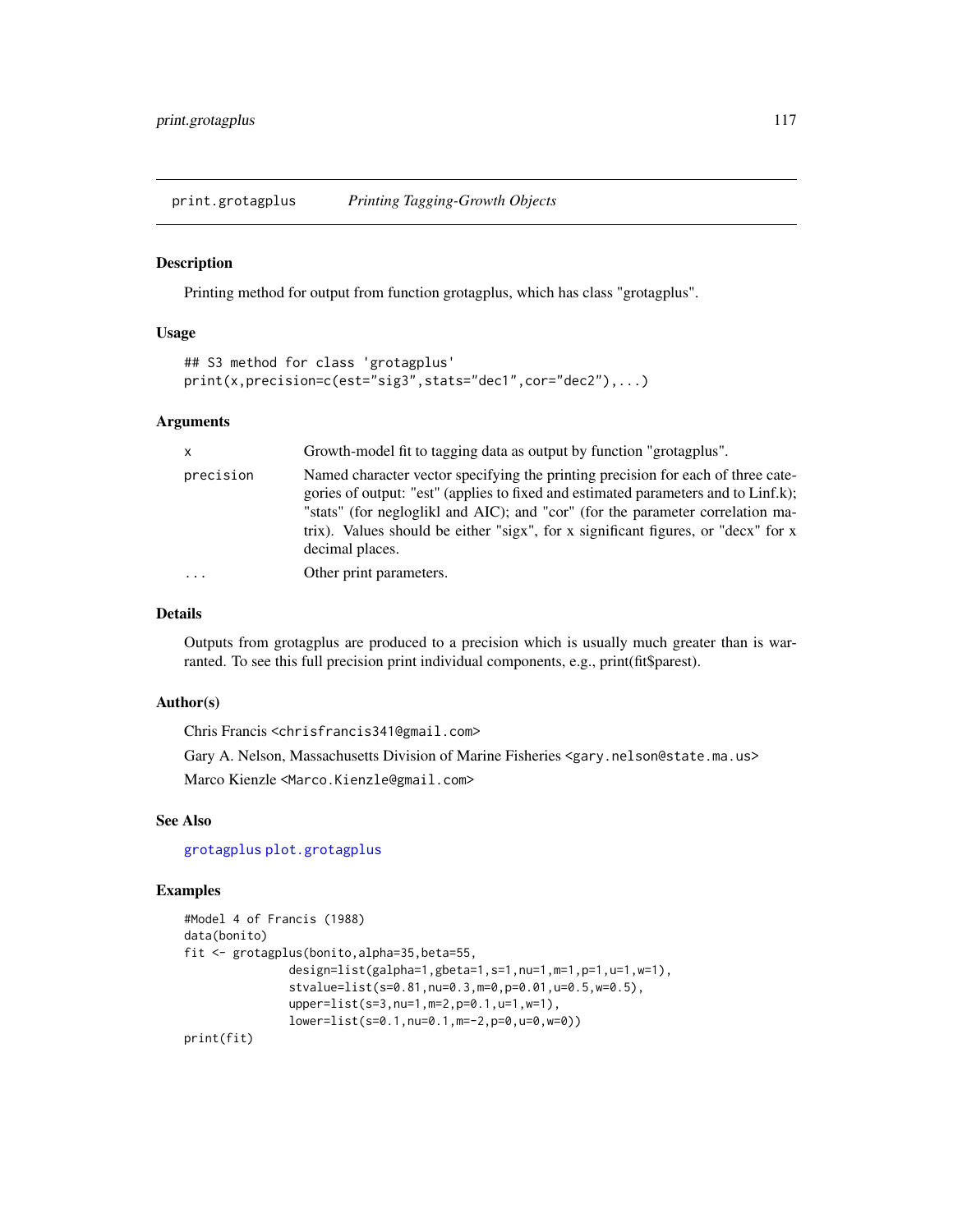<span id="page-117-0"></span>pwpop *Estimate Net Reproductive Rates Over Multiple Periods Of An Abundance Time Series Using Piecewise Regression*

# Description

Function estimates net reproductive rates for periods of change over a time series of abundance data.

# Usage

```
pwpop(abund = NULL, year = NULL, periods = NULL, Cs = NULL,
startR = NULL, upperR = NULL, lowerR = NULL, graph = TRUE)
```
# Arguments

| abund   | the vector of time series of abundance data (e.g. run counts, indices of relative<br>abundance, etc.).                                             |
|---------|----------------------------------------------------------------------------------------------------------------------------------------------------|
| year    | the vector of years associated with abundance data.                                                                                                |
| periods | the number of periods over which to fit the population model.                                                                                      |
| Cs      | the vector of user-specified initial starting value for year(s) of change - number<br>of values equals <i>periods</i> - 1 (enclose within $c()$ ). |
| startR  | the vector of user-specified initial starting values for $R$ - one value for each<br>period (enclose within $c()$ ).                               |
| upperR  | the vector of user-specified upper limits for $R$ (one for each period) used in<br>optimization (enclose within $c()$ ).                           |
| lowerR  | the vector of user-specified lower limits for R (one for each period) used in<br>optimization (enclose within $c()$ ).                             |
| graph   | Logical specifying whether a graph of observed versus predicted values is plot-<br>ted. Default=TRUE.                                              |

## Details

A simple population model is fitted to abundance data to estimate the net reproductive rate for specified periods of time. The model is  $Nt=N0*R^{\wedge}t$  where Nt is the abundance at time t, N0 is the estimated initial population size and R is the net reproductive rate. R can be used as an indication that the population is stable  $(R=1)$ , is increasing  $(R>1)$  or is declining  $(R<1)$  over a specified time period. The fitted equation is the linearized form:  $log(Nt)=log(N0)+log(R)*t$ , where log is the natural-log; therefore, zeros are not allowed.

To simultaneously estimate the parameters for periods of trends in the abundance data, a piecewise regression approach is used. The linearized model is fitted separately to data for each period but models are linked so that the ending year for the preceding period is also the intercept for the current period. As an example, the models for three periods are

 $log(N1,t)=log(N1,0)+log(R1)*t$  for  $t < C1$ 

 $log(N2,t)=log(N1,0)+C1*(log(R1)-log(R2))+log(R2)*t$  for t>=C1 and t<C2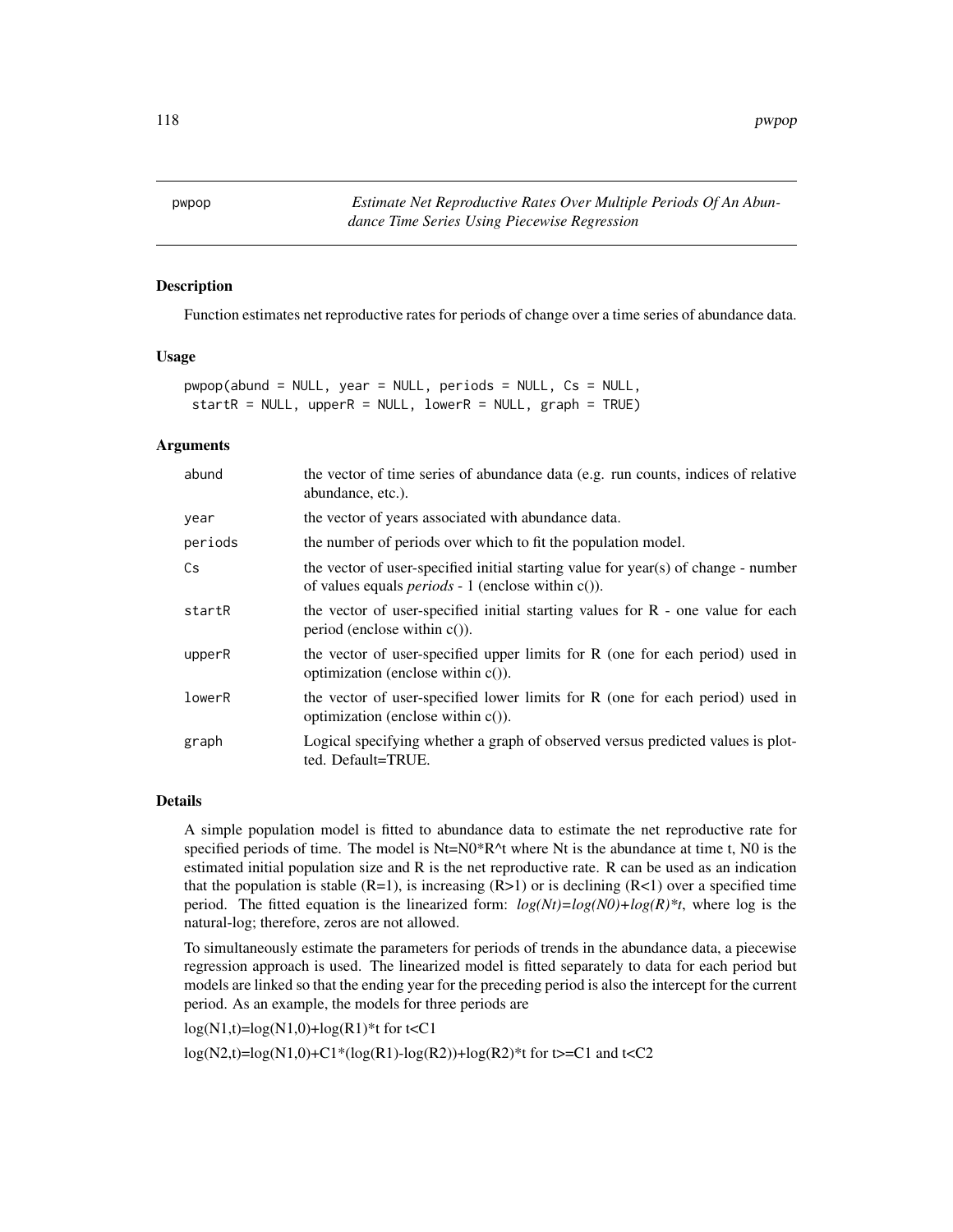#### <span id="page-118-0"></span>remp and the state of the state of the state of the state of the state of the state of the state of the state of the state of the state of the state of the state of the state of the state of the state of the state of the s

 $log(N3,t)=log(N1,0)+C1*(log(R1)-log(R2))+C2*(log(R2)-log(R3))+log(R3)*t$  for t>=C2

The parameters estimated for these models are  $log(N1,0)$ ,  $log(R1)$ ,  $C1$ ,  $log(R2)$ ,  $C2$ , and  $log(R3)$ . *t* is time starting at 1 for the first year of abundance and ending at x for the last year of abundance(year information is still needed for plotting). Entered Cs value are converted to the same scale as t. Backtransform the log(R) values using *exp* to obtain the R values for each period. The function optim is used to obtain parameter estimates and associated standard errors by minimizing the sum of squares  $(log(N)-log(pred))$ <sup>2</sup>. Add first year-1 to each C to put estimates on year scale.

# Value

| Estimates | list element with the parameter estimates and associated standard errors, residual<br>sum of squares, Akaike's Information Criterion for least squares (AIC), and<br>coefficient of determination (r2). |
|-----------|---------------------------------------------------------------------------------------------------------------------------------------------------------------------------------------------------------|
| Data      | list element with the abundance data, years, t, log predicted values, and back-<br>transformation predicted values.                                                                                     |

# Author(s)

Gary A. Nelson, Massachusetts Division of Marine Fisheries <gary.nelson@mass.gov>

# References

Neter, J. , M. H. Kutner, C. J. Nachtsheim, and W. Wasserman. 1996. Applied Linear Statistical Models. The Magraw-Hill Companies. 1408 p.

# Examples

```
data(counts)
pwpop(abund = counts$number, year = counts$year,periods = 3, Cs = c(2000,2005),
startR = c(0.5, 0.5, 0.5),
upperR = c(10, 10, 10),
lowerR = c(-10, -10, -10)
```
remp *Random Number Generation from an Empirical Distribution*

# Description

Generates random numbers from a distribution created with empirical data

# Usage

remp(n,obs=NULL)

# Arguments

| n   | number of random observations to generate. |
|-----|--------------------------------------------|
| obs | vector of empirical observations.          |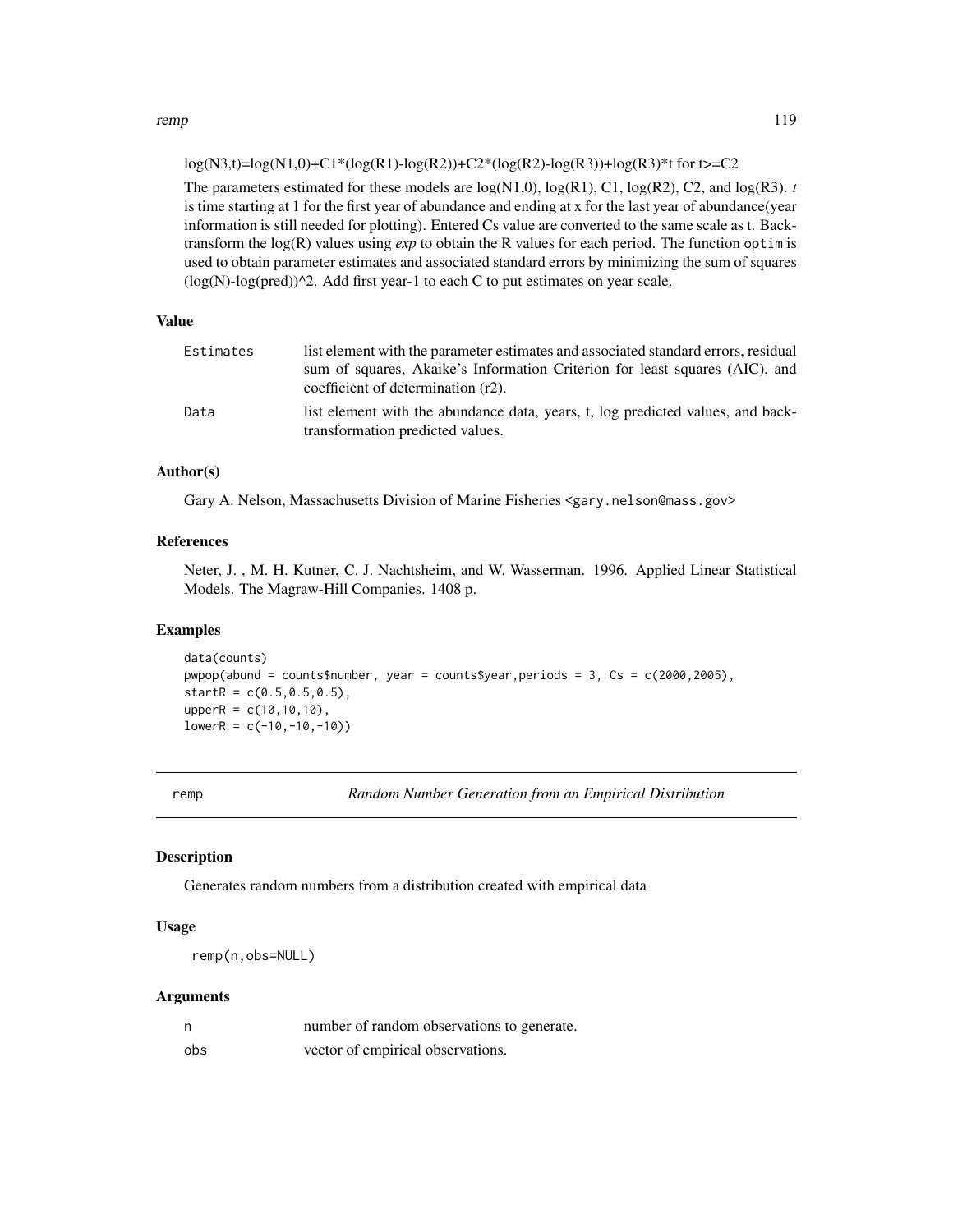# <span id="page-119-0"></span>Details

An empirical probability distribution is formed from empirical data with each observation having 1/T probabililty of selection, where T is the number of data points. The cumulative distribution function (cdf) is then created so that cumulative probability of the smallest observation  $= 0$  and the largest observation  $= 1$ . Random values are generated by applying the probability integral transform to the empirical cdf using uniformly distributed random variable (U) on the interval[0,1]. If U corresponds directly to the cdf probability of a particular empirical observation, then the actual observation is selected. If U falls between cdf probabilities of empirical observations, then an observation is obtained by linear interpolation.

#### Value

random observation(s)

# Note

Jon Brodziak of the National Marine Fisheries Service, Honolulu, HI described this technique in his AGEPRO program.

# Author(s)

Gary A. Nelson, Massachusetts Division of Marine Fisheries <gary.nelson@mass.gov>

# Examples

```
# Striped bass recruits per spawning stock biomass ratios
# for 2001-2011 from 2013 assessment
ratios<-c(799.22,794.78,969.81,1038.80,1101.45,1117.46,1126.16,
          1647.51,1882.30,1966.13,2189.25)
# Select new recruits per SSB ratio for projection
remp(1,ratios)
```
rig *Tagging data from a growth study of rig*

# Description

Tagging growth increment data for New Zealand rig (Mustelus lenticulatus), after removal of outliers, as analysed in models 2-4 of Table 6 of Francis and Francis (1992).

# Usage

rig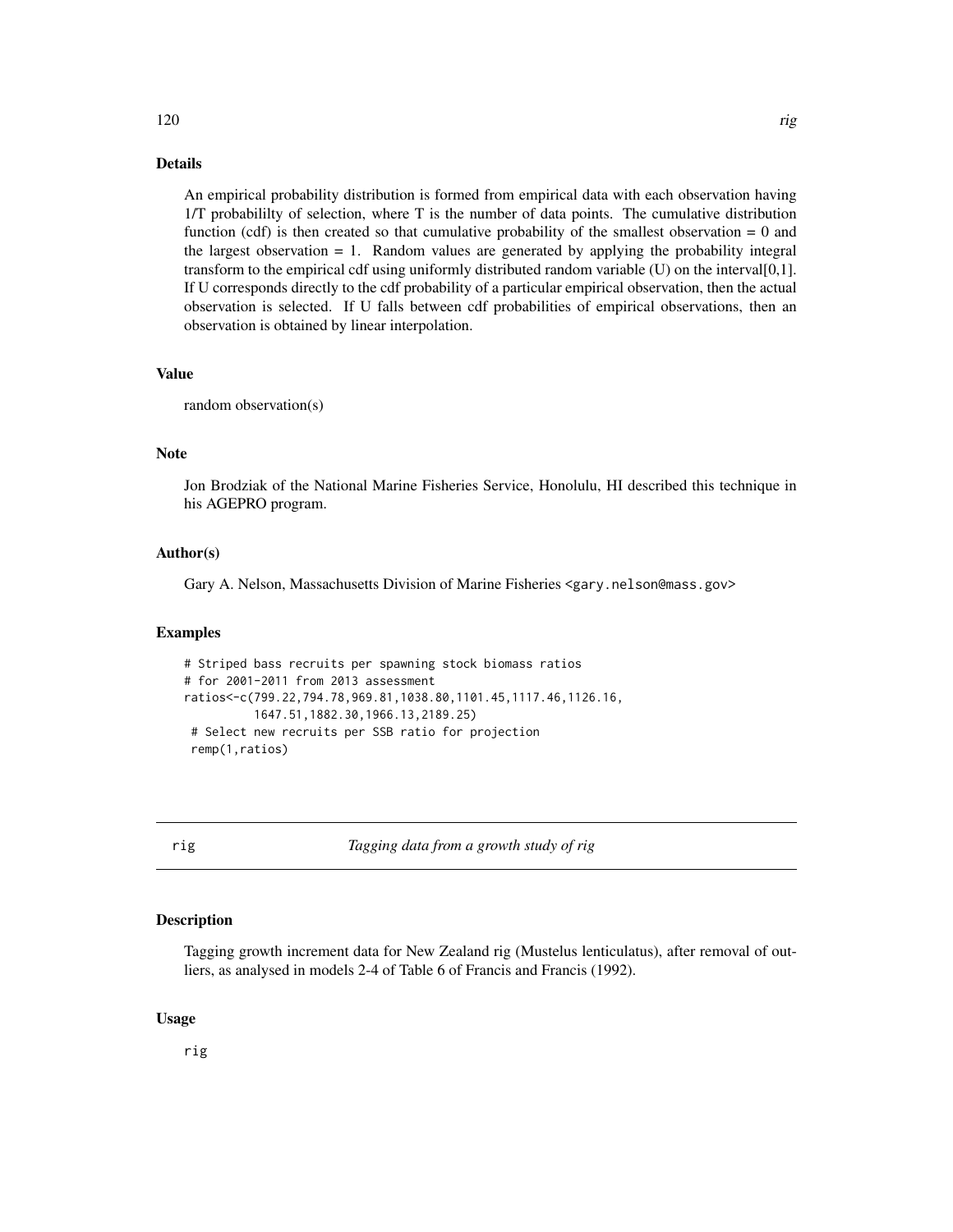#### <span id="page-120-0"></span>rockbass 121

# Format

A data frame with 114 observations and the following components

- L1 Length at release (cm)
- L2 Length at recapture (cm)
- T1 Time of release (y from 1 January 1981)
- T2 Time of recapture (y from 1 January 1981)
- Sex Sex of fish (F or M)

# Source

1 Francis, M.P. and Francis, R.I.C.C. 1992. Growth rate estimates for New Zealand rig (Mustelus lenticulatus). Australian Journal of Marine and Freshwater Research 43: 1157–1176

rockbass *Age Frequency Data for Rock Bass*

# Description

The rockbass data frame has 243 rows and 1 column. The age data are from a sample of rock bass trap-netted from Cayuga Lake, New York by Chapman and Robson, as reported by Seber (2002; page 417) and were expanded to individual observations from the age frequency table.

# Usage

rockbass

#### Format

This data frame contains the following columns:

age age of individual rock bass in years

# Source

Seber, G. A. F. 2002. *The Estimation of Animal Abundance and Related Parameters, Second Edition*. The Blackburn Press, Caldwell, New Jersey. 654 p.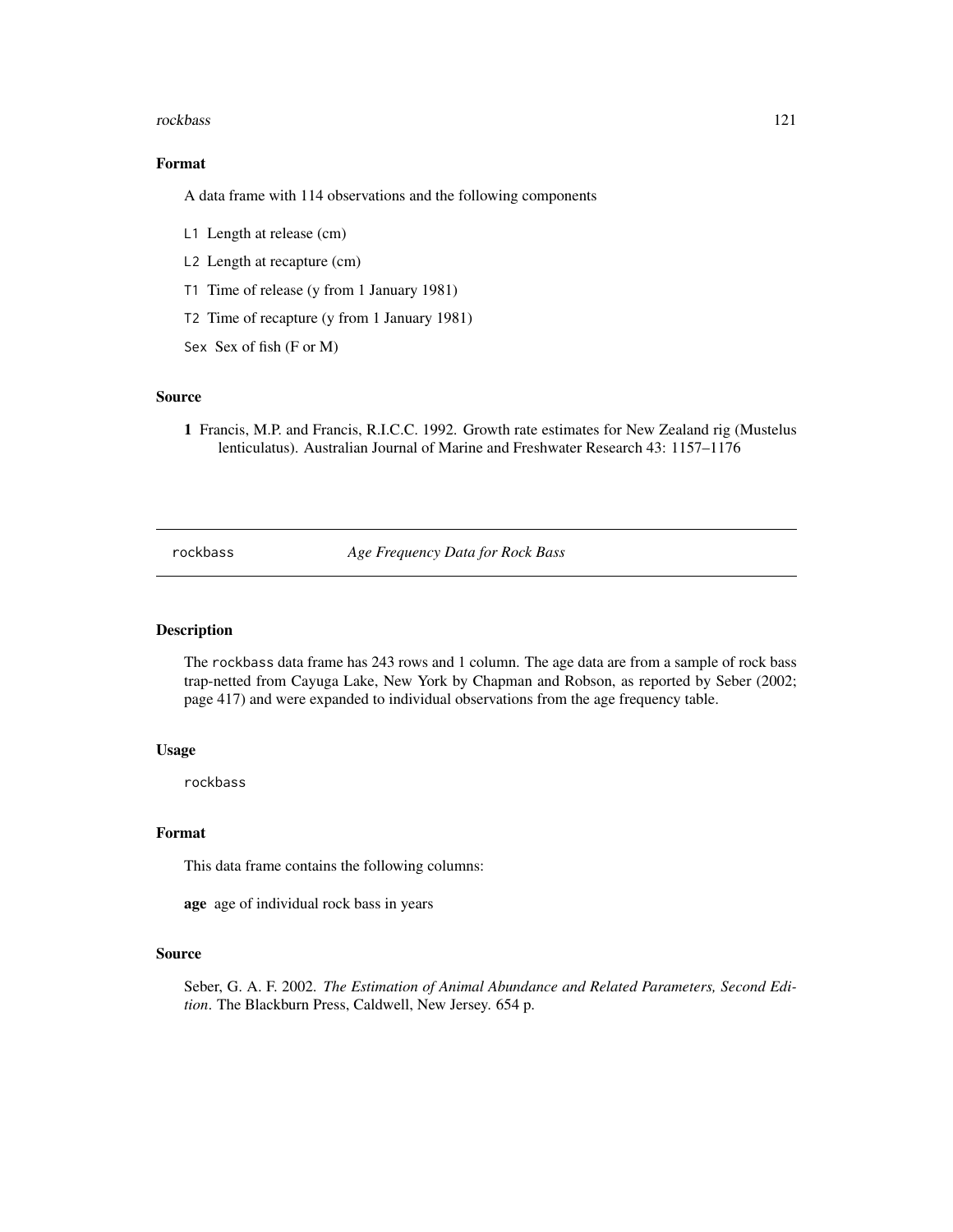<span id="page-121-0"></span>

# Description

sblen data frame has 311 rows and 1 columns. Total length of striped bass

# Usage

sblen

# Format

This data frame contains the following columns:

len\_inches vector of lengths

# Source

Massachusetts Division of Marine Fisheries, 30 Emerson Avenue, Gloucester, MA

sbotos *Otolith ages of striped bass made by two age readers*

# Description

The sbotos data frame has 135 rows and 2 columns. Ages of striped bass interpreted from the same otolith sections by two age readers

# Usage

sbotos

# Format

This data frame contains the following columns:

reader1 vector of ages

reader2 vector of ages

# Source

Massachusetts Division of Marine Fisheries, 30 Emerson Avenue, Gloucester, MA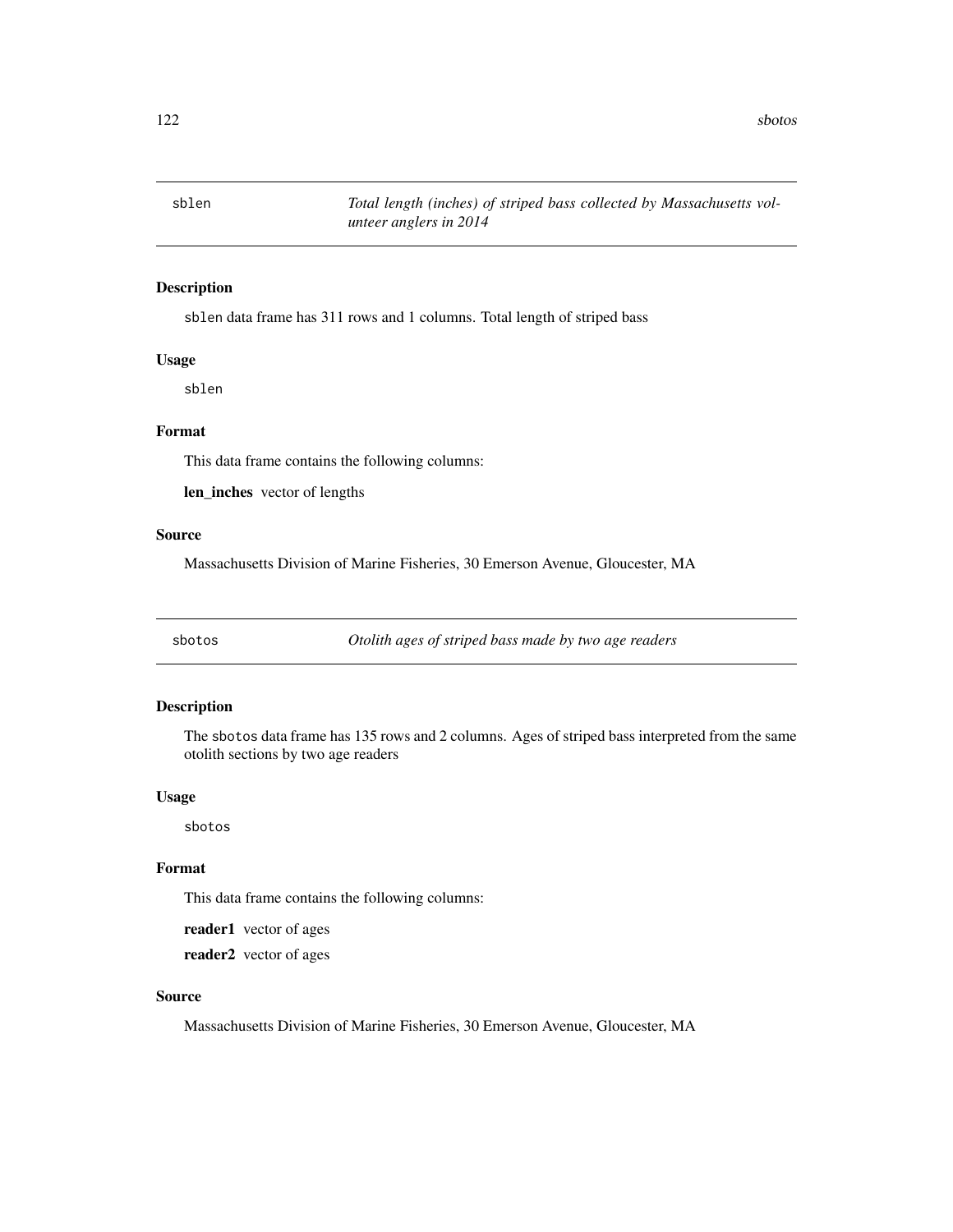#### <span id="page-122-1"></span><span id="page-122-0"></span>Description

Spawning stock biomass-per-recruit(SBPR) analysis is conducted following Gabriel et al. (1989). Reference points of F and SBPR for a percentage of maximum spawning potential are calculated.

# Usage

```
sbpr(age = NULL, ssbwgt = NULL, partial = NULL, pmat = pmat,M = NULL, pF = NULL, pM = NULL, MSP = 40, plus = FALSE,
oldest = NULL, maxF = 2, incrF = 1e-04, graph = TRUE)
```
# Arguments

| age        | vector of cohort ages. If the last age is a plus group, do not add a "+" to the age.                                                                                                                            |
|------------|-----------------------------------------------------------------------------------------------------------------------------------------------------------------------------------------------------------------|
| ssbwgt     | vector of spawning stock weights for each age. Length of vector must corre-<br>spond to the length of the age vector.                                                                                           |
| partial    | partial recruitment vector applied to fishing mortality (F) to obtain partial F-at-<br>age. Length of this vector must match length of the age vector.                                                          |
| pmat       | proportion of mature fish at each age. Length of this vector must match the<br>length of the age vector.                                                                                                        |
| M          | vector containing a single natural mortality $(M)$ rate if M is assumed constant<br>over all ages, or a vector of Ms, one for each age. If the latter, the vector length<br>match the length of the age vector. |
| pF         | the proportion of fishing mortality that occurs before spawning.                                                                                                                                                |
| pM         | the proportion of natural mortality that occurs before spawning.                                                                                                                                                |
| <b>MSP</b> | the percentage of maximum spawning potential (percent MSP reference point)<br>for which F and SBPR should be calculated.                                                                                        |
| plus       | a logical indicating whether the last age is a plus-group. Default=FALSE.                                                                                                                                       |
| oldest     | if plus=TRUE, a numeric value indicating the oldest age in the plus group.                                                                                                                                      |
| maxF       | the maximum value of F range over which SBPR will be calculated. SBPR is<br>calculated for $F = 0$ to maxF.                                                                                                     |
| incrF      | F increment for SBPR calculation.                                                                                                                                                                               |
| graph      | a logical indicating whether SPR and Percent Max SPR versus F should be plot-<br>ted. Default=TRUE.                                                                                                             |

#### Details

Spawning stock biomass-per-recruit analysis is conducted following Gabriel et al. (1989). The F and SBPR for the percentage maximum spawning potential reference point are calculated. If the last age is a plus-group, the cohort is expanded to the oldest age and the ssbwgt, partial, pmat, and M values for the plus age are applied to the expanded cohort ages.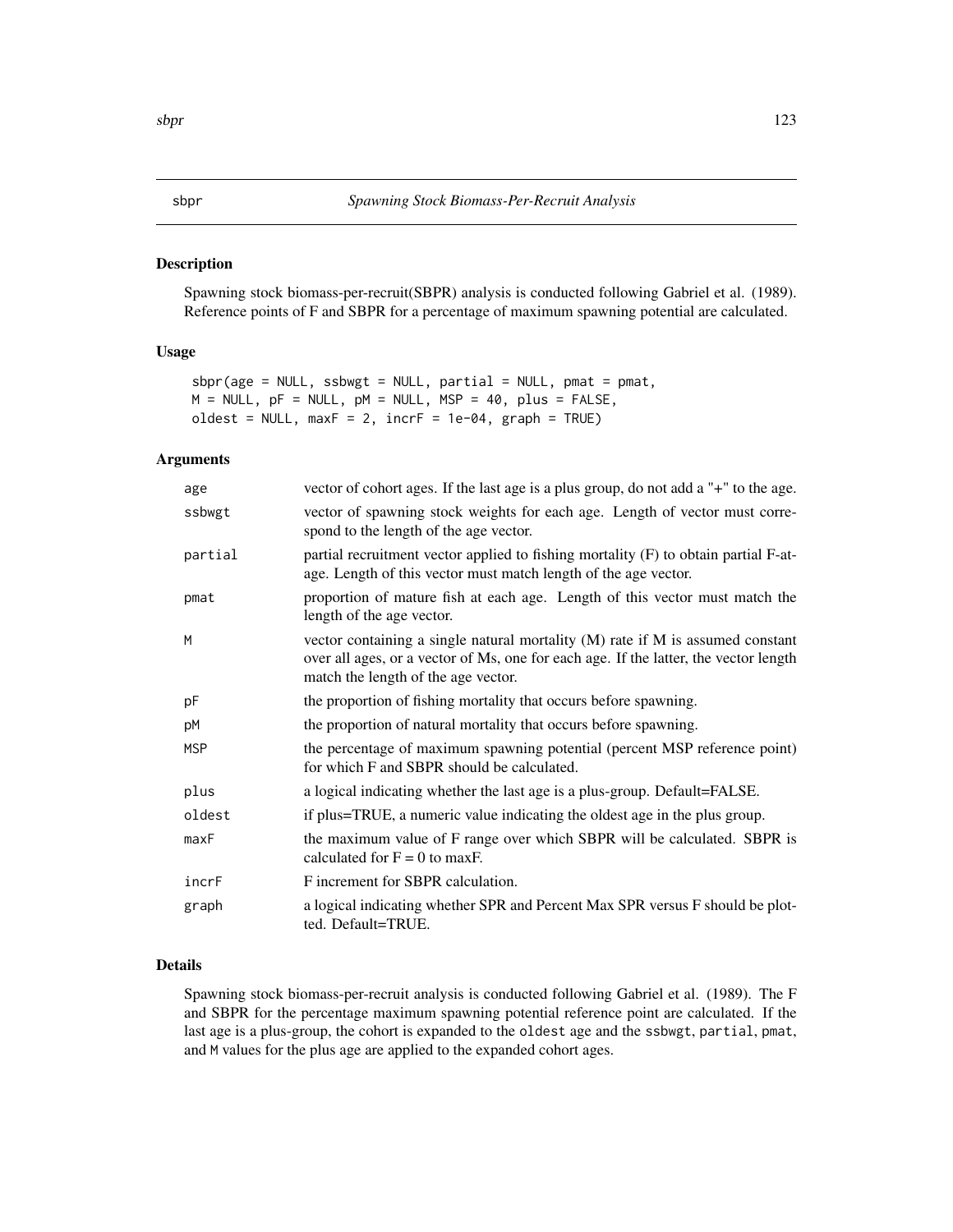124 schnabel

# Value

| Reference_Points |                                                                |
|------------------|----------------------------------------------------------------|
|                  | F and SBPR values for the percentage MSP                       |
| SBPR vs F        | Spawning stock biomass-per-recruit values for each F increment |

# Author(s)

Gary A. Nelson, Massachusetts Division of Marine Fisheries <gary.nelson@mass.gov>

# References

Gabriel, W. L., M. P. Sissenwine, and W. J. Overholtz. 1989. Analysis of spawning stock biomass per recruit: an example for Georges Bank haddock. North American Journal of Fisheries Management 9: 383-391.

# See Also

[ypr](#page-139-0)

# Examples

```
data(haddock)
sbpr(age=haddock$age,ssbwgt=haddock$ssbwgt,partial=haddock$partial,
pmat=haddock$pmat,M=0.2,pF=0.2, pM=0.1667,MSP=30,plus=FALSE,maxF=2,
incrF=0.001)
```

| schnabel |       |  | Population Size Estimates from Repeated Mark-Recapture Experi- |  |
|----------|-------|--|----------------------------------------------------------------|--|
|          | ments |  |                                                                |  |

# Description

Estimates of population abundance from Schnabel (1938) and Schumacher and Eschmeyer (1943) are calculated from repeated mark-recapture experiments following Krebs (1989).

# Usage

schnabel(catch = NULL, recaps = NULL, newmarks = NULL,  $alpha = 0.05$ 

# Arguments

| catch    | A vector containing the number of animal caught in each mark-recapture exper-<br>iment.   |
|----------|-------------------------------------------------------------------------------------------|
| recaps   | A vector containing the number of animal recaptured in each mark-recapture<br>experiment. |
| newmarks | A vector containing the newly marked animals in each mark-recapture experi-<br>ment.      |
| alpha    | the alpha level for confidence intervals. Default $= 0.05$                                |

<span id="page-123-0"></span>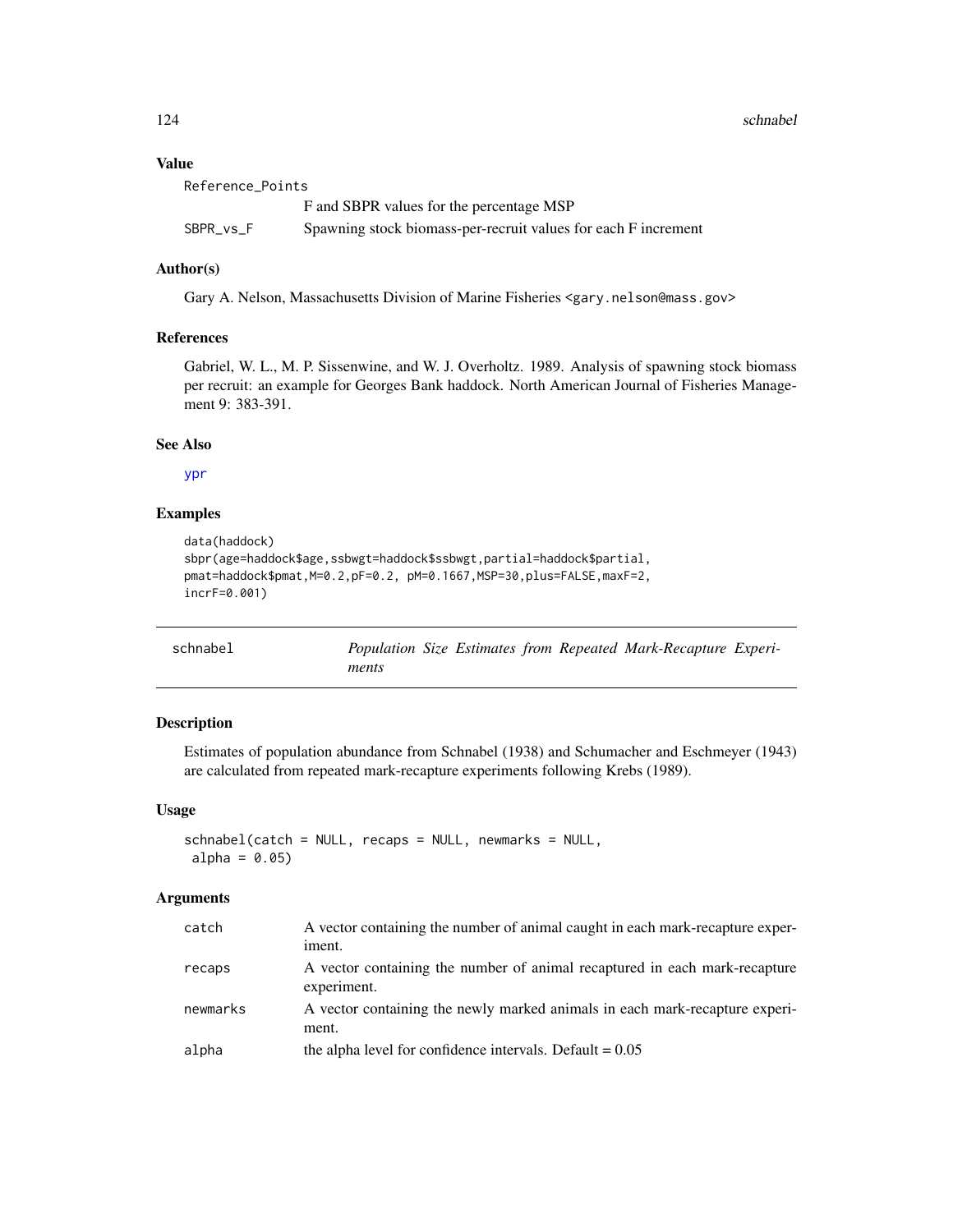# <span id="page-124-0"></span>Shepherd 125

# Details

All computations follow Krebs (1989: p. 30-34). For the Schnabel method, the poisson distribution is used to set confidence intervals if the sum of all recaptures is <50,and the t distribution is used if the sum of all recaptures is >=50. For the Schumacher-Eschmeyer method, the t distribution is used to set confidence intervals.

# Value

Dataframe containing the population estimates for the Schnabel and Schumacher & Eschmeyer methods (N), the inverse standard errors (invSE), lower (LCI) and upper (UCI) confidence intervals, and the type of distribution used to set confidence intervals (CI Distribution).

# Author(s)

Gary A. Nelson, Massachusetts Division of Marine Fisheries <gary.nelson@mass.gov>

# References

Krebs, C. J. 1989. *Ecological Methodologies*. Harper and Row, New York, NY. 654 p.

#### Examples

```
data(Gerking)
schnabel(catch=Gerking$C,recaps=Gerking$R, newmarks=Gerking$nM,
 alpha=0.10)
```
Shepherd *Seasonal Length Frequencies for Raja clavata*

# Description

The Shepherd data frame has 24 rows and 4 columns. The seasonal length frequency data of Raja clavata are from Shepherd's working document.

#### Usage

Shepherd

#### Format

This data frame contains the following columns:

length lower limit of length interval

- f1 length frequency from first sampling event in year.
- f2 length frequency from second sampling event in year.
- f3 length frequency from third sampling event in year.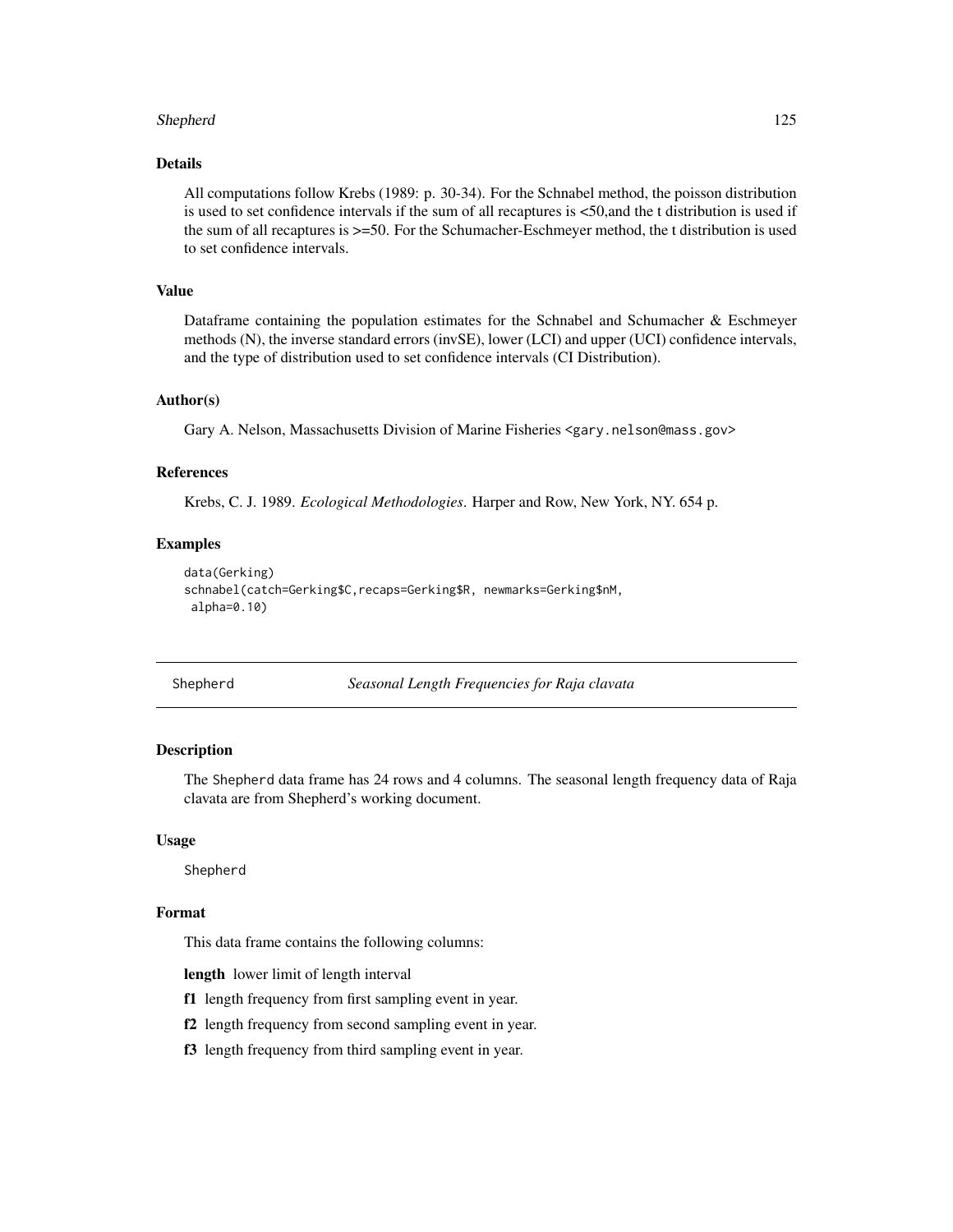# <span id="page-125-0"></span>Source

Shepherd, J. G. 1987. *A weakly parametric method for the analysis of length composition data*. In: D. Pauly and G. Morgan, (eds). The Theory and Application of Length-Based Methods of Stock Assessment. ICLARM Conf. Ser. Manilla.

| slca | A Weakly Parametric Method for the Analysis of Length Composition |
|------|-------------------------------------------------------------------|
|      | Data                                                              |

# Description

Shepherd's method for the decomposition of seasonal length frequencies into age classes.

# Usage

 $slca(x, type = 1, fryr=NULL, Linf = NULL, K = NULL, to = NULL,$ Lrange = NULL, Krange = NULL)

# Arguments

| X      | the dataframe containing the seasonal length frequencies. The first column con-<br>tains the lower limit of the length bin as a single numeric value, and the second<br>and remaining columns contain the number of fish in each length bin for each<br>seasonal length frequency. The increment of length frequencies should be con-<br>stant, e.g. every 3 cm. Empty cells must be coded as zeros. Column headers are<br>not required. |
|--------|------------------------------------------------------------------------------------------------------------------------------------------------------------------------------------------------------------------------------------------------------------------------------------------------------------------------------------------------------------------------------------------------------------------------------------------|
| type   | the analysis to be conducted: 1= <i>explore</i> , 2= <i>evaluate</i> .                                                                                                                                                                                                                                                                                                                                                                   |
| fryr   | the fraction of the year corresponding to when each seasonal length frequency<br>was collected. Enter one numeric value for each length frequency separated by<br>commas within the concatentation function, e.g. $c(0.2, 0.45)$ . Values must be<br>entered for type=1 and type=2.                                                                                                                                                      |
| Linf   | the von Bertalanffy L-infinity parameter. If type=2, then value must be entered.                                                                                                                                                                                                                                                                                                                                                         |
| K.     | the von Bertalanffy growth parameter. If type=2, then value must be entered.                                                                                                                                                                                                                                                                                                                                                             |
| t0     | the von Bertalanffy t-sub zero parameter. If type=2, the value must be entered.                                                                                                                                                                                                                                                                                                                                                          |
| Lrange | the L-infinity range (minimum and maximum) and increment to explore. If<br>type=1, then values must by entered. The first position is the minimum value, the<br>second position is the maximum value, and the third position is the increment.<br>Values should be separated by commas within the concatentation function, e.g.<br>$c(100, 120, 10)$ .                                                                                   |
| Krange | the K range and increment to explore. If type=1, then values must by entered.<br>The first position is the minimum value, the second position is the maximum<br>value, and the third position is the increment. Values should be separated by<br>commas within the concatentation function, e.g. $c(0.1, 0.3, 0.02)$ .                                                                                                                   |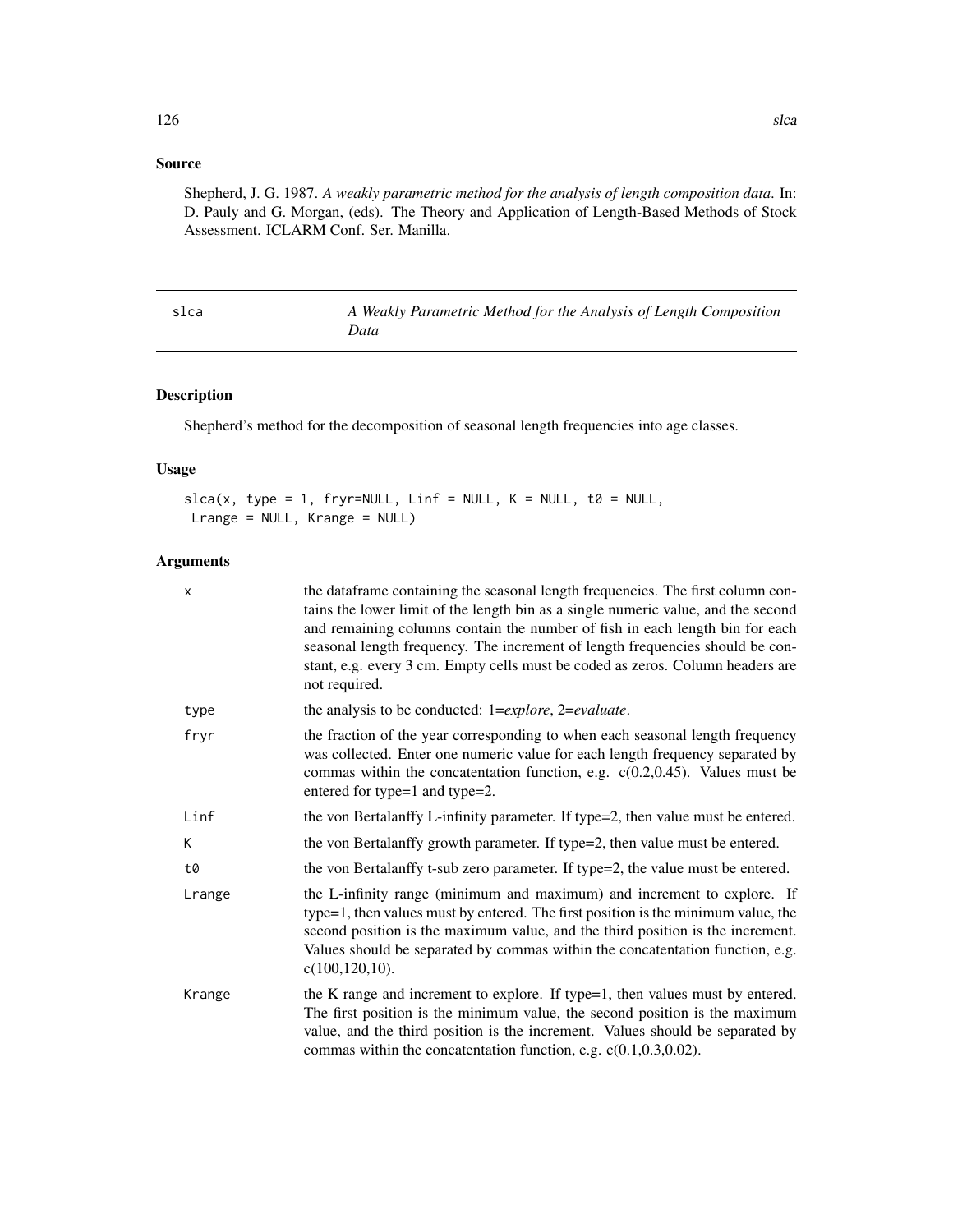# Details

There are two analytical steps. In the "explore" analysis, a set of von Bertalanffy parameters that best describes the growth of the seasonal length groups is selected from a table of goodness-of-fit measures mapped over the range of specified K and L-infinity values. Once the best K and Linfinity parameters are selected, the corresponding t0 value is obtained off the second table. In the "evaluate" analysis, the selected parameters are used to 'slice' the seasonal length frequencies into age classes.

# Value

If type=1, tables of goodness of fit measures versus L-infinity and K parameters, and t0 values versus L-infinity and K parameters. If type=2, table of age classes produced from slicing the length frequencies.

# **Note**

Shepherd's Fortran code provided in his original working document was translated into R code.

# Author(s)

Gary A. Nelson, Massachusetts Division of Marine Fisheries <gary.nelson@mass.gov>

# References

Shepherd, J. G. 1987. A weakly parametric method for the analysis of length composition data. In: D. Pauly and G. Morgan, (eds). The Theory and Application of Length-Based Methods of Stock Assessment. ICLARM Conf. Ser. Manilla.

# Examples

```
#Data are from Shepherd working document - seasonal length frequencies
# for Raja clavata.
data(Shepherd)
```

```
#explore
slca(Shepherd,1,fryr=c(0.2,0.45,0.80),Lrange=c(100,150,10),
Krange=c(0.1,0.3,0.02))
```

```
#evaluate
slca(Shepherd,2,fryr=c(0.2,0.45,0.80),Linf=120,K=0.2,t0=0.57)
```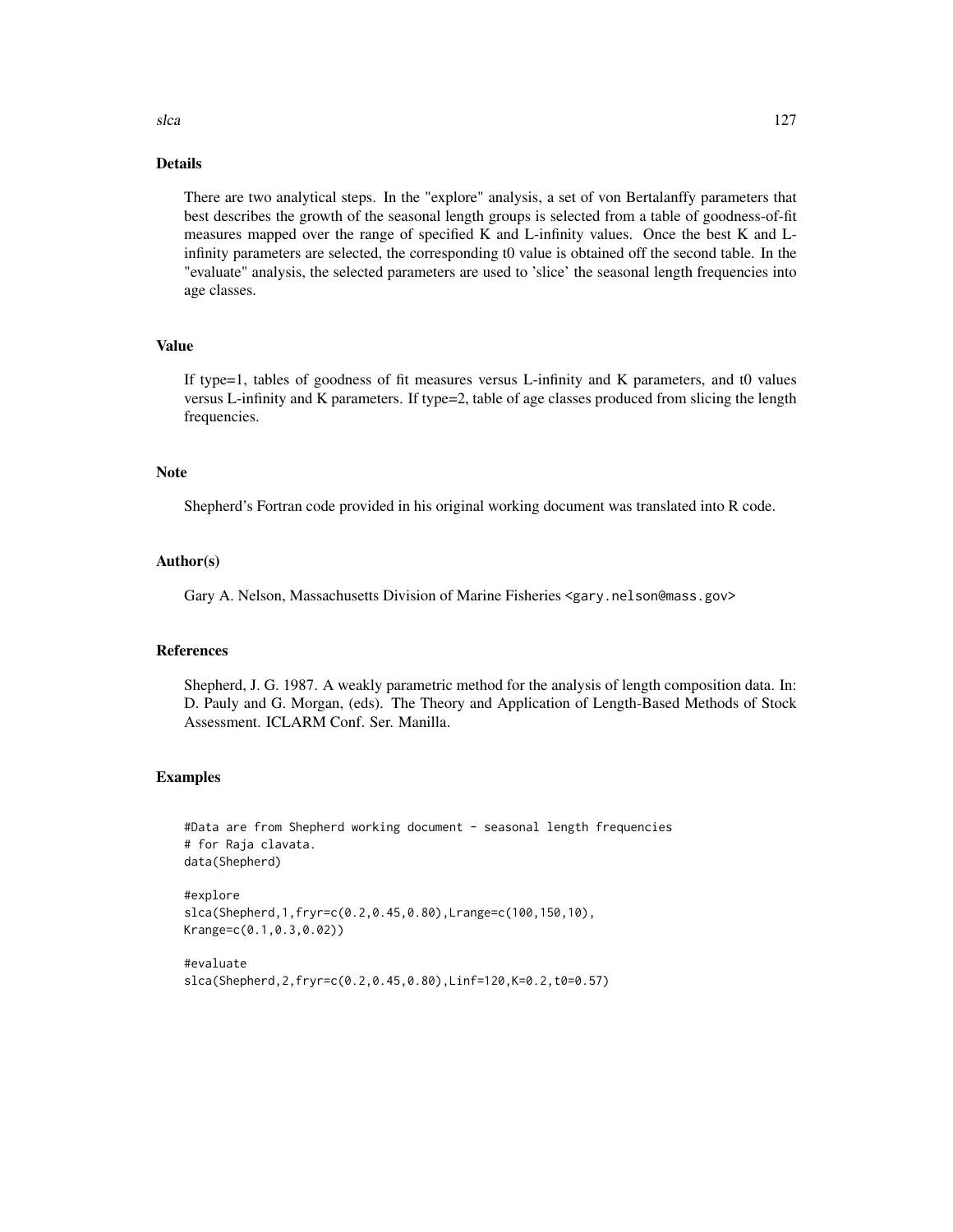#### <span id="page-127-0"></span>Description

Flathead sole CPUEs for a side-by-side trawl calibration study of National Marine Fisheries Service (NMFS) and Alaska Department of Fish and Game (ADFG) vessels

# Usage

data(sole)

# Format

A data frame with 33 observations on the following 3 variables.

- haul a numeric vector of the experimental paired haul number
- nmfs catch-per-unit-effort (kg per km2) for the NMFS vessel Peggy Jo from 33 experimental hauls
- adfg catch-per-unit-effort (kg per km2) for the ADFG vessel Resolution from 33 experimental hauls

#### Source

von Szalay, P. G. and E. Brown. 2001. Trawl comparisons of fishing power differences and their applicability to National Marine Fisheries Service and Alask Department of Fish and Game trawl survey gear. Alaska Fishery Research Bulletin 8(2):85-95.

Data were graciously provided by Paul G. von Szalay, National Marine Fisheries Service, Seattle, Washington.

sr *Estimation and Model Comparison of Stock-Recruitment Relationships*

#### Description

This function fits 14 models of recruitment-stock relationships to recruitment numbers and spawning stock (e.g., spawning stock biomass or fecundity) data and provides model selection statistics for determining the best model fit.

#### Usage

 $sr(recruits = NULL, stock = NULL, model = c(0, 1, 2, 3, 4, 5, 6, 7, 8, 9,$ 10, 11, 12, 13, 14), select = 1, initial = list(RA = NULL, RB = NULL, Rrho = NULL, BHA = NULL, BHB = NULL, BHrho = NULL,  $SHA = NULL$ ,  $SHB = NULL$ ,  $SHC = NULL$ ,  $DSA = NULL$ ,  $DSB = NULL$ ,  $DSC = NULL$  $MYA = NULL, MYB = NULL,$  $MYC = NULL$ , control = list(maxit = 10000), plot = FALSE)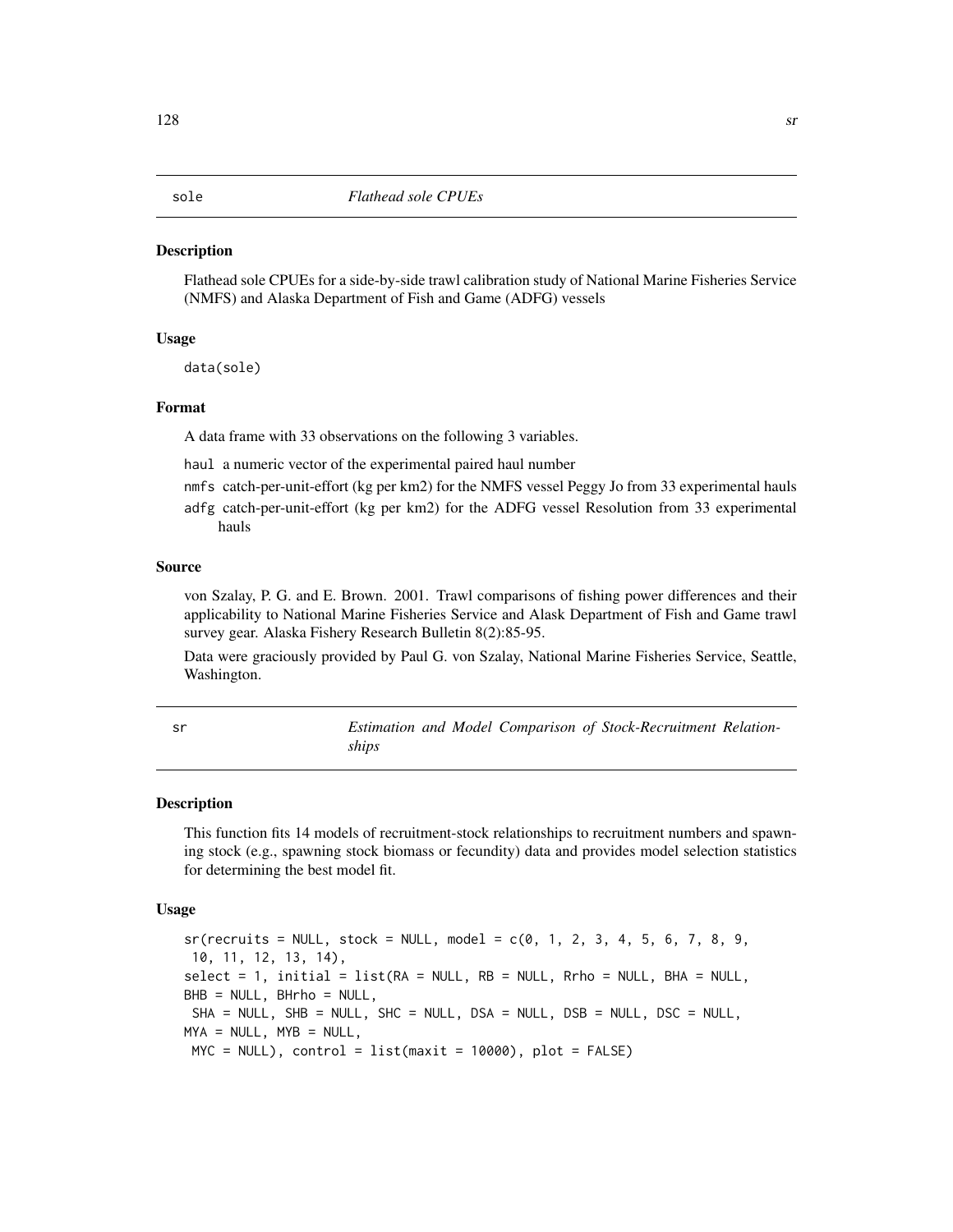| recruits | a vector of numbers of recruits                                                                                                                                                                                                                                                                                                                                                                                                                                                                                                                                                                                                                                                                                                                                                                                                                                                                                     |
|----------|---------------------------------------------------------------------------------------------------------------------------------------------------------------------------------------------------------------------------------------------------------------------------------------------------------------------------------------------------------------------------------------------------------------------------------------------------------------------------------------------------------------------------------------------------------------------------------------------------------------------------------------------------------------------------------------------------------------------------------------------------------------------------------------------------------------------------------------------------------------------------------------------------------------------|
| stock    | any spawning stock quantity (e.g., spawning biomass, numbers, fecundity) cor-<br>responding to the vector of recruits.                                                                                                                                                                                                                                                                                                                                                                                                                                                                                                                                                                                                                                                                                                                                                                                              |
| model    | the model to fit. Models are $0 =$ Density-Independent, $1 =$ Ricker with uncor-<br>related normal errors (N-U), $2 =$ Ricker with uncorrelated log-normal errors (L-<br>U), $3$ = Ricker with correlated normal errors (N-C), $4$ = Ricker with correlated<br>log-normal errors (L-C), $5 =$ Beverton-Holt with uncorrelated normal errors, 6<br>$=$ Beverton-Holt with uncorrelated log-normal errors, $7 =$ Beverton-Holt with<br>correlated normal errors, $8 =$ Beverton-Holt with correlated log-normal errors,<br>$9$ = Shepherd with uncorrelated normal errors, $10$ = Shepherd with uncorrelated<br>log-normal errors, $11 =$ Deriso-Schnute with uncorrelated normal errors, $12 =$<br>Deriso-Schnute with uncorrelated log-normal errors, $12 =$ Myers depensatory<br>model with uncorrelated normal errors, and $14 =$ Myers depensatory model with<br>uncorrelated log-normal errors. Default is all. |
| select   | method used to determine starting values. $1 =$ automatic, $2 =$ user-specified.<br>Default=1. Automatic selection of starting might not always work given the<br>data provided.                                                                                                                                                                                                                                                                                                                                                                                                                                                                                                                                                                                                                                                                                                                                    |
| initial  | if select $= 2$ , list of starting values for each equation type. See equation parame-<br>ter names in <i>Details</i> .                                                                                                                                                                                                                                                                                                                                                                                                                                                                                                                                                                                                                                                                                                                                                                                             |
| control  | see function <i>optim</i> .                                                                                                                                                                                                                                                                                                                                                                                                                                                                                                                                                                                                                                                                                                                                                                                                                                                                                         |
| plot     | logical indicating whether an observed-predicted plot should be produced. De-<br>$fault = FALSE.$                                                                                                                                                                                                                                                                                                                                                                                                                                                                                                                                                                                                                                                                                                                                                                                                                   |

# Details

The following equations are fitted:

Ricker: recruits = RA\*stock\*exp(-RB\*stock) Beverton-Holt: recruits = (BHA\*stock)/(1+(BHA\*stock)/BHB) Shepherd: recruits = (SHA\*stock)/(1+SHB\*stock^SHC) Deriso-Schnute: recruits = DSA\*stock\*(1-DSB\*DSC\*stock)^(1/DSC) Myers: (MYA\*datar\$stock^MYC)/(1+((datar\$stock^MYC)/MYB)) Maximum likelihood is used to estimate model parameters. For uncorrelated normal errors, the negative log-likelihood is n/2\*log(2\*pi)+n\*log(sqrt(sigma2))+1/(2\*sigma2)\*sum((recruits-predicted)^2) where n is the number of observation, sigma2 is the maximum likelihood of residual variance and predicted is the model predicted recruits. sigma2 is calculated internally as sigma2 = sum((recruits-predicted)^2)/n. For uncorrelated log-normal errors, the negative log-likeliood is n/2\*log(2\*pi)+n\*log(sqrt(lsigma2))+sum(log(recruits))+1/(2\*lsigma2)\* sum((log(recruits)-log(predicted)+lsigma2/2)^2) lsigma2 is calculated internally as lsigma2 = sum((log(recruits)-log(predicted))^2)/n.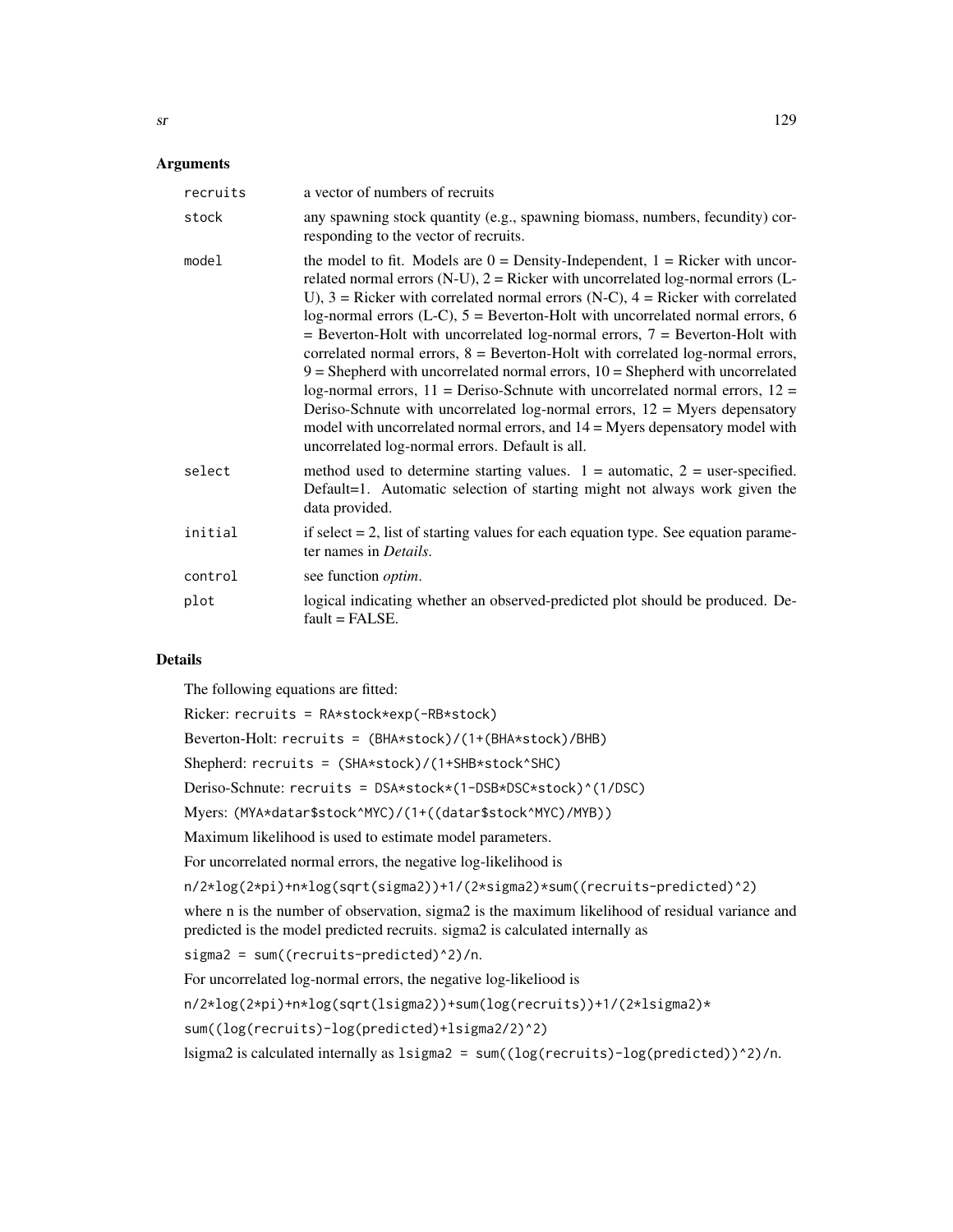For correlated normal errors, the negative log-likelihood is

n/2\*log(2\*pi)+n\*log(sqrt(sigma2w))-0.5\*log(1-rho^2)+

1/(2\*sigma2w)\*sumR+((1-rho^2)/(2\*sigma2w))\*(datar\$recruits[1]-predicted[1])^2

where rho is the estimated autocorrelation (AR1) parameter, sigma2w is the white noise residual variance, and sumR is calculated as

for(k in 2:n) sumR<-sumR+(recruits[k]-rho\*recruits[k-1]-

predicted[k]+rho\*predicted[k-1])^2

```
sigma2w is calculated internally as
```

```
res = recruits - predicted
```

```
es = c(res[1:c(length(res)-1)]*rho)
```

```
signa2w = sum((res[-1]-es)^2)/(c(n-1))
```
For correlated log-normal errors, the negative log-likelihood is

n/2\*log(2\*pi)+n\*log(sqrt(lsigma2w))+sum(log(recruits))-0.5\*log(1-rho^2)+

1/(2\*lsigma2w)\*lsumR+((1-rho^2)/(2\*lsigma2w))\*(log(recruits[1])-

log(predicted[1])+lsigma2w/2)^2

where lsumR is calculated as

for(k in 2:n) lsumR<-lsumR+(log(recruits[k])-pho\*log(recruits[k-1])

```
-log(predicted[k])+rho*log(predicted[k-1])+(1-phi)*lsigma2w/2)^2
```
and lsigma2w is calculated as

res = log(recruits)-log(predicted)

 $es = c(res[1:c(length(res)-1)]*pho)$ 

 $lsigma2w = sum((res[-1]-es)^2)/(c(n-1)).$ 

Correlated error structures are available for the Ricker and Beverton-Holt model only. The names for specification of starting values of the AR1 parameter are Rrho and BHrho.

Akaike Information Criterion for small sample sizes (AICc), Akaike weights and evidence ratios (Burham and Anderson 2002) are provided for each model selected above.

This function uses function *optim* to estimate parameters and function *hessian* in package *numDeriv* to calculate the hessian matrix from which standard errors are derived.

# Value

Lists containing estimation results. *results* contains parameter estimates, associated standard errors, residual variances, negative log-likelihoods and AICc values for each model. If the standard errors are NaN, the hessian could not be inverted (i.e., poor model fit). *evidence\_ratios* contains Akaike weights and evidence ratios for model selection. *convergence* contains convergence criterion: 0  $=$  no problems,  $>0$  = problems (see function *optim*). *correlations* contains the estimated parameter correlations. Correlation will be NA if hessian could not be inverted. *predicted* contains the predicted values from each model. *residuals* contains the residuals from each model.

# Author(s)

Gary A. Nelson, Massachusetts Division of Marine Fisheries <gary.nelson@mass.gov>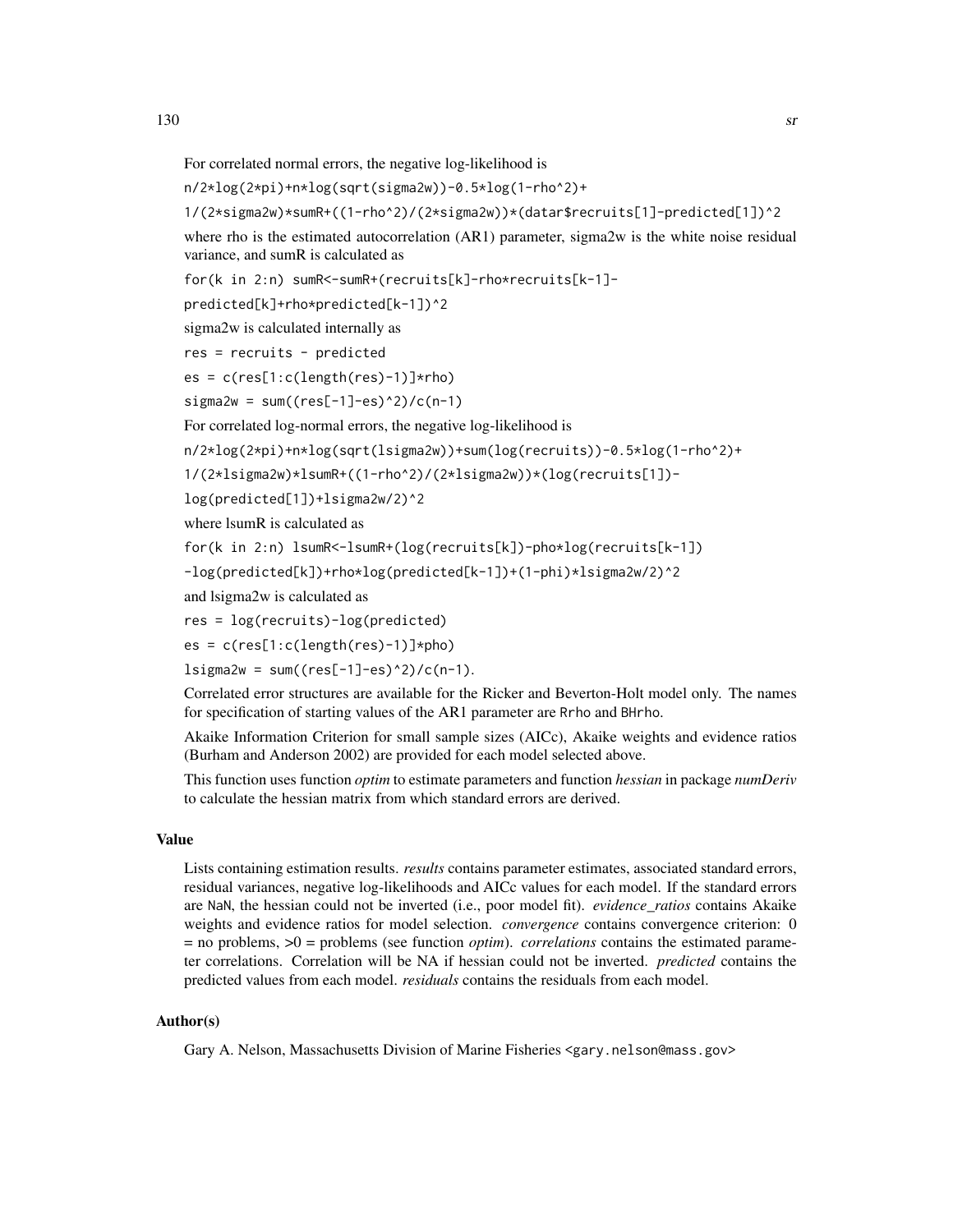<span id="page-130-0"></span>striper that the striper that the striper that the striper that the striper that the striper that  $131$ 

# References

Brodziak, J, and C. M. Legault. 2005. Model averaging to estimate rebuilding targets for overfished stocks. Canadian Journal of Fisheries and Aquatic Sciences 62: 544-562.

Brodziak, J, and C. M. Legault. 2010. Reference manual for SRFIT version 7. NOAA Fisheries Toolbox.

Burnham, K. P. and D. R. Anderson. 2002. Model Selection and Multimodel Inference, Second edition. Springer-Verlag New York, New York. 488 pages.

Myers, R. A., N. J. Barrowman, J. A. Hutching and A. A. Rosenberg. 1995. Population dynamics of exploited fish stocks at low population levels. Science 269: 1106-1108.

Quinn, T. J. and R. B. Deriso. 1999. Quantitative fish dynamics. Oxford University Press. 542 pages.

# Examples

```
## Not run:
data(striper)
outs<-sr(recruits=striper$recruits,stock=striper$stock,select=2,model=c(5,6,7,8),
         initial=list(RA=5e3,RB=2e-5,Rrho=0.1,
                      BHA=8e3,BHB=1e8,BHrho=0.1,
                      SHA=1.5e3,SHB=5.6e8,SHC=1,
                      DSA=9e3,DSB=9e-5,DSC=-1.14,
                      MYA=1e6,MYB=1e5,MYC=0.4),plot=TRUE)
```
## End(Not run)

striper *Recruitment Numbers and Female Spawning Stock Biomass for Striped Bass*

# Description

The striper data frame has 34 rows and 2 column. Estimates of recruits and female spawning stock biomass for striped bass from the Atlantic State Marine Fisheries 2016 stock assessment.

#### Usage

striper

# Format

This data frame contains the following columns:

recruits number of recruits

stock female spawning stock biomass (metric tons)

# Source

<http://www.asmfc.org>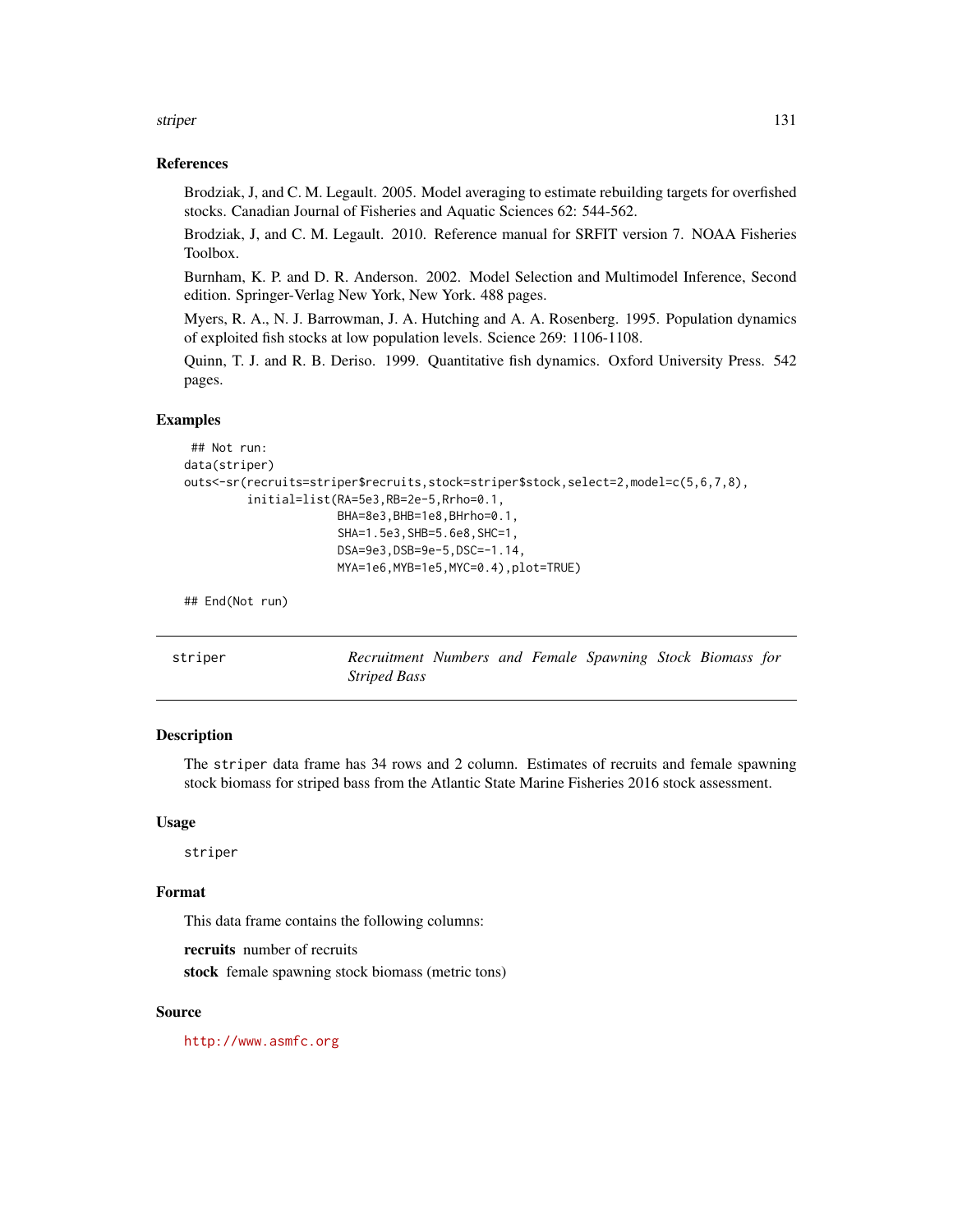# Description

This function applies the time series method of Pennington (1986) for estimating relative abundance to a survey series of catch per tow data

# Usage

```
surveyfit(year = NULL, index = NULL, logtrans = TRUE, graph = TRUE)
```
# Arguments

| year     | vector containing the time series of numeric year labels.                                                                            |
|----------|--------------------------------------------------------------------------------------------------------------------------------------|
| index    | vector containing the time series of mean catch per tow data.                                                                        |
| logtrans | a logical value indicating whether the natural log-transform should be applied to<br>the mean catch per tow values. Default is TRUE. |
| graph    | a logical value indicating whether a graph of the observed and model fit should<br>be drawn. Default is TRUE.                        |

# **Details**

Parameters for a first difference, moving average model of order 1 are estimated from the trawl time series using function arima. Following Equation 4 in Pennington (1986), fitted values are calculated from the model residuals and the estimate of theta.

#### Value

List containing summary statistics (sample size (n), the first three sample autocorrelations (r1-r3) for the first differenced logged series) and parameter estimates (theta, theta standard error, and sigma2), the observed log-transformed index and fitted values, and the ARIMA function output.

# Author(s)

Gary A. Nelson, Massachusetts Division of Marine Fisheries <gary.nelson@mass.gov>

#### References

Pennington, M. P. 1986. Some statistical techniques for estimating abundance indices from trawl surveys. Fishery Bulletin 84(3): 519-525.

# See Also

[surveyref](#page-132-0)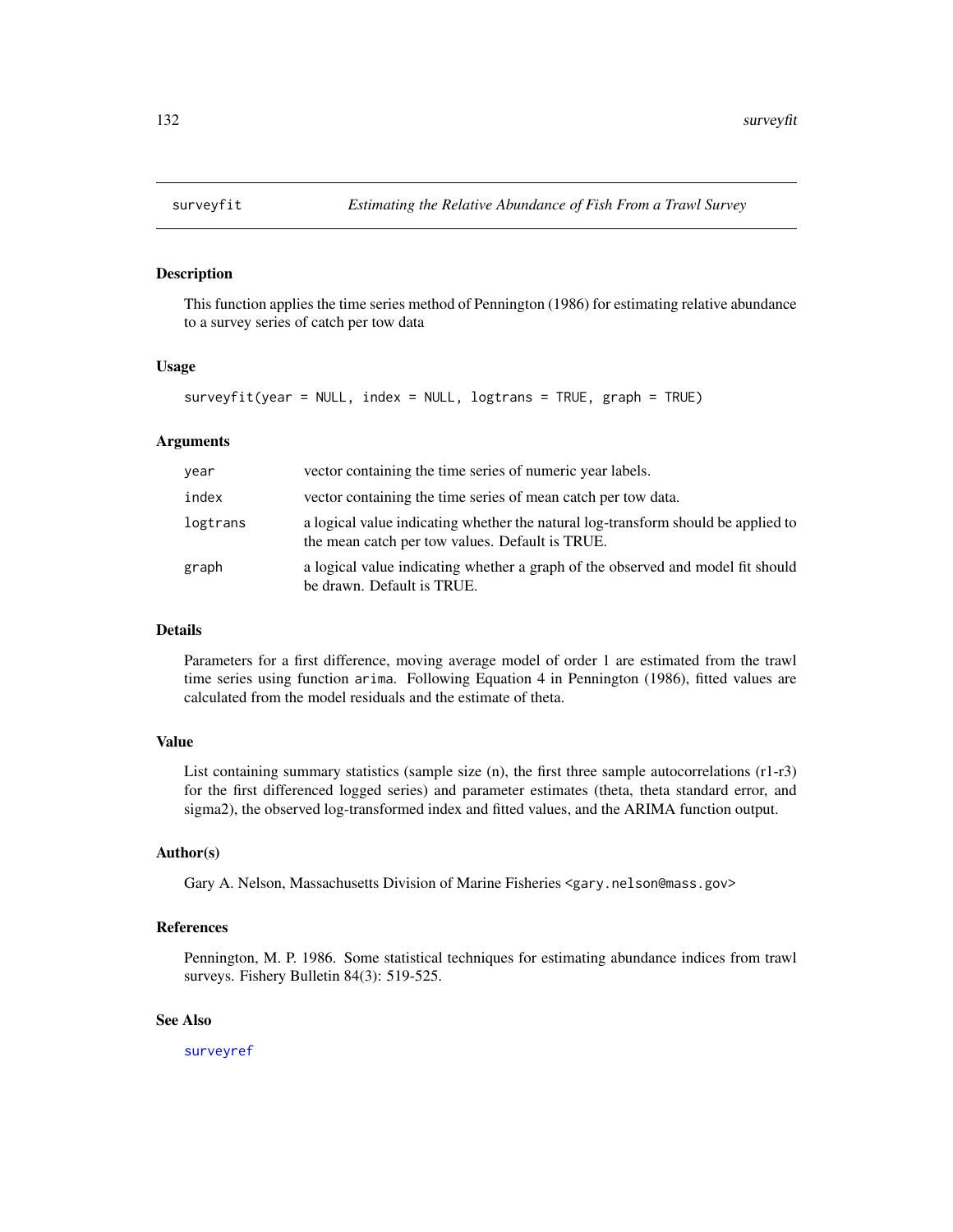#### <span id="page-132-1"></span>surveyref 233

# Examples

```
data(yellowtail)
surveyfit(year=yellowtail$year,index=yellowtail$index)
```
<span id="page-132-0"></span>

| surveyref | Quantitative reference points from stock abundance indices based on |
|-----------|---------------------------------------------------------------------|
|           | research surveys                                                    |

#### Description

This function implements the methodology of Helser and Hayes (1995) for generating quantitative reference points from relative abundance indices based on research surveys

# Usage

 $surveyref(x = NULL, refpt = 25, compyear = NULL, reffix = FALSE,$ refrange = NULL, nboot = 500, allboots = FALSE, nreps = 10000)

# Arguments

| $\mathsf{x}$ | output object from function surveyfit.                                                                                                                                                         |
|--------------|------------------------------------------------------------------------------------------------------------------------------------------------------------------------------------------------|
| refpt        | the lower quantile (percentile) of the fitted time series used as the reference<br>point.                                                                                                      |
| compyear     | the index year to compare to the reference point. Multiple years can be included<br>in the comparison using the $c()$ function.                                                                |
| reffix       | a logical value specifying whether the lower quantile should be determined from<br>a fixed set of years. Default = FALSE.                                                                      |
| refrange     | If $reffix = TRUE$ , the beginning and ending year of the time series to include<br>in determination of the lower quantile. The values should be enclosed within<br>c() (e.g., c(1963, 1983)). |
| nboot        | the number of bootstrap replicates.                                                                                                                                                            |
| allboots     | a logical value specifying whether the fitted values for the bootstrap replicates<br>should be included in the output. Default = FALSE.                                                        |
| nreps        | the number of samples to draw in function pgen. Default $= 10000$ .                                                                                                                            |
|              |                                                                                                                                                                                                |

#### Details

Using the output object from function surveyfit, the methodology of Helser and Hayes (1995) is applied to generate the probability distribution that the abundance index value for a given year lies below the value of a lower quantile (reference point). The procedure is : 1) add to the original fitted time series residuals randomly selected with replacement from the Pennington model fit, 2) repeat this nboot times to create new time series, 3) fit the Pennington model to each new time series using the original theta estimate to get nboot replicates of new fitted time series, and 4) determine the lower quantile for each new fitted time series. The probability of the abundance index being less than the quartile reference point is calculated using function pgen with comp=1.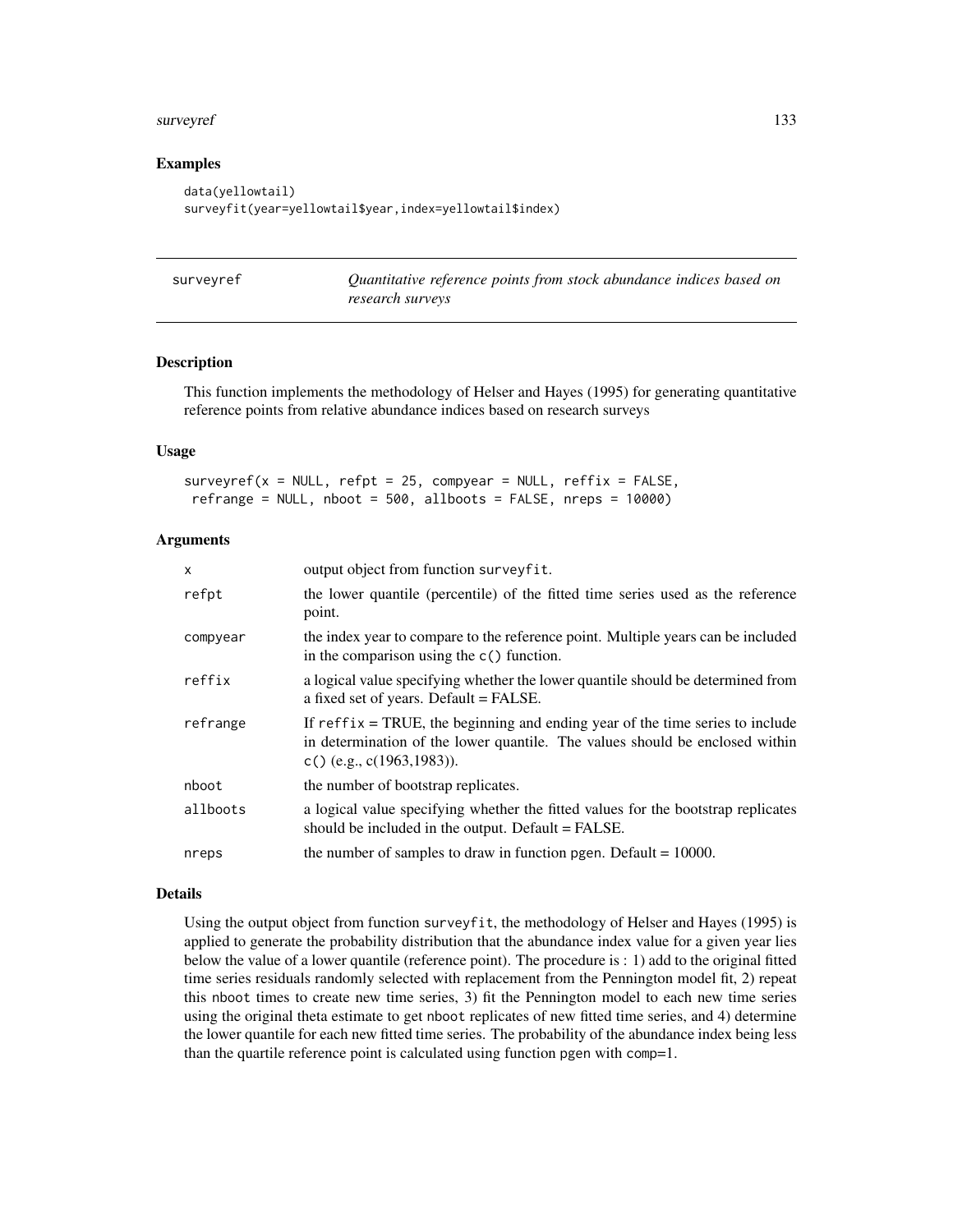If comparisons between the current year's index and the reference point will be made year-afteryear, Helser and Hayes (1995) recommend using a fixed set of years to select the lower quantile. This procedure will avoid a change in reference point over time as a survey time series is updated. Use arguments reffix and refrange to accomplish this.

# Value

list containing the lower quantile of the original fitted time series and the mean quantile of the fitted bootstrap replicates (comp\_refpt), the original fitted time series values versus the mean of the fitted bootstrap time series values(comp\_fitted), the empirical distribution of the selected index (emp\_dist\_index), the empirical distribution of the lower quantile (emp\_dist\_refpt), the probability that the index value lies below the reference point for a given decision confidence level (prob\_index), and, if argument allboots is TRUE, the fitted values of the bootstrap replicates (boot\_runs).

# Author(s)

Gary A. Nelson, Massachusetts Division of Marine Fisheries <gary.nelson@mass.gov>

# References

Helser, T. E. and D. B. Hayes. 1995. Providing quantitative management advice from stock abundance indices based on research surveys. Fishery Bulletin 93: 290-298.

#### See Also

[surveyfit](#page-131-0)

# Examples

```
data(wolffish)
out<-surveyfit(year=wolffish$year,index=wolffish$index,logtrans=TRUE)
surveyref(out,refpt=25,compyear=c(1990))
```
tag\_model\_avg *Model Averaging for Instantaneous Rates Tag Return Models*

# **Description**

Calculates model averaged estimates of instantaneous fishing, natural and total mortality, and survival rates for instantaneous rates tag return models (Hoenig et al. (1998) and Jiang et al. (2007)).

# Usage

 $tag_{model} = \frac{1}{2}$ 

<span id="page-133-0"></span>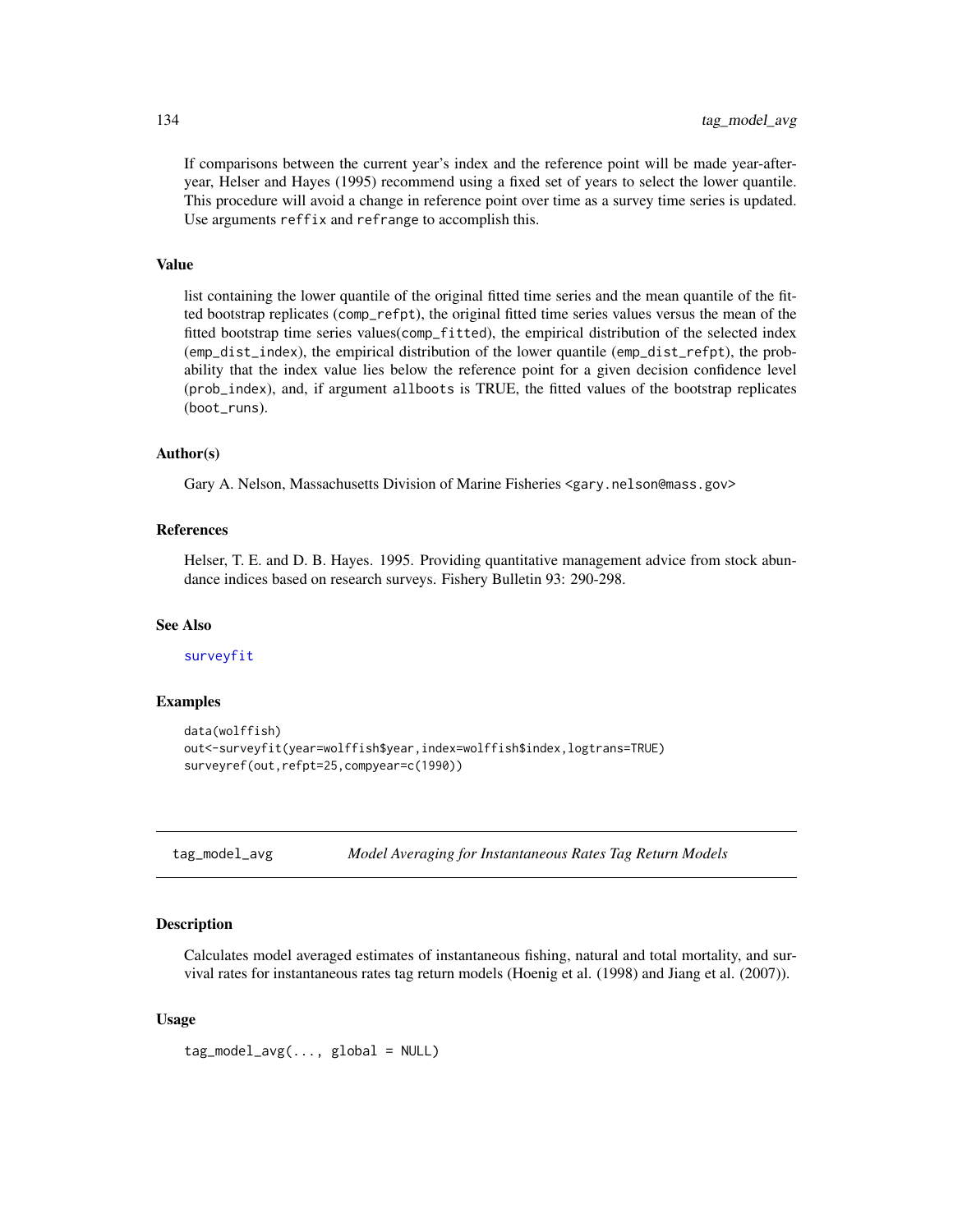#### Arguments

| $\cdot$ $\cdot$ $\cdot$ | model object names separated by commas                                      |
|-------------------------|-----------------------------------------------------------------------------|
| global                  | specify global model name in quotes. If the global model is the first model |
|                         | included in the list of candidate models, this argument can be ignored.     |

#### Details

Model estimates are generated from functions irm\_cr and irm\_h. Averaging of model estimates follows the procedures in Burnham and Anderson (2002). Variances of parameters are adjusted for overdispersion using the c-hat estimate from the global model : sqrt(var\*c-hat). If c-hat of the global model is <1, then c-hat is set to 1. The c-hat is used to calculate the quasi-likelihood AIC and AICc metrics for each model (see page 69 in Burnham and Anderson(2002)). QAICc differences among models are calculated by subtracting the QAICc of each model from the model with the smallest QAICc value. These differences are used to calculate the Akaike weights for each model following the formula on page 75 of Burnham and Anderson (2002). The Akaike weights are used to calculate the weighted average and standard error of parameter estimates by summing the product of the model-specific Akaike weight and parameter estimate across all models. An unconditional standard error is also calculated by sqrt(sum(QAICc wgt of model i \* (var of est of model i + (est of model i - avg of all est)^2))).

#### Value

List containing model summary statistics, model-averaged estimates of fishing, natural, tag, and total mortality, and survival and their weighted and uncondtional standard errors .

# Author(s)

Gary A. Nelson, Massachusetts Division of Marine Fisheries <gary.nelson@mass.gov>

# References

Burnham, K. P. and D. R. Anderson. 2002. Model selection and multimodel inference : A Practical Information-Theorectic Approach, 2nd edition. Spriner-Verlag, New York, NY. 488 p.

#### See Also

#### [irm\\_h](#page-93-0) [irm\\_cr](#page-89-0)

#### Examples

```
## This is a typical specification, not a working example
## Not run:
tag_model_avg(model1,model2,model3,model4,model5,model6,model7,global="model7")
## End(Not run)
```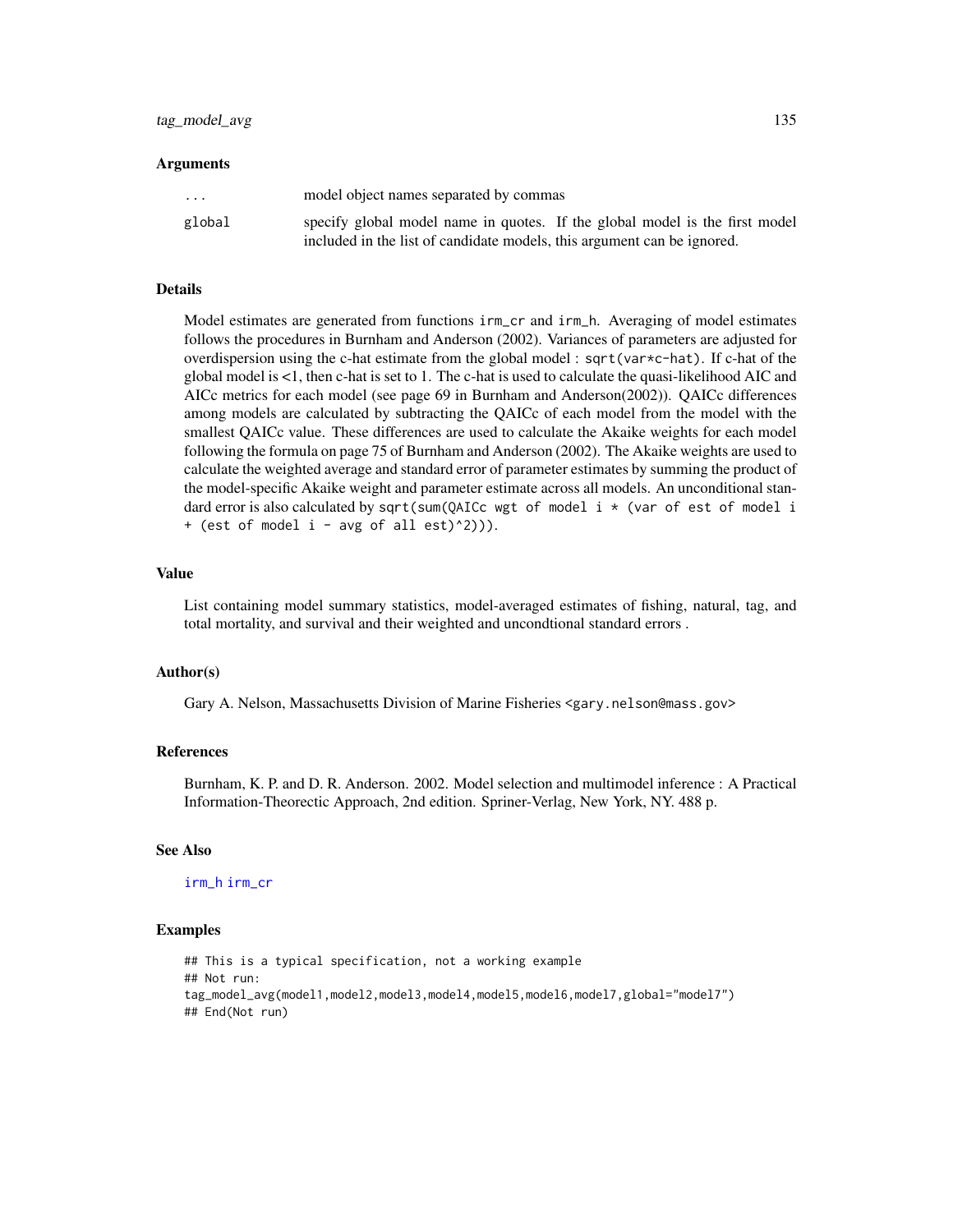#### <span id="page-135-0"></span>Description

The tanaka data frame has 138 rows and 3 columns. The number of returns and the mean timesat-large from Table 2 of Tanaka (2006) were used to generate individual times-at-large data from a random normal distributions using a CV of 0.1.

#### Usage

tanaka

# Format

This data frame contains the following columns:

relyr release year (cohort)

tal individual times-at-large (in years)

N Total number of releases for relear year (cohort)

# Source

Tanaka, E. 2006. Simultaneous estimation of instantaneous mortality coefficients and rate of effective survivors to number of released fish using multiple sets of tagging experiments. Fisheries Science 72: 710-718.

trout *Mark-recapture data for Kenai River trout trout*

# Description

The trout data frame has 102 rows and 3 columns. Release lengths, recapture lengths and timesat-large for trout trout in the Kenai River from Table 4.10 of Quinn and Deriso (1999).

#### Usage

trout

#### Format

This data frame contains the following columns:

L1 vector of release lengths

L2 vector of recapture lengths

dt vector of times-at-large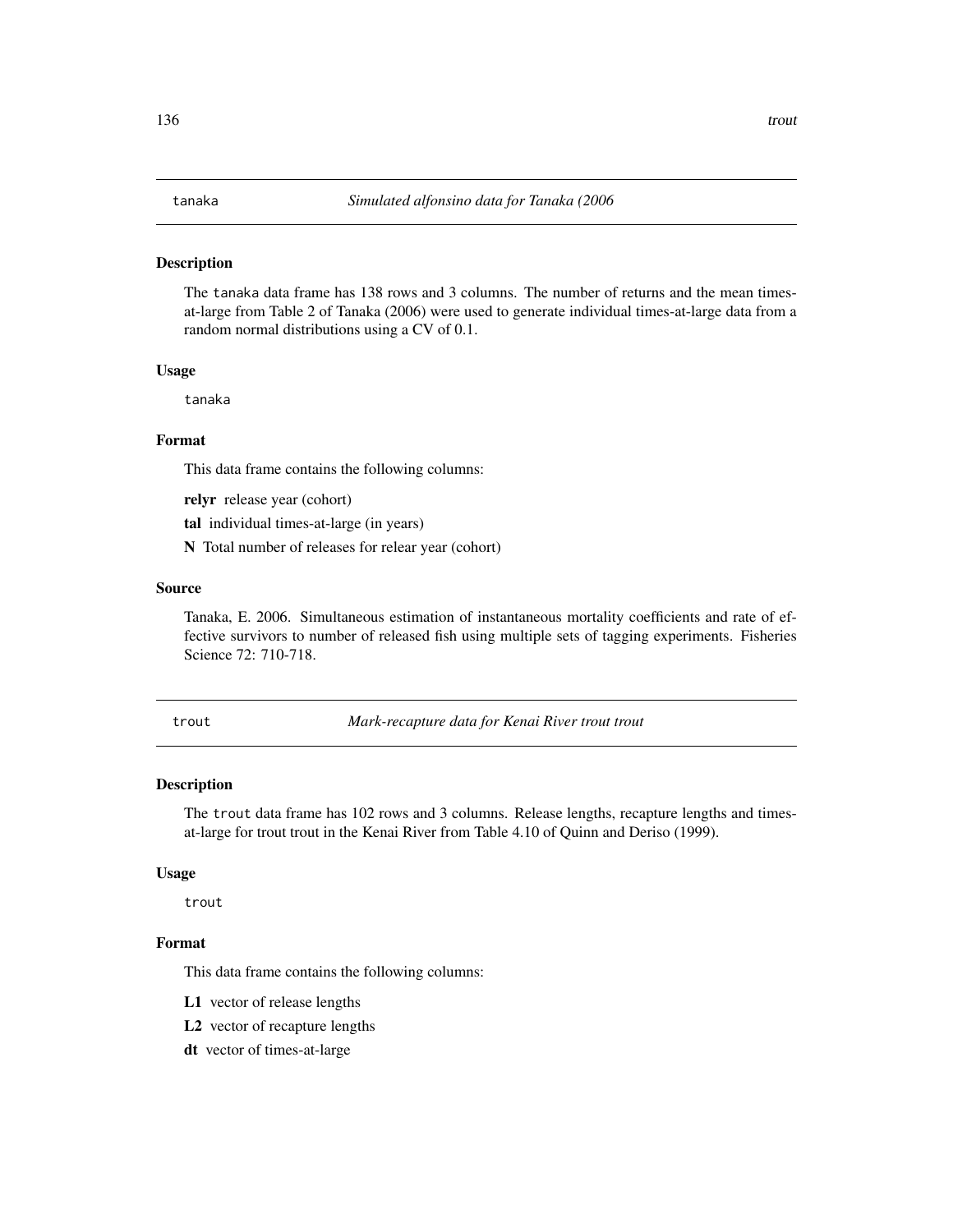# <span id="page-136-0"></span>Source

Quinn, T. J. and R. B. Deriso. 1999. Quantitative Fish Dynamics. Oxford University Press, New York, New York. 542 pages

vbfr *Francis' re-parameterization of the von Bertalanffy growth equation for length-age data*

# Description

Fits the re-parameterized von Bertalanffy growth equation of Francis (1988) by using nonlinear least-squares

# Usage

```
vbf(\text{age = NULL}, L = NULL, agent = NULL, agent = NULL, graph = TRUE,gestimate = TRUE, Lphiparms = c(NA, NA, NA), Lchiparms = c(NA, NA, NA),
Lpsiparms = c(NA, NA, NA),control = list(maxiter = 10000))
```
# Arguments

| age       | Vector of ages of individual fish.                                                                                                                                                                                                                     |
|-----------|--------------------------------------------------------------------------------------------------------------------------------------------------------------------------------------------------------------------------------------------------------|
| L         | Vector of lengths of individual fish.                                                                                                                                                                                                                  |
| agephi    | Arbitrary reference age phi                                                                                                                                                                                                                            |
| agepsi    | Arbitrary reference age psi. agepsi>agephi.                                                                                                                                                                                                            |
| graph     | Logical specifiying whether observed versus predicted, and residual plots should<br>be drawn. Default=TRUE.                                                                                                                                            |
| gestimate | Logical specifying whether automatic generation of starting values of <i>lphi</i> , <i>lchi</i><br>and <i>lpsi</i> should be used. Default=TRUE. If gestimate=FALSE, user-specified<br>starting, lower and upper limits of parameters must be entered. |
| Lphiparms | If gestimate=FALSE, starting value, lower limit and upper limit of <i>lphi</i> used in<br>nls.                                                                                                                                                         |
| Lchiparms | If gestimate=FALSE, starting value, lower limit and upper limit of <i>lchi</i> used in<br>nls.                                                                                                                                                         |
| Lpsiparms | If gestimate=FALSE, starting value, lower limit and upper limit of <i>lpsi</i> used in<br>nls.                                                                                                                                                         |
| control   | see control under function <i>nls</i> .                                                                                                                                                                                                                |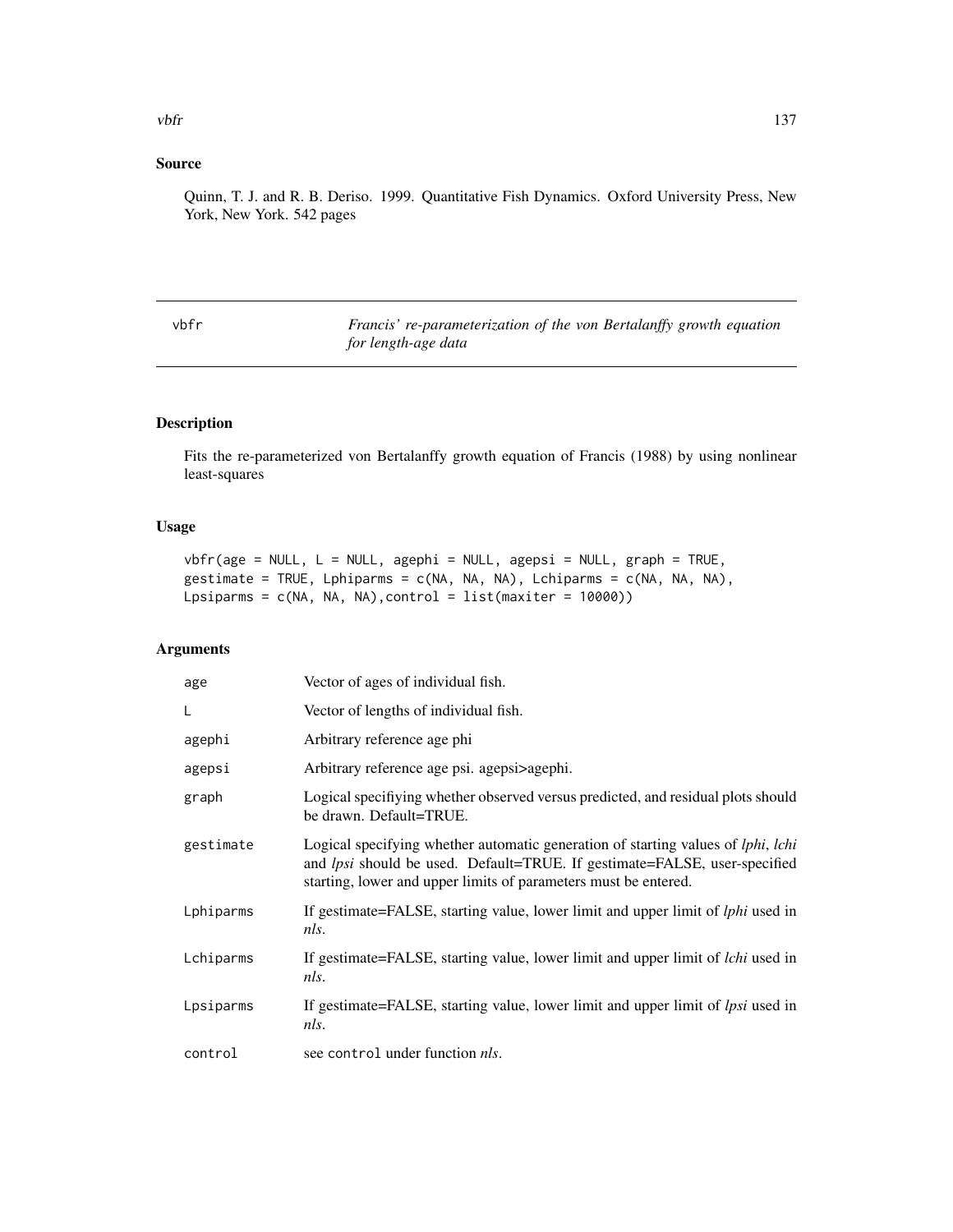# Details

Francis (1988) re-parameterized the von Bertalanffy growth equation for age-length in order to make equivalent comparison of parameters to parameters of a common model used to estimate growth from tagging data. Three parameters, *lphi*, *lchi* and *lpsi*, are estimated. The re-parameterization also has better statistical properties than the original equation.

The formulae to get the conventional von Bertalanffy parameters are:

Linf = lphi + (lpsi-lphi)/(1-r^2) where  $r =$  (lpsi-lchi)/(lchi-lphi)

 $K = -(2 * log(r))/(agepsi - agephi)$ 

 $t0 = agephi + (1/K)*log((Linf-lphi)/Linf)$ 

If gestimate=TRUE, unconstrained nonlinear least-squares (function *nls*) is used to fit the model. If gestimate=FALSE, constrained nonlinear least-squares is used (algorithm "port" in *nls*).

# Value

*nls* object of model results. Use *summary* to extract results.

# Author(s)

Gary A. Nelson, Massachusetts Division of Marine Fisheries <gary.nelson@mass.gov>

# References

Francis, R. I. C. C. 1988. Are growth parameters estimated from tagging and age-length data comparable? Can. J. Fish. Aquat. Sci. 45: 936-942.

#### Examples

```
data(pinfish)
with(pinfish,vbfr(age=age,L=sl,agephi=3,agepsi=6))
```

| wolffish |        | Spring untransformed mean catch per tow for wolffish (Anarhichas |  |  |  |  |
|----------|--------|------------------------------------------------------------------|--|--|--|--|
|          | lupus) |                                                                  |  |  |  |  |

# Description

The wolffish data frame has 25 rows and 2 columns. The mean catch per tow values were digitized from Figure 4 of Helser and Hayes (1995) and back-transformed to the original scale.

#### Usage

wolffish

<span id="page-137-0"></span>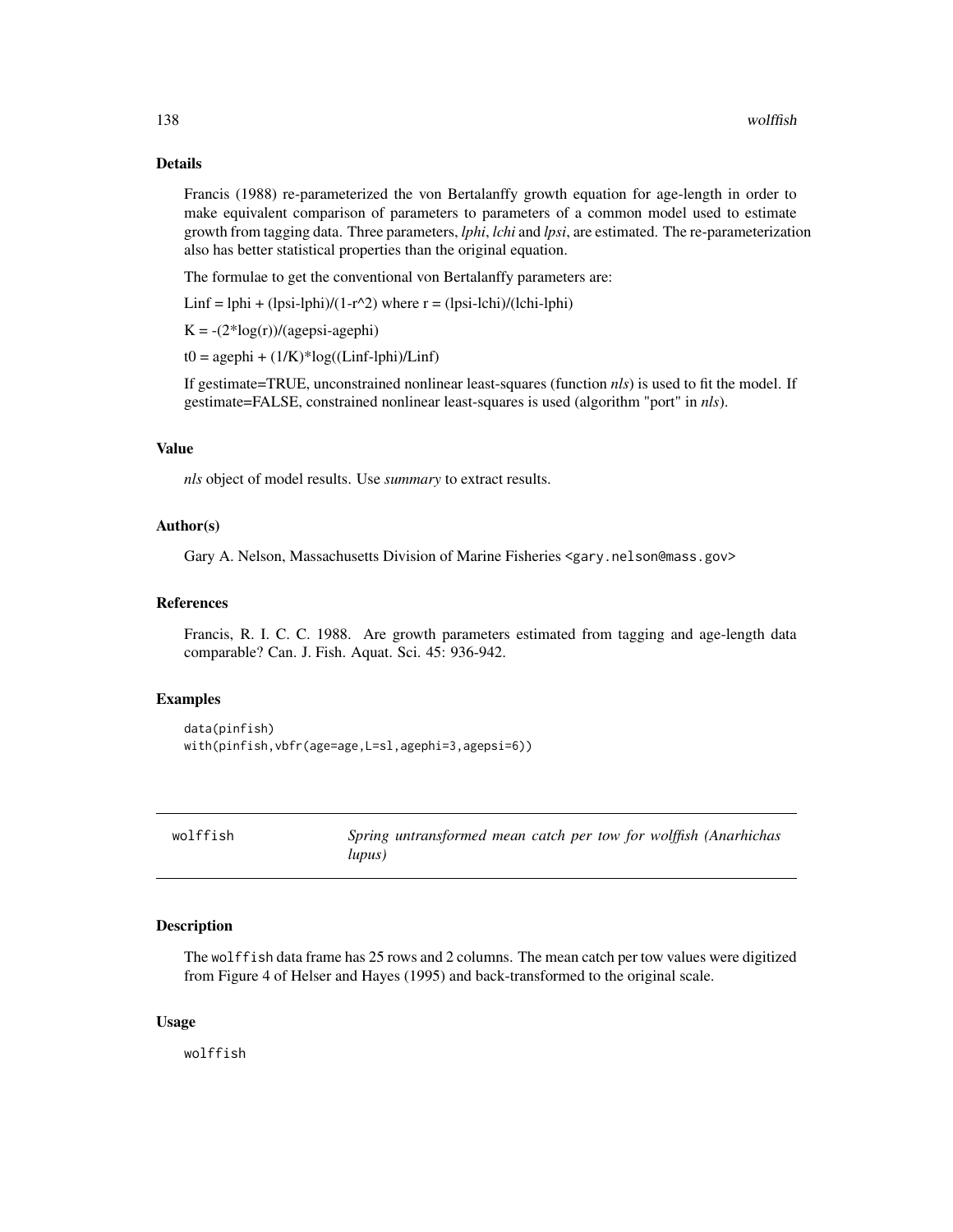#### <span id="page-138-0"></span>yellowtail 139

# Format

This data frame contains the following columns:

year survey year of catch per tow

index mean catch per tow value (untransformed)

# Source

Helser, T. E. and D. B. Hayes. 1995. Providing quantitative management advice from stock abundance indices based on research surveys. Fishery Bulletin 93: 290-298.

yellowtail *Fall average catch per tow for southern New England yellowtail flounder*

# Description

The yellowtail data frame has 22 rows and 2 columns. The average catch per tow values were digitized from Figure 4 of Pennington (1986)

#### Usage

yellowtail

#### Format

This data frame contains the following columns:

year survey year of catch per tow

index average catch per tow value (untransformed)

#### Source

Pennington, M. P. 1986. Some statistical techniques for estimating abundance indices from trawl surveys. Fishery Bulletin 84(3): 519-525.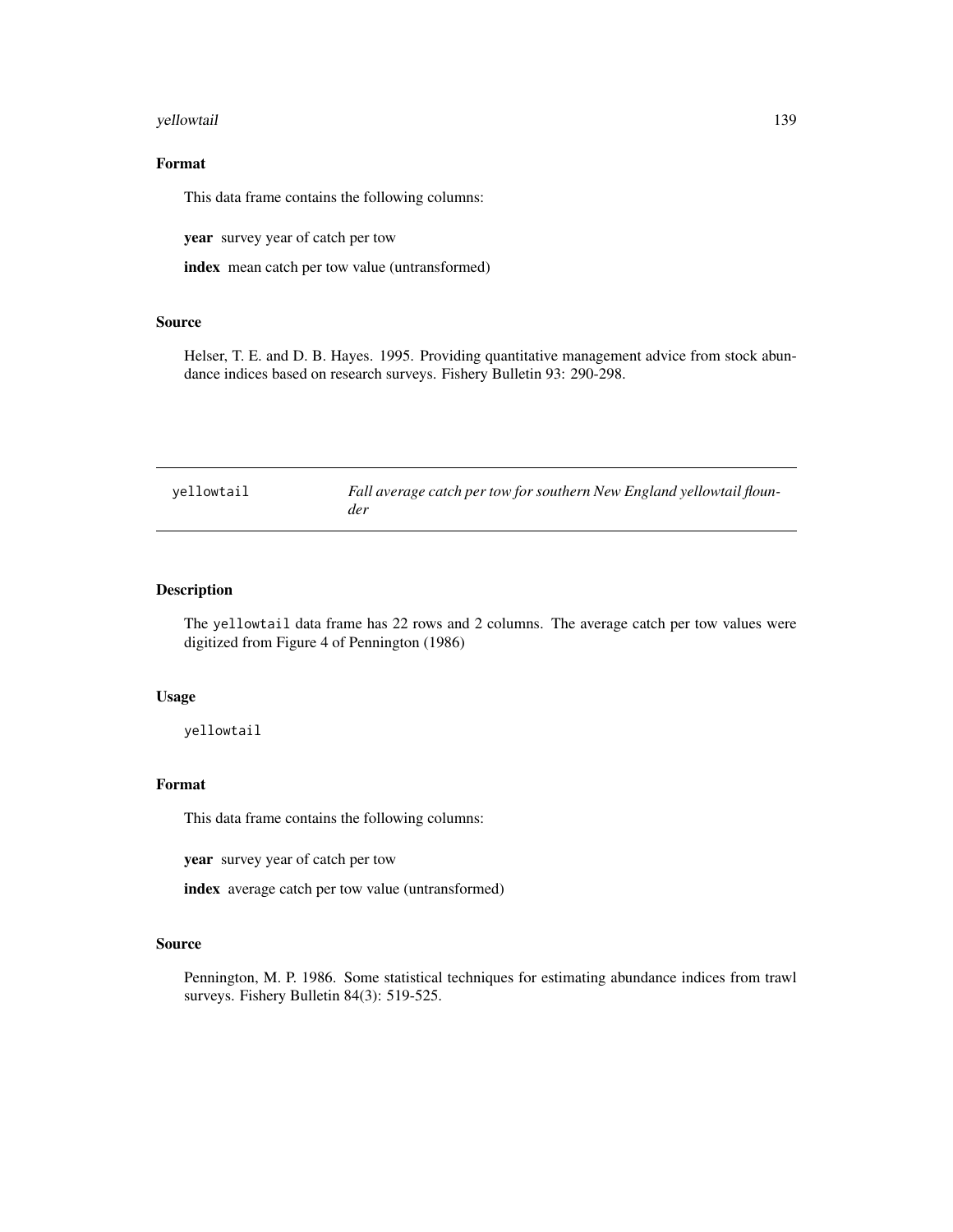# <span id="page-139-1"></span><span id="page-139-0"></span>Description

Yield-per-recruit (YPR) analysis is conducted following the modified Thompson-Bell algorithm. Reference points Fmax and F0.1 are calculated.

# Usage

```
ypr(age = NULL, wgt = NULL, partial = NULL, M = NULL,
plus = FALSE, oldest = NULL, maxF = 2, incrF = 0.001, graph = TRUE)
```
# Arguments

| age     | the vector of cohort ages, e.g. $c(1,2,3,4,5)$ . If the last age is a plus group, do not<br>add a "+" to the age.                                                                                                            |
|---------|------------------------------------------------------------------------------------------------------------------------------------------------------------------------------------------------------------------------------|
| wgt     | the vector of catch weights for each age, e.g. $c(0.2, 0.4, 0.7, 1.0, 1.2)$ . Length of<br>vector must correspond to the length of the age vector.                                                                           |
| partial | the partial recruitment vector applied to fishing mortality (F) to obtain partial<br>F-at-age. Length of the partial recruitment vector must correspond to the length<br>of the age vector.                                  |
| M       | vector containing a single natural mortality $(M)$ rate if M is assumed constant<br>over all ages, or a vector of Ms, one for each age. If the latter, the vector length<br>must correspond to the length of the age vector. |
| plus    | a logical value indicating whether the last age is a plus-group. Default is FALSE.                                                                                                                                           |
| oldest  | if plus=TRUE, a numeric value indicating the oldest age in the plus group.                                                                                                                                                   |
| maxF    | the maximum value of F range over which YPR will be calculated. YPR is<br>calculated for $F = 0$ to maxF.                                                                                                                    |
| incrF   | F increment for YPR calculation.                                                                                                                                                                                             |
| graph   | logical indicating whether YPR versus F should be plotted. Default=TRUE.                                                                                                                                                     |
|         |                                                                                                                                                                                                                              |

#### Details

Yield-per-recruit analysis is conducted following the modified Thompson-Bell algorithm. Reference points Fmax and F0.1 are calculated. If the last age is a plus-group, the cohort is expanded to the oldest age and the wgt, partial, and M values for the plus age are applied to the expanded cohort ages.

#### Value

| Reference_Points |                                                  |
|------------------|--------------------------------------------------|
|                  | F and yield-per-recruit values for Fmax and F0.1 |
| F vs YPR         | Yield-per-recruit values for each F increment    |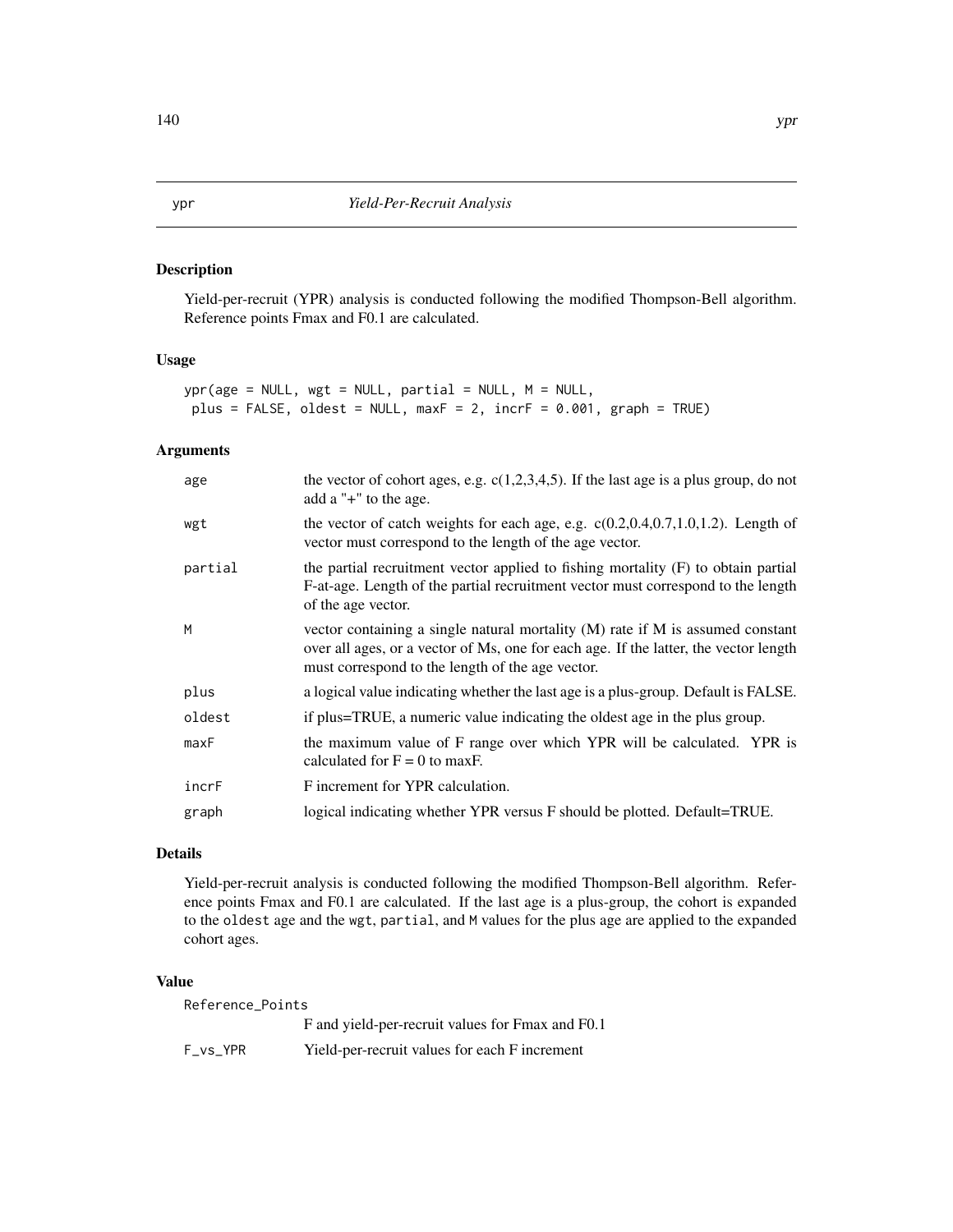# <span id="page-140-0"></span>Author(s)

Gary A. Nelson, Massachusetts Division of Marine Fisheries <gary.nelson@mass.gov>

# References

Gabriel, W. L., M. P. Sissenwine, and W. J. Overholtz. 1989. Analysis of spawning stock biomass per recruit: an example for Georges Bank haddock. North American Journal of Fisheries Management 9: 383-391.

# See Also

[sbpr](#page-122-0)

# Examples

```
data(haddock)
ypr(age=haddock$age,wgt=haddock$ssbwgt,partial=haddock$partial,M=0.4,
plus=TRUE,oldest=100,maxF=2,incrF=0.01)
```

|  | I<br>× |
|--|--------|

#### zt *Z-transform or center a time series*

#### Description

Z-transforms observations of a time series or centers observations of a time series to the mean.

# Usage

 $zt(x = NULL, ctype = 1)$ 

## Arguments

|       | vector of observations. Missing values are allowed.                                         |
|-------|---------------------------------------------------------------------------------------------|
| ctype | the type of transformation. $1 = Z$ transform $((x - mean x)/ sd x)$ ; $2 = center (x - b)$ |
|       | mean x). Default $= 1$                                                                      |

# Details

Z-transforms observations of a time series or centers observations of a time series to the mean.

# Value

vector containing the transformed time series.

# Author(s)

Gary A. Nelson, Massachusetts Division of Marine Fisheries <gary.nelson@mass.gov>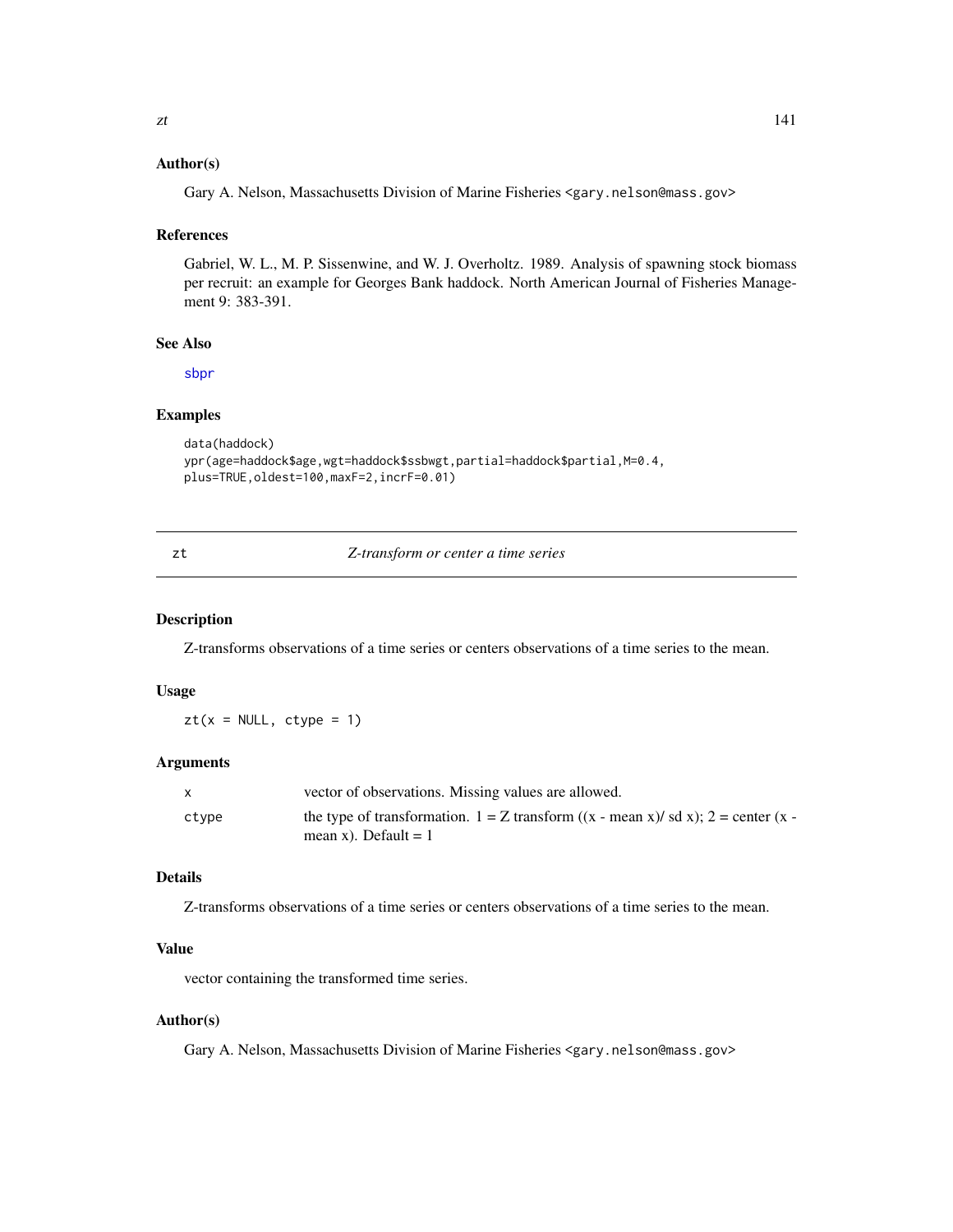# Examples

data(wolffish) zt(wolffish\$index)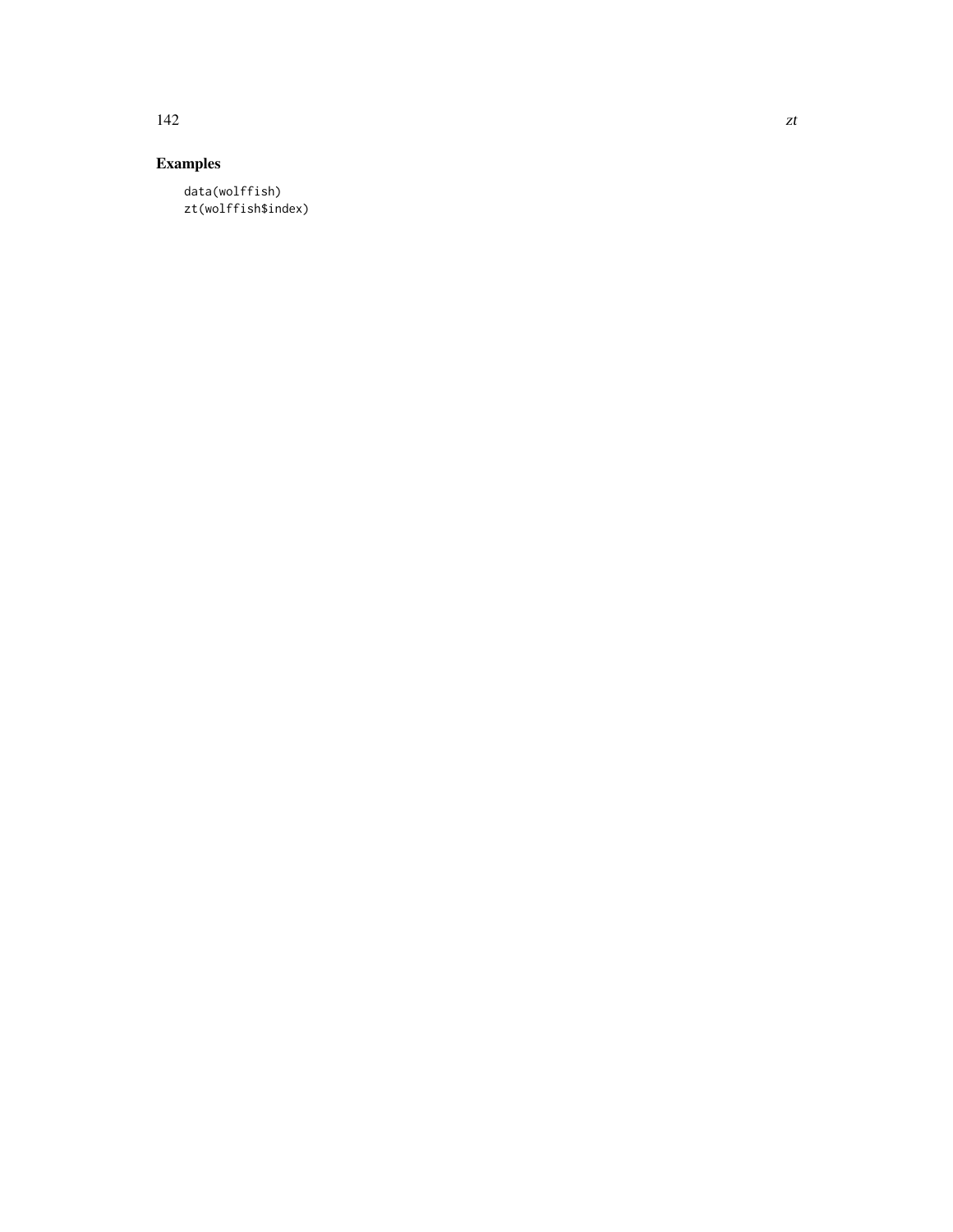# Index

∗Topic MISC astrocalc4r, [12](#page-11-0) ∗Topic \textasciitildekwd1 dlproj, [55](#page-54-0) growthResid, [84](#page-83-0) growthTraject, [85](#page-84-0) ∗Topic \textasciitildekwd2 dlproj, [55](#page-54-0) growthResid, [84](#page-83-0) growthTraject, [85](#page-84-0) ∗Topic datasets alkdata, [9](#page-8-0) bonito, [18](#page-17-0) buffalo, [20](#page-19-0) catch, [20](#page-19-0) codcluslen, [40](#page-39-0) codstrcluslen, [41](#page-40-0) counts, [45](#page-44-0) cowcod, [45](#page-44-0) darter, [47](#page-46-0) Gerking, [68](#page-67-0) goosefish, [69](#page-68-0) haddock, [88](#page-87-0) Hightower, [89](#page-88-0) Hoenig, [89](#page-88-0) Jensen, [96](#page-95-0) Jiang, [97](#page-96-0) kappenman, [98](#page-97-0) Kimura, [98](#page-97-0) lingcod, [100](#page-99-0) maki, [102](#page-101-0) menhaden, [104](#page-103-0) nshrimp, [107](#page-106-0) P.donacina, [110](#page-109-0) pinfish, [112](#page-111-0) rig, [120](#page-119-0) rockbass, [121](#page-120-0) sblen, [122](#page-121-0) sbotos, [122](#page-121-0)

Shepherd, [125](#page-124-0) sole, [128](#page-127-0) striper, [131](#page-130-0) tanaka, [136](#page-135-0) trout, [136](#page-135-0) wolffish, [138](#page-137-0) yellowtail, [139](#page-138-0) ∗Topic htest clus.str.lf, [35](#page-34-0) growthlrt, [79](#page-78-0) ∗Topic misc agesurv, [4](#page-3-0) agesurvcl, [5](#page-4-0) alk, [6](#page-5-0) alkD, [7](#page-6-0) alkprop, [10](#page-9-0) alkss, [11](#page-10-0) bheq, [15](#page-14-0) bhnoneq, [16](#page-15-0) bt.log, [18](#page-17-0) catch.select, [21](#page-20-0) catchmsy, [22](#page-21-0) catchsurvey, [27](#page-26-0) clus.lf, [28](#page-27-0) clus.mean, [30](#page-29-0) clus.rho, [32](#page-31-0) clus.rho.g, [33](#page-32-0) clus.str.lf, [35](#page-34-0) clus.t.test, [38](#page-37-0) clus.vb.fit, [39](#page-38-0) combinevar, [41](#page-40-0) compare2, [42](#page-41-0) convmort, [44](#page-43-0) cpuekapp, [46](#page-45-0) dbsra, [47](#page-46-0) deltadist, [52](#page-51-0) deplet, [53](#page-52-0) epr, [57](#page-56-0) fm\_checkdesign, [58](#page-57-0)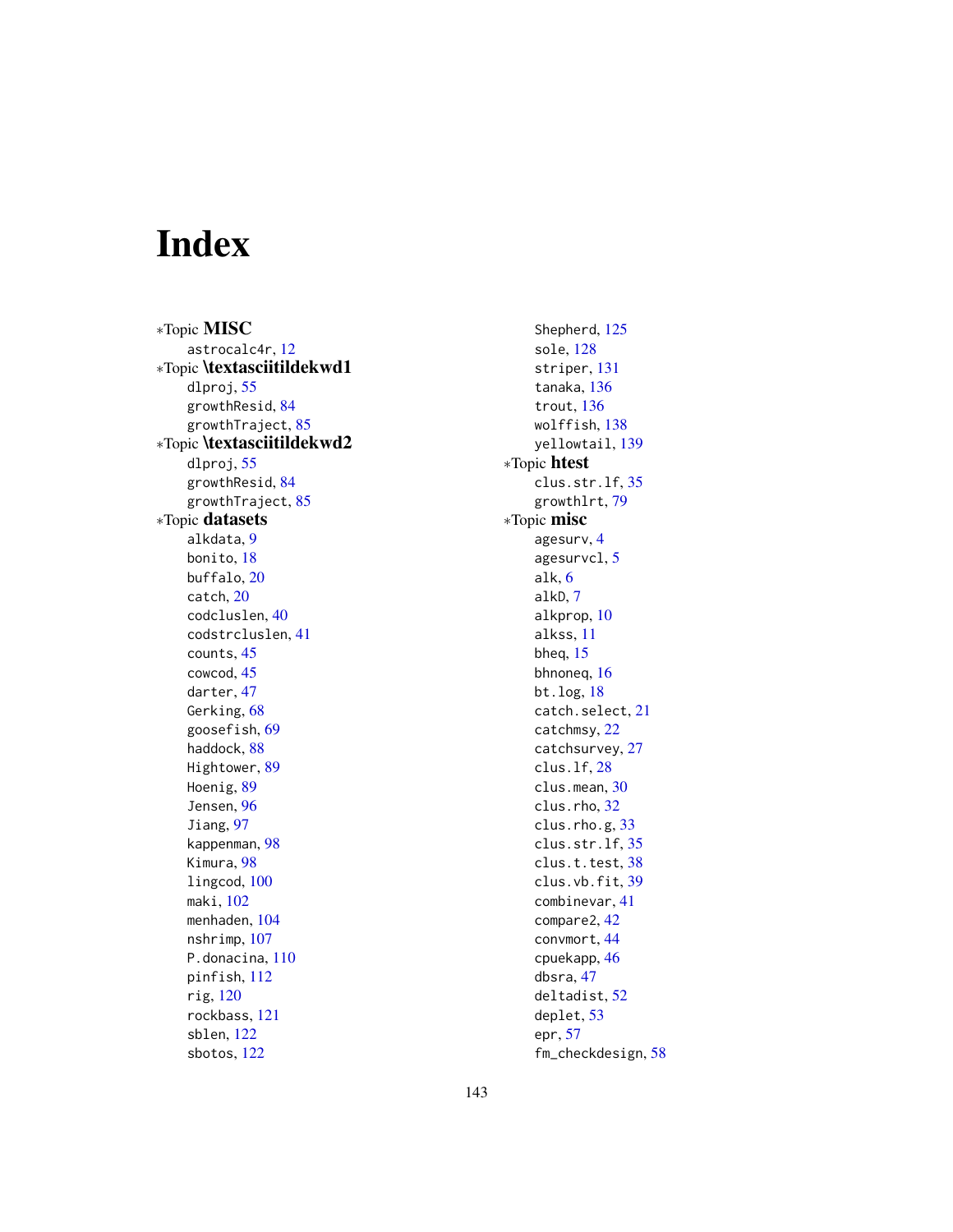# 144 INDEX

fm\_model\_avg , [60](#page-59-0) fm\_telemetry , [61](#page-60-0) fpc , [65](#page-64-0) gap , [67](#page-66-0) grotag , [69](#page-68-0) grotagplus , [71](#page-70-1) growhamp , [75](#page-74-0) growth , [78](#page-77-0) growthlrt , [79](#page-78-0) growthmultifit , [82](#page-81-0) growtrans , [87](#page-86-0) irm\_cr , [90](#page-89-1) irm\_h , [94](#page-93-1) lifetable , [99](#page-98-0) M.empirical,  $100$ mature , [103](#page-102-0) mort.al , [105](#page-104-0) mrN.single, [106](#page-105-0) opt\_slot , [108](#page-107-1) opt\_trophy , [109](#page-108-1) pgen , [111](#page-110-0) plot.grotagplus , [113](#page-112-1) powertrend , [115](#page-114-0) print.grotagplus , [117](#page-116-1) pwpop , [118](#page-117-0) remp , [119](#page-118-0) sbpr , [123](#page-122-1) schnabel , [124](#page-123-0) slca , [126](#page-125-0) sr , [128](#page-127-0) surveyfit , [132](#page-131-1) surveyref , [133](#page-132-1) tag\_model\_avg , [134](#page-133-0) vbfr , [137](#page-136-0) ypr , [140](#page-139-1) zt , [141](#page-140-0) agesurv , [4](#page-3-0) , *[6](#page-5-0)* agesurvcl, [5](#page-4-0) alk , [6](#page-5-0) alkD, [7](#page-6-0), 7, [10](#page-9-0), [12](#page-11-0) alkdata , [9](#page-8-0) alkprop , *[7,](#page-6-0) [8](#page-7-0)* , [10](#page-9-0) , *[12](#page-11-0)* alkss , *[7,](#page-6-0) [8](#page-7-0)* , *[10](#page-9-0)* , [11](#page-10-0) astrocalc4r , [12](#page-11-0) bheq , [15](#page-14-0) , *[17](#page-16-0)* bhnoneq , *[16](#page-15-0)* , [16](#page-15-0) bonito , [18](#page-17-0)

bt.log , [18](#page-17-0) buffalo, [20](#page-19-0) catch , [20](#page-19-0) catch.select , [21](#page-20-0) catchmsy , [22](#page-21-0) , *[52](#page-51-0)* , *[56](#page-55-0)* catchsurvey , [27](#page-26-0) clus.lf , [28](#page-27-0) , *[33](#page-32-0) , [34](#page-33-0)* , *[37](#page-36-0)* clus.mean , [30](#page-29-0) , *[33](#page-32-0) , [34](#page-33-0)* clus.rho, [32](#page-31-0) clus.rho.g, [33](#page-32-0) clus.str.lf , *[30](#page-29-0)* , *[33](#page-32-0) , [34](#page-33-0)* , [35](#page-34-0) clus.t.test, [38](#page-37-0) clus.vb.fit , [39](#page-38-0) codcluslen , [40](#page-39-0) codstrcluslen , [41](#page-40-0) combinevar , [41](#page-40-0) compare2 , [42](#page-41-0) convmort , [44](#page-43-0) counts , [45](#page-44-0) cowcod , [45](#page-44-0) cpuekapp , [46](#page-45-0) darter , [47](#page-46-0) dbsra , *[26](#page-25-0)* , [47](#page-46-0) , *[56](#page-55-0)* deltadist , [52](#page-51-0) deplet , [53](#page-52-0) dlproj , *[26](#page-25-0)* , *[52](#page-51-0)* , [55](#page-54-0) epr , [57](#page-56-0) fm\_checkdesign , [58](#page-57-0) fm\_model\_avg , [60](#page-59-0) fm\_telemetry , *[59](#page-58-0)* , *[61](#page-60-0)* , [61](#page-60-0) fpc , [65](#page-64-0) gap , *[46](#page-45-0)* , [67](#page-66-0) Gerking, [68](#page-67-0) goosefish , [69](#page-68-0) grotag , [69](#page-68-0) grotagplus , [71](#page-70-1) , *[115](#page-114-0)* , *[117](#page-116-1)* growhamp , [75](#page-74-0) growth , [78](#page-77-0) growthlrt , [79](#page-78-0) , *[83](#page-82-0)* growthmultifit , [82](#page-81-0) growthResid, [84](#page-83-0) growthTraject, [85](#page-84-0) growtrans , [87](#page-86-0) haddock, [88](#page-87-0)